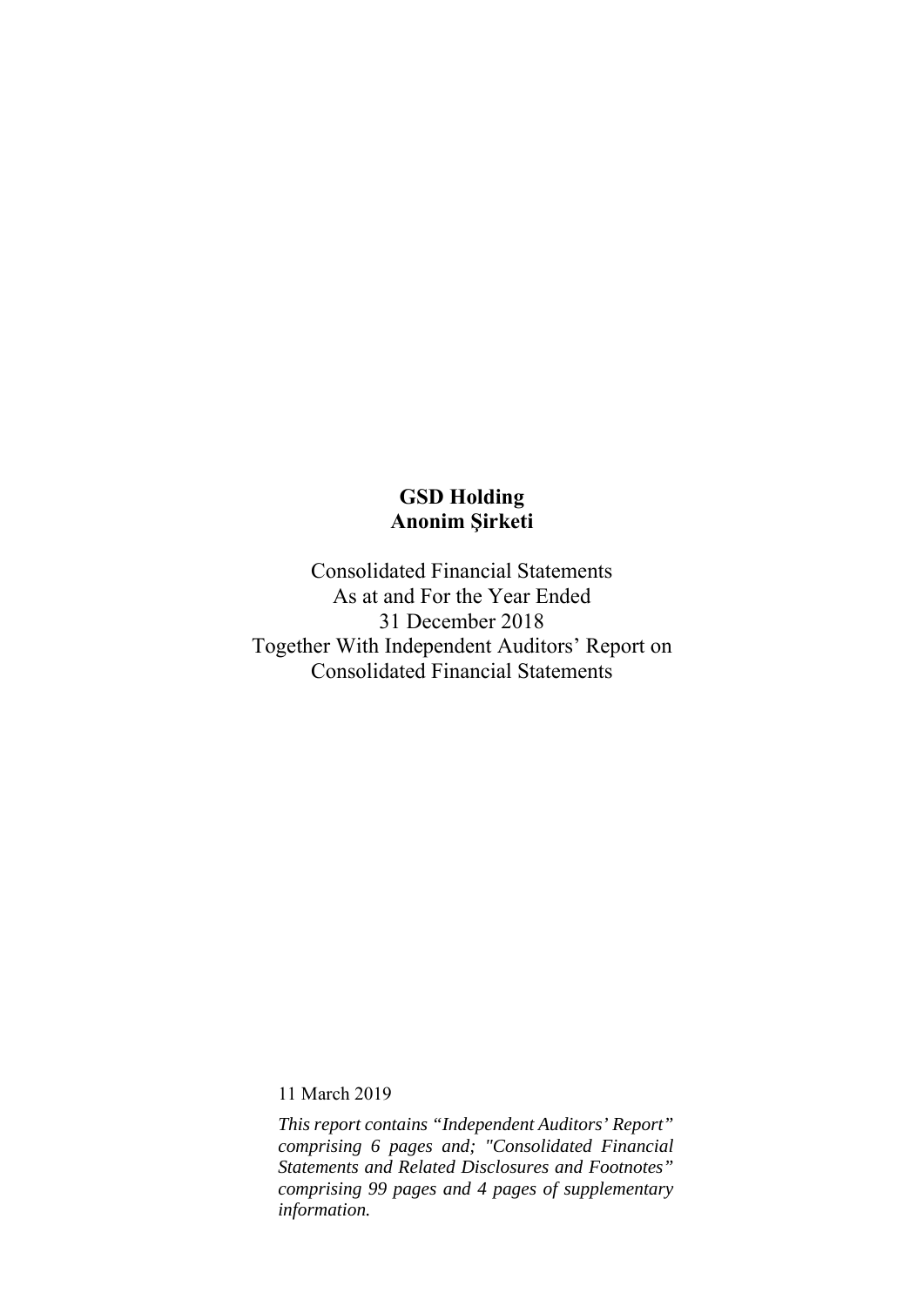# **TABLE OF CONTENTS Page**

Independent Auditors' Report

| <b>Consolidated Statement of Financial Position</b>                         |                          |
|-----------------------------------------------------------------------------|--------------------------|
| Consolidated Income Statement                                               | $\mathcal{L}$            |
| Consolidated Statement of Profit or Loss and Other Comprehensive Income     | $\mathcal{Z}$            |
| Consolidated Statement of Changes in Equity                                 | $\overline{4}$           |
| Consolidated Statement of Cash Flows                                        | $\overline{\mathcal{L}}$ |
| Notes to the Consolidated Financial Statements                              | 6-99                     |
| Appendix: Supplementary Information - Convenience Translation to US Dollars | 100-103                  |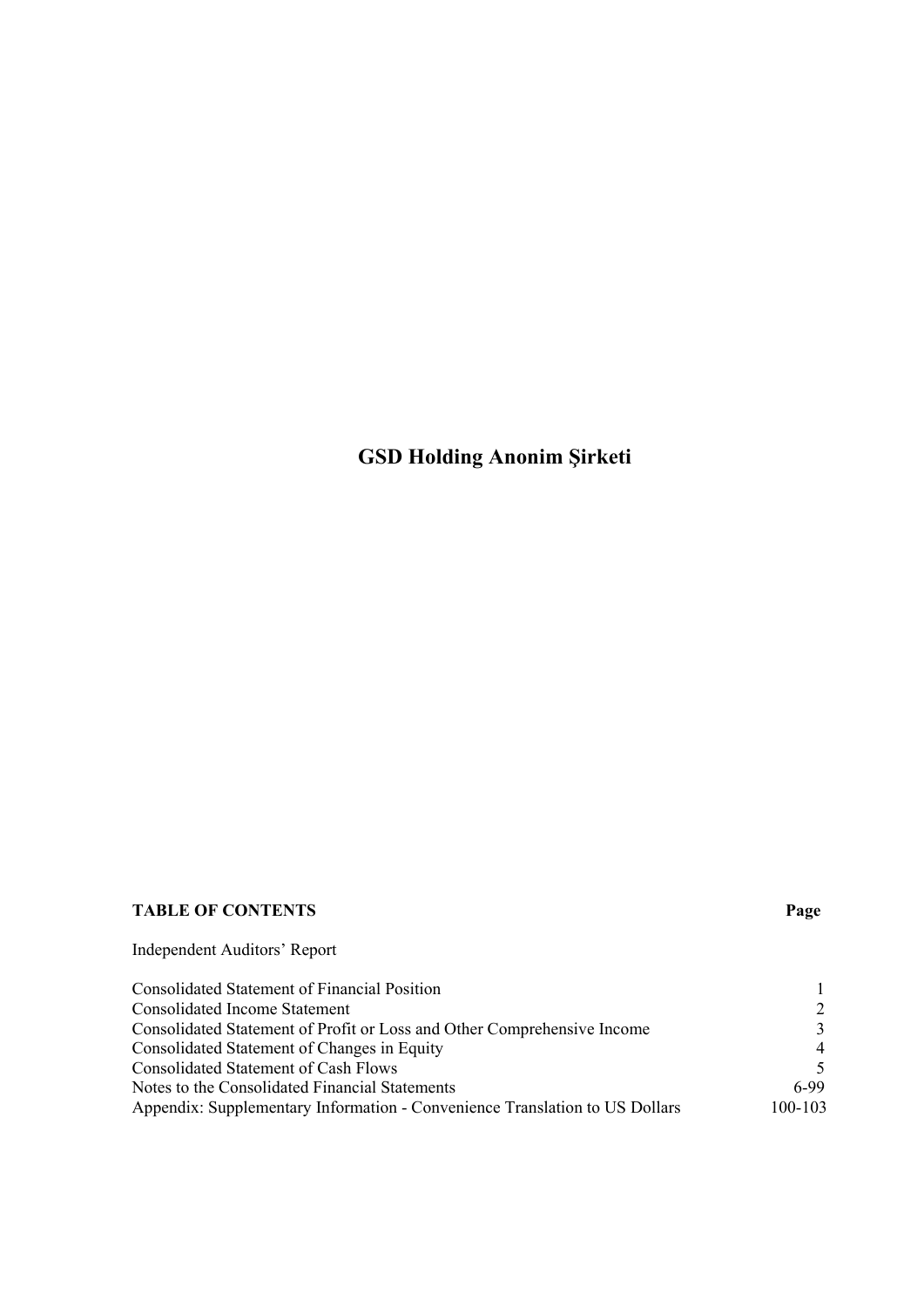

KPMG Bağımsız Denetim ve Serbest Muhasebeci Mali Müşavirlik A.S. Is Kuleleri Kule 3 Kat:2-9 Levent 34330 Istanbul Tel +90 212 316 6000 Fax +90 212 316 6060 www.kpmg.com.tr

#### Independent Auditors' Report

To the Board of Directors of GSD Holding Anonim Sirketi

#### Opinion

We have audited the consolidated financial statements of GSD Holding Anonim Sirketi and its subsidiaries ("the Group"), which comprise the consolidated statement of financial position as at 31 December 2018, consolidated income statement, consolidated statements of profit or loss and other comprehensive income, changes in equity and cash flows for the year then ended, and notes, comprising significant accounting policies and other explanatory information.

In our opinion, the accompanying consolidated financial statements present fairly, in all material respects, the consolidated financial position of the Group as at 31 December 2018, and its consolidated financial performance and its consolidated cash flows for the year then ended in accordance with International Financial Reporting Standards ("IFRS").

#### **Basis for Opinion**

We conducted our audit in accordance with International Standards on Auditing ("ISA"s). Our responsibilities under those standards are further described in the Auditors' Responsibilities for the Audit of the Consolidated Financial Statements section of our report. We are independent of the Group in accordance with International Ethics Standards Board for Accountants Code of Ethics for Professional Accountants ("IESBA Code") together with the ethical requirements that are relevant to our audit of the financial statements in Turkey and we have fulfilled our other ethical responsibilities in accordance with these requirements and the IESBA Code. We believe that the audit evidence we have obtained is sufficient and appropriate to provide a basis for our opinion.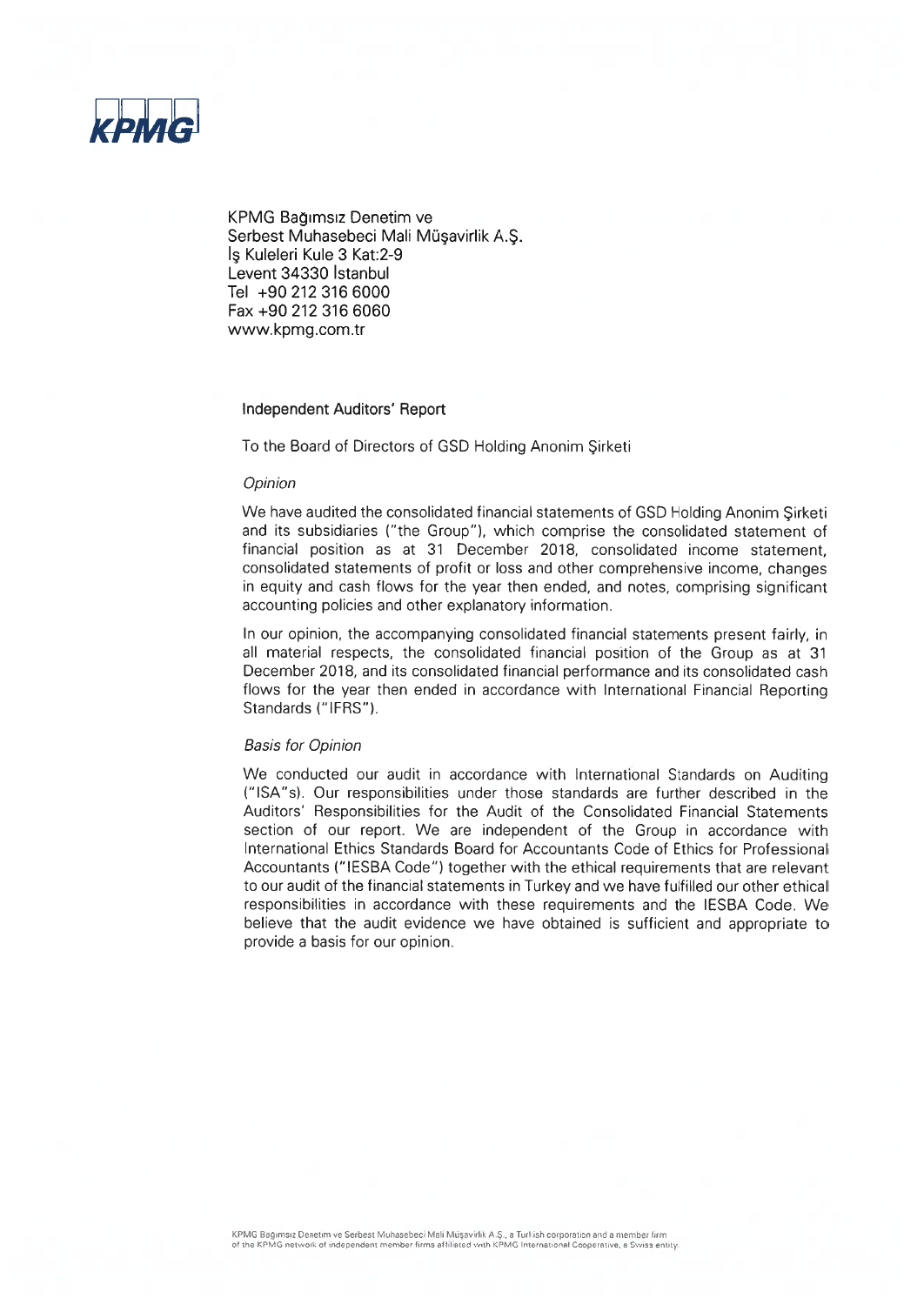

#### **Key Audit Matters**

Key audit matters are those matters that, in our professional judgment, were of most significance in our audit of the financial statements of the current period. These matters were addressed in the context of our audit of the financial statements as a whole, and in forming our opinion thereon, and we do not provide a separate opinion on these matters.

#### Impairment of loans and advances to customers

See Note 2 and Note 40 for the details of the accounting policies used for impairment of loans and advances to customers and for the significant accounting estimates and assumptions used.

| The key audit matter                                                                                                                                                                                                                                                                                                                                                                                                                                                                                                                                                                                                                                                                                                 | How the matter was addressed in our<br>audit                                                                                                                                                                                                                                                                                                                                                                                                                                                                                                                                                                                                                                                    |  |  |  |  |
|----------------------------------------------------------------------------------------------------------------------------------------------------------------------------------------------------------------------------------------------------------------------------------------------------------------------------------------------------------------------------------------------------------------------------------------------------------------------------------------------------------------------------------------------------------------------------------------------------------------------------------------------------------------------------------------------------------------------|-------------------------------------------------------------------------------------------------------------------------------------------------------------------------------------------------------------------------------------------------------------------------------------------------------------------------------------------------------------------------------------------------------------------------------------------------------------------------------------------------------------------------------------------------------------------------------------------------------------------------------------------------------------------------------------------------|--|--|--|--|
| Impairment of loans and advances to<br>customers                                                                                                                                                                                                                                                                                                                                                                                                                                                                                                                                                                                                                                                                     | Our procedures for testing the impairment<br>of loans and advances included below:                                                                                                                                                                                                                                                                                                                                                                                                                                                                                                                                                                                                              |  |  |  |  |
| As at 31 December 2018, loans and<br>advances to customers comprise of 11%<br>of the Group's total assets.                                                                                                                                                                                                                                                                                                                                                                                                                                                                                                                                                                                                           | $\bullet$<br>We tested the design and operating<br>effectiveness of the controls on<br>lending, collateralization, collection,                                                                                                                                                                                                                                                                                                                                                                                                                                                                                                                                                                  |  |  |  |  |
| The Group's banking subsidiary, GSD<br>Bankası A.Ş. ("the<br>Yatırım<br>Bank"),<br>recognizes its loans and advances to<br>customers in accordance with IFRS 9                                                                                                                                                                                                                                                                                                                                                                                                                                                                                                                                                       | classification<br>follow-up,<br>and<br>impairment procedures are<br>tested<br>with the involvement of information<br>risk management specialists.                                                                                                                                                                                                                                                                                                                                                                                                                                                                                                                                               |  |  |  |  |
| As at 1 January 2018, due to the adoption<br>of IFRS 9, in determining the impairment<br>of loans and advances to customers, the<br>Bank has begun to apply "expected credit<br>loss model" rather than the "incurred loss<br>model".<br>The<br>model<br>contains<br>new<br>significant assumptions and estimates.                                                                                                                                                                                                                                                                                                                                                                                                   | We evaluated the Bank's business<br>model whose objective is to hold<br>financial assets in order to collect<br>contractual cash flows and we tested<br>appropriateness of the loan<br>the<br>agreements with the<br>by<br>model<br>selecting samples.                                                                                                                                                                                                                                                                                                                                                                                                                                          |  |  |  |  |
| The significant assumptions and estimates<br>of the Bank's management are as follows:<br>significant increase in credit risk;<br>$\frac{1}{2}$<br>incorporating the forward looking<br>$\overline{\phantom{0}}$<br>macroeconomic information in<br>calculation of credit risk; and<br>design and implementation of                                                                                                                                                                                                                                                                                                                                                                                                   | We evaluated the Bank's business<br>۰<br>model and methodology and the<br>evaluation of the calculations were<br>carried out with the control testing and<br>detailed analysis by the involvement of<br>specialist.<br>We<br>performed<br>loan<br>reviews<br>for                                                                                                                                                                                                                                                                                                                                                                                                                                |  |  |  |  |
| expected credit loss model.<br>The determination of the impairment of<br>at<br>amortised<br>cost<br>measured<br>loans<br>depends on the credit default status, the<br>model based on the change in the credit<br>risk at the first recognition date and the<br>classification of the loans measured at<br>amortised cost according to the model.<br>Establishing an accurate classification is a<br>significant process as the calculation of<br>expected credit loss varies to the staging<br>of the financial assets.<br>The Bank calculates expected credit losses<br>on both an individual and a collective basis.<br>Individual provisions consider the estimated<br>future nerformance of the business and the | selected loan samples which include a<br>detailed examination of loan files and<br>related information and testing their<br>classification. In this context, the<br>current status of the loan customer<br>been evaluated by<br>including<br>has<br>prospective<br>information<br>and<br>macroeconomic variables.<br>We evaluated the adequacy of the<br>expected credit loss calculations by<br>selecting sample for the loans which<br>are assessed on individual basis.<br>We<br>tested<br>the<br>accuracy<br>and<br>$\bullet$<br>completeness of the data in the<br>calculation models for the loans which<br>are assessed on collective basis. The<br>expected credit loss calculation was |  |  |  |  |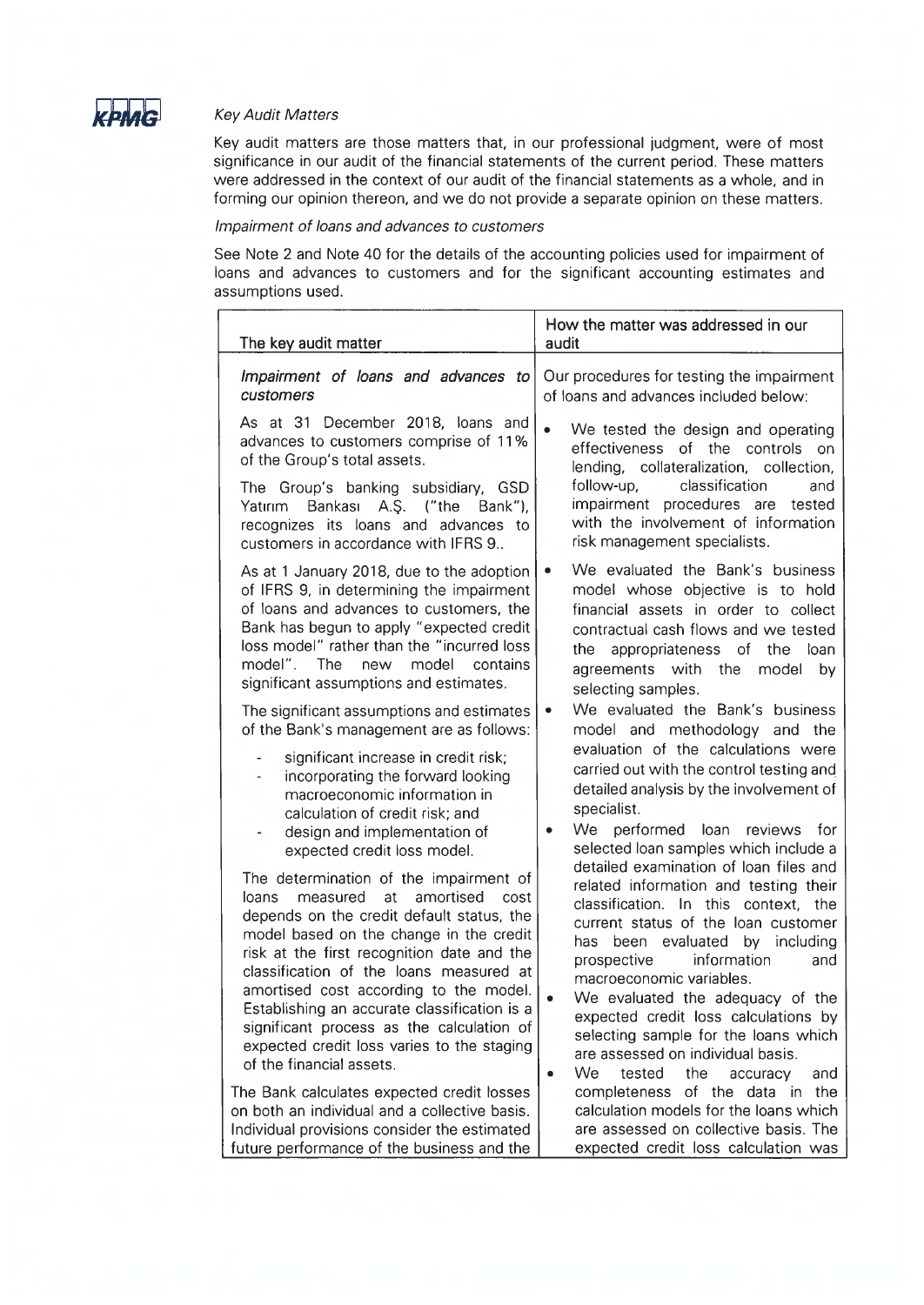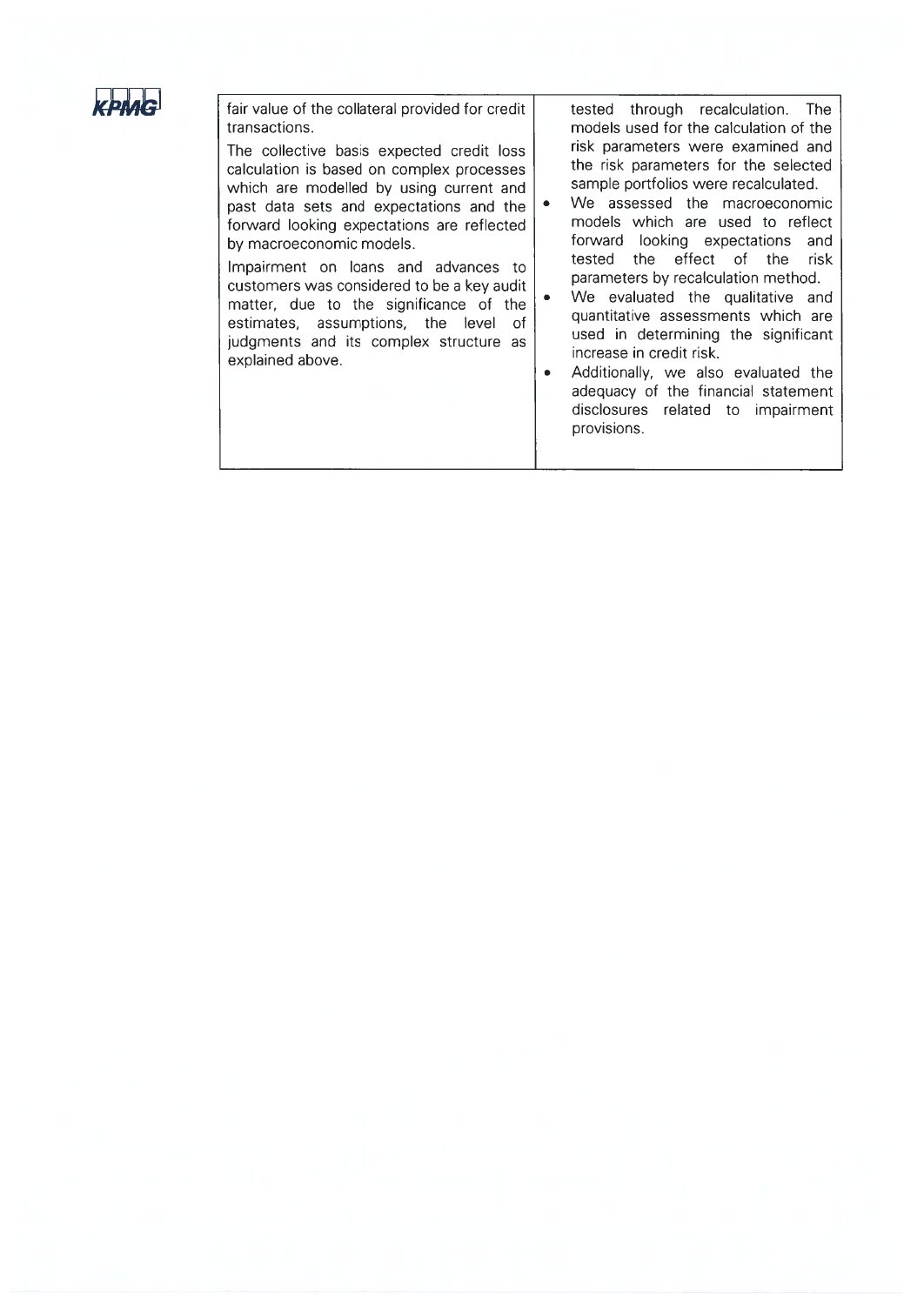

#### Impairment of tangible assets

See Note 2 and Note 40 for the details of the accounting policies used for impairment of and for the important accounting estimates and assumptions used for tangible assets.

| The key audit matter                                                                                                                                                                                                                                                                                                                                                                                                                                                                                                                                                                                                                                                                                                                         | How our audit addressed the key audit<br>matter                                                                                                                                                                                                                                                                                                                                                                                                                                                                                                                                                                                                                                                                                                                                                                                                                                    |
|----------------------------------------------------------------------------------------------------------------------------------------------------------------------------------------------------------------------------------------------------------------------------------------------------------------------------------------------------------------------------------------------------------------------------------------------------------------------------------------------------------------------------------------------------------------------------------------------------------------------------------------------------------------------------------------------------------------------------------------------|------------------------------------------------------------------------------------------------------------------------------------------------------------------------------------------------------------------------------------------------------------------------------------------------------------------------------------------------------------------------------------------------------------------------------------------------------------------------------------------------------------------------------------------------------------------------------------------------------------------------------------------------------------------------------------------------------------------------------------------------------------------------------------------------------------------------------------------------------------------------------------|
| Impairment of tangible assets<br>As at 31 December 2018, ships which are<br>the<br>in in<br>tangible<br>presented<br>assets,<br>comprise 30% of the Group's total<br>assets.<br>The Group assesses if there is indication<br>of impairment by comparing each ship's,<br>as regarded as cash-generating unit's, fair<br>value less costs to sell and its value in use<br>based on discounted cash flows. The<br>management has used estimates and<br>assumptions for the determination of<br>impairment.<br>Impairment of ships was considered to<br>be a key audit matter, due to the<br>significance of ships in the Group's total<br>assets and significant Management<br>estimates and assumptions used in<br>applying valuation methods. | Our procedures for auditing significant<br>estimates and assumptions used in testing<br>the impairment of ships included below:<br>We evaluated the valuation<br>model<br>prepared by the management.<br>We evaluated the appropriateness of<br>valuation models and discount rate used<br>in valuation model, with the involvement<br>of specialists.<br>We evaluated income and expense<br>expectations used in valuation models.<br>We<br>the<br>tested<br>consistency,<br>$\bullet$<br>mathematical<br>appropriateness<br>and<br>accuracy of estimates and assumptions<br>used in the discounted cash flow<br>calculations used by management to<br>determine recoverable amount.<br>We evaluated the assumptions used in<br>determining the useful lives of the ships<br>and the market knowledge for the<br>determination of salvage value at the<br>end of the useful life. |

#### **Other Matter**

Our audit was made for the purpose of forming an opinion on the consolidated financial statements taken as a whole. The supplementary information included in Appendix I is presented for the purposes of additional analysis and is not required part of the basic consolidated financial statements. The US Dollar amounts presented in Appendix I are solely for the convienience of the reader as additional analysis and have not been subjected to the audit procedures applied in the audit of the basic consolidated financial statements. Accordingly, we do not express an opinion on this supplementary information.

#### Responsibilities of Management and Those Charged with Governance for the **Consolidated Financial Statements**

Management is responsible for the preparation and fair presentation of the consolidated financial statements in accordance with IFRS, and for such internal control as management determines is necessary to enable the preparation of consolidated financial statements that are free from material misstatement, whether due to fraud or error.

In preparing the consolidated financial statements, management is responsible for assessing the Group's ability to continue as a going concern, disclosing, as applicable, matters related to going concern and using the going concern basis of accounting unless management either intends to liquidate the Group or to cease operations, or has no realistic alternative but to do so.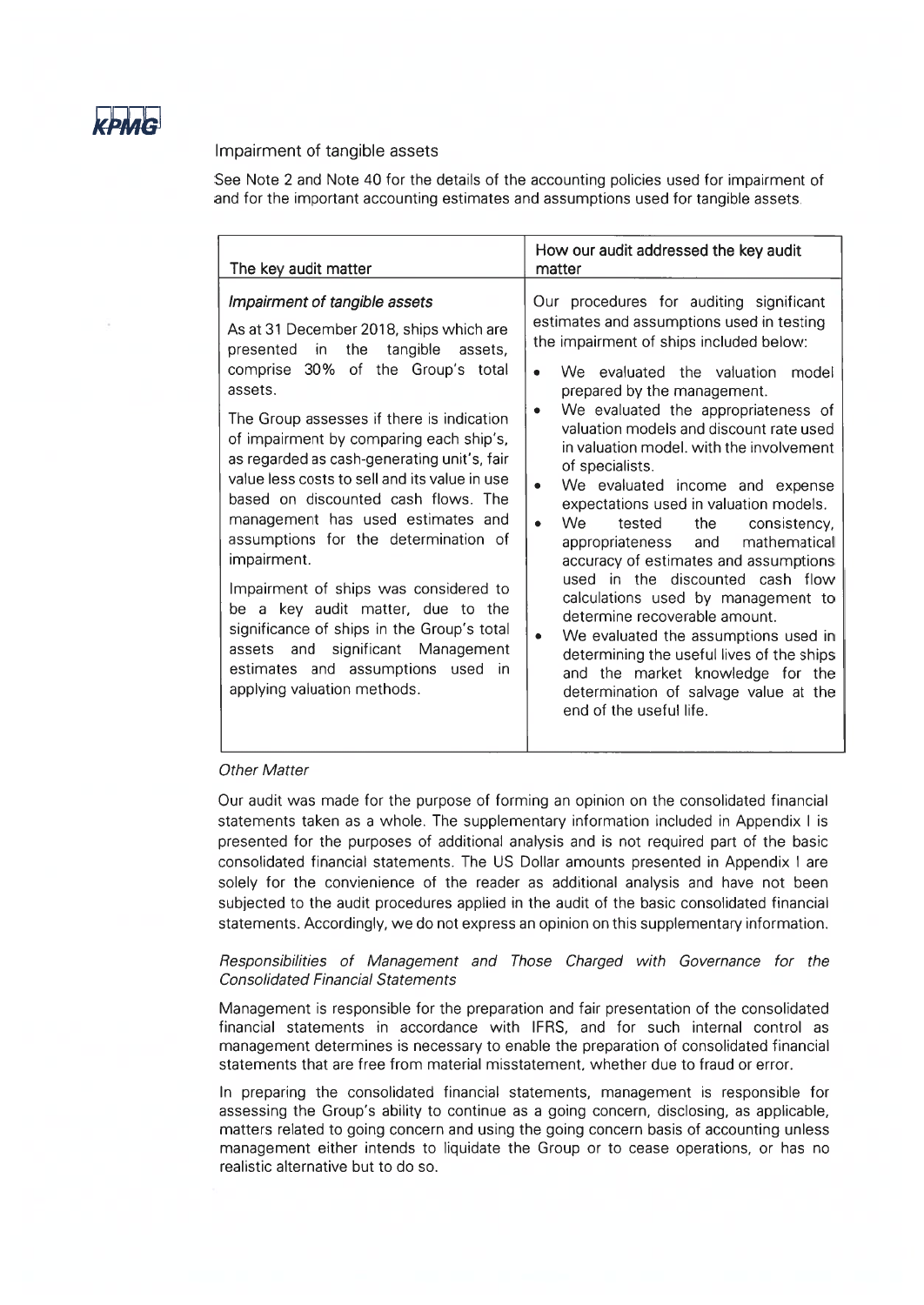

Those charged with governance are responsible for overseeing the Group's financial reporting process.

#### Auditors' Responsibilities for the Audit of the Consolidated Financial Statements

Responsibilities of auditors in an audit are as follows:

Our objectives are to obtain reasonable assurance about whether the consolidated financial statements as a whole are free from material misstatement, whether due to fraud or error, and to issue an auditors' report that includes our opinion. Reasonable assurance is a high level of assurance, but is not a quarantee that an audit conducted in accordance with ISAs will always detect a material misstatement when it exists. Misstatements can arise from fraud or error and are considered material if, individually or in the aggregate. they could reasonably be expected to influence the economic decisions of users taken on the basis of these consolidated financial statements.

As part of an audit in accordance with ISAs, we exercise professional judgment and maintain professional skepticism throughout the audit. We also:

- Identify and assess the risks of material misstatement of the consolidated financial statements, whether due to fraud or error, design and perform audit procedures responsive to those risks, and obtain audit evidence that is sufficient and appropriate to provide a basis for our opinion. The risk of not detecting a material misstatement resulting from fraud is higher than for one resulting from error, as fraud may involve collusion, forgery, intentional omissions, misrepresentations, or the override of internal control.
- Obtain an understanding of internal control relevant to the audit in order to design audit procedures that are appropriate in the circumstances, but not for the purpose of expressing an opinion on the effectiveness of the Group's internal control.
- Evaluate the appropriateness of accounting policies used and the reasonableness of accounting estimates and related disclosures made by management.
- Conclude on the appropriateness of management's use of the going concern basis of accounting and, based on the audit evidence obtained, whether a material uncertainty exists related to events or conditions that may cast significant doubt on the Group's ability to continue as a going concern. If we conclude that a material uncertainty exists, we are required to draw attention in our auditors' report to the related disclosures in the consolidated financial statements or, if such disclosures are inadequate, to modify our opinion. Our conclusions are based on the audit evidence obtained up to the date of our auditors' report. However, future events or conditions may cause the Group to cease to continue as a going concern.
- Evaluate the overall presentation, structure and content of the consolidated financial  $\bullet$ statements, including the disclosures, and whether the consolidated financial statements represent the underlying transactions and events in a manner that achieves fair presentation.
- Obtain sufficient appropriate audit evidence regarding the financial information of the entities or business activities within the Group to express an opinion on the consolidated financial statements. We are responsible for the direction, supervision and performance of the group audit. We remain solely responsible for our audit opinion.

We communicate with those charged with governance regarding, among other matters, the planned scope and timing of the audit and significant audit findings, including any significant deficiencies in internal control that we identify during our audit.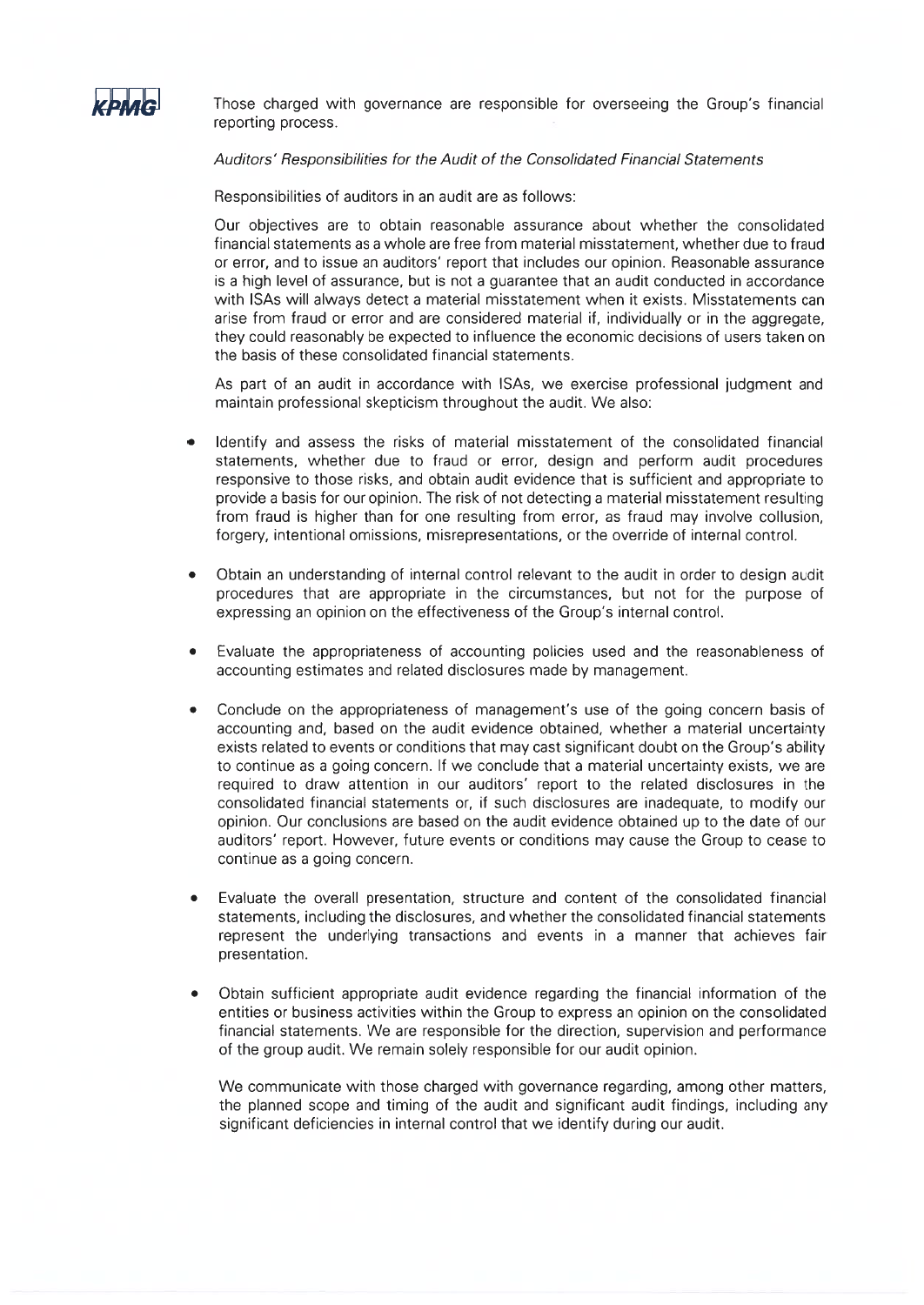

We also provide those charged with governance with a statement that we have complied with relevant ethical requirements regarding independence, and communicate with them all relationships and other matters that may reasonably be thought to bear on our independence, and where applicable, related safeguards.

From the matters communicated with those charged with governance, we determine those matters that were of most significance in the audit of the consolidated financial statements of the current period and are therefore the key audit matters. We describe these matters in our auditors' report unless law or regulation precludes public disclosure about the matter or when, in extremely rare circumstances, we determine that a matter should not be communicated in our report because the adverse consequences of doing so would reasonably be expected to outweigh the public interest benefits of such communication.

KPMG Bağımsız Denetim ve Serbest Muhasebeci Mali Müşavirlik A.Ş. A member firm of KPMG International Cooperative

Orhan Akova

Partner

11 March 2019 Istanbul, Turkey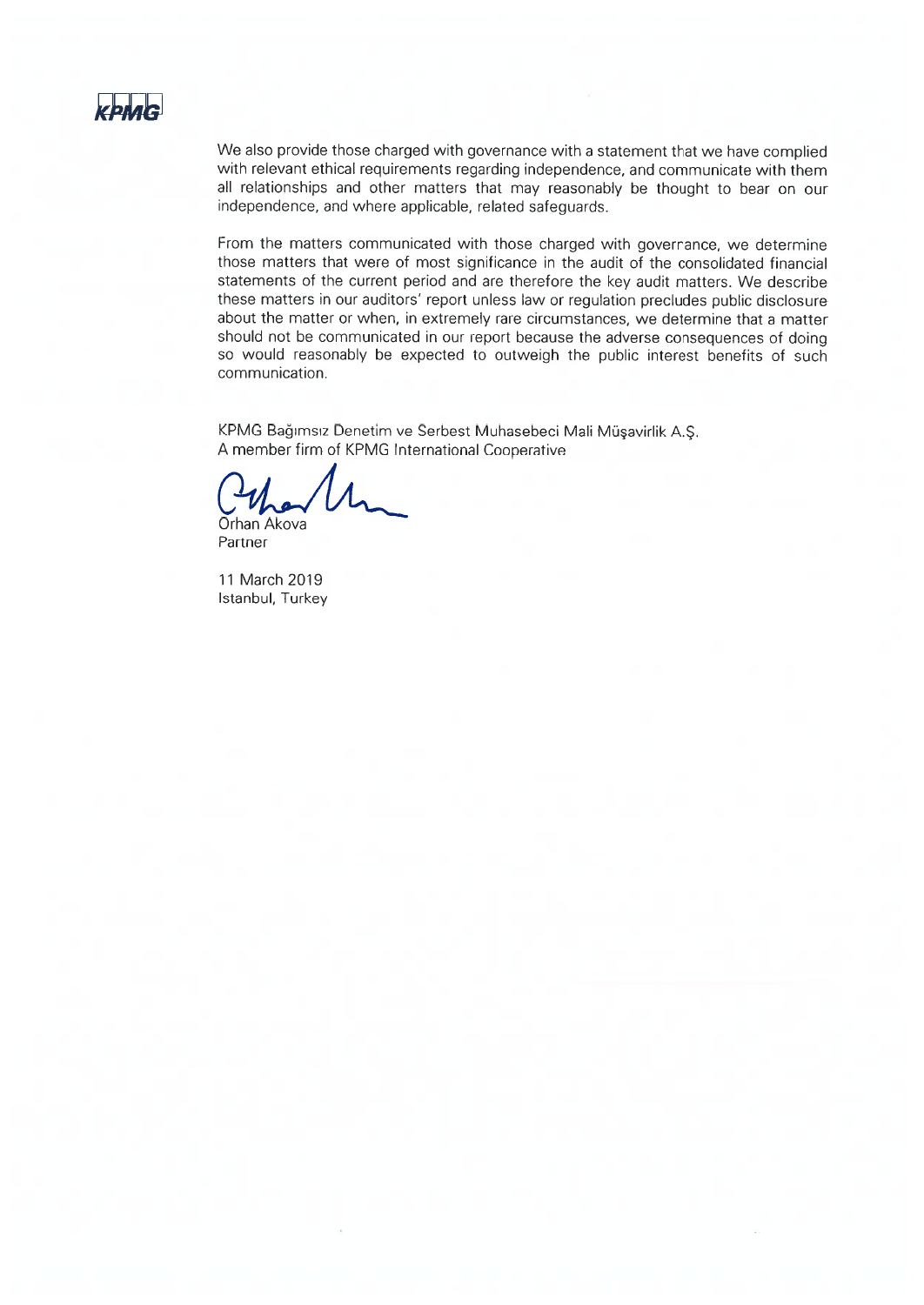## **Consolidated Statement of Financial Position As at 31 December 2018**

*(Currency: Thousands of Turkish Lira ("TL") unless otherwise stated)* 

|                                                              | <b>Notes</b> | 31 December 2018   | 31 December 2017  |
|--------------------------------------------------------------|--------------|--------------------|-------------------|
| <b>Assets</b>                                                |              |                    |                   |
| Cash and balances with the Central Bank                      | 5            | 5,441              | 5,471             |
| Deposits with other banks and financial institutions         | 5            | 236,459            | 111,848           |
| Receivables from money market                                | 5            | 5,003              |                   |
| Reserve deposits at the Central Bank                         | 5            | 2,594              | 9,872             |
| Financial assets at fair value through profit/loss           | 6            | 721,845            |                   |
| Available-for-sale investment securities                     | 6            |                    | 499,976           |
| Unquoted equity instruments                                  | 7            | 377                | 377               |
| Loans and advances to customers, net                         | 8            | 210,352            | 193,667           |
| Factoring receivables, net                                   | 10           | 105,760            | 345,586           |
| Finance lease receivables, net<br>Trade receivables, net     | 9<br>15      | 26<br>6,310        | 21<br>3,133       |
| Other receivables, net                                       | 16           | 12,811             | 2,690             |
| Inventories                                                  | 17           | 3,764              | 970               |
| Prepaid expenses                                             | 18           | 1,829              | 1,240             |
| Assets held for sale from continuing operations              | 11           | 76                 | 53,626            |
| Tangible assets                                              | 13           | 586,324            | 370,206           |
| Intangible assets                                            | 14           | 407                | 261               |
| Prepaid income tax                                           | 27           | 2,990              | 20                |
| Deferred tax assets                                          | 27           | 2,318              | 2,240             |
| Other assets                                                 | 19           | 1,778              | 1,393             |
| <b>Total assets</b>                                          |              | 1,906,464          | 1,602,597         |
| <b>Liabilities</b>                                           |              |                    |                   |
| Funds borrowed                                               | 21           | 430,590            | 515,620           |
| Other money market deposits                                  | 20           | 18,513             | 60,754            |
| Borrowers' funds                                             | 20           | 77,133             | 45,292            |
| Factoring payables                                           | 10           | 1,430              | 1,812             |
| Liabilities arising from finance leases                      | 9            | 57                 | 94                |
| Derivative liabilities held for trading                      | 28           |                    | 1,569             |
| Trade payables                                               | 23           | 241                | 795               |
| Other payables                                               | 16           | 14,832             | 3,786             |
| Current tax liability<br>Deferred income                     | 27           | 4,342              | 1,797             |
| Provisions                                                   | 24<br>25     | 3,088<br>7,030     | 892<br>4,944      |
| Deferred tax liabilities                                     | 27           | 22,035             | 13,750            |
| Other liabilities                                            | 26           | 20                 | 10                |
| <b>Total liabilities</b>                                     |              | 579,311            | 651,115           |
| <b>Equity</b>                                                | 30           |                    |                   |
|                                                              |              |                    |                   |
| Share capital                                                |              | 535,986            | 535,986           |
| Treasury shares                                              |              | (91,018)           | (91,018)          |
| Share premium                                                |              | 4,945              | 4,945             |
| Changes in non-controlling interests without loss of control |              | (382)              | (765)             |
| Remeasurements of the net defined benefit liability (asset)  |              | (60)               | (66)              |
| Fair value reserve<br><b>Translation reserve</b>             |              |                    | 22,361            |
| Retained earnings                                            |              | 167,178<br>390,334 | 69,468<br>333,029 |
| Net profit for the period                                    |              | 293,188            | 56,776            |
| Equity attributable to equity holders of the parent          |              | 1,300,171          | 930,716           |
| <b>Non-controlling interests</b>                             |              | 26,982             | 20,766            |
| <b>Total equity</b>                                          |              | 1,327,153          | 951,482           |
| <b>Total liabilities and equity</b>                          |              | 1,906,464          | 1,602,597         |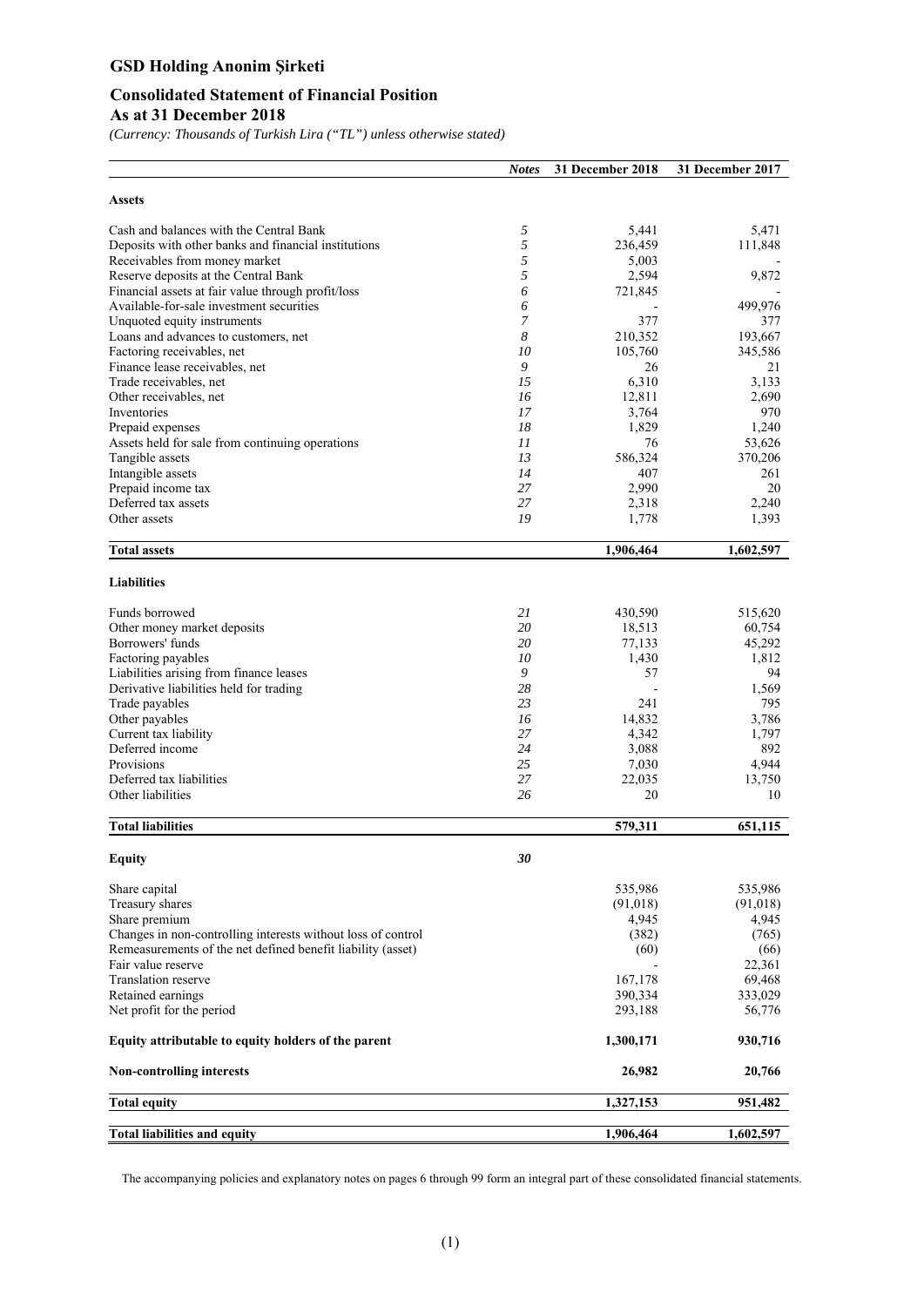#### **Consolidated Income Statement For the Year Ended 31 December 2018**

*(Currency: Thousands of Turkish Lira ("TL") unless otherwise stated)* 

|                                                                                        |              | 01.01.2018                   | 01.01.2017       |
|----------------------------------------------------------------------------------------|--------------|------------------------------|------------------|
| <b>CONTINUING OPERATIONS</b>                                                           | <b>Notes</b> | 31.12.2018                   | 31.12.2017       |
|                                                                                        |              |                              |                  |
| Holding activities income                                                              | 34           |                              |                  |
| Holding activities expense (-)                                                         | 34           |                              |                  |
| Gross profit/(loss) from holding activities                                            |              |                              |                  |
| Marine sector income                                                                   | 34           | 104,258                      | 59,424           |
| Marine sector expense (-)                                                              | 34           | (74, 995)                    | (51, 973)        |
| Gross profit/(loss) from marine sector operations                                      |              | 29,263                       | 7,451            |
| Gross profit/(loss) from commercial sector operations                                  |              | 29,263                       | 7,451            |
| Interest income                                                                        | 34           | 117,687                      | 96,054           |
| Service income                                                                         | 34           | 18,215<br>135,902            | 9,580<br>105,634 |
| Revenue from financial sector operations<br>Interest expense (-)                       | 34           | (37, 247)                    | (35, 427)        |
| Service expense (-)                                                                    | 34           | (1,421)                      | (934)            |
| Cost of financial sector operations (-)                                                |              | (38,668)                     | (36,361)         |
| Provision income/(expense) arising from financial sector operations, net               | 34           | (3,075)                      | 1,194            |
| Foreign exchange gain/(loss), net                                                      |              | 10,411                       | (780)            |
| <b>Trading income, net</b>                                                             |              | 293                          |                  |
| Other financial sector operations income/(expense), net                                | 34           | 1,385                        | 436              |
| Gross profit/(loss) from financial sector operations                                   |              | 106,248                      | 70,123           |
| <b>GROSS PROFIT/(LOSS)</b>                                                             |              | 135,511                      | 77,574           |
| Administrative expenses (-)                                                            | 35           | (42,203)                     | (31, 732)        |
| Other income from operating activities                                                 | 36           | 55,362                       | 17,928           |
| Other expense from operating activities (-)                                            | 36           | (26, 323)                    | (10, 487)        |
| <b>OPERATING PROFIT/(LOSS)</b><br>Income from investment activities                    | 37           | 122,347                      | 53,283           |
| Expense from investment activities (-)                                                 | 37           | 268,656<br>(2)               | 33,159<br>(386)  |
| <b>OPERATING PROFIT/(LOSS) BEFORE FINANCING EXPENSES</b>                               |              | 391,001                      | 86,056           |
| Financing income                                                                       |              |                              |                  |
| Financing expenses (-)                                                                 | 38           | (40,609)                     | (19, 529)        |
| PROFIT/(LOSS) BEFORE TAX FROM CONTINUING OPERATIONS                                    |              | 350,392                      | 66,527           |
| Tax income/(expense) from continuing operations                                        |              | (50, 217)                    | (11, 487)        |
| Current tax income/(expense)                                                           | 27           | (32, 867)                    | (9,781)          |
| Deferred tax income/(expense)                                                          | 27           | (17,350)                     | (1,706)          |
| NET PROFIT/(LOSS) FROM CONTINUING OPERATIONS                                           |              | 300,175                      | 55,040           |
| <b>Discontinued operations</b>                                                         | 11           |                              |                  |
| Profit/(loss) before tax from discontinued operations                                  | 11           |                              |                  |
| Tax income/(expense) from discontinued operations                                      | 11           |                              |                  |
| Current tax income/(expense)<br>Deferred tax income/(expense)                          | 11<br>11     |                              |                  |
| Gain or loss relating to the discontinuance, net                                       | 11           |                              |                  |
| Gain or loss relating to the discontinuance                                            | 11           |                              |                  |
| Cost to sell the discontinued operations                                               | 11           |                              |                  |
| Tax expense relating to the discontinuance                                             | 11           |                              |                  |
| NET PROFIT/(LOSS) FROM DISCONTINUED OPERATIONS                                         | 11           | $\qquad \qquad \blacksquare$ |                  |
|                                                                                        |              |                              |                  |
| <b>NET PROFIT/(LOSS)</b>                                                               |              | 300,175                      | 55,040           |
|                                                                                        |              |                              |                  |
| Net profit/(loss) (continuing and discontinued operations) attributable to:            |              |                              |                  |
| Non-controlling interest                                                               | 30           | 6,987                        | (1,736)          |
| Equity holders of the company                                                          | 39           | 293,188                      | 56,776           |
| Net profit/(loss) (continuing operations) attributable to:<br>Non-controlling interest | 30           | 6,987                        | (1,736)          |
| Equity holders of the company                                                          | 39           | 293,188                      | 56,776           |
| Net profit/(loss) (discontinued operations) attributable to:                           |              |                              |                  |
| Non-controlling interest                                                               |              |                              |                  |
| Equity holders of the company                                                          | 39           |                              |                  |
| Earnings per share (in full TL per share with a nominal value of full TL 1)            |              |                              |                  |
| Earnings per share from continuing operations                                          | 39           | 0.814                        | 0.156            |
| Earnings per share from discontinued operations                                        | 39           | 0.000                        | 0.000            |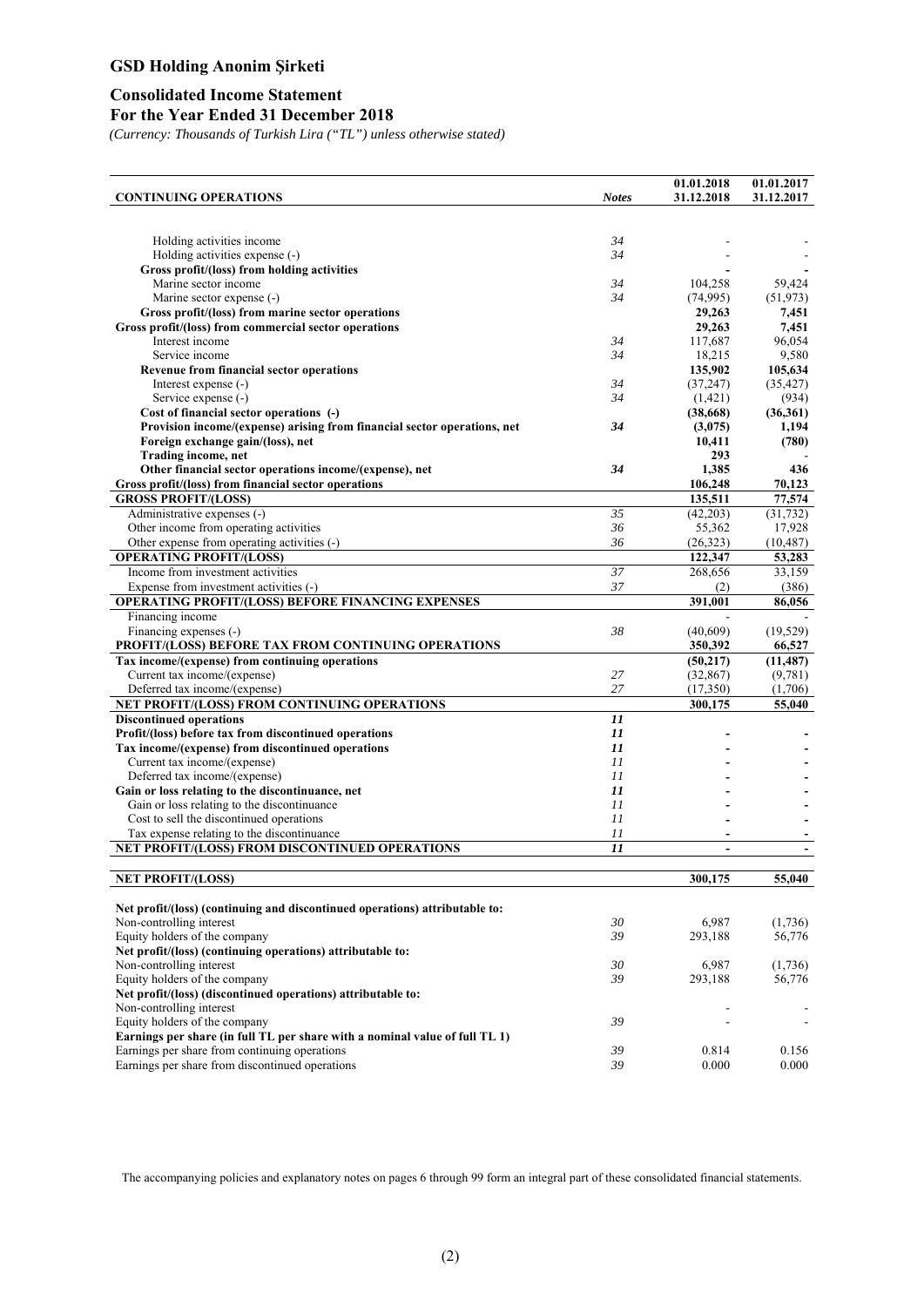## **Consolidated Statement of Profit or Loss and Other Comprehensive Income For the Year Ended 31 December 2018**

*(Currency: Thousands of Turkish Lira ("TL") unless otherwise stated)* 

|                                                                                                 |              | 01.01.2018 | 01.01.2017 |
|-------------------------------------------------------------------------------------------------|--------------|------------|------------|
|                                                                                                 | <b>Notes</b> | 31.12.2018 | 31.12.2017 |
| <b>NET PERIOD PROFIT / (LOSS)</b>                                                               |              | 300,175    | 55,040     |
| <b>OTHER COMPREHENSIVE INCOME</b>                                                               | 31           |            |            |
| Other comprehensive income which will be not reclassified in profit or loss                     |              |            |            |
|                                                                                                 |              | (62)       | (77)       |
| Remeasurements of the net defined benefit liability (asset)                                     |              | (62)       | (77)       |
| Other comprehensive income which will be reclassified in profit or loss                         |              | 97,481     | 26,063     |
| Change in currency translation differences                                                      |              | 97,481     | 13,471     |
| Profit/(loss) arising from remeasuring and/or reclassifying available for sale financial assets |              |            | 12,592     |
| <b>OTHER COMPREHENSIVE INCOME (AFTER TAX)</b>                                                   |              | 97,419     | 25,986     |
| <b>TOTAL COMPREHENSIVE INCOME</b>                                                               |              | 397,594    | 81,026     |
| Total comprehensive income attributable to:                                                     |              |            |            |
| Non-controlling interest                                                                        |              | 7,555      | 265        |
| Equity holders of the company                                                                   |              | 390,039    | 80,761     |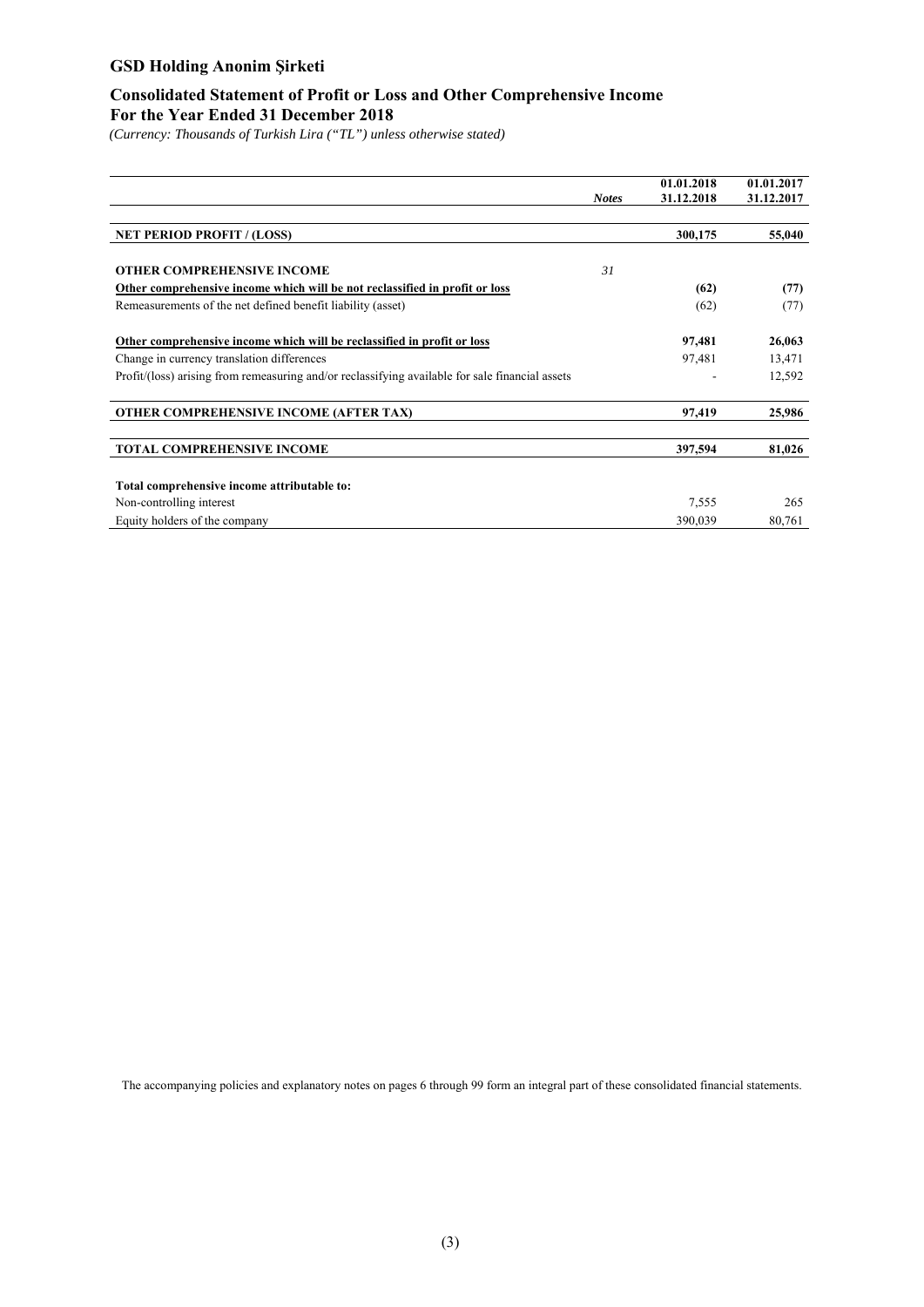## **GSD Holding Anonim Şirketi Consolidated Statement of Changes in Equity For the Year Ended 31 December 2018**

*(Currency - Thousands of Turkish Lira ("TL") unless otherwise stated*)

|                                                                                                                                                                                                                                                                    |              |                  |                                                |                    |                  |                                                                    | Other accumulated<br>comprehensive income and<br>expense which will be not<br>reclassified in profit or loss |                               | Other accumulated<br>comprehensive income and<br>expense which will be<br>reclassified in profit or loss |                          |                                                                |                                                                 |                                                                 |                                                                                                             |  |  |
|--------------------------------------------------------------------------------------------------------------------------------------------------------------------------------------------------------------------------------------------------------------------|--------------|------------------|------------------------------------------------|--------------------|------------------|--------------------------------------------------------------------|--------------------------------------------------------------------------------------------------------------|-------------------------------|----------------------------------------------------------------------------------------------------------|--------------------------|----------------------------------------------------------------|-----------------------------------------------------------------|-----------------------------------------------------------------|-------------------------------------------------------------------------------------------------------------|--|--|
|                                                                                                                                                                                                                                                                    | <b>Notes</b> | Share<br>capital | Inflation<br>adjustment<br>to share<br>capital | Treasury<br>shares | Share<br>premium | Changes in<br>non-<br>controlling<br>interest<br>reserve           | Revaluation<br>and<br>remeasurem<br>ent gain/loss                                                            | <b>Translation</b><br>reserve | Remeasurement<br>and<br>reclassification<br>gain/loss                                                    | Other<br>gain/loss       | Retained<br>earnings                                           | Equity<br>attributable to<br>equity holders<br>of the parent    | Non-<br>controlling<br>interests                                | Total equity                                                                                                |  |  |
| At 1 January 2017                                                                                                                                                                                                                                                  | 30           | 450,000          | 85,986                                         | (90, 420)          | 4.945            |                                                                    | (375)                                                                                                        | 54,988                        | 9,769                                                                                                    |                          | 333,404                                                        | 848,297                                                         | 25,357                                                          | 873,654                                                                                                     |  |  |
| Transfers<br>Transfer to retained earnings<br><b>Total comprehensive income</b><br>Net profit<br>Other comprehensive income                                                                                                                                        |              |                  |                                                | 2.601<br>2,601     |                  |                                                                    | 375<br>375<br>(66)<br>(66)                                                                                   | 11,459<br>11,459              | 12,592<br>12,592                                                                                         |                          | (375)<br>(375)<br>56,776<br>56,776<br>$\overline{\phantom{a}}$ | 2,601<br>2,601<br>80,761<br>56,776<br>23,985                    | 265<br>(1,736)<br>2,001                                         | 2,601<br>2,601<br>81,026<br>55,040<br>25,986                                                                |  |  |
| Transactions with owners in their capacity as owners recognized in equity<br><b>Share Capital Increase</b><br>Share capital increase by bonus issue<br><b>Dividends</b><br>Cash dividend distributed<br>Increase/decrease arising from treasury share transactions |              |                  |                                                | (3,199)<br>(3,199) |                  | (765)                                                              |                                                                                                              | 3,021                         |                                                                                                          |                          |                                                                | (943)<br>(3, 199)                                               | (4,856)                                                         | (5,799)<br>$\overline{\phantom{a}}$<br>$\overline{\phantom{a}}$<br>(3,199)                                  |  |  |
| Increase/decrease arising from changes without resulting loss of control in<br>shareholding ratios of subsidiaries<br>Change in shareholding percentage arising from merger of subsidiaries<br>At 31 December 2017                                                 |              | 450,000          | 85,986                                         | (91, 018)          | 4,945            | (765)<br>(765)<br>(765)                                            | (66)                                                                                                         | 3,021<br>3,021<br>69,468      | 22,361                                                                                                   | $\overline{\phantom{a}}$ | 389,805                                                        | 2,256<br>2,256<br>930,716                                       | (4, 856)<br>(4,856)<br>20,766                                   | (2,600)<br>(2,600)<br>951,482                                                                               |  |  |
| At 1 January 2018                                                                                                                                                                                                                                                  | 30           | 450,000          | 85,986                                         | (91, 018)          | 4,945            | (765)                                                              | (66)                                                                                                         | 69,468                        | 22,361                                                                                                   |                          | 389,805                                                        | 930,716                                                         | 20,766                                                          | 951,482                                                                                                     |  |  |
| Adjustments related with changes in accounting policies<br><b>Transfers</b><br>Transfer to retained earnings<br>Total comprehensive income<br>Net profit<br>Other comprehensive income                                                                             |              |                  |                                                |                    |                  | $\overline{\phantom{a}}$<br>765<br>765<br>$\overline{\phantom{a}}$ | 66<br>66<br>(60)<br>(60)                                                                                     | 96,911<br>96,911              | (22, 361)                                                                                                |                          | 24,044<br>(23, 515)<br>(23, 515)<br>293,188<br>293,188         | 1,683<br>(22, 684)<br>(22, 684)<br>390,039<br>293,188<br>96,851 | 7,555<br>6,987<br>568                                           | 1,683<br>(22, 684)<br>(22, 684)<br>397,594<br>300,175<br>97,419                                             |  |  |
| Transactions with owners in their capacity as owners recognized in equity<br><b>Share Capital Increase</b><br>Share capital increase by bonus issue<br><b>Dividends</b><br>Cash dividend distributed<br>Increase/decrease arising from treasury share transactions |              |                  |                                                |                    |                  | (382)                                                              |                                                                                                              | 799                           |                                                                                                          |                          |                                                                | 417                                                             | (1,339)<br>$\overline{\phantom{a}}$<br>$\overline{\phantom{a}}$ | (922)<br>$\overline{\phantom{a}}$<br>$\overline{a}$<br>$\overline{\phantom{a}}$<br>$\overline{\phantom{a}}$ |  |  |
| Increase/decrease arising from changes without resulting loss of control in<br>shareholding ratios of subsidiaries<br>Change in shareholding percentage arising from merger of subsidiaries                                                                        |              |                  |                                                |                    |                  | (382)<br>(382)                                                     |                                                                                                              | 799<br>799                    |                                                                                                          |                          |                                                                | 417<br>417                                                      | (1,039)<br>(1,039)                                              | (622)<br>(622)                                                                                              |  |  |
| <b>Transactions with non-controlling interests</b><br>Dividend paid to non-controlling interests by subsidiaries<br>At 31 December 2018                                                                                                                            |              | 450,000          | 85,986                                         | (91.018)           | 4.945            | (382)                                                              | (60)                                                                                                         | 167,178                       |                                                                                                          |                          | 683.522                                                        | 1.300.171                                                       | (300)<br>(300)<br>26,982                                        | (300)<br>(300)<br>1,327,153                                                                                 |  |  |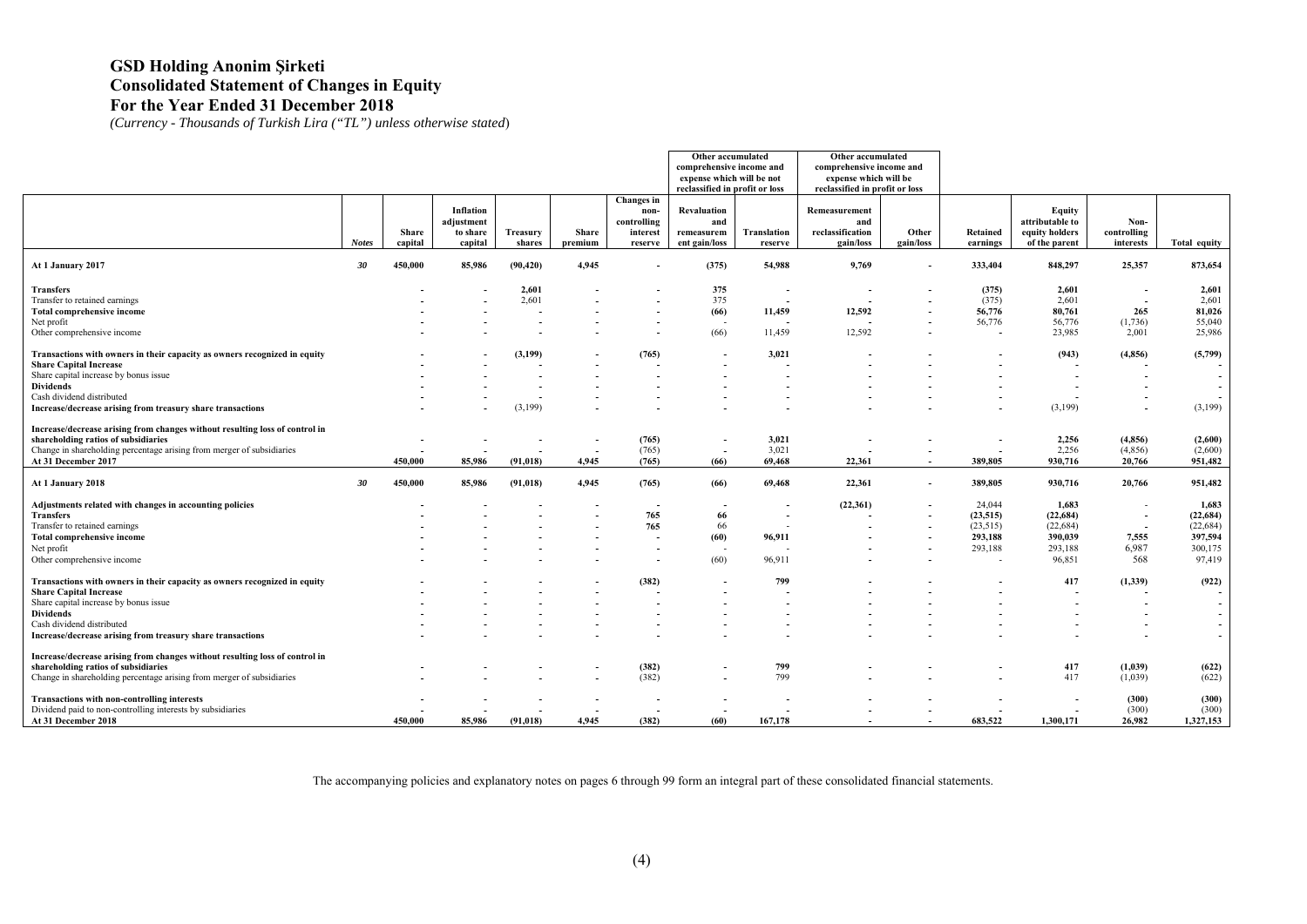## **GSD Holding Anonim Şirketi Consolidated Statement of Cash Flows For the Year Ended 31 December 2018**

(Currency - *Thousands of Turkish Lira ("TL") unless otherwise stated*)

|                                                                                                                                                                                              | <b>Notes</b> | 01.01.2018-<br>31.12.2018 | 01.01.2017-<br>31.12.2017 |
|----------------------------------------------------------------------------------------------------------------------------------------------------------------------------------------------|--------------|---------------------------|---------------------------|
| Cash flows from operating activities of continuing operations                                                                                                                                |              |                           |                           |
| Marine sector income                                                                                                                                                                         |              | 104,258                   | 59,424                    |
| Marine sector expenses                                                                                                                                                                       |              | (46, 411)                 | (34,004)                  |
| Interest received from financial sector activities                                                                                                                                           |              | 120,952                   | 93,702                    |
| Interest paid for financial sector activities                                                                                                                                                |              | (38,740)                  | (35,626)                  |
| Service income from financial sector activities                                                                                                                                              |              | 18,215                    | 9,580                     |
| Cost of service for financial sector activities                                                                                                                                              |              | (1,421)                   | (934)                     |
| Cash receipts from derivative contracts held for dealing or trading purposes                                                                                                                 |              | 31,571                    | 16,566                    |
| Cash payments for derivative contracts held for dealing or trading purposes                                                                                                                  |              | (11, 871)                 | (16,046)                  |
| Cash payments to employees and other parties                                                                                                                                                 |              | (41,255)                  | (30, 169)                 |
| Cash received from other operating activities                                                                                                                                                |              | 1,934                     | 819                       |
| Cash paid for other operating activities                                                                                                                                                     |              | (249)                     | (198)                     |
| Interest received from operating activities apart from financial sector activities<br>Income taxes paid                                                                                      | 27           | (15,788)<br>(32, 437)     | 2,907<br>(9,250)          |
| Net cash provided by operating activities before changes in operating assets and liabilities from                                                                                            |              |                           |                           |
| continuing operations                                                                                                                                                                        |              | 88,758                    | 56,772                    |
| Net cash provided by operating activities before changes in operating assets and liabilities from                                                                                            |              |                           |                           |
| discontinued operations                                                                                                                                                                      |              |                           |                           |
|                                                                                                                                                                                              |              |                           |                           |
| Changes in operating assets and liabilities of continuing operations                                                                                                                         |              |                           |                           |
| Change in reserve deposits at Central Bank                                                                                                                                                   |              | 7,272                     | 2,758                     |
| Change in loans and advances to customers<br>Change in factoring receivables                                                                                                                 |              | (18, 440)<br>235,544      | (21, 488)                 |
|                                                                                                                                                                                              |              |                           | (63,983)                  |
| Change in finance lease receivables<br>Change in other assets                                                                                                                                |              | (685)<br>(9,089)          | (125)<br>177              |
| Change in payables due to money market transactions                                                                                                                                          |              | (42, 241)                 | 40,743                    |
| Change in borrowers' funds                                                                                                                                                                   |              | 31,748                    | 2,895                     |
| Change in factoring payables                                                                                                                                                                 |              | (382)                     | 829                       |
| Change in liabilities arising from finance leases                                                                                                                                            |              | (37)                      | (185)                     |
| Change in other liabilities                                                                                                                                                                  |              | (133, 529)                | (8.098)                   |
| Net cash (used in) / provided by operating activities from continuing operations                                                                                                             |              | 158,919                   | 10,294                    |
| Net cash (used in) / provided by operating activities from discontinued operations                                                                                                           |              |                           |                           |
| Cash flows from investing activities of continuing operations<br>Proceeds from sale and redemption of financial assets at fair value through profit or loss/available for sale<br>securities | 6            | 75.637                    | 26,522                    |
| Proceeds from sale of intangible assets                                                                                                                                                      | 6            | $\overline{2}$            | ٠                         |
| Purchases of financial assets at fair value through profit or loss                                                                                                                           | 6            | (119, 974)                |                           |
| Proceeds from sale and redemption of financial assets at amortised cost                                                                                                                      | 6            | 10,955                    |                           |
| Purchases of financial assets at amortised cost                                                                                                                                              | 6            | (13,317)                  |                           |
| Proceeds from sale of property held for sale                                                                                                                                                 | 11           | 79,216                    | 5,685                     |
| Proceeds from sale of property and equipment                                                                                                                                                 | 13           | 22                        | 11                        |
| Purchases of property and equipment                                                                                                                                                          | 13<br>14     | (37, 538)                 | (12,180)                  |
| Purchases of intangible assets                                                                                                                                                               | 37           | (241)                     | (70)<br>802               |
| Interest received from investing activities<br>Other cash receipts from/cash payments for investing activities                                                                               | 37           | 56,863                    | 324                       |
| Net cash (used in) / provided by investing activities from continuing operations                                                                                                             |              | 51,625                    | 21,094                    |
| Net cash (used in) / provided by investing activities from discontiued operations                                                                                                            | 20           |                           | $\blacksquare$            |
|                                                                                                                                                                                              |              |                           |                           |
| Cash flows from financing activities of continuing operations                                                                                                                                |              |                           |                           |
| Cash paid for purchases of treasury shares                                                                                                                                                   | 30           |                           | (598)                     |
| Cash paid for change in non-controlling interest reserve                                                                                                                                     | 30           | (622)                     | (2,601)                   |
| Cash received from funds borrowed                                                                                                                                                            |              | 124,351                   | 317,438                   |
| Repayments of funds borrowed                                                                                                                                                                 |              | (207,597)                 | (288,315)                 |
| Dividends paid to non-controlling interests by subsidiaries                                                                                                                                  | 30           | (300)                     |                           |
| Interest paid for financing activities apart from financial sector activities                                                                                                                |              | (19,939)                  | (17, 898)                 |
| Other cash receipts from/cash payments for financing activities                                                                                                                              |              | (176)                     | (109)                     |
| Net cash (used in) / provided by financing activities from continuing operations                                                                                                             |              | (104, 283)                | 7,917                     |
| Net cash (used in) / provided by financing activities from discontinued operations                                                                                                           |              |                           |                           |
| <b>Continuing Operations</b>                                                                                                                                                                 |              |                           |                           |
| Effect of net foreign exchange difference on cash and cash equivalents                                                                                                                       |              | 23,580                    | (11,201)                  |
| Net (decrease) / increase in cash and cash equivalents                                                                                                                                       |              | 129,841                   | 28,104                    |
| Cash and cash equivalents at 1 January                                                                                                                                                       |              | 115,382                   | 87,278                    |
| Cash and cash equivalents at 31 December                                                                                                                                                     | 5            | 245,223                   | 115,382                   |
|                                                                                                                                                                                              |              |                           |                           |
| <b>Discontinued Operations</b>                                                                                                                                                               |              |                           |                           |
| Effect of net foreign exchange difference on cash and cash equivalents                                                                                                                       |              |                           |                           |
| Effect of consolidation eliminations between continuing and discontinued operations on cash flows                                                                                            |              |                           |                           |
| Net (decrease) / increase in cash and cash equivalents                                                                                                                                       |              |                           |                           |
| Cash and cash equivalents at 1 January                                                                                                                                                       |              |                           |                           |
| Cash and cash equivalents at 31 December                                                                                                                                                     | 5            |                           |                           |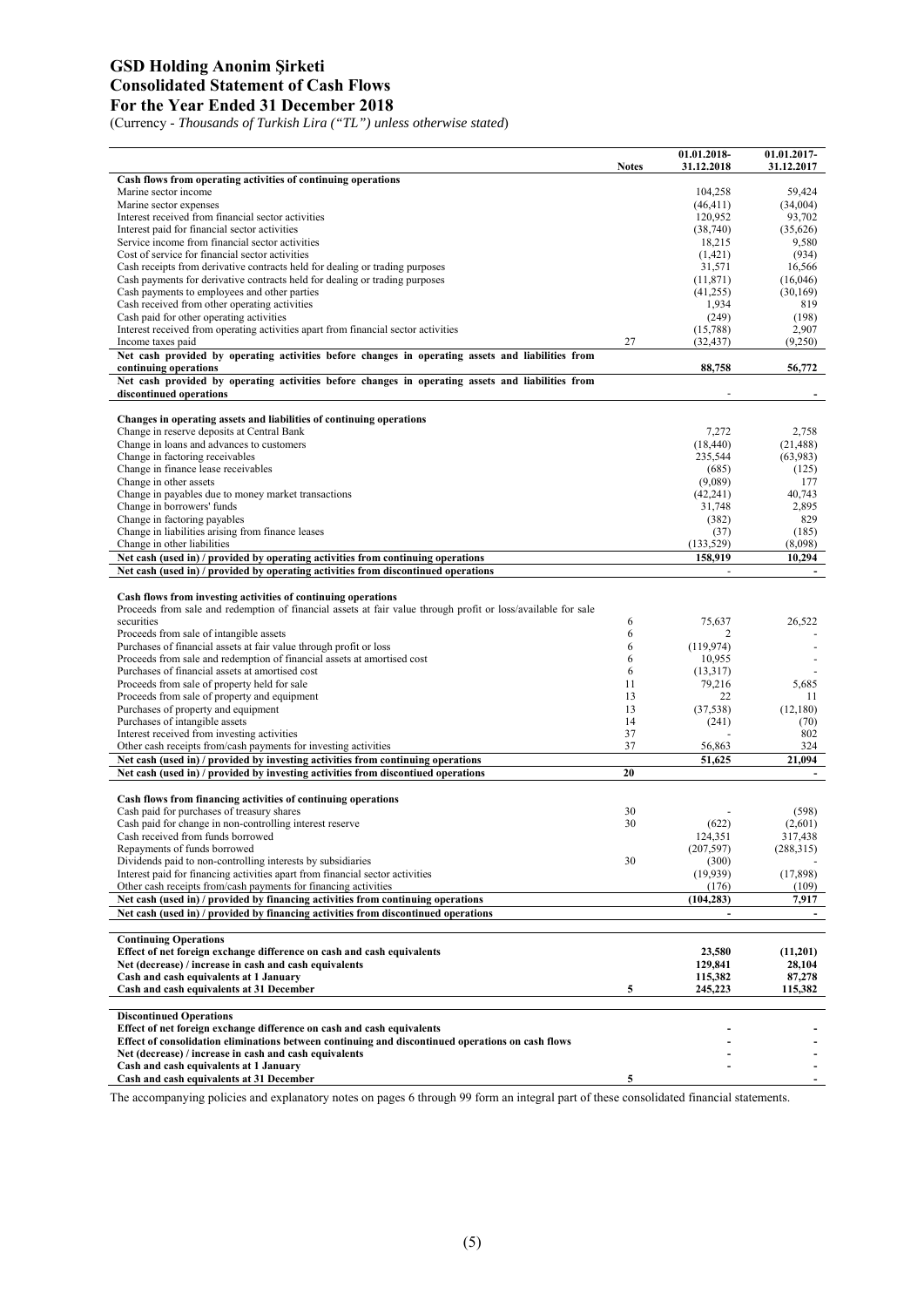#### **1. REPORTING ENTITY**

#### **General**

GSD Holding Anonim Şirketi (the "Company") was established in Istanbul in 1986. The Company is a holding entity; investing in companies in different sectors, realizing the establishment and participating in the management of these companies.

The registered office address of the Company is Aydınevler Mahallesi, Kaptan Rıfat Sokak, No: 3, 34854, Maltepe, Istanbul, Turkey.

The Company's shares are quoted on the Borsa Istanbul (Istanbul Stock Exchange) since 11 November 1999.

The consolidated financial statements of the Company were approved by the Board of Directors on 11 March 2019. The General Assembly and certain regulatory bodies have the power to amend the statutory financial statements after issue.

As at 31 December 2018, average number of employees is 104 (31 December 2017: 107).

As at 31 December 2018, the shares of a consolidated subsidiary, namely GSD Denizcilik Gayrimenkul İnşaat Sanayi ve Ticaret AŞ. are quoted on the Borsa Istanbul (Istanbul Stock Exchange) with public ownership of 15.50% (As at 31 December 2017, the shares of consolidated subsidiary, namely GSD Denizcilik Gayrimenkul İnşaat Sanayi ve Ticaret AŞ. are quoted on the Borsa Istanbul (Stock Exchange) with public ownership of 16.65%.)

As at 31 December 2018 and 31 December 2017, the composition of shareholders and their respective percentages of ownership can be summarized as follows:

| 31 December 2018                              |          |          |           |                |               |               |  |  |  |  |
|-----------------------------------------------|----------|----------|-----------|----------------|---------------|---------------|--|--|--|--|
| (Full TL)                                     | Class(A) | Class(B) | Class (C) | Class(D)       | <b>Total</b>  | Share $(\% )$ |  |  |  |  |
|                                               |          |          |           |                |               |               |  |  |  |  |
| Publicly owned                                |          |          |           | $-224,375,129$ | 224, 375, 129 | 49.861        |  |  |  |  |
| M. Turgut Yilmaz                              | 707      | 441      | 707       | 114,748,150    | 114,750,005   | 25.500        |  |  |  |  |
| GSD Holding A.S.                              |          |          |           | 90,000,000     | 90,000,000    | 20.000        |  |  |  |  |
| MTY Delta Denizcilik İç ve Dış Ticaret A.Ş.   |          |          |           | 20,250,000     | 20,250,000    | 4.500         |  |  |  |  |
| Adeo Turizm Otelcilik Ticaret Limited Sirketi |          |          |           | 624,600        | 624,600       | 0.139         |  |  |  |  |
| Other privileged shareholders                 |          | 266      |           |                | 266           | 0.000         |  |  |  |  |
| Share capital                                 | 707      | 707      | 707       | 449,997,879    | 450,000,000   | 100.000       |  |  |  |  |
| Inflation adjustment on share capital         |          |          |           |                | 85,985,890    |               |  |  |  |  |
| Inflation adjusted share capital              |          |          |           |                | 535,985,890   |               |  |  |  |  |

| 31 December 2017                              |          |             |           |                |               |               |  |  |  |  |  |
|-----------------------------------------------|----------|-------------|-----------|----------------|---------------|---------------|--|--|--|--|--|
| (Full TL)                                     | Class(A) | Class $(B)$ | Class (C) | Class(D)       | Total         | Share $(\% )$ |  |  |  |  |  |
|                                               |          |             |           |                |               |               |  |  |  |  |  |
| Publicly owned                                |          |             |           | $-224,375,129$ | 224, 375, 129 | 49.861        |  |  |  |  |  |
| M.Turgut Yilmaz                               | 707      | 441         | 707       | 114,748,150    | 114,750,005   | 25.500        |  |  |  |  |  |
| GSD Holding A.Ş.                              |          |             |           | 90,000,000     | 90,000,000    | 20.000        |  |  |  |  |  |
| MTY Delta Denizcilik İç ve Dış Ticaret A.Ş.   |          |             |           | 20,250,000     | 20,250,000    | 4.500         |  |  |  |  |  |
| Adeo Turizm Otelcilik Ticaret Limited Sirketi |          |             |           | 624,600        | 624,600       | 0.139         |  |  |  |  |  |
| Other privileged shareholders                 |          | 266         |           |                | 266           | 0.000         |  |  |  |  |  |
| <b>Share capital</b>                          | 707      | 707         | 707       | 449,997,879    | 450,000,000   | 100.000       |  |  |  |  |  |
| Inflation adjustment on share capital         |          |             |           |                | 85,985,890    |               |  |  |  |  |  |
| Inflation adjusted share capital              |          |             |           |                | 535,985,890   |               |  |  |  |  |  |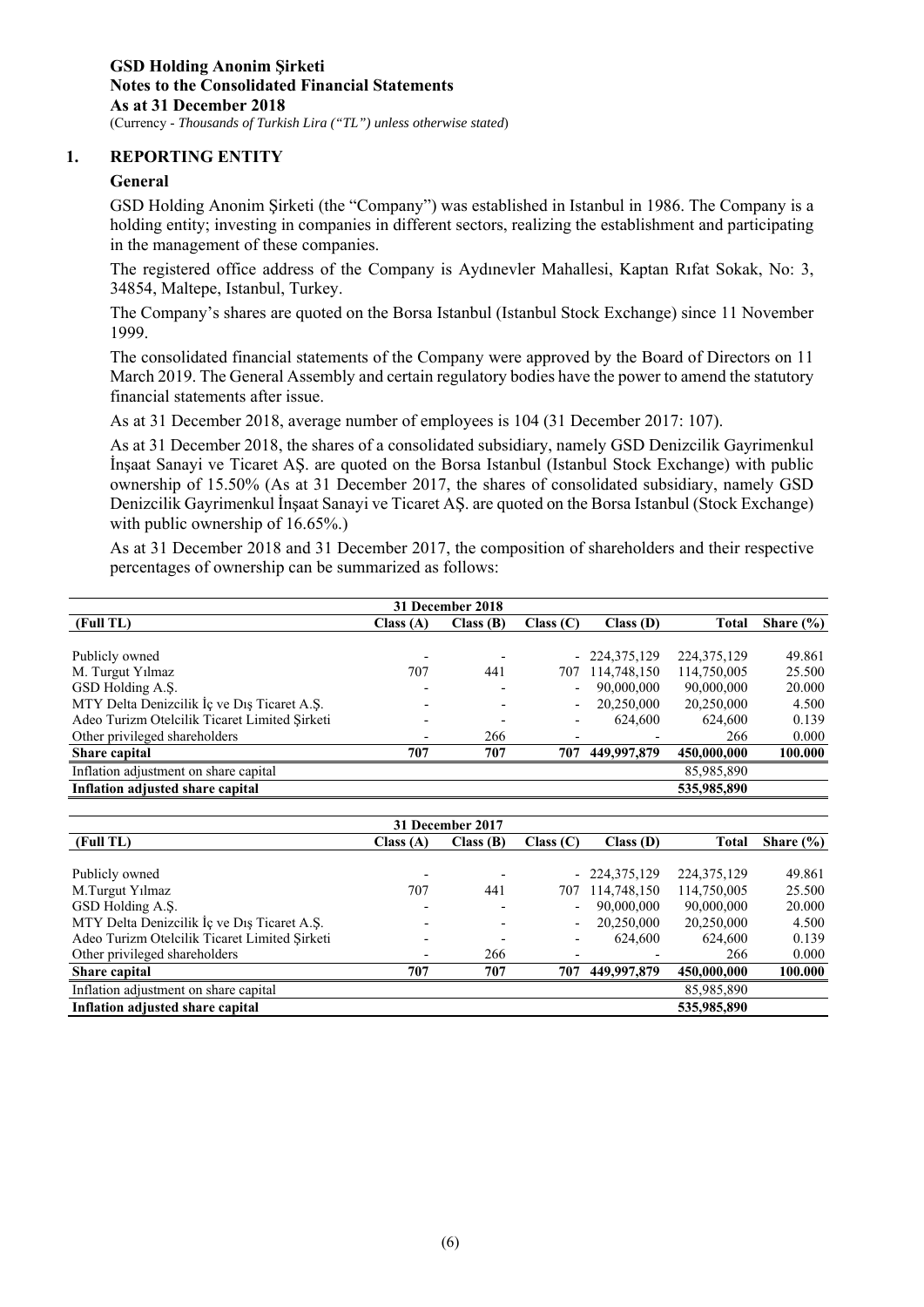## **1. REPORTING ENTITY (continued)**

#### **General (continued)**

#### **Nature of Activities of the Company and the Consolidated Group Companies**

For the purposes of the consolidated financial statements. the Company and its consolidated subsidiaries are referred to as "the Group". The subsidiaries included in consolidation and the effective ownership percentages of the Group as at 31 December 2018 and 31 December 2017 are as follows:

|                                      | Country of         | <b>BIST</b>              | Principal         |                  |                            |
|--------------------------------------|--------------------|--------------------------|-------------------|------------------|----------------------------|
| Subsidiaries <sup>(*)(***)</sup>     | Incorporation      | Code                     | <b>Activities</b> | <b>Effective</b> | Shareholding $\frac{6}{6}$ |
|                                      |                    |                          |                   | 31 December      | 31 December                |
|                                      |                    |                          |                   | 2018             | 2017                       |
|                                      |                    |                          | Investment        |                  |                            |
| GSD Yatırım Bankası A.S.             | Turkey             |                          | Banking           | 100.00           | 100.00                     |
| GSD Denizcilik Gayrimenkul İnşaat    |                    |                          |                   |                  |                            |
| Sanayi ve Ticaret A.S. ("GSD Marin") | Turkey             | <b>GSDDE</b>             | Maritime          | 83.41            | 82.40                      |
| GSD Faktoring A.S.                   | Turkey             |                          | Factoring         | 89.66            | 89.64                      |
| Dodo Maritime Ltd. (*****)           | Malta              | $\blacksquare$           | Maritime          | 100.00           | 82.40                      |
| Cano Maritime Ltd. $(*)$             | Malta              |                          | Maritime          | 83.41            | 82.40                      |
| Hako Maritime Ltd. (*)               | Malta              |                          | Maritime          | 83.41            | 82.40                      |
| Zeyno Maritime Ltd. (****)           | Malta              |                          | Maritime          | 100.00           | 82.40                      |
| Neco Maritime Ltd. (*****)           | Malta              | $\overline{\phantom{a}}$ | Maritime          | 100.00           | 82.40                      |
| GSD Shipping B.V. (**) (***)         | <b>Netherlands</b> |                          | Maritime          | 100.00           | 100.00                     |
| Mila Maritime Ltd. (***)             | Malta              |                          | Maritime          | 100.00           | 100.00                     |

(\*) The financial statements of Cano Maritime Ltd. and Hako Maritime Ltd have been consolidated to GSD Marin.

(\*) In the financial statements of Cano *maturing Log and Framerican* Log are concensived in the Sector. The financial statements of (\*\*) GSD Shipping B.V. was established in the Netherlands on 19 October 2016 to operate i GSD Shipping B.V. have been consolidated to GSD Holding A.Ş..

(\*\*\*) Mila Maritime Ltd. was established in Malta on 21 November 2016 to operate in maritime sector. The financial statements of Mila Maritime Ltd. have been consolidated to GSD Shipping B.V..

(\*\*\*\*) The financial statements of Zeyno Maritime Ltd. have been consolidated to GSD Marin until 6 June 2018, from this date the financial statements of Zeyno Maritime Ltd. have been consolidated to GSD Shipping B.V..

(\*\*\*\*\*) The financial statements of Neco Maritime Ltd. and of Dodo Maritime Ltd. have been consolidated to GSD Marin until 6 December 2018, from this date the financial statements of Neco Maritime Ltd. and Dodo Maritime Ltd. have been consolidated to GSD Shipping B.V..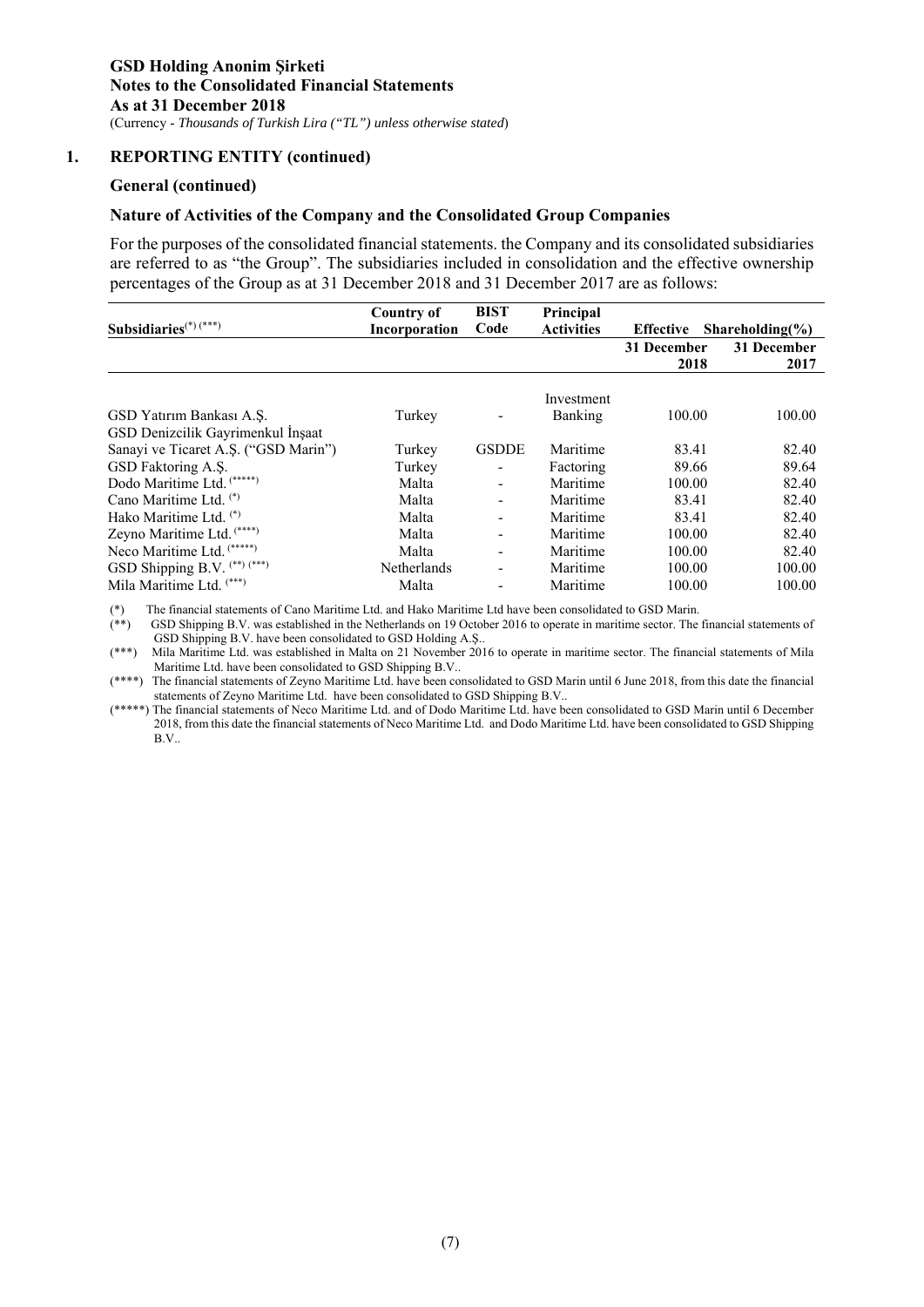## **1. REPORTING ENTITY (continued)**

## **Nature of Activities of the Company and the Consolidated Group Companies (continued)**

#### **Unconsolidated Subsidiaries**

The subsidiaries which are not included in consolidation and the ownership percentages of the Group in those subsidiaries as at 31 December 2018 and 31 December 2017 are as follows:

| <b>Subsidiaries</b> | Country of<br>Incorporation | <b>Principal</b><br><b>Activities</b> | <b>Effective Shareholding</b><br>and Voting Rights (%) |                                 |
|---------------------|-----------------------------|---------------------------------------|--------------------------------------------------------|---------------------------------|
|                     |                             |                                       | 2018                                                   | 31 December 31 December<br>2017 |
| GSD Eğitim Vakfı    | Turkey                      | <b>Education Foundation</b>           | 100.00                                                 | 100.00                          |

The subsidiary is not consolidated and are carried at cost and are classified in the " unquoted equity instruments" caption in the consolidated financial statements, since the volume of transactions of these companies are limited and the total assets and revenues of these subsidiaries are immaterial.

## **2. BASIS OF PREPARATION CONSOLIDATED FINANCIAL STATEMENTS**

#### **2.1 Statement of Compliance**

The consolidated financial statements have been prepared in accordance with International Financial Reporting Standards ("IFRSs") as issued by the International Accounting Standards Board ("IASB").

The Company and its subsidiaries which were incorporated in Turkey maintain their books of account and prepare their statutory financial statements in accordance with the regulations on accounting and reporting framework and accounting standards which are determined by the provisions of Turkish Banking Law, Finance Leasing, Factoring and Financing Companies Law, Turkish Commercial Code, the regulations of the Public Oversight, Accounting and Auditing Standards Authority of Turkey and the Capital Markets Board of Turkey ("CMB") and Tax Legislation. The foreign subsidiaries maintain their books of account and prepare their statutory financial statements in their functional currencies and in accordance with the regulations of the countries in which they operate.

## **2.2 Basis of Measurement**

The accompanying consolidated financial statements are based on the statutory records, with adjustments and reclassifications for the purpose of fair presentation in accordance with IFRSs as issued by the IASB. They are prepared on the historical cost basis adjusted for the effects of inflation during the hyperinflationary period lasted by 1 January 2005, except that the following assets and liabilities are stated at their fair value: derivative financial instruments, trading securities, available-for-sale financial assets and buildings. The methods used to measure fair value are further discussed in Note 40.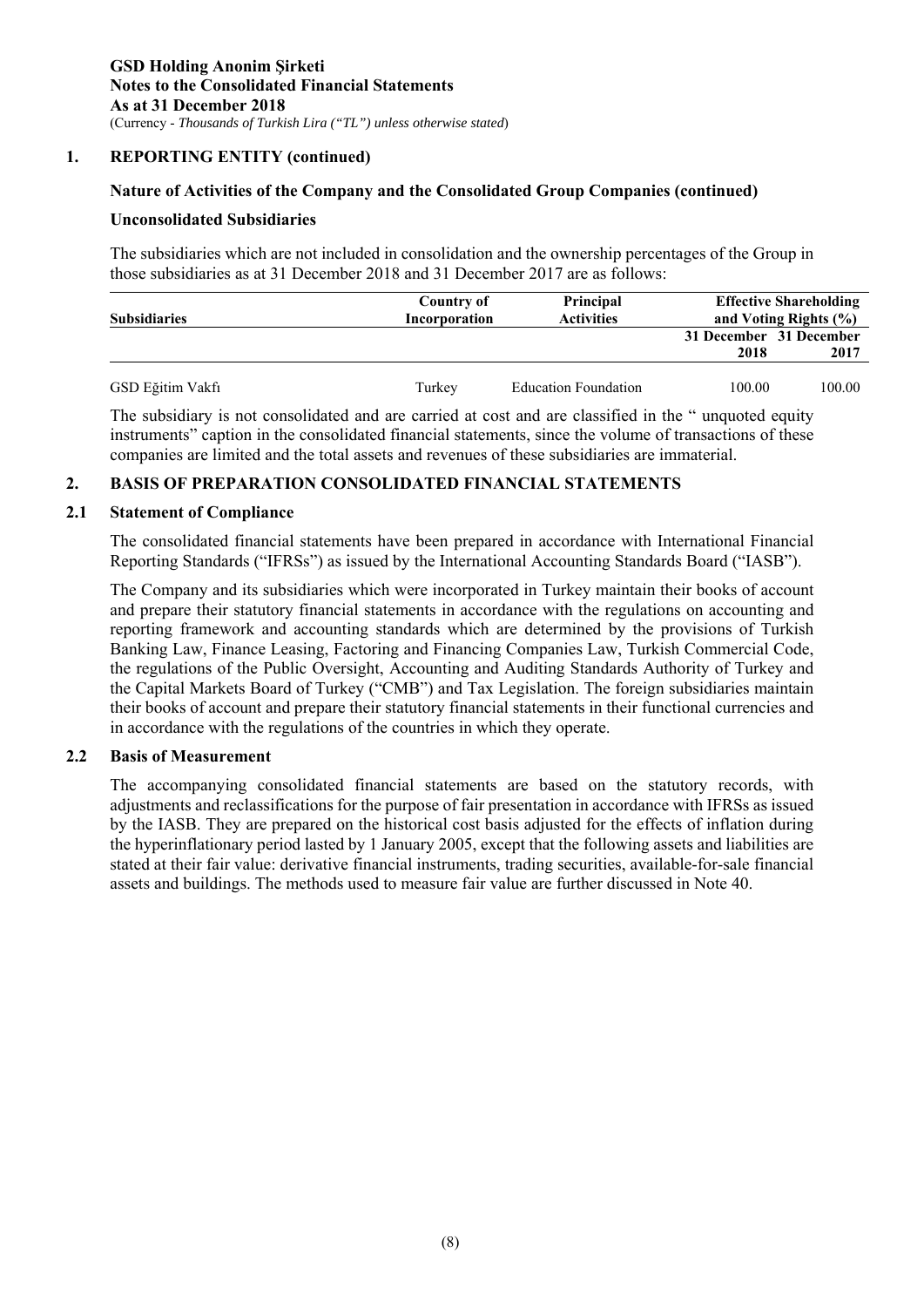## **2. BASIS OF PREPARATION CONSOLIDATED FINANCIAL STATEMENTS (continued)**

## **2.3 Functional and Presentation Currency**

#### *Functional currency of the Company and its subsidiaries incorporated in Turkey:*

The Group's functional and presentation currency is TL and the consolidated financial statements including comparative figures for the prior periods are presented in thousands of TL.

#### *Functional currencies of foreign subsidiaries*

|                     | <b>Functional</b><br>Local |           |
|---------------------|----------------------------|-----------|
|                     | Currency                   | Currency  |
|                     |                            |           |
| GSD Shipping B.V.   | <b>EUR</b>                 | US Dollar |
| Mila Maritime Ltd.  | <b>EUR</b>                 | US Dollar |
| Dodo Maritime Ltd.  | EUR                        | US Dollar |
| Cano Maritime Ltd.  | <b>EUR</b>                 | US Dollar |
| Hako Maritime Ltd.  | <b>EUR</b>                 | US Dollar |
| Zeyno Maritime Ltd. | <b>EUR</b>                 | US Dollar |
| Neco Maritime Ltd.  | EUR                        | US Dollar |

## **2.4 Use of Estimates and Judgements**

The preparation of the consolidated financial statements in conformity with IFRSs requires management to make judgments, estimates and assumptions that affect the application of accounting policies and the reported amounts of assets, liabilities, income and expenses. The estimates and associated assumptions are based on historical experience and various other factors that are believed to be reasonable under the circumstances, the results of which form the basis of making judgments about carrying values of assets and liabilities that are not readily apparent from other sources. The actual results may differ from these estimates.

Estimates and underlying assumptions are reviewed on an ongoing basis. Revisions to accounting estimates are recognized in the period in which the estimate is revised and in any future periods affected.

Information about significant areas of estimation uncertainty and critical judgments in applying accounting policies that have the most significant effect on the amounts recognized in the consolidated financial statements is included in the following notes:

Note 8 – Loans and advances to customers

- Note  $13 \& 14$  Measurement of tangible and intangible assets
- Note 21 Funds borrowed
- Note 25 Provisions
- Note 26 Other liabilities
- Note 27 Taxation
- Note 32 Commitments and contingencies
- Note 40 Financial risk management

## **2.5 Comparative Information and Restatement of Prior Period Financial Statements**

The Company's consolidated financial statements as at 31 December 2018 are prepared comparatively with the prior period financial statements, in order to maintain consistency for the year ended as at 31 December 2017.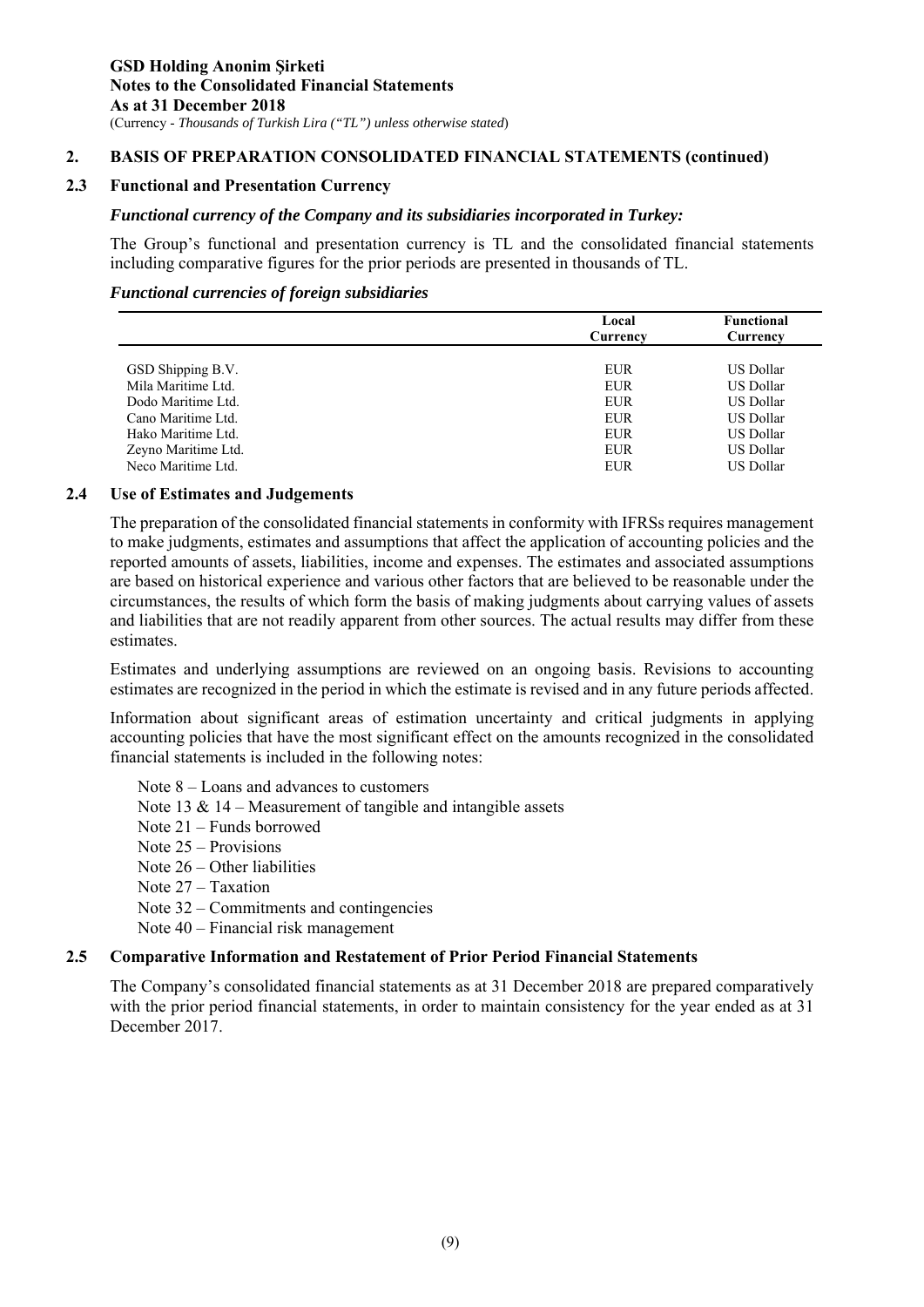## **3. SIGNIFICANT ACCOUNTING POLICIES**

The accounting policies set out below have been applied consistently to all periods presented in these consolidated financial statements, and have been applied consistently by the Group entities.

The consolidated financial statements of the Group have been prepared comparatively with the prior period in order to give information about financial position and performance. If the presentation or classification of the consolidated financial statements is changed, in order to maintain consistency, the consolidated financial statements of the prior periods are also reclassified in line with the related changes with respective disclosures for the major differences.

## *(i) Subsidiaries*

Subsidiaries are entities controlled by the Group. Control exists when the Group has the power to govern the financial and operating policies of an entity so as to obtain benefits from its activities. In assessing control, potential voting rights that currently are exercisable or convertible are taken into account. The financial statements of subsidiaries are included in the consolidated financial statements from the date that control commences until the date that control ceases. The accounting policies of subsidiaries are changed as necessary to align them with the policies adopted by the Group.

Losses applicable to the non-controlling interests in a subsidiary are allocated to the non-controlling interests even if doing so causes the non-controlling interests to have a deficit balance.

Upon the loss of control, the Group derecognizes the assets and liabilities of the subsidiary, any noncontrolling interests and the other components of equity related to the subsidiary. Any surplus or deficit arising on the loss of control is recognized in profit or loss. If the Group retains any interest in the previous subsidiary, then such interest is measured at fair value at the date that control is lost. Subsequently it is accounted for as an equity-accounted investee or as an available-for-sale financial asset depending on the level of influence retained.

## *(ii) Transactions eliminated on consolidation*

Intragroup balances and transactions and any unrealised income and expenses arising from intragroup transactions are eliminated in preparing the consolidated financial statements. Unrealised losses are eliminated in the same way as unrealised gains, but only to the extent that there is no evidence of impairment.

The equity and net income attributable to non-controlling interest are shown separately in the consolidated statement of financial position and consolidated income statement, respectively.

## **3.1 IFRS 9 Financial Instruments**

## *Accounting policies applied after 1 January 2018*

IFRS 9 sets out requirements for recognizing and measuring financial assets, financial liabilities and some contracts to buy or sell non-financial items. This standard replaces IAS 39 Financial Instruments: Recognition and Measurement.

The following summarizes the impact of transition to IFRS 9, funding, retained earnings / (losses) and opening interest on non-controlling interests, net of tax.

## **Classification of financial assets and liabilities**

IFRS 9 changes largely effects the classification and measurement of financial assets and measurement of financial liabilities which classified as fair value differences, measured by reflecting to profit or loss. Those financial liabilities' changes in fair value related to credit risk should be presented in other comprehensive income statement.

IFRS 9 largely retains the existing requirements in IAS 39 for the classification and measurement of financial liabilities. However, it eliminates the previous IAS 39 categories for financial assets of held to maturity, loans and receivables and available for sale.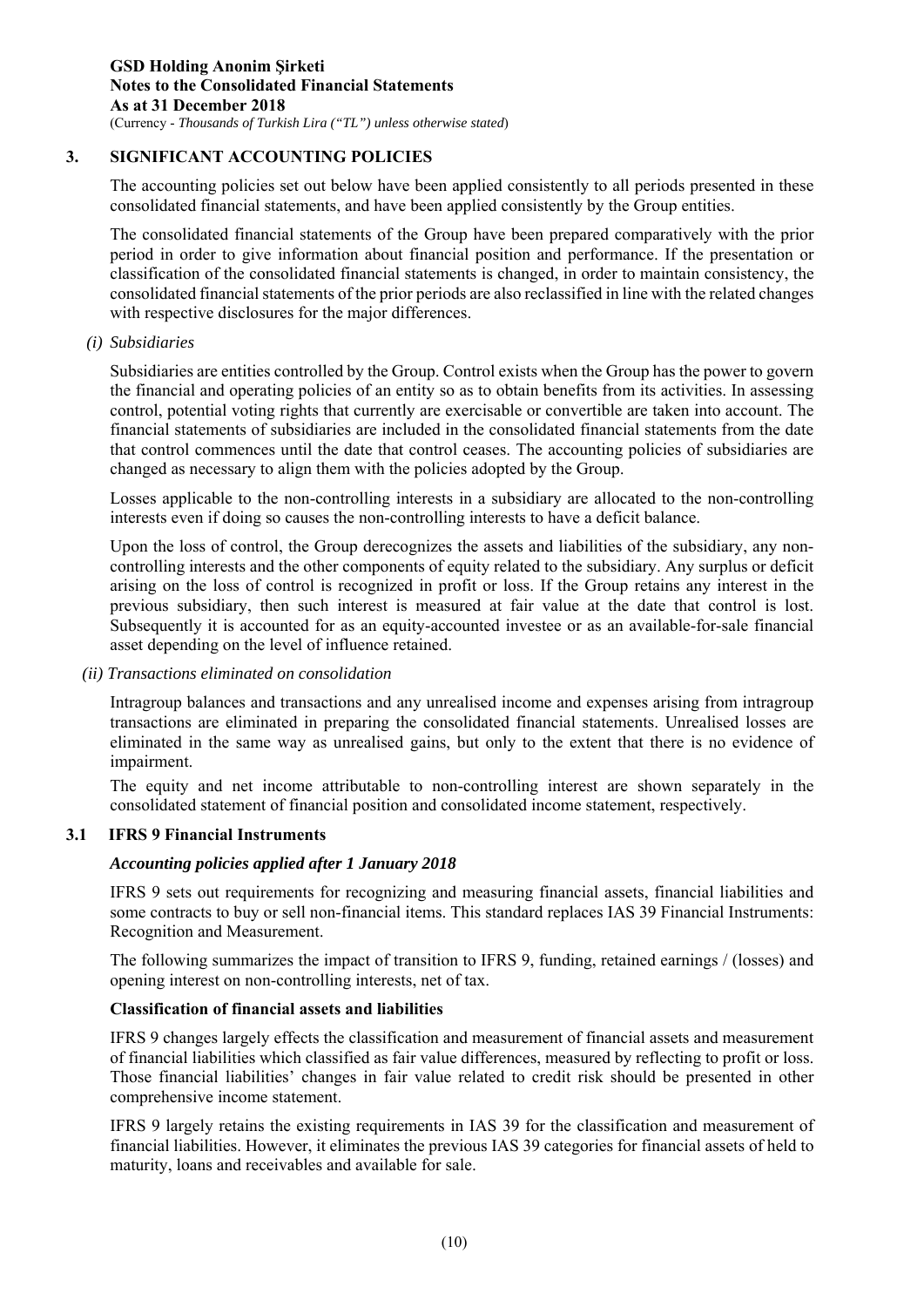#### **3.1 IFRS 9 Financial Instruments (continued)**

## *Accounting policies applied after 1 January 2018 (continued)*

#### **Classification of financial assets and liabilities (continued)**

The adoption of IFRS 9 has not had a significant effect on the Group's accounting policies related to financial liabilities and derivative financial instruments.

The following table summarizes the impact of transition to IFRS 9, net of tax, on the retained earnings as at 1 January 2018:

|                                                   | 31 December 2017 | <b>Classifications</b> | Remeasurement | 1 January 2018 |
|---------------------------------------------------|------------------|------------------------|---------------|----------------|
| <b>ASSETS</b>                                     |                  |                        |               |                |
| <b>Financial Assets</b>                           | 499,976          |                        | 1,158         | 501,134        |
| Financial assets-fair value through profit/loss   |                  | 499,976                | 1,181         | 501,157        |
| Financial assets -available-for-sale              | 499,976          | (499, 976)             |               |                |
| Expected credit loss provision (-)                |                  |                        | (23)          | (23)           |
| Loans                                             | (3,936)          | (1,625)                | 279           | (5,282)        |
| Expected credit loss provision (-)                |                  | (5, 561)               | 279           | (5,282)        |
| 12 Month ECL (Stage 1)                            |                  | (1,625)                | 283           | (1, 342)       |
| Significant Increase in Credit Risk (Stage 2)     |                  |                        | (47)          | (47)           |
| Dividend (Stage 3/Specific Provisions)            |                  | (3,936)                | 43            | (3,893)        |
| Specific Provisions (-)                           | (3,936)          | 3,936                  |               |                |
| <b>Deferred tax assets</b>                        | 529              |                        | 246           | 775            |
| Other assets                                      |                  |                        |               |                |
| <b>LIABILITIES</b>                                |                  |                        |               |                |
| Derivative financial liabilities                  |                  | 1,569                  |               | 1,569          |
| Liabilities                                       | 1,569            | (1,569)                |               |                |
| <b>Provisions</b>                                 | 1,625            | (1,625)                |               |                |
| Provisions                                        | 1,625            | (1,625)                |               |                |
| <b>Other Comprehensive Income and Expenses to</b> |                  |                        |               |                |
| be Reclassified in Profit or Loss                 | 22,361           | (22,361)               | 1,683         | 1,683          |
| <b>Previous Years Profit or Loss</b>              |                  | 22,361                 |               |                |

The impact of IFRS 9 on the classification and measurement of financial assets is set out below.

Under IFRS 9, on initial recognition, a financial asset is classified as measured at: amortized cost; FVOCI ("financial asset measured at fair value through other comprehensive income") – debt investment; FVOCI – equity investment; or FVTPL ("financial asset measured at fair value through profit/loss"). The classification of financial assets under IFRS 9 is generally based on the business model in which a financial asset is managed and its contractual cash flow characteristics.

A financial asset is measured at amortized cost if it meets both of the following conditions and is not designated as at FVTPL:

1 It is held within a business model whose objective is to hold assets to collect contractual cash flows; and

2 Its contractual terms give rise on specified dates to cash flows that are solely payments of principal and interest on the principal amount outstanding.

A debt investment is measured at FVOCI if it meets both of the following conditions and is not designated as at FVTPL:

1 It is held within a business model whose objective is achieved by both collecting contractual cash flows and selling financial assets; and

2 Its contractual terms give rise on specified dates to cash flows that are solely payments of principal and interest on the principal amount outstanding.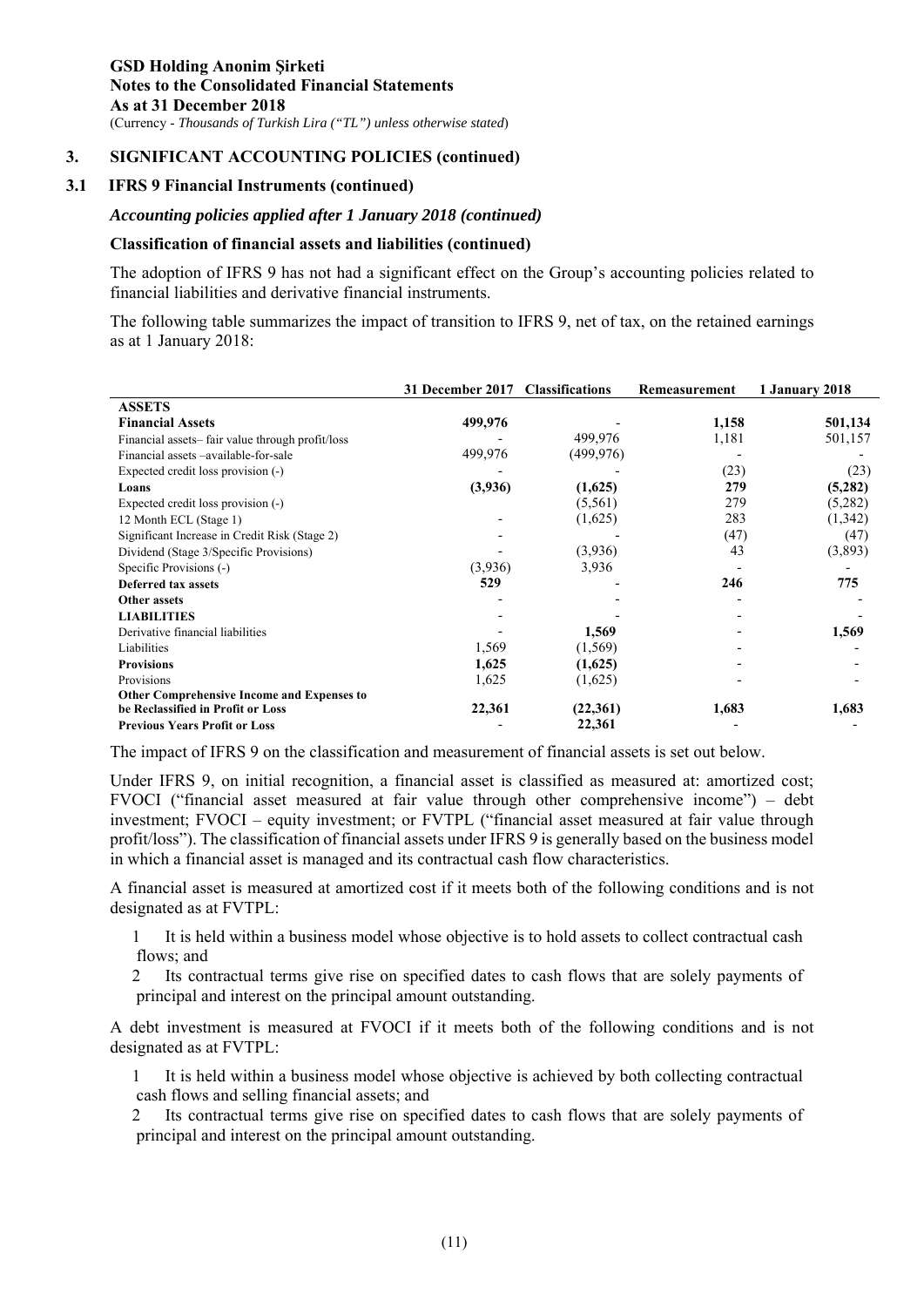## **3.1 IFRS 9 Financial Instruments (continued)**

## *Accounting policies applied after 1 January 2018 (continued)*

## **Classification of financial assets and liabilities (continued)**

On initial recognition of an equity investment that is not held for trading, the Grup may irrevocably elect to present subsequent changes in the investment's fair value in OCI ("other comprehensive income"). This election is made on an investment-by-investment basis.

All financial assets not classified as measured at amortized for the FVOCI as described above are measured at FVTPL. This includes all derivative financial assets. On initial recognition, the Grup may irrevocably designate a financial asset that otherwise meets the requirements to be measured at amortized for the at FVOCI as at FVTPL if doing so eliminates or significantly reduces an accounting mismatch that would otherwise arise.

A financial asset (unless it is a trade receivable without a significant financing component that is initially measured at the transaction price) is initially measured at fair value plus, for an item not at FVTPL, transaction costs that are directly attributable to its acquisition.

| Financial assets at<br><b>FVTPL</b>   | These assets are subsequently measured at fair value. Net gains and losses,<br>including any interest or dividend income, are recognized in profit or loss.                                                                                                                                                                                                     |
|---------------------------------------|-----------------------------------------------------------------------------------------------------------------------------------------------------------------------------------------------------------------------------------------------------------------------------------------------------------------------------------------------------------------|
| Financial assets at<br>amortized cost | These assets are subsequently measured at amortized cost using the effective<br>interest method. The amortized cost is reduced by impairment losses.<br>Interest income, foreign exchange gains and losses and impairment are recognized<br>in profit or loss. Any gain or loss on derecognition is recognized in profit or loss.                               |
| Debt investments at<br><b>FVOCI</b>   | These assets are subsequently measured at fair value. Interest income calculated<br>using the effective interest method, foreign exchange gains and losses and<br>impairment are recognized in profit or loss. Other net gains and losses are<br>recognized in OCI. On derecognition, gains and losses accumulated in OCI are<br>reclassified to profit or loss |
| <b>Equity investments</b><br>at FVOCI | These assets are subsequently measured at fair value. Dividends are recognized as<br>income in profit or loss unless the dividend clearly represents a recovery of part of<br>the cost of the investment.                                                                                                                                                       |
|                                       | Other net gains and losses are recognized in OCI and are never reclassified to profit<br>or loss.                                                                                                                                                                                                                                                               |

The following accounting policies apply to the subsequent measurement of financial assets.

The effect of adopting IFRS 9 on the carrying amounts of financial assets at 1 January 2018 relates solely to the new impairment and reclassification requirements, as described further below.

#### **Impairment of Financial Assets**

IFRS 9 replaces the 'incurred loss' model in IAS 39 with an 'expected credit loss' (ECL) model. The new impairment model applies to financial assets measured at amortized cost, contract assets and debt investments at FVOCI, but not to investments in equity instruments.

The financial assets at amortized cost consist of trade receivables, cash and cash equivalents, and corporate debt securities.

Under IFRS 9, loss allowances are measured on either of the following bases:

- 12-month ECLs: these are ECLs that result from possible default events within the 12 months after the reporting date; and
- Lifetime ECLs: these are ECLs that result from all possible default events over the expected life of a financial instrument.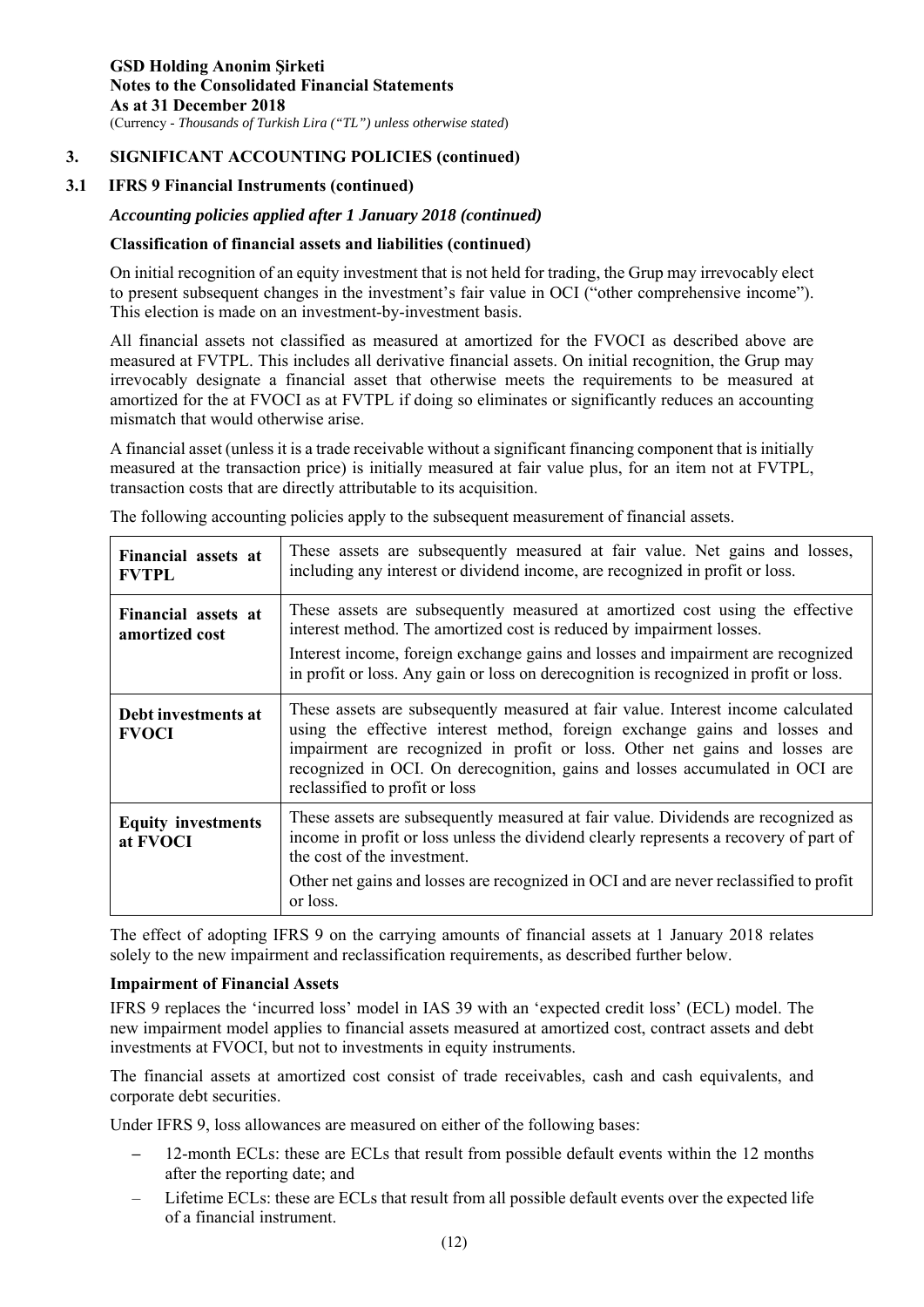#### **3.1 IFRS 9 Financial Instruments (continued)**

## *Accounting policies applied after 1 January 2018 (continued)*

#### **Impairment of Financial Assets (continued)**

The expected credit loss estimates are required to be unbiased, probability-weighted and include supportable information about past events, current conditions, and forecasts of future economic conditions.

These financial assets are divided into three categories depending on the gradual increase in credit risk observed since their initial recognition:

Stage 1: For the financial assets at initial recognition or that do not have a significant increase in credit risk since initial recognition. Impairment for credit risk is recorded in the amount of 12-month expected credit losses.

Stage 2: In the event of a significant increase in credit risk since initial recognition, the financial asset is transferred to Stage 2. Impairment for credit risk is determined on the basis of the instrument's lifetime expected credit losses.

The purpose of the provision for impairment is to include the expected credit losses to financial statements that have material increases in the credit risk since the first time credit risks applied to the financial statements.

Stage 3: Stage 3 includes financial assets that have objective evidence of impairment at the reporting date. For these assets, lifetime expected credit losses are recognized and interest revenue is calculated on the net carrying amount.

#### **3.2 Accounting in Hyperinflationary Economies**

Turkey was a hyperinflationary economy until 31 December 2005. 2005 was a monitoring year for the inflation in Turkey. Due to the decreasing trend in inflation rate and the sustained positive trends in qualitative factors such as the economic growth for the last three years, financial and economic stabilization, and the decreasing interest rates, Turkey is considered non-hyperinflationary economy under International Accounting Standard ("IAS") No 29 starting from 1 January 2006. Therefore, the application of IAS 29 was ceased in 2006.

## **3.3 Foreign Currency Translation**

#### *(i) Foreign currency transactions*

Transactions in foreign currencies are translated to the respective functional currencies of the Group entities at exchange rates at the dates of the transactions. Monetary assets and liabilities denominated in foreign currencies at the reporting date are retranslated to the functional currency at the exchange rate at that date. Foreign currency differences arising on translation of foreign currency transactions are recognised in the income statement. The foreign currency gain or loss on monetary items is the difference between amortised cost in the functional currency at the beginning of the period, adjusted for effective interest and payments during the period, and the amortised cost in foreign currency translated at the exchange rate at the end of the period.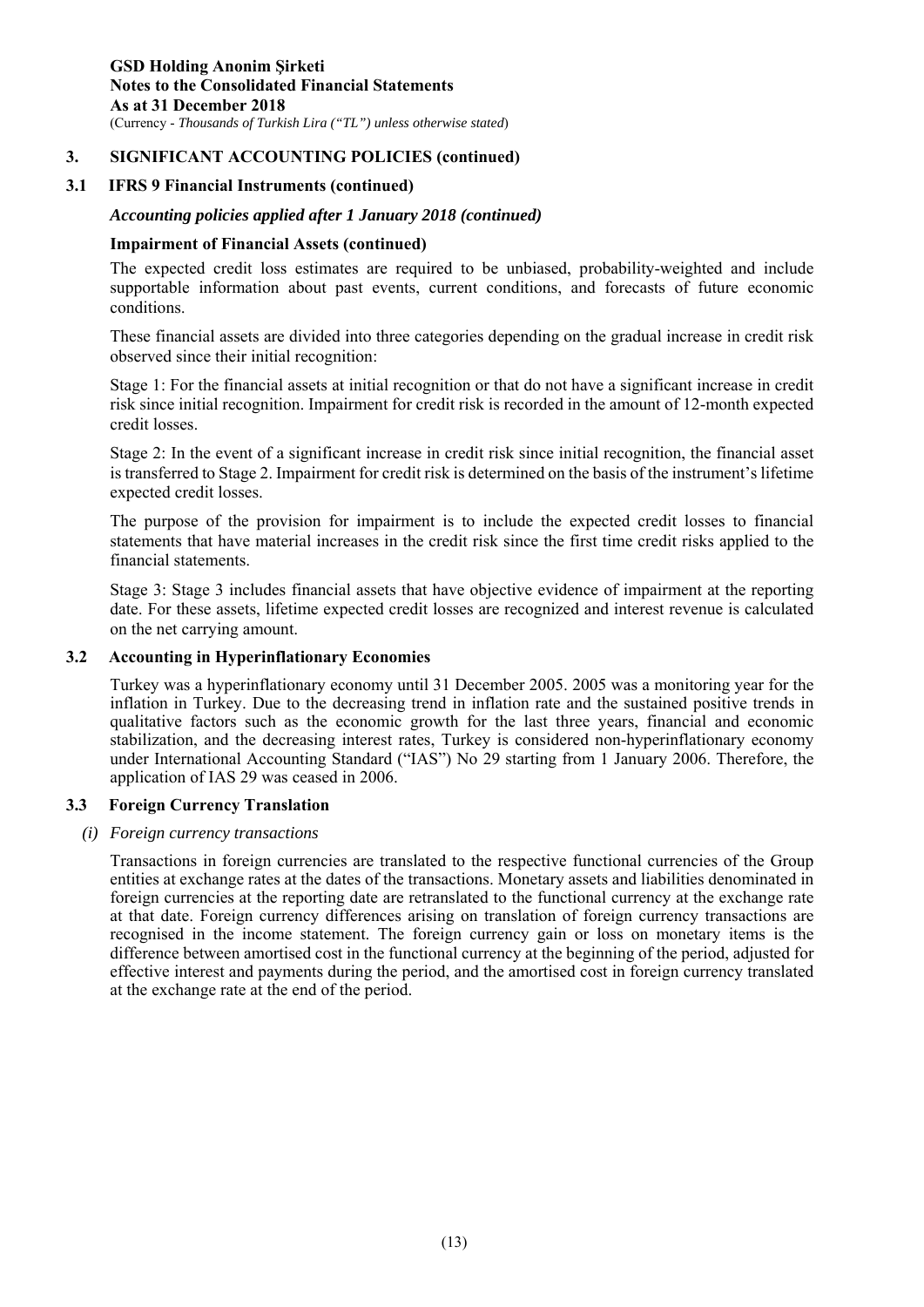#### **3.3 Foreign Currency Translation (continued)**

#### *(i) Foreign currency transactions (continued)*

Non-monetary assets and liabilities denominated in foreign currencies that are measured at fair value are retranslated to the functional currency at the exchange rate at the date that the fair value was determined. Foreign currency differences arising on retranslation are recognised in profit or loss, except for differences arising on the retranslation of the available-for-sale equity instruments, which are recognised directly in equity.

Foreign currency translation rates used by the Group as of respective period-ends are as follows:

| Date             | <b>TL/EURO</b><br>(full) | <b>TL/US DOLLAR</b><br>(full) |
|------------------|--------------------------|-------------------------------|
|                  |                          |                               |
| 31 December 2018 | 6.0280                   | 5.2609                        |
| 31 December 2017 | 4.5155                   | 3.7719                        |
| 31 December 2016 | 3.7099                   | 3.5192                        |
| 31 December 2015 | 3.1776                   | 2.9076                        |
|                  |                          |                               |

*(ii) Foreign operations* 

The asset and liability items in the statements of financial position of Cano Maritime Limited, Dodo Maritime Limited, Hako Maritime Limited, Mila Maritime Limited, GSD Shipping B.V. and Zeyno Maritime Limited, the foreign consolidated subsidiaries of the Group, are translated at the relevant end of period exchange rates and the comprehensive income statement items translated at the average exchange rates to be included in the consolidated financial statements of the Group. The differences arising from the translation of the opening net assets of these foreign subsidiaries at a closing exchange rate different from the previous closing exchange rate. the translation of their comprehensive income statement items at the average exchange rates and the translation of the long term receivables of GSD Denizcilik Gayrimenkul İnşaat Sanayi ve Ticaret A.Ş. from Cano Maritime Limited, Dodo Maritime Limited, Hako Maritime Limited, Neco Maritime Limited, Mila Maritime Limited, GSD Shipping B.V. and Zeyno Maritime Limited, for which settlement is neither planned nor likely to occur in the foreseeable future and as such forming a part of its net investment in these foreign subsidiaries, with a closing exchange rate different from the previous closing exchange rate. are accounted for as "foreign currency translation differences" in other comprehensive income of the Group and accumulated in "the translation reserve" under the shareholders' equity in the consolidated statement of financial position of the Group. On the disposal of a foreign operation, the cumulative amount of the exchange differences relating to that foreign operation recognised in other comprehensive income and accumulated in the separate component of equity are reclassified from equity to profit or loss (as a reclassification adjustment) when the gain or loss on disposal is recognized.

## **3.4 Tangible Assets**

#### *(i) Recognition and measurement*

The cost of the tangible assets purchased before 31 December 2005 are restated for the effects of inflation in TL units current at 31 December 2005 pursuant to IAS 29. Tangible assets purchased after this date are recorded at their historical costs. Accordingly, tangible assets are carried at cost, less accumulated depreciation and impairment losses, except for buildings. Buildings are recorded at the fair value and the amounts over carrying value of the buildings are recorded as property revaluation reserve under equity.

Cost includes expenditures that are directly attributable to the acquisition of the asset. When parts of an item of tangible assets have different useful lives, they are accounted for as separate items (major components) of tangible assets.

Gains/losses on disposal of an item of tangible assets are determined by comparing the proceeds from disposal with the carrying amount of tangible assets and are recognized net within other income or other expenses in profit or loss.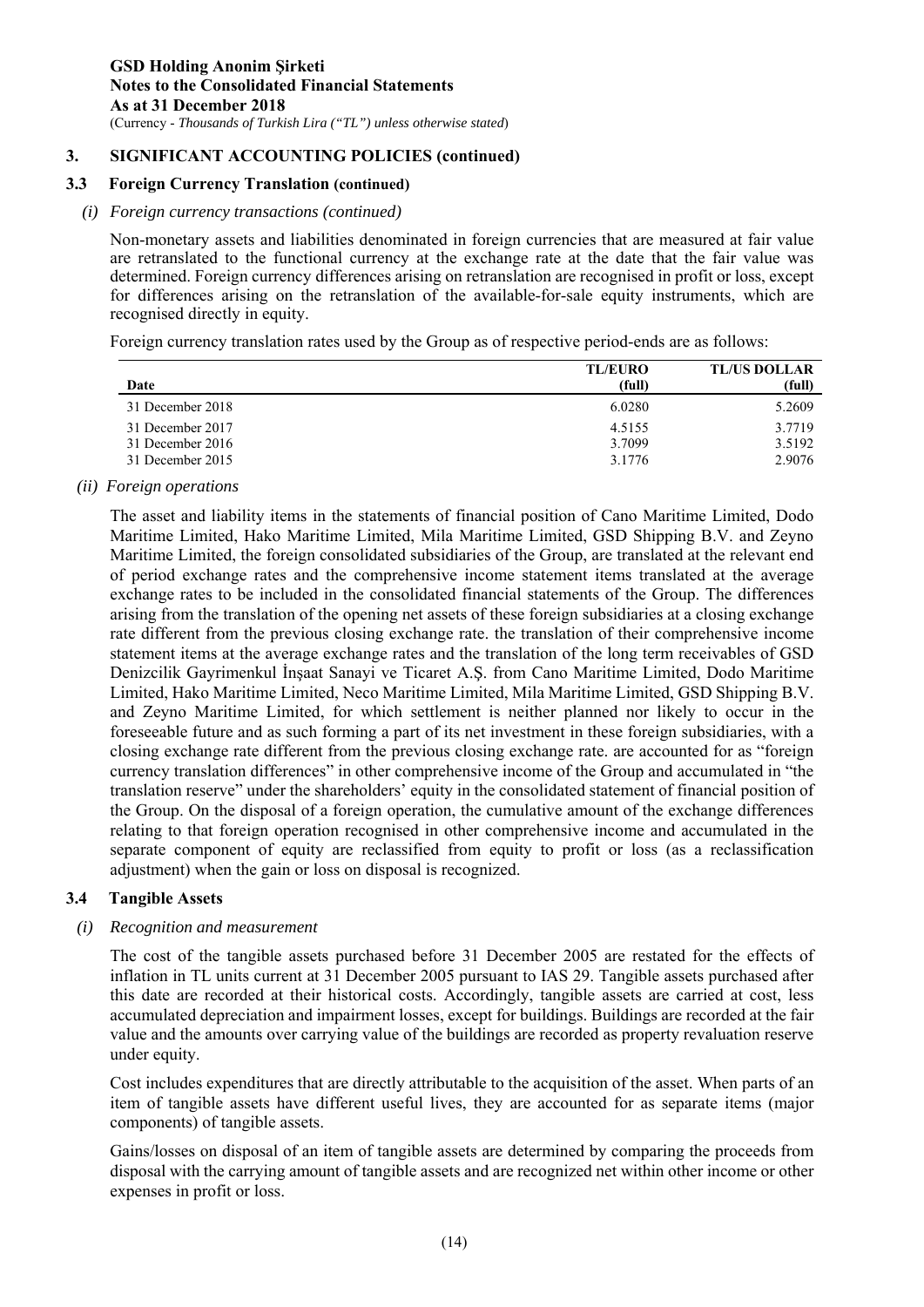#### **3.4 Tangible Assets (continued)**

#### *(ii) Subsequent costs*

The cost of replacing part of an item of tangible assets is recognized in the carrying amount of the item if it is probable that the future economic benefits embodied within the part will flow to the Group and its cost can be measured reliably. The carrying amount of the replaced item is derecognised. The costs of the day-to-day servicing of tangible assets are recognized in profit or loss as incurred.

#### *(iii) Depreciation*

Depreciation is recognized in profit or loss on a straight-line basis over the estimated useful lives of each part of an item of tangible assets since this most closely reflects the expected pattern of consumption of the future economic benefits embodied in the asset. Leased assets are depreciated over the shorter of the lease term and their useful lives unless it is reasonably certain that the Group will obtain ownership by the end of the lease term. Land is not depreciated. The residual values of the ships of the Group are determined based on the actual sale prices published as of the report date for the ships having the same or similar qualifications which are of the age and condition expected at the end of their useful lives being equal to the depreciation period of 18 years. Depreciation methods, useful lives and residual values are reviewed at least annually unless there is a triggering event.

|                              | Years                             |
|------------------------------|-----------------------------------|
| <b>Buildings</b>             | 50                                |
| <b>Ships</b>                 |                                   |
| Office and vehicle equipment | $2 - 15$                          |
| Motor vehicles               |                                   |
| Drydock                      |                                   |
| Leasehold improvements       | Lease term, not less than 5 years |

The carrying values of tangible assets are reviewed for impairment when events or changes in circumstances indicate the carrying value may not be recoverable. If any such indication exists and where the carrying values exceed the estimated recoverable amount, the assets or cash-generating units are written down to their recoverable amount. The recoverable amount of tangible assets is the greater of the fair value less costs to sell and value in use. Impairment losses are recognized in the consolidated income statement. The Group has started using accelerated depreciation method for tangible assets starting from October 2016.

An item of tangible assets is derecognized upon disposal or when no future economic benefits are expected from its use or disposal. Any gain or loss arising on derecognition of the asset (calculated as the difference between the net disposal proceeds and the carrying amount of the asset) is included in the consolidated income statement in the year the asset is derecognized.

Upon acquisition of a vessel, the components of the vessel which are required to be replaced at the next dry-docking are identified and their costs are depreciated over the period to the next estimated drydocking date. Costs incurred on subsequent dry-docking of vessels are capitalized and depreciated over the period to the next estimated drydocking date. When significant dry-docking costs incurred prior to the expiry of the depreciation period, the remaining costs of the previous dry-docking are written off immediately.

Repairs and maintenance costs are charged to the consolidated income statement during the financial period in which they are incurred. The cost of major renovations are included in the carrying amount of the asset when it is probable that future economic benefits in excess of the originally assessed standard performance of the existing asset will flow to the Group. Major renovations are depreciated over the remaining useful life of the related asset.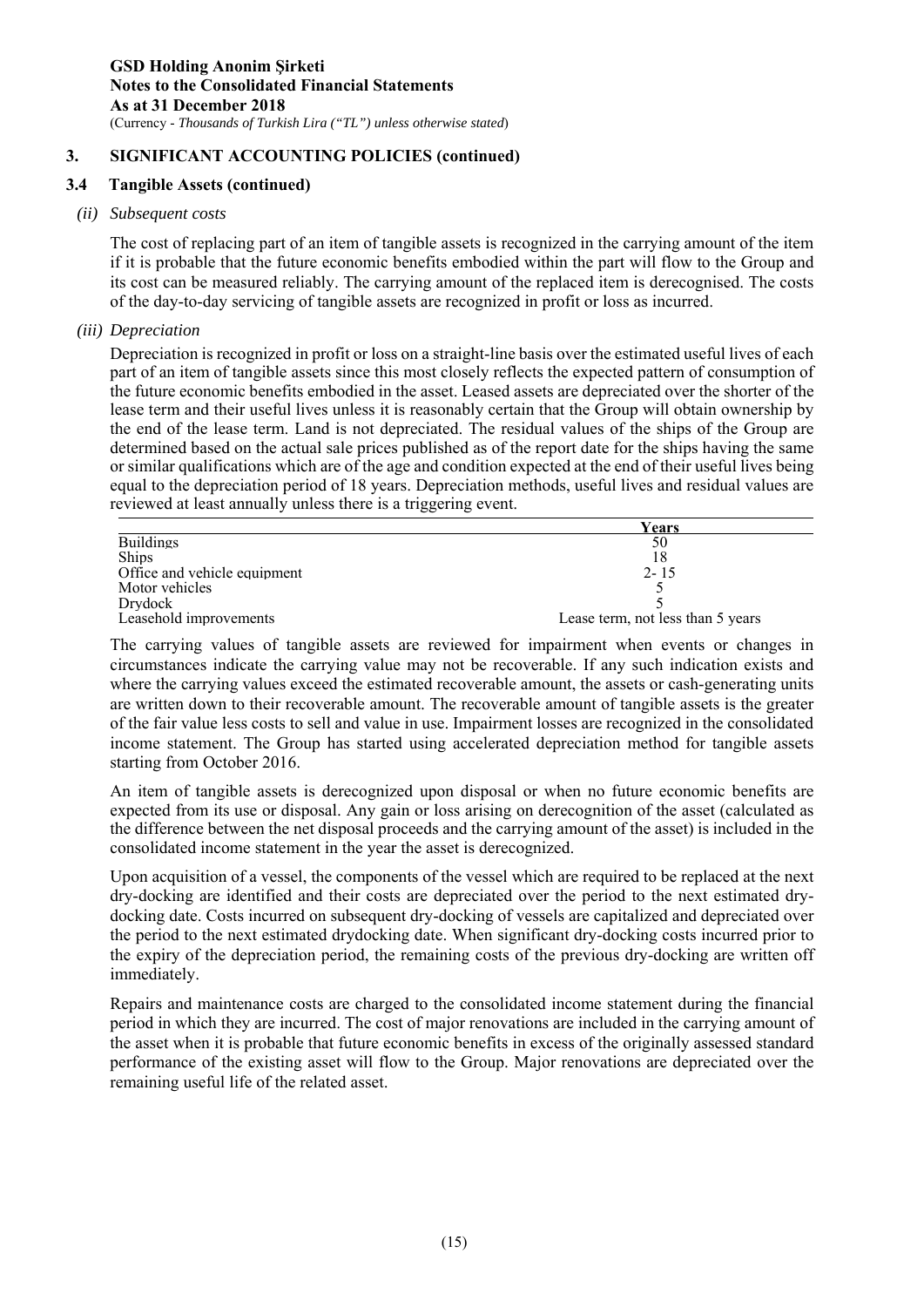#### **3.5 Intangible Assets**

Intangible assets acquired separately from a business are capitalized at cost. Following initial recognition, intangible assets are carried at cost less any accumulated amortization and any accumulated impairment losses. Intangible assets, excluding development costs, created within the business, are not capitalized and expenditure is charged against profits in the year in which it is incurred. The cost of the intangible assets purchased before 31 December 2005 are restated for the effects of inflation in TL units current at 31 December 2005 pursuant to IAS 29.

The useful lives of intangible assets are assessed to be either finite or indefinite. Intangible assets with finite lives are amortized on a straight-line basis over the best estimate of their useful lives and assessed for impairment whenever there is an indication that the intangible asset may be impaired.

The amortization period and the amortization method for an intangible asset with a finite useful life are reviewed at least at each financial year-end. Changes in the expected useful life or the expected pattern of consumption of future economic benefits embodied in the asset is accounted for by changing the amortization period or method, as appropriate, and treated as changes in accounting estimates.

The Group amortizes intangible assets with a finite life on a straight-line basis over the estimated useful lives of 3-15 years. There are no intangible assets with indefinite useful lives.

Gains or losses arising from derecognition of an intangible asset are measured as the difference between the net disposal proceeds and the carrying amount of the asset and are recognized in the consolidated income statement when the asset is derecognized.

#### **3.6 Assets Held for Sale**

A property is classified as held for sale if its carrying amount will be recovered principally through a sale transaction rather than through continuing use. A property is not depreciated and is stated at the lower of its carrying amount and fair value less costs to sell while it is classified as held for sale or while it is a part of a disposal group classified as held for sale. A property that ceases to be classified as held for sale or ceases to be included in a disposal group classified as held for sale is measured at the lower of its carrying amount before the property or disposal group was classified as held for sale, adjusted for any depreciation or revaluations that would have been recognized had the property or disposal group not been classified as held for sale, and its recoverable amount at the date of subsequent decision not to sell.

## **3.7 Impairment of Non-Financial Assets**

The Group assesses at each reporting date whether there is an indication that an asset may be impaired. If any such indication exists, or when annual impairment testing for an asset is required, the Group makes an estimate of the asset's recoverable amount. An asset's recoverable amount is the higher of an asset's or cash generating unit's fair value less costs to sell and its value in use and is determined for an individual asset, unless the asset does not generate cash inflows that are largely independent of those from other assets or groups of assets. Where the carrying amount of an asset exceeds its recoverable amount, the asset is considered impaired and is written down to its recoverable amount. In assessing value in use, the estimated future cash flows are discounted to their present value using a pre-tax discount rate that reflect current market assessments of the time value of money and the risks specific to the asset. Impairment losses of continuing operations are recognized in the consolidated income statement in those expense categories consistent with the function of the impaired asset.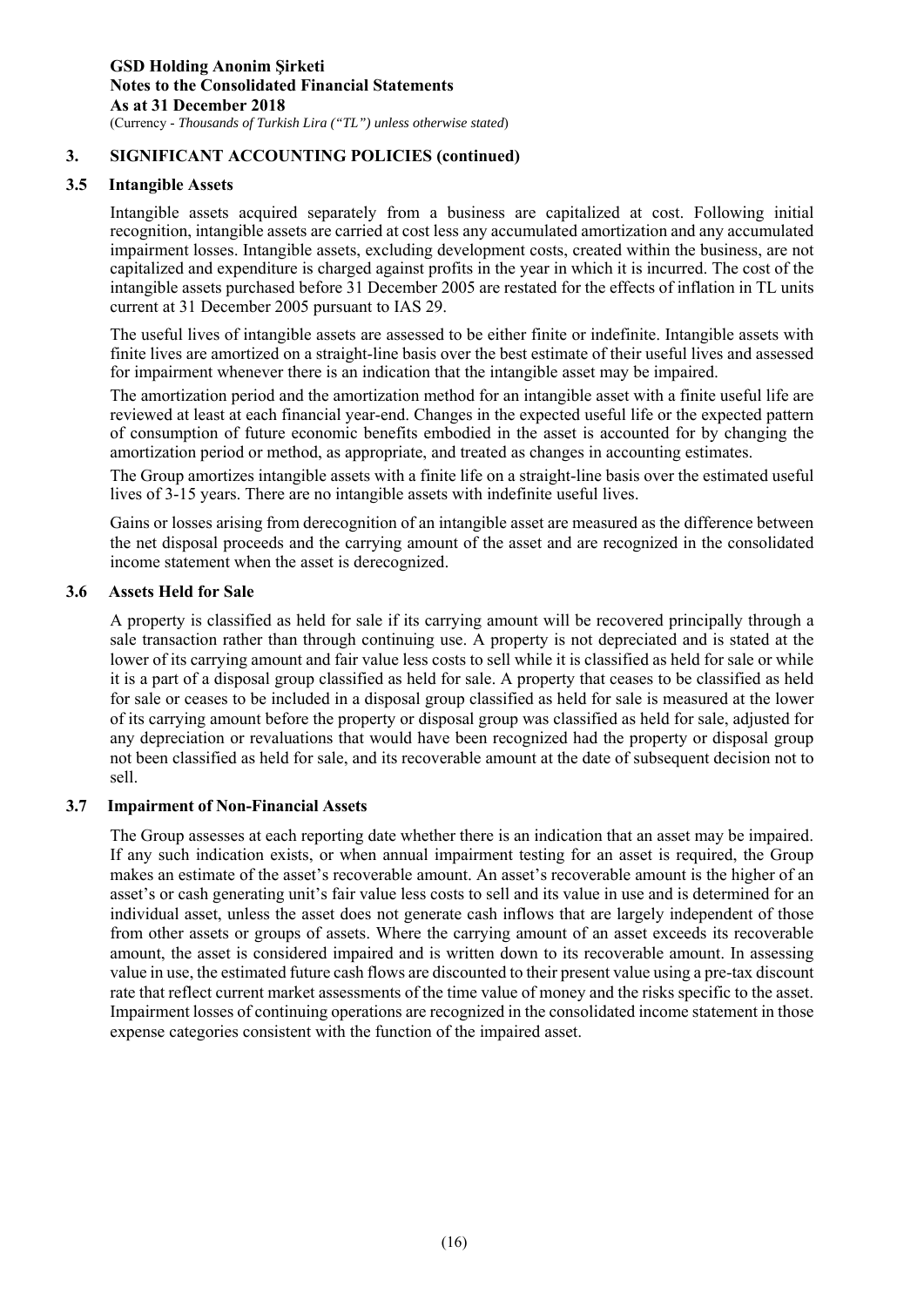(Currency - *Thousands of Turkish Lira ("TL") unless otherwise stated*)

## **3. SIGNIFICANT ACCOUNTING POLICIES (continued)**

## **3.7 Impairment of Non-Financial Assets (continued)**

An assessment is made at each reporting date as to whether there is any indication that previously recognized impairment losses may no longer exist or may have decreased. If such indication exists, the recoverable amount is estimated. A previously recognized impairment loss is reversed only if there has been a change in the estimates used to determine the asset's recoverable amount since the last impairment loss was recognized. If that is the case, the carrying amount of the asset is increased to its recoverable amount. That increased amount cannot exceed the carrying amount that would have been determined, net of depreciation, had no impairment loss been recognized for the asset in prior years. Such reversal is recognized in profit or loss unless the asset is carried at revalued amount, in which case the reversal is treated as a revaluation increase. After such a reversal the depreciation charge is adjusted in future periods to allocate the asset's revised carrying amount, less any residual value, on a systematic basis over its remaining useful life.

## **3.8 Leases**

## *i) Finance leases (the Group as lessor)*

The Group presents leased assets as receivables equal to the net investment in the leases. Finance income is based on a pattern reflecting a constant periodic rate of return on the net investment outstanding.

## *ii) Finance leases (the Group as lessee)*

Finance leases, which transfer to the Group substantially all the risks and benefits incidental to ownership of the leased item, are capitalized at the inception of the lease at the fair value of the leased property or, if lower, at the present value of the minimum lease payments. Lease payments are apportioned between the finance charges and reduction of the lease liability so as to achieve a constant rate of interest on the remaining balance of the liability. Finance charges are charged directly against income. Capitalized leased assets are depreciated over the estimated useful life of the asset.

## *iii) Operating leases (the Group as lessee)*

Leases where the lessor retains substantially all the risks and benefits of ownership of the asset are classified as operating leases. Operating lease payments are recognized as expense in the consolidated income statement on a straight-line basis over the lease term. The aggregate cost of incentives provided to lessees is recognized as a reduction of rental expense over the lease term on a straight-line basis. When an operating lease is terminated before the lease period has expired, any payment required to be made to the lessor by way of penalty is recognized as an expense in the period in which termination takes place. The hiring of the dry bulk carrier ships of the Group companies under time charter agreements are accounted for as operating leases.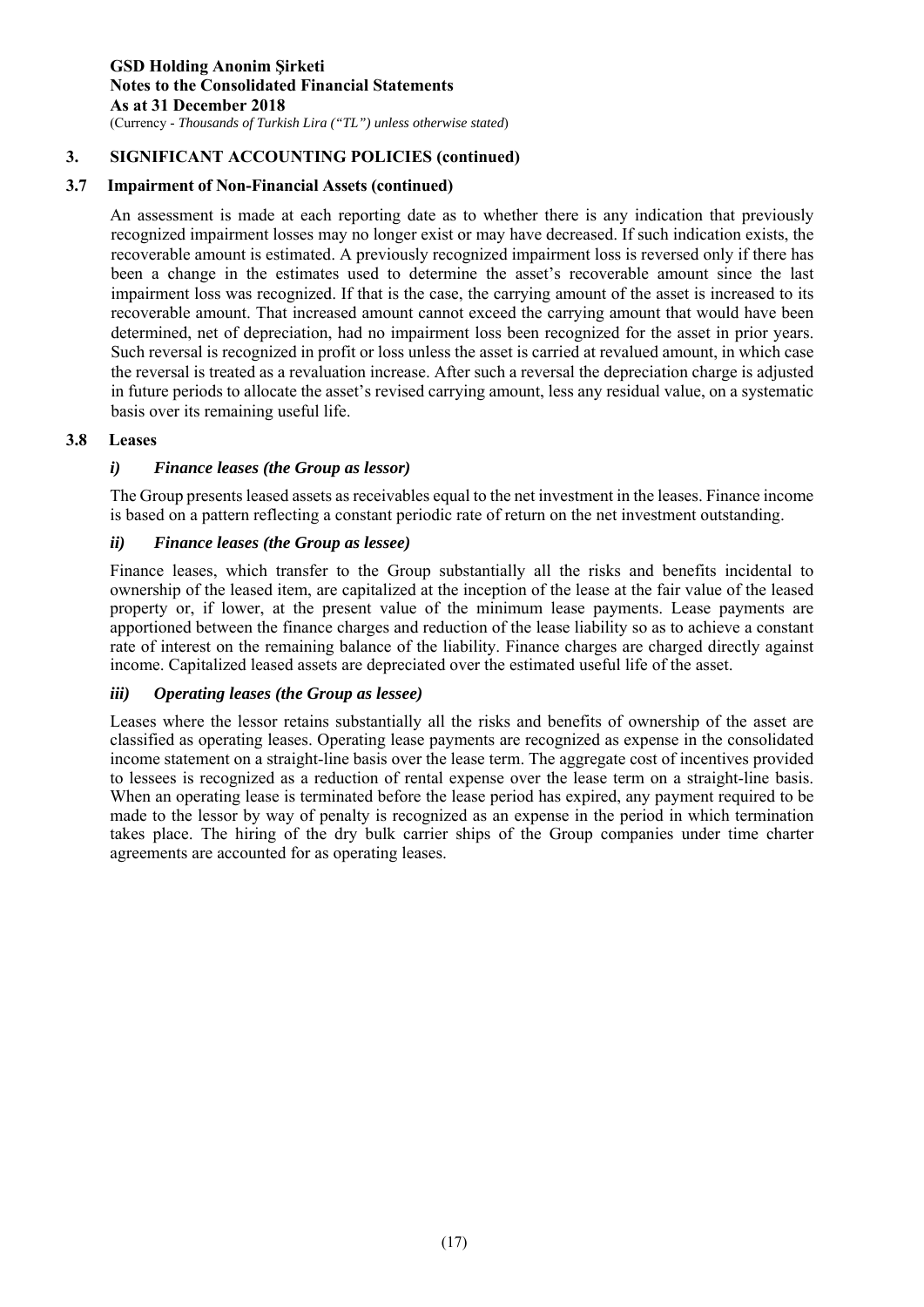## **3.9 Income Taxes**

Tax expense (income) is the aggregate amount included in the determination of net profit or loss for the period in respect of current and deferred taxes.

#### *i) Current tax*

Current tax assets and liabilities for the current and prior periods are measured at the amount expected to be recovered from or paid to the taxation authorities. The tax rates and tax laws used to compute the amount are those that are enacted or substantively enacted by the reporting date.

#### *ii) Deferred tax*

Deferred tax is recognised in respect of temporary differences between the carrying amounts of assets and liabilities for financial reporting purposes and the amounts used for taxation purposes. Deferred tax liabilities are recognized for all taxable temporary differences.

Deferred tax assets are recognized for all deductible temporary differences, carry-forward of unused tax credits and unused tax losses, to the extent that it is probable that taxable profit will be available against which the deductible temporary differences, carry-forward of unused tax credits and unused tax losses can be utilized.

The carrying amount of deferred tax assets is reviewed at each reporting date and reduced to the extent that it is no longer probable that sufficient taxable profit will be available to allow all or part of the deferred tax asset to be utilized. Unrecognized deferred tax assets are reassessed at each reporting date and are recognized to the extent it has become probable that future taxable profit will allow the deferred tax asset to be recovered.

Deferred tax assets and liabilities are measured at the tax rates that are expected to apply to the period when the asset is realized or the liability is settled, based on tax rates (and tax laws) that have been enacted or substantively enacted at the reporting date.

Income tax relating to items recognized in other comprehensive income or directly in equity is recognized in other comprehensive income or directly in equity, respectively, and not in the consolidated income statement.

Deferred tax assets and deferred tax liabilities are offset, if a legally enforceable right exists to set off current tax assets against current tax liabilities, and deferred taxes relate to the same taxable entity and the same taxation authority.

## **3.10 Derivative Financial Instruments**

The Group enters into transactions with derivative instruments including forwards, swaps and options in the foreign exchange and capital markets. Most of these derivative transactions are considered as effective economic hedges under the Group's risk management policies; however since they do not qualify for hedge accounting under the specific provisions of IAS 39 "Financial Instruments: Recognition and Measurement", they are treated as derivatives held for trading. Derivative financial instruments are initially recognized at fair value on the date at which a derivative contract is entered into and subsequently re-measured at fair value. Any gains or losses arising from changes in fair value on derivatives are recognized in the consolidated income statement.

Fair values are obtained from quoted market prices in active markets, including recent market transactions, to the extent publicly available, and valuation techniques, including discounted cash flow models and options pricing models as appropriate. All derivatives are carried as assets when fair value is positive and as liabilities when fair value is negative.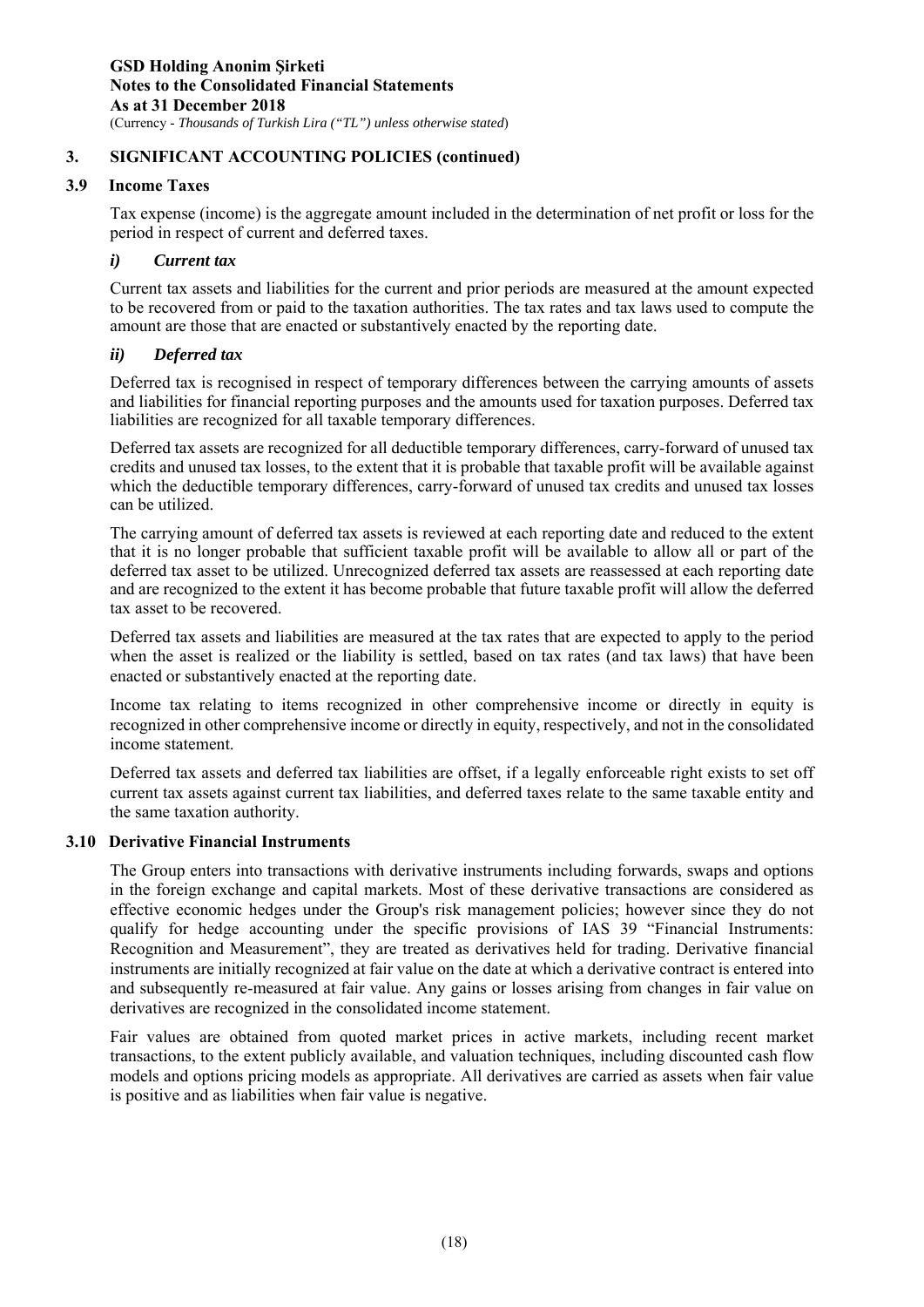#### **3.11 Custody Assets**

Assets held by the Group in a custody agency or custodian capacity for its customers are not included in the statement of financial position, since such items are not treated as assets of the Group.

#### **3.12 Factoring Receivables**

Factoring receivables are measured at amortised cost less specific allowances for uncollectibility and unearned interest income. Specific allowances are made against the carrying amount of factoring receivables and that are identified as being impaired based on regular reviews of outstanding balances to reduce factoring receivables to their recoverable amounts. When a factoring receivable is known to be uncollectible, all the necessary legal procedures have been completed, and the final loss has been determined, receivable is written off immediately.

#### **3.13 Interest-bearing Deposits and Funds Borrowed**

All deposits and borrowings are initially recognized at fair value of consideration received less directly attributable transaction costs. After initial recognition, all interest bearing deposits and borrowings are subsequently measured at amortized cost using effective yield method. Amortized cost is calculated by taking into account any discount or premium on settlement. Gain or loss is recognized in the consolidated income statement when the liability is derecognized as well as through amortization process.

#### **3.14 Borrowing Costs**

Borrowing costs that are directly attributable to the acquisition, construction or production of a qualifying asset are capitalised as part of the cost of that asset. A qualifying asset is an asset that necessarily takes a substantial period of time to get ready for its intended use or sale. Borrowing costs may include interest expense calculated using the effective interest method, finance charges in respect of finance leases and exchange differences arising from foreign currency borrowings to the extent that they are regarded as an adjustment to interest cost. The Group begins capitalising borrowing costs as part of the cost of a qualifying asset when it incurs expenditures for the asset and borrowing costs and undertakes activities that are necessary to prepare the asset for its intended use or sale. The Group ceases capitalising borrowing costs when substantially all the activities necessary to prepare the qualifying asset for its intended use or sale are complete. Other borrowing costs are recognised as an expense in the period in which they are incurred.

## **3.15 Treasury Shares**

The Company's own equity instruments which are owned by the Company itself or its subsidiaries are deducted from equity under the heading "Treasury shares". No gain or loss is recognized in the consolidated income statement on the purchase, issue, sale or cancellation of the Company's own equity instruments. Considerations paid to reacquire the Company's own equity instruments are recognised directly in equity by debiting "Treasury shares". Considerations received as a result of the sale of the Company's own equity instruments reacquired and recognised directly in "Treasury shares" previously are recognised directly in equity by crediting "Treasury shares" for as much as their reacquisition cost and by crediting or debiting "Retained earnings" for as much as the gain or loss of the sale transaction, respectively, disclosing it as a "Change in retained earnings" in the consolidated statement of changes in equity.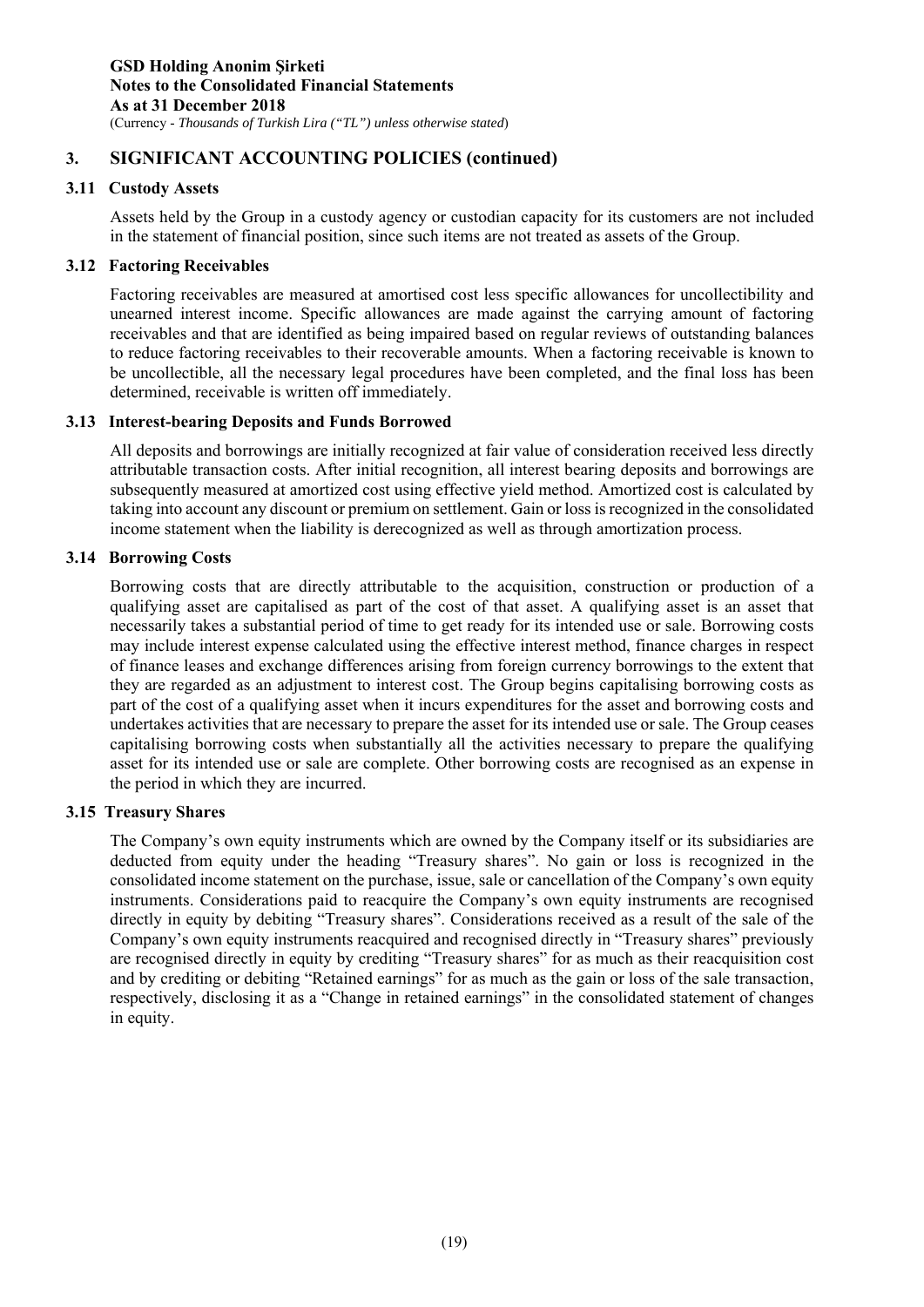## **3.16 Employee Benefits**

The Group has both defined benefit and defined contribution plans as described below:

## *i) Defined benefit plans*

In accordance with existing social legislation in Turkey, the Company and its subsidiaries incorporated in Turkey are required to make lump-sum termination indemnities to each employee who has completed over one year of service with the company and whose employment is terminated due to retirement or for reasons other than resignation or misconduct.

In the accompanying consolidated financial statements, the Group has reflected a liability calculated using actuarial method and discounted by using the current market yield at the reporting date on government bonds, in accordance with IAS 19 "*Employee Benefits*".

The principal actuarial assumptions used at 31 December 2018 and 31 December 2017 are as follows;

|                                        | 2018          | 2017          |  |
|----------------------------------------|---------------|---------------|--|
|                                        | $\frac{6}{9}$ | $\frac{0}{0}$ |  |
| Discount rate                          | 18.88         | 12.76         |  |
| Expected rate of salary/limit increase | 9.50          | 6.00          |  |

The Group, except to the extent that another IFRS requires or permits their inclusion in the cost of an asset, has recognized service cost and net interest on the net defined benefit liability (asset) in the consolidated income statement and remeasurements of the net defined benefit liability (asset) in the consolidated of other comprehensive income statement, which are the components of defined benefit cost.

Remeasurements of the net defined benefit liability (asset) recognised in other comprehensive income shall not be reclassified to profit or loss in a subsequent period. However, the entity may transfer those amounts recognised in other comprehensive income within equity. The Group, within the scope of that provision, adopted the accounting policy to transfer the prior-year-end balance of the Remeasurements of the Net Defined Benefit Liability (Asset) cumulatively recognised as other comprehensive income within equity to the Retained Earnings within equity as at each year-beginning.

The computation of the liability is predicated upon retirement pay ceiling announced by the Government. The ceiling amount at 1 January 2018 is full TL 5,002 (31 December 2017: full TL 4,732). The liability is not funded, as there is no funding requirement.

In the accompanying consolidated financial statements, the Group has reflected a liability by recognising the expected cost of bonus payments when, and only when, it has a present constructive obligation to make such payments as a result of past events and a reliable estimate of the obligation can be made. An obligation under profit-sharing and bonus plans results from employee service and not from a transaction with the Group's owners. Therefore, the Group recognises the cost of profit-sharing and bonus plans not as a distribution of profit but as an expense.

## *i) Defined benefit plans (continued)*

The Group has recognized the expected cost of employee benefits in the form of accumulated vesting paid absences relating to the unused entitlement arising from the services rendered by the Group's employees, required to be paid when the employment of the personnel is terminated due to any reason in accordance with the existing social legislation in Turkey, as a long-term liability by measuring it on an undiscounted basis since its discounting does not have a significant impact on the consolidated financial position or performance of the Group.

## *ii) Defined contribution plans*

For defined contribution plans, the Group pays contributions to publicly administered social security funds on a mandatory basis. The Group has no further payment obligations once the contributions have been paid. The contributions are recognized as employee benefit expense when they are due.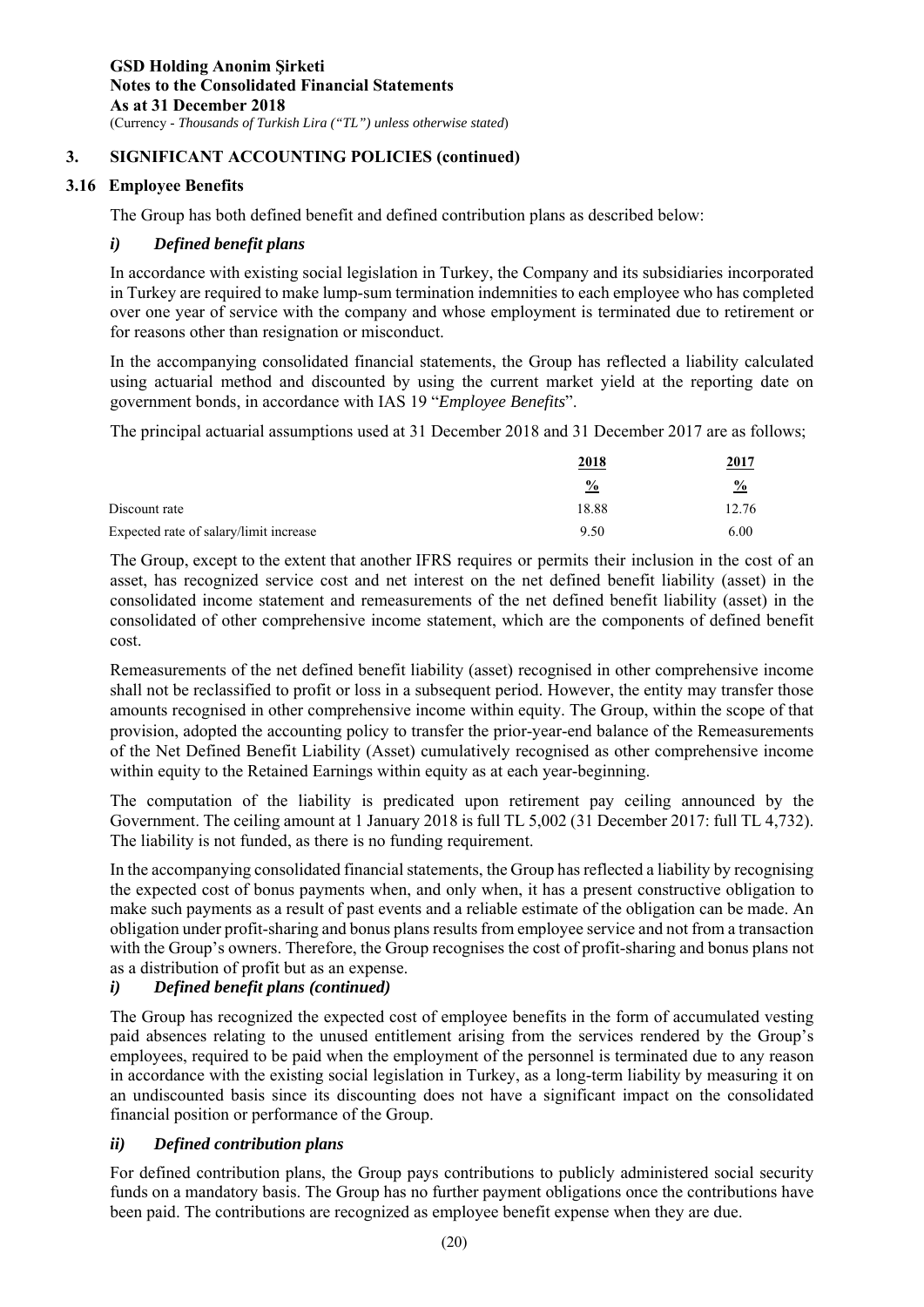## **3.17 Provisions, Contingent Liabilities and Assets**

## *i) Provisions*

Provisions are recognized when the Group has a present obligation (legal or constructive) as a result of a past event, it is probable that an outflow of resources embodying economic benefits will be required to settle the obligation and a reliable estimate can be made of the amount of the obligation. If the effect of the time value of money is material, provisions are determined by discounting the expected future cash flows at a pre-tax rate that reflects current market assessments of the time value of money and, where appropriate, the risks specific to the liability. Where discounting is used, the increase in the provision due to the passage of time is recognized as interest expense.

#### *ii) Contingent liabilities and assets*

Contingent liabilities are not recognized in the financial statements but disclosed in the notes if the possibility of any outflow is low. Contingent assets are not included in financial statements but explained in the notes if an inflow of economic benefits is probable.

#### **3.18 Income and Expense Recognition**

Interest income and expense are recognized in the consolidated income statement for all interest bearing instruments on an accrual basis using the effective yield method based on the actual purchase price. Interest income recognition on loans is suspended when loans are overdue by more than 90 days. Interest accrual does not start until such loans become performing. Interest income includes coupon payments earned on financial assets– fair value through profit/loss, financial assets– fair value through other comprehensive income and financial assets measured at amortized cost and income from accruals of treasury bills.

Fee and commission income arising on financial services provided, including cash management services, brokerage services, investment advice and financial planning, investment banking services, project and structured finance transactions, and asset management services is recognized when the corresponding service is provided. Certain commissions, such as those deriving from letters of guarantee and other banking services are also usually recognized as income when received.

Trading income, net includes gains and losses arising from disposals of trading assets and financial assets available-for-sale and changes in the fair value of trading securities.

Financial leases consist of leases of vehicles and various equipments, including industrial machinery and office equipment. The excess of aggregate lease rentals plus the residual value over the cost of the leased asset constitutes the unearned lease income to be taken into income over the term of the lease and produce a constant periodic rate of return on the net cash investment remaining in each lease. The Group restructures the payment terms on some of the lease contracts cancelled due to customers' inability to repay on a timely basis. Interest income from revision of lease contracts reflects the additional fees and charges arising from delayed payments of the customers.

Factoring commission income represents the upfront charge to the customer to cover the service given and the collection expenses incurred. Factoring commission is accounted for on accrual basis.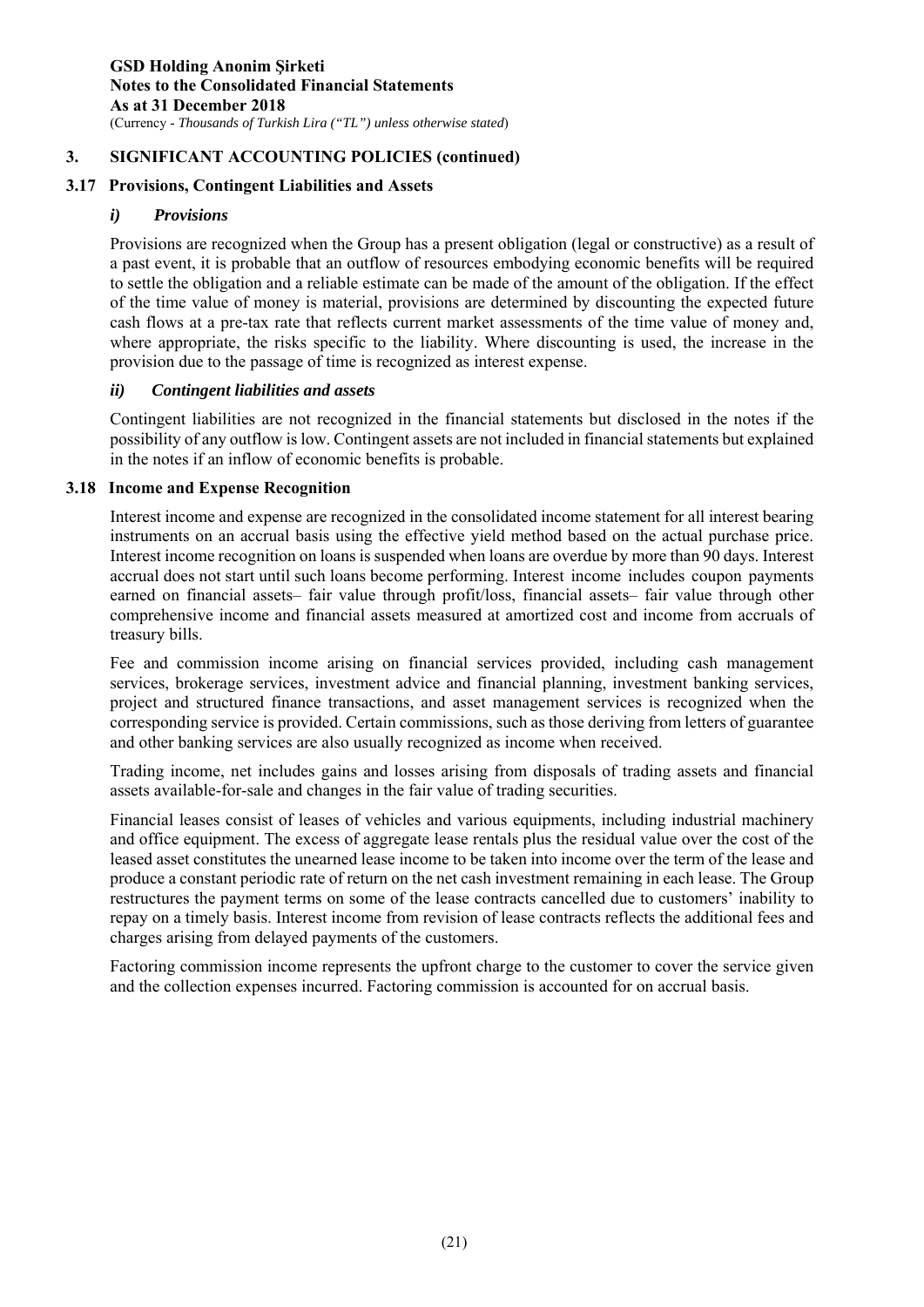## **3.18 Income and Expense Recognition (continued)**

Sales revenue is recognized when the significant risks and rewards of ownership of the goods have passed to the buyer and the amount of revenue can be measured reliably.

Revenue from rendering services is recognized by reference to the stage of completion when it can be measured reliably. Where the contract outcome cannot be measured reliably, revenue is recognized only to the extent of the expenses recognized that are recoverable.

## **3.19 Earnings per Share**

The Group presents basic earnings per share ("EPS") data for its ordinary shares. Basic EPS is calculated by dividing the profit or loss attributable to ordinary shareholders of the Group by the weighted average number of ordinary shares outstanding during the period. Increases in the number of shares due to share capital increases made from internal resources during the period or after the end of the period until the financial statements are authorized for issue are taken into consideration in the calculation of weighted average number of the shares from the beginning of the period.

#### **3.20 Events after the reporting period**

Events after the reporting period that provide additional information about the Group's position at the reporting dates (adjusting events) are reflected in the consolidated financial statements. Events after the reporting period that are not adjusting events are disclosed in the notes when material.

## **3.21 Related Parties**

A party is related to an entity if:

- (a) Directly, or indirectly through one or more intermediaries, the party:
	- (i) controls, is controlled by, or is under common control with, the entity (this includes parents, subsidiaries and fellow subsidiaries);
		- (ii) has an interest in the entity that gives it significant influence over the entity; or
		- (iii) has joint control over the entity;
- (b) the party is an associate of the entity;
- (c) the party is a joint venture in which the entity is a venturer
- (d) the party is a member of the key management personnel of the entity or its parent;
- (e) the party is a close member of the family of any individual referred to in (a) or (d);
- (f) the party is an entity that is controlled, jointly controlled or significantly influenced by, or for which significant voting power in such entity resides with, directly or indirectly, any individual referred to in (d) or (e); or
- (g) the party is a post-employment benefit plan for the benefit of employees of the entity, or of any entity that is a related party of the entity.

A related party transaction is a transfer of resources, services or obligations between related parties, regardless of whether a price is charged.

## **3.22 Segment Reporting**

An operating segment is a component of the Group that engages in business activities from which it may earn revenues and incur expenses, including revenues and expenses that relate to transactions with any of the Group's other components. An operating segment's operating results are reviewed regularly by the Group management to make decisions about resources to be allocated to the segment and assess its performance, and for which discrete financial information is available.

## **3.23 Offsetting a financial asset and a financial liability**

A financial asset and a financial liability shall be offset and the net amount presented in the statement of financial position when, and only when, the Group currently has a legally enforceable right to set off the recognised amounts and intends either to settle on a net basis, or to realise the asset and settle the liability simultaneously. In accounting for a transfer of a financial asset that does not qualify for derecognition, the Group shall not offset the transferred asset and the associated liability.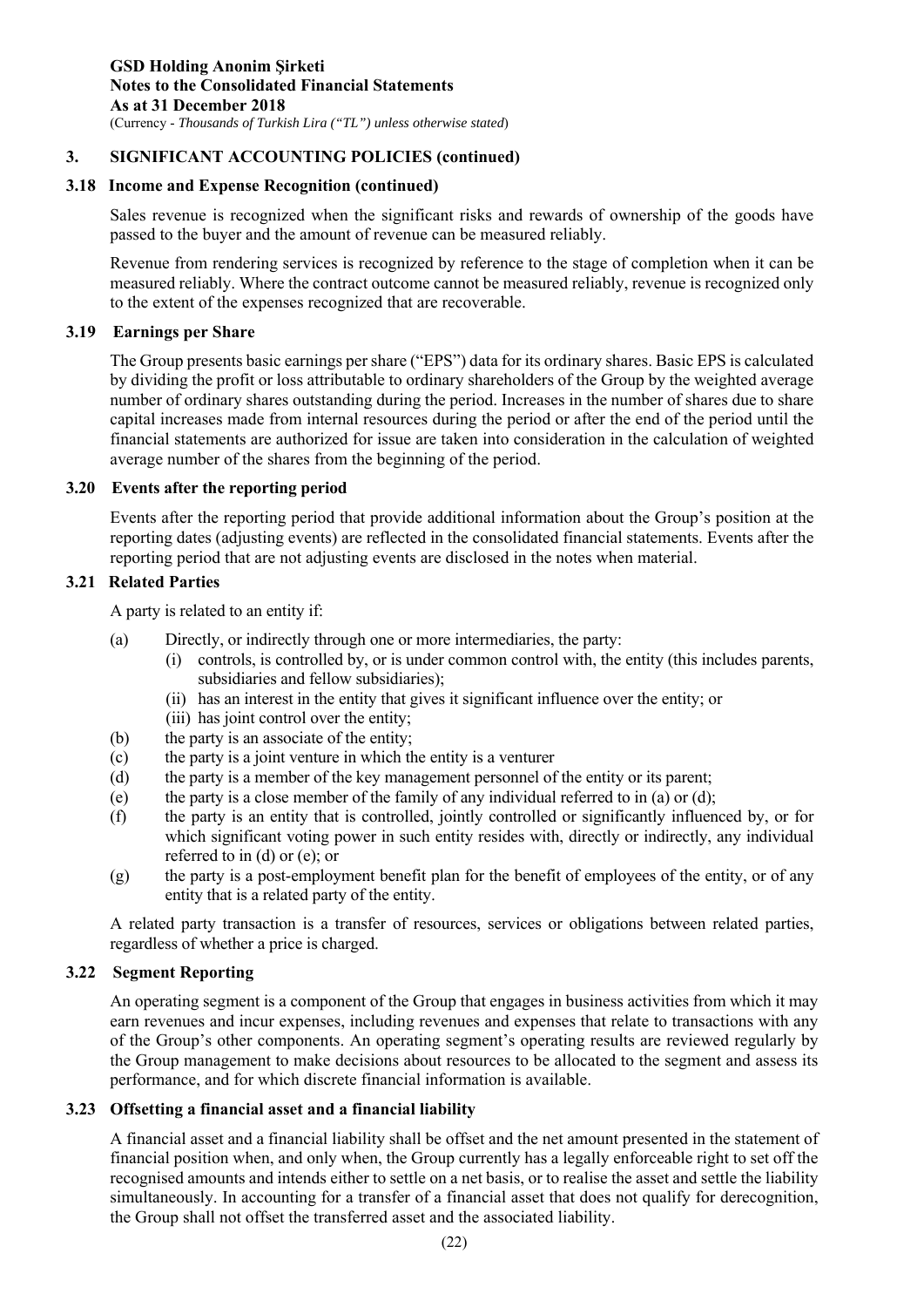#### **3.24 New standards and interpretations not yet adopted**

The Group applied all of the relevant and required standards promulgated by the IASB and the interpretations of the International Financial Reporting Interpretations Committee ("IFRIC") as of 31 December 2018.

#### **Standards and interpretations issued but not yet effective**

#### *Standards issued but not yet effective and not early adopted*

A number of new standards, interpretations of and amendments to existing standards are not effective at reporting date and earlier application is permitted; however the Group has not early adopted are as follows.

#### **IFRS 16 Leases**

On 13 January 2016, IASB issued the new leasing standard which will replace IAS 17 Leases, IFRIC 4 Determining Whether an Arrangement Contains a Lease, SIC 15 Operating Leases – Incentives, and SIC 27 Evaluating the Substance of Transactions Involving the Legal Form of a Lease and consequently changes to IAS 40 Investment Properties. IFRS 16 Leases eliminates the current dual accounting model for lessees, which distinguishes between on-balance sheet finance leases and off-balance sheet operating leases. Instead, there is a single, on-balance sheet accounting model that is similar to current finance lease accounting. Lessor accounting remains similar to current practice. IFRS 16 is effective for annual periods beginning on or after 1 January 2019, with early adoption permitted provided that an entity also adopts IFRS 15 Revenue from Contracts with Customers.

The Group is assessing the potential impact on its consolidated financial statements resulting from the application of IFRS 16.

## **IFRIC 23 Uncertainty over Income Tax Treatments**

On 17 June 2017, IASB issued IFRIC 23 Uncertainty over Income Tax Treatments to specify how to reflect uncertainty in accounting for income taxes. It may be unclear how tax law applies to a particular transaction or circumstance, or whether a taxation authority will accept a company's tax treatment. IAS 12 Income Taxes specifies how to account for current and deferred tax, but not how to reflect the effects of uncertainty. IFRIC 23 provides requirements that add to the requirements in IAS 12 by specifying how to reflect the effects of uncertainty in accounting for income taxes. IFRIC 23 is effective from 1 January 2019, with earlier application is permitted. The Group is assessing the potential impact on its consolidated financial statements resulting from the application of IFRIC 23.

## **IFRS 17 Insurance Contracts**

On 18 May 2017, IASB issued IFRS 17 Insurance Contracts. This first truly globally accepted standard for insurance contracts will help investors and others better understand insurers' risk exposure, profitability and financial position. IFRS 17 replaces IFRS 4, which was brought in as an interim Standard in 2004. IFRS 4 has given companies dispensation to carry on accounting for insurance contracts using national accounting standards, resulting in a multitude of different approaches. As a consequence, it is difficult for investors to compare and contrast the financial performance of otherwise similar companies. IFRS 17 solves the comparison problems created by IFRS 4 by requiring all insurance contracts to be accounted for in a consistent manner, benefiting both investors and insurance companies. Insurance obligations will be accounted for using current values – instead of historical cost. The information will be updated regularly, providing more useful information to users of financial statements. IFRS 17 has an effective date of 1 January 2021 but companies can apply it earlier.

The Group does not expect that application of IFRS 17 will have significant impact on its consolidated financial statements.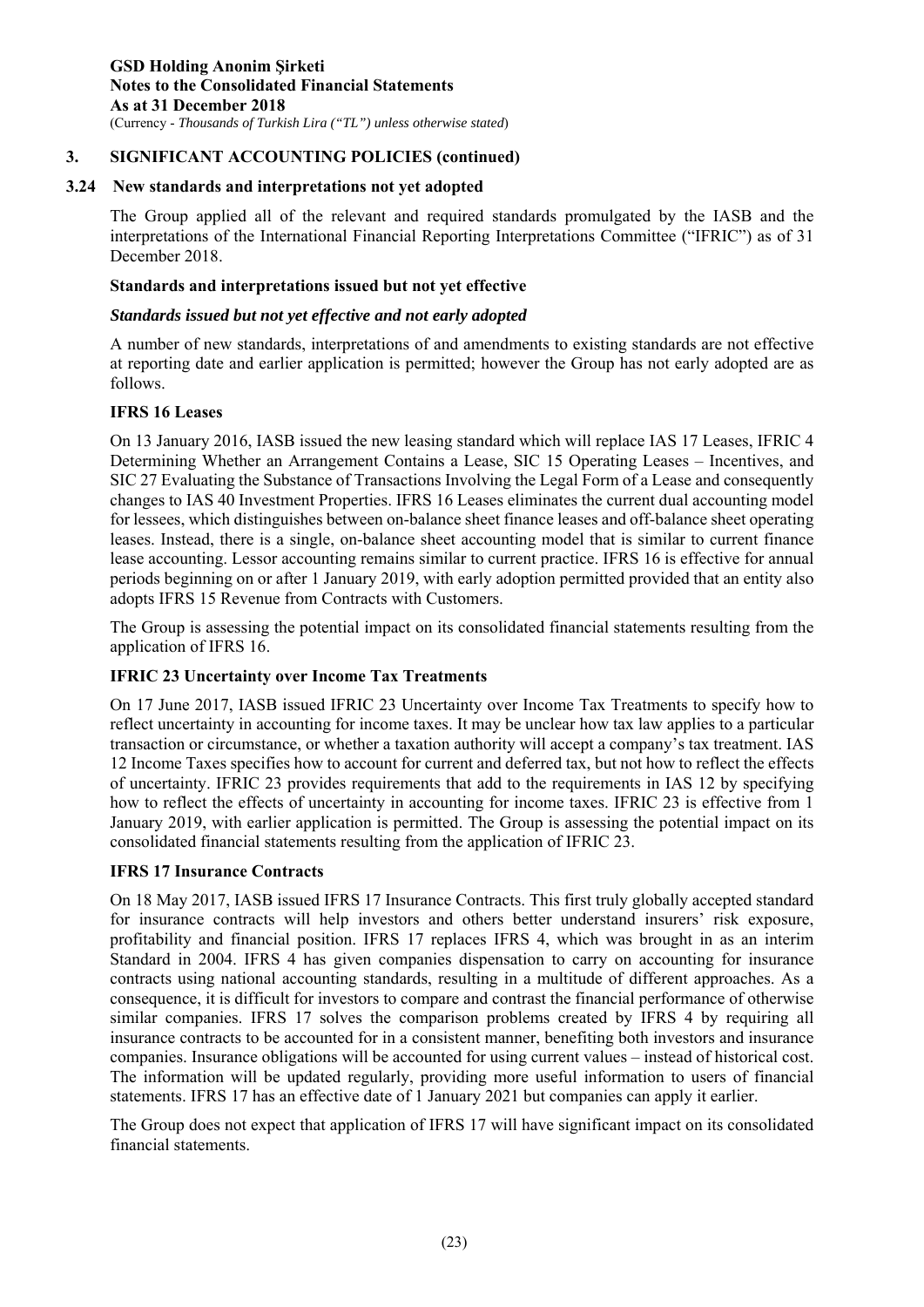## **3.24 New standards and interpretations not yet adopted (continued)**

#### **Standards and interpretations issued but not yet effective (continued)**

#### **Amendments to IFRS 4: Applying IFRS 9 Financial Instruments with IFRS 4 Insurance Contracts**

IFRS 4 has been amended by IASB to reduce the impact of the differing effective dates of the new insurance contracts standard and IFRS 9. These amendments to IFRS 4 provide two optional solutions for insurers to reduce concerns about implementations: i) when applying IFRS 9 by insurers to its financial assets, an insurer will be permitted to reclassify the difference between profit or loss and other comprehensive income and the amounts recognised in profit or loss under IFRS 9 and those that would have been reported under IAS 39; or ii) an optional temporary exemption from applying IFRS 9 for companies whose activities are predominantly connected with insurance before January 1, 2021. These companies will be permitted to continue to apply existing requirements for financial instruments in IAS 39.

The Group does not expect that application of these amendments to IFRS 4 will have significant impact on its consolidated financial statements.

#### **The revised Conceptual Framework**

The revised Conceptual Framework issued on 28 March 2018 by the IASB. The Conceptual Framework sets out the fundamental concepts for financial reporting that guide the Board in developing IFRS Standards. It helps to ensure that the Standards are conceptually consistent and that similar transactions are treated the same way, so as to provide useful information for investors, lenders and other creditors. The Conceptual Framework also assists companies in developing accounting policies when no IFRS Standard applies to a particular transaction, and more broadly, helps stakeholders to understand and interpret the Standards. The revised Framework is more comprehensive than the old one – its aim is to provide the Board with the full set of tools for standard setting. It covers all aspects of standard setting from the objective of financial reporting, to presentation and disclosures. For companies that use the Conceptual Framework to develop accounting policies when no IFRS Standard applies to a particular transaction, the revised Conceptual Framework is effective for annual reporting periods beginning on or after 1 January 2020, with earlier application permitted.

## **Annual Improvements to IFRSs 2015-2017 Cycle**

#### **Improvements to IFRSs**

IASB issued Annual Improvements to IFRSs - 2015–2017 Cycle for applicable standards. The amendments are effective as of 1 January 2019. Earlier application is permitted. The Group does not expect that application of these improvements to IFRSs will have significant impact on its consolidated financial statements.

IFRS 3 Business Combinations and IFRS 11 Joint Arrangements IFRS 3 and IFRS 11 are amended to clarify how a company accounts for increasing its interest in a joint operation that meets the definition of a business. If a party obtains control, then the transaction is a business combination achieved in stages and the acquiring party remeasures the previously held interest at fair value. If a party maintains (or obtains) joint control, then the previously held interest is not remeasured.

#### IAS 12 Income Taxes

IAS 12 is amended to clarify that all income tax consequences of dividends (including payments on financial instruments classified as equity) are recognised consistently with the transactions that generated the distributable profits – i.e. in profit or loss, other comprehensive income (OCI) or equity.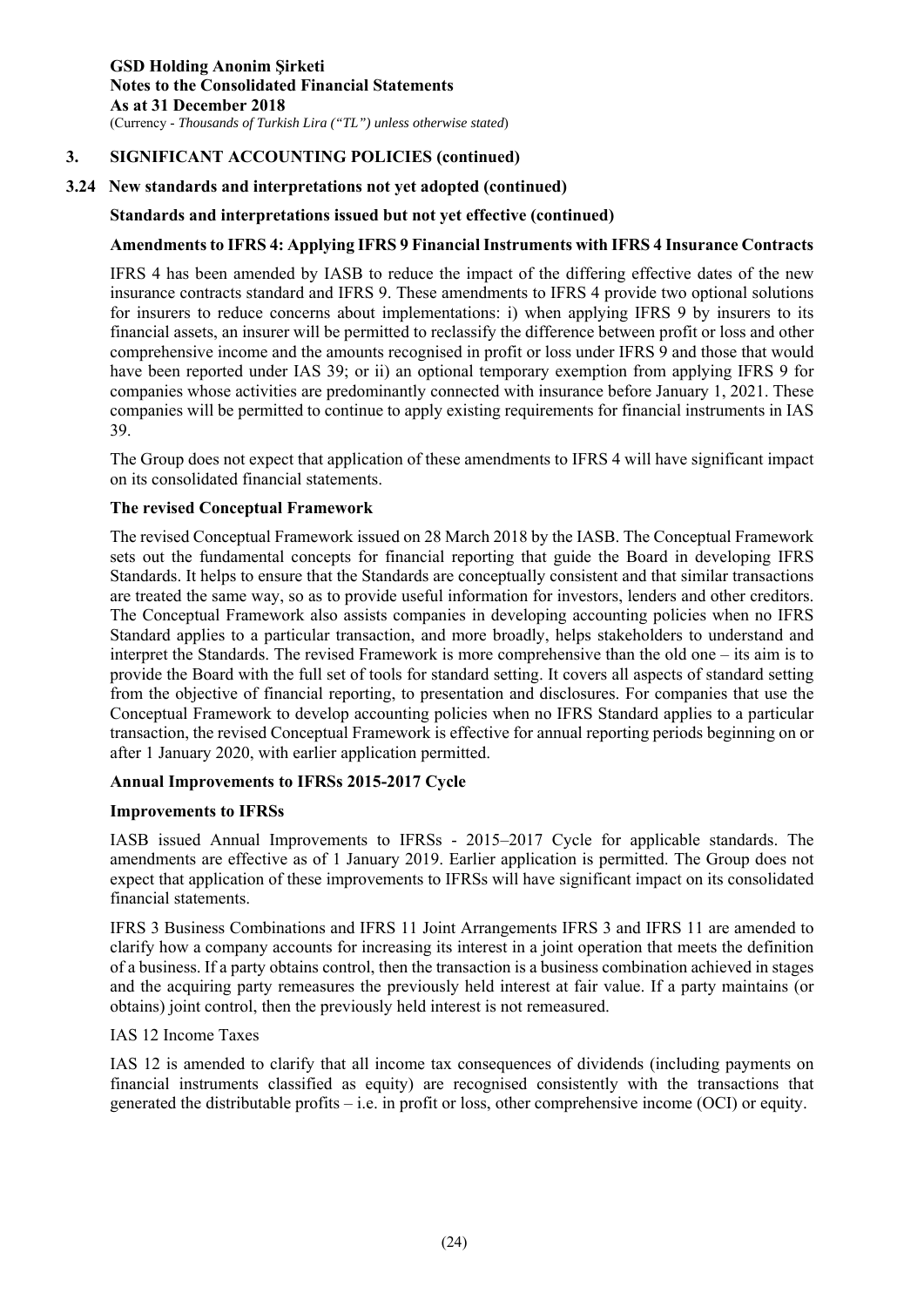## **3.24 New standards and interpretations not yet adopted (continued)**

## **Standards and interpretations issued but not yet effective (continued)**

## **Annual Improvements to IFRSs 2015-2017 Cycle** *(continued)*

## **IAS 23 Borrowing Costs**

IAS 23 is amended to clarify that the general borrowings pool used to calculate eligible borrowing costs excludes only borrowings that specifically finance qualifying assets that are still under development or construction. Borrowings that were intended to specifically finance qualifying assets that are now ready for their intended use or sale – or any non-qualifying assets – are included in that general pool.

## **Amendments to IAS 28- Long-term Interests in Associates and Joint Ventures**

On 12 October 2017, IASB has issued amendments to IAS 28 to clarify that entities also apply IFRS 9 to other financial instruments in an associate or joint venture to which the equity method is not applied. These include long-term interests that, in substance, form part of the entity's net investment in an associate or joint venture. An entity applies IFRS 9 to such long-term interests before it applies related paragraphs of IAS 28. In applying IFRS 9, the entity does not take account of any adjustments to the carrying amount of long-term interests that arise from applying IAS 28. The amendments are effective for periods beginning on or after 1 January 2019, with earlier application permitted.

The Group does not expect that application of these amendments to IAS 28 will have significant impact on its consolidated financial statements.

## **Amendments to IFRS 9 - Prepayment Features With Negative Compensation**

On 12 October 2017, IASB has issued amendments to IFRS 9 to clarify that financial assets containing prepayment features with negative compensation can now be measured at amortised cost or at fair value through other comprehensive income (FVOCI) if they meet the other relevant requirements of IFRS 9. Under IFRS 9, a prepayment option in a financial asset meets this criterion if the prepayment amount substantially represents unpaid amounts of principal and interest, which may include 'reasonable additional compensation' for early termination of the contract. The amendments are effective for periods beginning on or after 1 January 2019, with earlier application permitted.

The Group does not expect that application of these amendments to IAS 28 will have significant impact on its consolidated financial statements.

## **Amendments to IAS 19 - Plan Amendment, Curtailment or Settlement**

On 7 February 2018, IASB issued Plan Amendment, Curtailment or Settlement (Amendments to IAS 19). The amendments clarify the accounting when a plan amendment, curtailment or settlement occurs. A company now uses updated actuarial assumptions to determine its current service cost and net interest for the period; and the effect of the asset ceiling is disregarded when calculating the gain or loss on any settlement of the plan and is dealt with separately in other comprehensive income (OCI). The amendments are effective for periods beginning on or after 1 January 2019, with earlier application permitted.

The Group does not expect that application of these amendments to IAS 19 will have significant impact on its consolidated financial statements.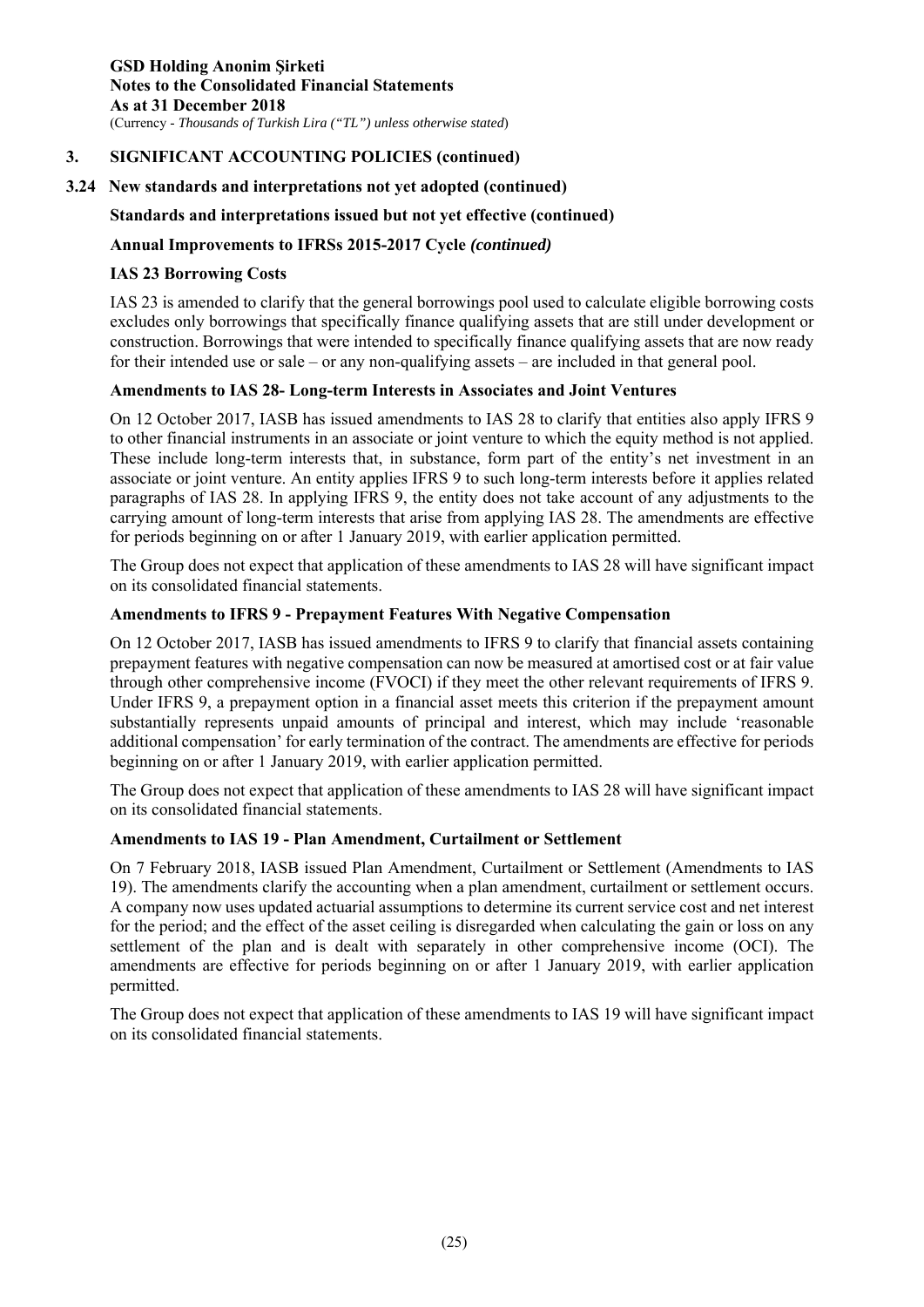**GSD Holding Anonim Şirketi Notes to the Consolidated Financial Statements As at 31 December 2018**  (Currency - *Thousands of Turkish Lira ("TL") unless otherwise stated*)

## **3. SIGNIFICANT ACCOUNTING POLICIES (continued)**

## **3.24 New standards and interpretations not yet adopted (continued)**

## **Standards and interpretations issued but not yet effective (continued)**

#### **Annual Improvements to IFRSs 2015-2017 Cycle** *(continued)*

#### **Amendments to IAS 1 and IAS 8 - Definition of Material**

In October 2018 the IASB issued Definition of Material (Amendments to IAS 1 and IAS 8). The amendments clarify and align the definition of 'material' and provide guidance to help improve consistency in the application of that concept whenever it is used in IFRS Standards. Those amendments are prospectively effective for annual periods beginning on or after 1 January 2020 with earlier application permitted.

The Group does not expect that application of these amendments to IAS 1 and IAS 8 will have significant impact on its consolidated financial statements.

#### **Amendments to IFRS 3 - Definition of a Business**

Determining whether a transaction results in an asset or a business acquisition has long been a challenging but important area of judgement. The IASB has issued amendments to IFRS 3 Business Combinations that seek to clarify this matter. The amendments include an election to use a concentration test. This is a simplified assessment that results in an asset acquisition if substantially all of the fair value of the gross assets is concentrated in a single identifiable asset or a group of similar identifiable assets. If a preparer chooses not to apply the concentration test, or the test is failed, then the assessment focuses on the existence of a substantive process. The amendment applies to businesses acquired in annual reporting periods beginning on or after 1 January 2020. Earlier application is permitted.

The Group does not expect that application of these amendments to IFRS 3 will have significant impact on its consolidated financial statements.

#### **3.25 Changes in Accounting Policies, Estimates and Errors**

Consolidated financial statements of the Group have been prepared comparatively with the prior period. In order to maintain consistency with current year consolidated financial statements, comparative information is reclassed and significant changes are disclosed if necessary, except for the adoption of IFRS 9 as detailed below.

The Group started to apply IFRS 9 Financial Instruments and IFRS 15 Revenue from Contracts with Customers standards starting from 1 January 2018.

The Group has not restated the comparative information for the financial instruments under IFRS 9 for 2017 and the cumulative effect of the first application of the standard has been presented in retained earnings in the current period's equity as of 1 January 2018.

#### **IFRS 15 Revenue from contracts with customers**

IFRS 15 establishes a comprehensive framework for determining whether, how much and when revenue is recognized. It replaced IAS 18 Revenue, IAS 11 Construction Contracts and related interpretation.

IFRS 15 establishes the principles that an entity applies when reporting information about the nature, amount, timing and uncertainty of revenue and cash flows from a contract with a customer. Applying IFRS 15, an entity recognises revenue to depict the transfer of promised goods or services to the customer in an amount that reflects the consideration to which the entity expects to be entitled in exchange for those goods or services. This standard is effective for periods beginning on or after 1 January 2018 and the application of IFRS 15 has not had significant impact on the consolidated financial statements and performance of the Group.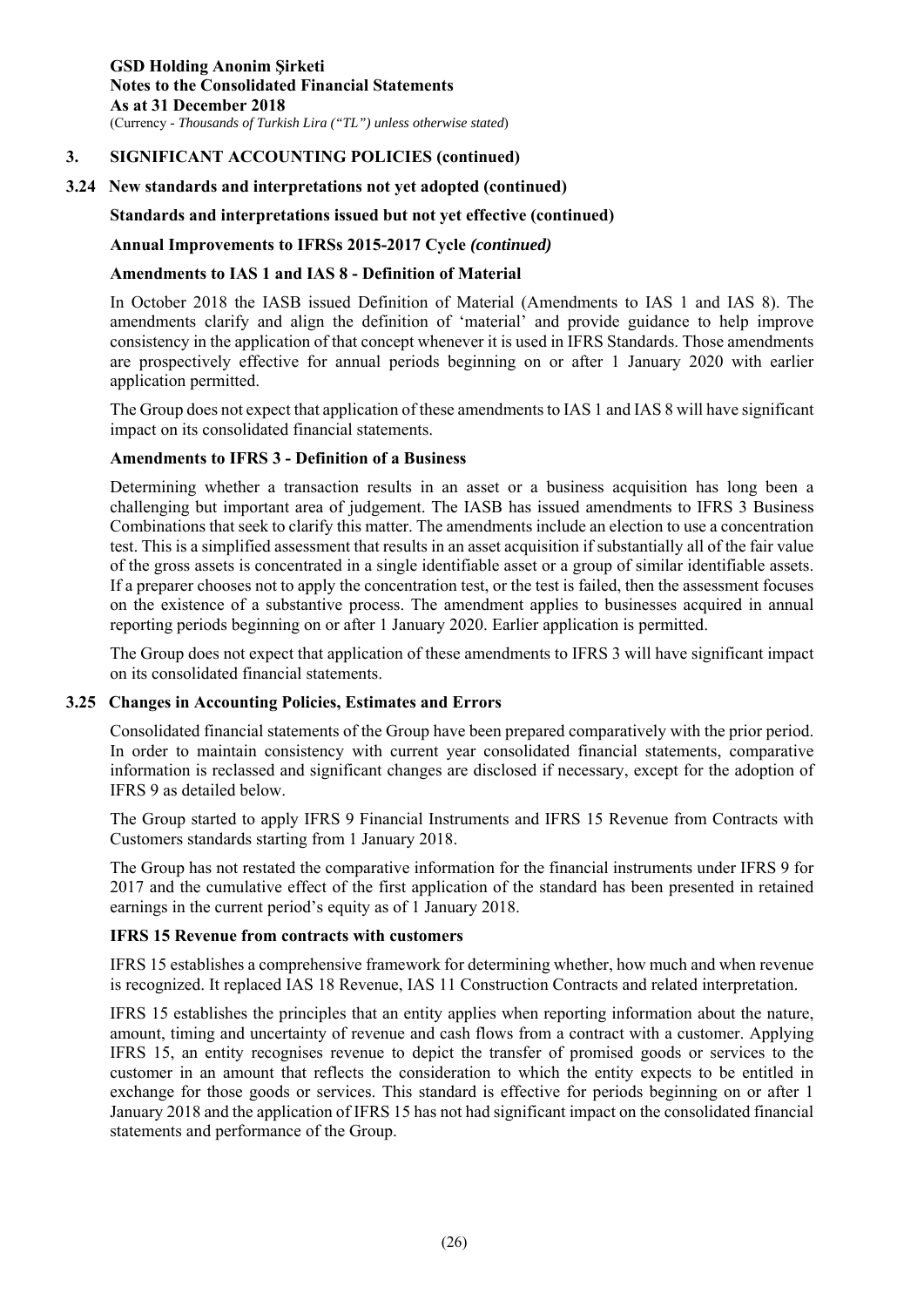## **3.25 Changes in Accounting Policies, Estimates and Errors (continued)**

#### **IFRS 9 Financial Instruments**

IFRS 9 sets out requirements for recognizing and measuring financial assets, financial liabilities and some contracts to buy or sell non-financial items. This standard replaces IAS 39 Financial Instruments: Recognition and Measurement.

The following summarizes the impact of transition to IFRS 9, funding, retained earnings / (losses) and opening interest on non-controlling interests, net of tax.

#### **Classification of financial assets and liabilities**

IFRS 9 changes largely effects the classification and measurement of financial assets and measurement of financial liabilities which classified as fair value differences, measured by reflecting to profit or loss. Those financial liabilities' changes in fair value related to credit risk should be presented in other comprehensive income statement.

IFRS 9 largely retains the existing requirements in IAS 39 for the classification and measurement of financial liabilities. However, it eliminates the previous IAS 39 categories for financial assets of held to maturity, loans and receivables and available for sale.

The adoption of IFRS 9 has not had a significant effect on the Group's accounting policies related to financial liabilities and derivative financial instruments.

The following table summarizes the impact of transition to IFRS 9, net of tax, on the retained earnings as at 1 January 2018:

|                                                   | <b>31 December 2017</b> | <b>Classifications</b> | Remeasurement | 1 January 2018 |
|---------------------------------------------------|-------------------------|------------------------|---------------|----------------|
| <b>ASSETS</b>                                     |                         |                        |               |                |
| <b>Financial Assets</b>                           | 499,976                 |                        | 1,158         | 501,134        |
| Financial assets-fair value through profit/loss   |                         | 499,976                | 1,181         | 501,157        |
| Financial assets -available-for-sale              | 499,976                 | (499,976)              |               |                |
| Expected credit loss provision (-)                |                         |                        | (23)          | (23)           |
| Loans                                             | (3,936)                 | (1,625)                | 279           | (5,282)        |
| Expected credit loss provision (-)                |                         | (5,561)                | 279           | (5,282)        |
| 12 Month ECL (Stage 1)                            |                         | (1,625)                | 283           | (1,342)        |
| Significant Increase in Credit Risk (Stage 2)     |                         |                        | (47)          | (47)           |
| Default (Stage 3/Specific Provisions)             |                         | (3,936)                | 43            | (3,893)        |
| Specific Provisions (-)                           | (3,936)                 | 3,936                  |               |                |
| <b>Deferred tax assets</b>                        | 529                     |                        | 246           | 775            |
| Other assets                                      |                         |                        |               |                |
| <b>LIABILITIES</b>                                |                         |                        |               |                |
| Derivative financial liabilities                  |                         | 1,569                  |               | 1,569          |
| Liabilities                                       | 1,569                   | (1, 569)               |               |                |
| <b>Provisions</b>                                 | 1,625                   | (1,625)                |               |                |
| Provisions                                        | 1,625                   | (1,625)                |               |                |
| <b>Other Comprehensive Income and Expenses to</b> |                         |                        |               |                |
| be Reclassified in Profit or Loss                 | 22,361                  | (22,361)               | 1,683         | 1,683          |
| <b>Previous Years Profit or Loss</b>              |                         | 22,361                 |               |                |

The impact of IFRS 9 on the classification and measurement of financial assets is set out below.

Under IFRS 9, on initial recognition, a financial asset is classified as measured at: amortized cost; FVOCI ("financial asset measured at fair value through other comprehensive income") – debt investment; FVOCI – equity investment; or FVTPL ("financial asset measured at fair value through profit/loss"). The classification of financial assets under IFRS 9 is generally based on the business model in which a financial asset is managed and its contractual cash flow characteristics.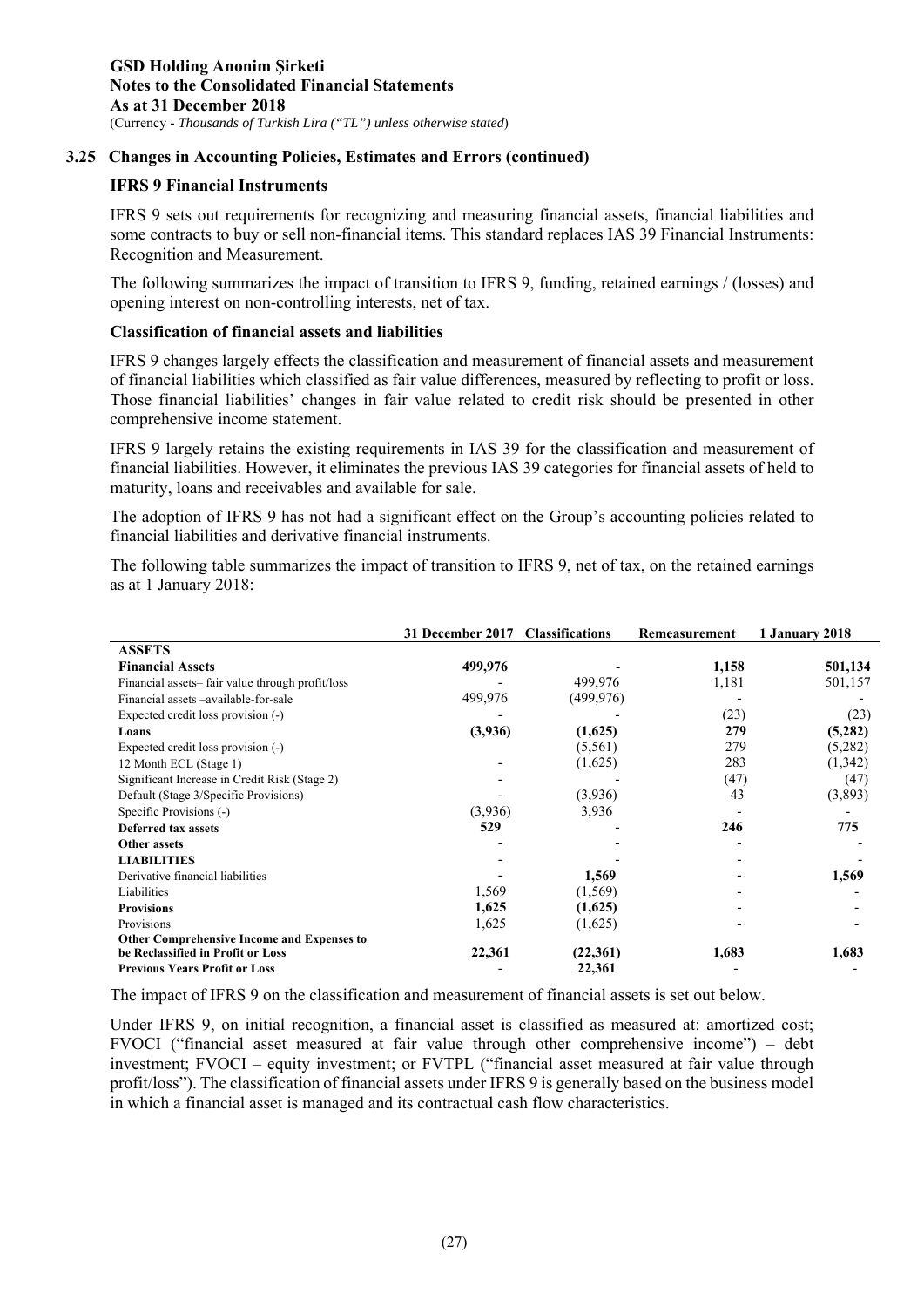## **3.25 Changes in Accounting Policies, Estimates and Errors (continued)**

#### **Classification of financial assets and liabilities (continued)**

A financial asset is measured at amortized cost if it meets both of the following conditions and is notdesignated as at FVTPL:

3 It is held within a business model whose objective is to hold assets to collect contractual cash flows: and

4 Its contractual terms give rise on specified dates to cash flows that are solely payments of principal and interest on the principal amount outstanding.

A debt investment is measured at FVOCI if it meets both of the following conditions and is not designated as at FVTPL:

3 It is held within a business model whose objective is achieved by both collecting contractual cash flows and selling financial assets; and

4 Its contractual terms give rise on specified dates to cash flows that are solely payments of principal and interest on the principal amount outstanding.

On initial recognition of an equity investment that is not held for trading, the Grup may irrevocably elect to present subsequent changes in the investment's fair value in OCI ("other comprehensive income"). This election is made on an investment-by-investment basis.

All financial assets not classified as measured at amortized for the FVOCI as described above are measured at FVTPL. This includes all derivative financial assets. On initial recognition, the Grup may irrevocably designate a financial asset that otherwise meets the requirements to be measured at amortized for the at FVOCI as at FVTPL if doing so eliminates or significantly reduces an accounting mismatch that would otherwise arise.

A financial asset (unless it is a trade receivable without a significant financing component that is initially measured at the transaction price) is initially measured at fair value plus, for an item not at FVTPL, transaction costs that are directly attributable to its acquisition.

|  |  |  | The following accounting policies apply to the subsequent measurement of financial assets. |  |
|--|--|--|--------------------------------------------------------------------------------------------|--|
|  |  |  |                                                                                            |  |

| Financial assets at<br><b>FVTPL</b>   | These assets are subsequently measured at fair value. Net gains and losses,<br>including any interest or dividend income, are recognized in profit or loss.                                                                                                                                                                                                     |
|---------------------------------------|-----------------------------------------------------------------------------------------------------------------------------------------------------------------------------------------------------------------------------------------------------------------------------------------------------------------------------------------------------------------|
| Financial assets at<br>amortized cost | These assets are subsequently measured at amortized cost using the effective<br>interest method. The amortized cost is reduced by impairment losses.<br>Interest income, foreign exchange gains and losses and impairment are recognized<br>in profit or loss. Any gain or loss on derecognition is recognized in profit or loss.                               |
| Debt investments at<br><b>FVOCI</b>   | These assets are subsequently measured at fair value. Interest income calculated<br>using the effective interest method, foreign exchange gains and losses and<br>impairment are recognized in profit or loss. Other net gains and losses are<br>recognized in OCI. On derecognition, gains and losses accumulated in OCI are<br>reclassified to profit or loss |
| <b>Equity investments</b><br>at FVOCI | These assets are subsequently measured at fair value. Dividends are recognized as<br>income in profit or loss unless the dividend clearly represents a recovery of part of<br>the cost of the investment.<br>Other net gains and losses are recognized in OCI and are never reclassified to profit<br>or loss.                                                  |

The effect of adopting IFRS 9 on the carrying amounts of financial assets at 1 January 2018 relates solely to the new impairment and reclassification requirements, as described further below.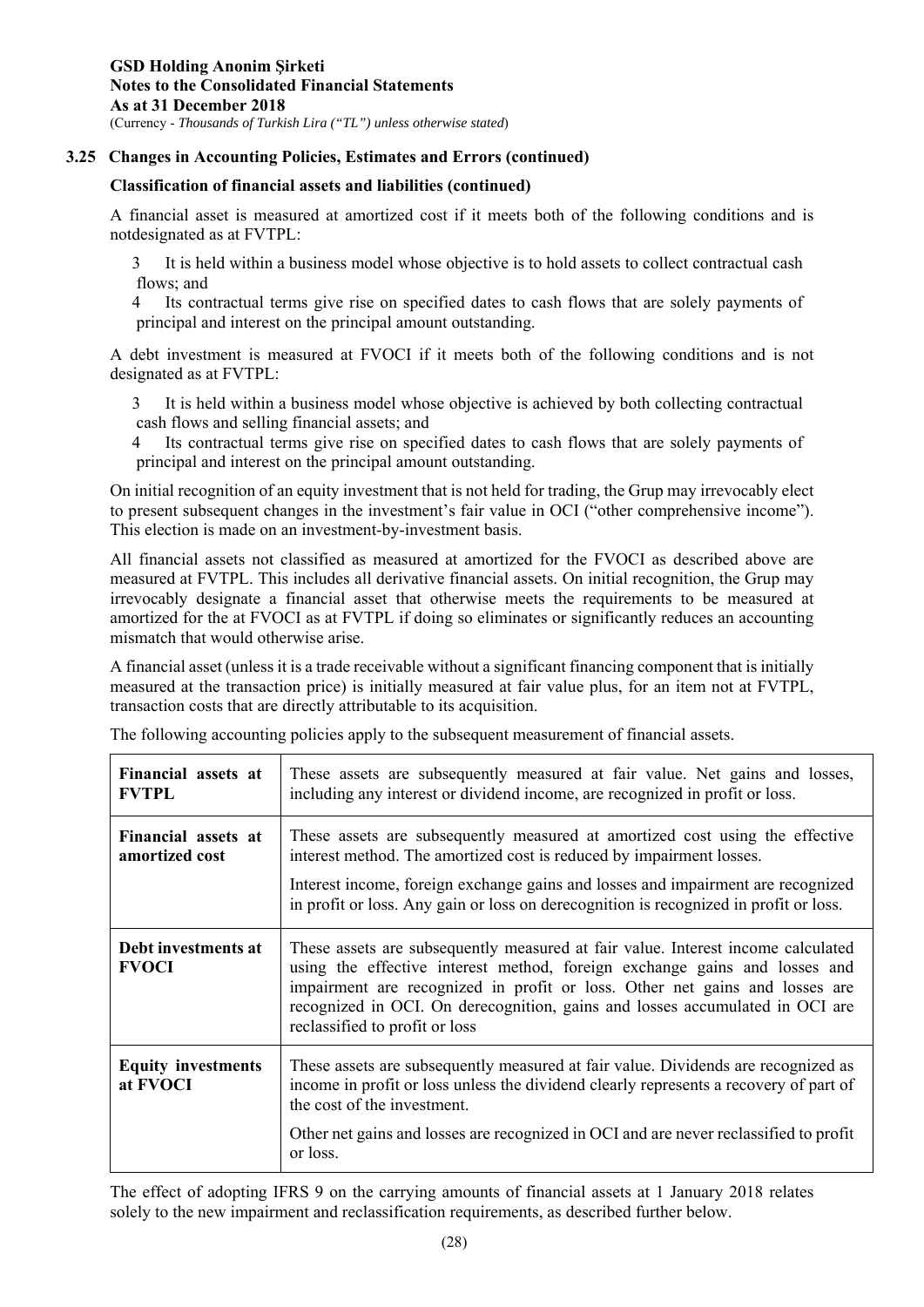# **3.25 Changes in Accounting Policies, Estimates and Errors (continued)**

# **Impairment of Financial Assets**

IFRS 9 replaces the 'incurred loss' model in IAS 39 with an 'expected credit loss' (ECL) model. The new impairment model applies to financial assets measured at amortized cost, contract assets and debt investments at FVOCI, but not to investments in equity instruments.

The financial assets at amortized cost consist of trade receivables, cash and cash equivalents, and corporate debt securities.

Under IFRS 9, loss allowances are measured on either of the following bases:

- 12-month ECLs: these are ECLs that result from possible default events within the 12 months after the reporting date; and
- Lifetime ECLs: these are ECLs that result from all possible default events over the expected life of a financial instrument.

The expected credit loss estimates are required to be unbiased, probability-weighted and include supportable information about past events, current conditions, and forecasts of future economic conditions.

These financial assets are divided into three categories depending on the gradual increase in credit risk observed since their initial recognition:

Stage 1: For the financial assets at initial recognition or that do not have a significant increase in credit risk since initial recognition. Impairment for credit risk is recorded in the amount of 12-month expected credit losses.

Stage 2: In the event of a significant increase in credit risk since initial recognition, the financial asset is transferred to Stage 2. Impairment for credit risk is determined on the basis of the instrument's lifetime expected credit losses.

The purpose of the provision for impairment is to include the expected credit losses to financial statements that have material increases in the credit risk since the first time credit risks applied to the financial statements.

Stage 3: Stage 3 includes financial assets that have objective evidence of impairment at the reporting date. For these assets, lifetime expected credit losses are recognized and interest revenue is calculated on the net carrying amount.

# **Accounting policies applied before 1 January 2018**

# **Recognition and Derecognition of Financial Instruments**

The Group recognizes a financial asset or financial liability in its consolidated statement of financial position when and only when it becomes a party to the contractual provisions of the instrument.

The Group derecognizes a financial asset (or, where applicable a part of a financial asset or part of a group of similar financial assets) when:

- The rights to receive cash flows from the asset have expired;
- The Group retains the right to receive cash flows from the asset, but has assumed an obligation to pay them in full without material delay to a third party under a 'pass-through' arrangement; or
- The Group has transferred its rights to receive cash flows from the asset and either (a) has transferred substantially all the risks and rewards of the asset, or (b) has neither transferred nor retained substantially all the risks and rewards of the asset, but has transferred control of the asset.

The Group does not have any assets where the Group has transferred its rights to receive cash flows from an asset and has neither transferred nor retained substantially all the risks and rewards of the asset nor retained control of the asset that is recognized to the extent of the Group's continuing involvement in the asset.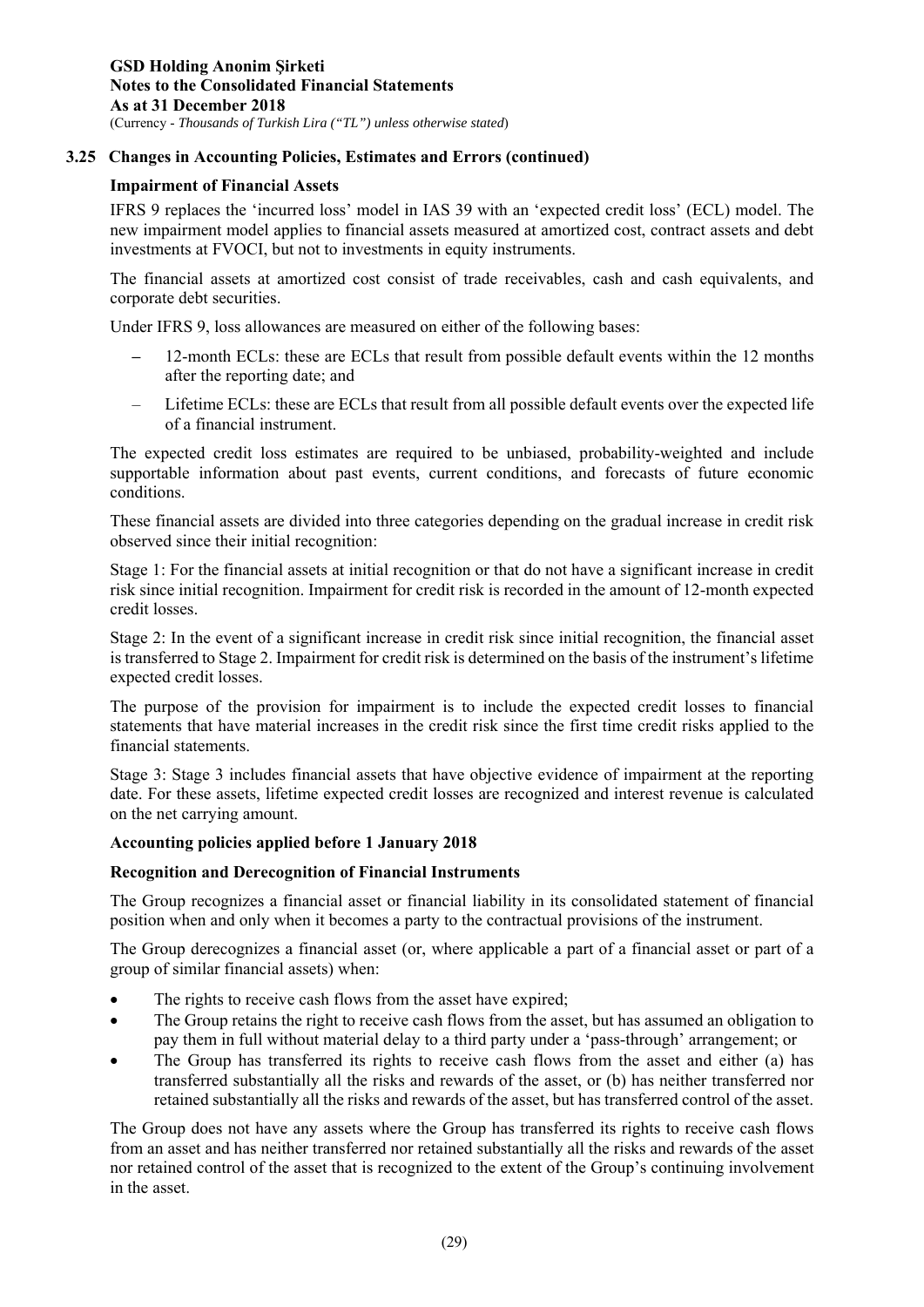# **3.25 Changes in Accounting Policies, Estimates and Errors (continued)**

# **Accounting policies applied before 1 January 2018 (continued)**

# **Recognition and Derecognition of Financial Instruments (continued)**

The Group derecognizes a financial liability when the obligation under the liability is discharged or cancelled or expires.

When an existing liability is replaced by another from the same lender on substantially different terms, or the terms of an existing liability are substantially modified, such an exchange or modification is treated as a derecognition of the original liability and the recognition of a new liability, and the difference in the respective carrying amounts is recognized in profit or loss.

### **Investments and Other Financial Assets**

When financial assets are recognized initially, they are measured at fair value, plus, in the case of investments, not at fair value through profit or loss, directly attributable transaction costs, except unquoted equity instruments which are carried at cost and unquoted borrowing securities which are carried at amortized cost. The Group determines the classification of its financial assets at initial recognition.

All regular way purchases and sales of financial assets are recognized on the settlement date, i.e. the date that the asset is delivered to or by the Group. Regular way purchases or sales are purchases or sales of financial assets that require delivery of assets within the time frame generally established by regulation or convention in the market place. Changes in fair value of assets to be received during the period between the trade date and the settlement date are accounted for in the same way as the acquired assets, i.e. for assets carried at cost or amortized cost, change in value is not recognized; for assets classified as trading or as available for sale, the change in value is recognized through profit or loss and in equity, respectively.

The Group classifies its financial assets in the following categories:

# *i) Trading assets*

Financial assets classified as held for trading are included in this category. Trading securities are securities, which were either acquired for generating a profit from short term fluctuations in price or dealer's margin, or are securities included in a portfolio in which a pattern of short term profit taking exists. Derivatives are also classified as held for trading unless they are designated and effective hedging instruments. All trading securities are initially recognized at their fair values at the acquisition date. After initial recognition, trading securities are re-measured at fair value based on quoted bid prices. All related income and loss for fair value accounting is recognized in the consolidated income statement. Interest earned on trading securities is recorded as interest income. Dividends received are recorded as dividend income.

# *ii) Loans and receivables*

Loans and receivables are non-derivative financial assets with fixed or determinable payments that are not quoted in an active market. They arise when the Group provides money, goods or services directly to a debtor with no intention of trading the receivable. Such assets are carried at amortized cost using the effective interest method less any impairment in value. Gains and losses are recognized in the consolidated income statement when the loans and receivables are derecognized or impaired, as well as through the amortization process. Interest earned on such loans and receivables is reported as interest income.

# *iii) Held to maturity financial assets*

Held-to-maturity securities are financial assets with fixed maturities that the Group has the intent and ability to hold until maturity. Investment securities held-to-maturity are initially recognized at cost. Investment securities held-to-maturity are accounted for by using a discounting method based on internal rate of return applied on the net investment amounts after the deduction of provision for impairments. Interest earned on held-to-maturity securities is recognized as interest income and reflected in the consolidated income statement.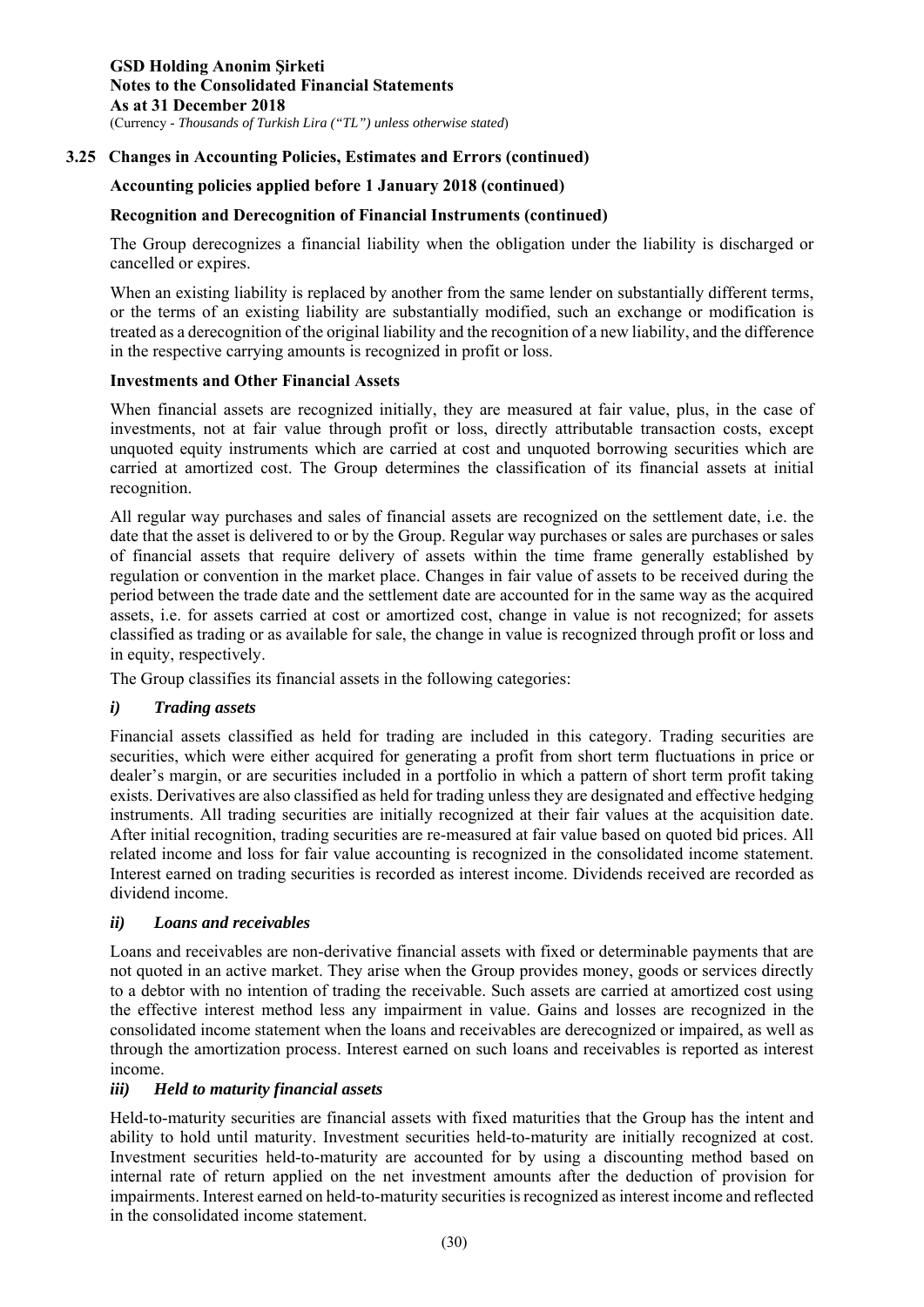# **3.25 Changes in Accounting Policies, Estimates and Errors (continued)**

# **Accounting policies applied before 1 January 2018 (continued)**

# **Investments and Other Financial Assets (continued)**

# *iv) Available for sale financial assets*

Available for sale financial assets are those which are not classified in any of the three categories mentioned above. All available for sale securities are initially recognized at cost at the acquisition date, being the fair value of the consideration given and including acquisition charges associated with the available for sale securities and subsequently they are measured at fair value. For investments that are actively traded in organized financial markets, fair value is determined by reference to quoted market bid prices. For investments where there is no quoted market price, fair value is determined by reference to the current market value of another instrument which is substantially the same or is calculated based on the expected cash flows of the underlying net asset base of the investment. Gains or losses on remeasurement to fair value are recognized in equity until it is sold. Interest earned on available for sale investments is recorded as interest income. Dividends received and foreign exchange gains / (losses) are recorded as dividend income and foreign exchange gain/ (loss) in the consolidated income statement, respectively.

# **Repurchase and Resale Transactions**

The Group enters into purchases (sales) of investments under agreements to resell (repurchase) substantially identical investments at a certain date in the future at a fixed price. Investments purchased subject to commitments to resell them at future dates are not recognized. The amounts paid are recognized in other money market placements. The receivables are shown as collateralized by the underlying security. Investments sold under repurchase agreements continue to be recognized in the consolidated statement of financial position and are measured in accordance with the accounting policy for either trading assets or financial assets available-for-sale, as appropriate. The proceeds from the sale of the investments are recognized in other money market deposits.

The difference between the purchase and resale considerations or the sale and repurchase considerations is recognized on an accrual basis using effective interest rate over the period of the transaction and is included in interest income or expense, respectively.

### **Trade Receivables**

Trade receivables are recognized at original invoice amount and carried at amortized cost less an allowance for any uncollectible amounts. An estimate for doubtful debts is made when collection of the full amount is no longer probable. Bad debts are written off when judicial decisions or insolvency documents regarding the default of the customer have been obtained.

### **Use of Estimates and Judgements**

There is no significant change or correction in accounting estimates of the Group's consolidated financial statements for 31 December 2018 and notes to those financial statements.

# **3.26 Comparative information and restatement of prior periods' financial statements**

The Company's consolidated financial statements as at 31 December 2018 are prepared comparatively with the prior period financial statements, in order to maintain consistency for the year ended as at 31 December 2017.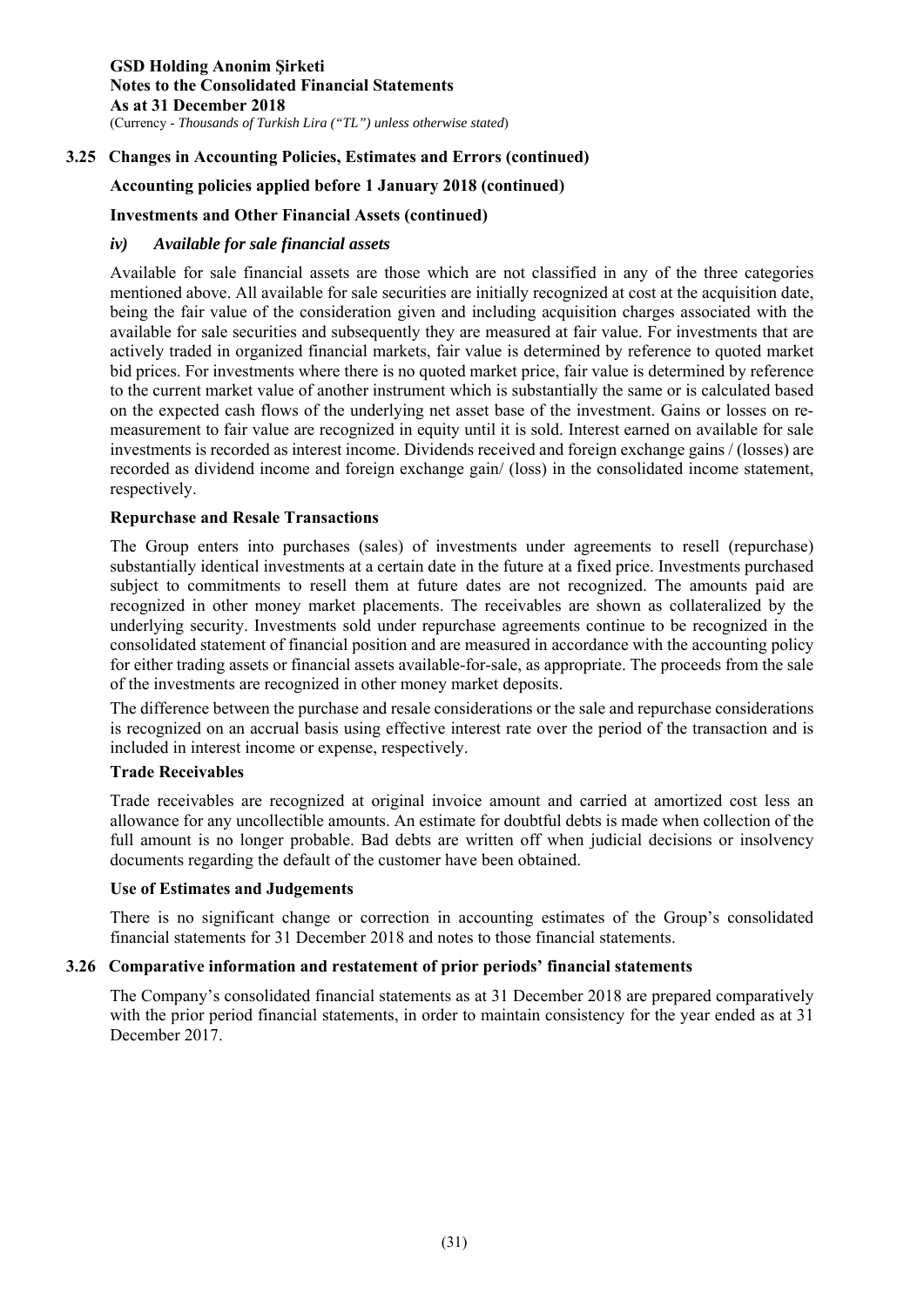### **GSD Holding Anonim Şirketi Notes to the Consolidated Financial Statements As at 31 December 2018** (Currency - *Thousands of Turkish Lira ("TL") unless otherwise stated*)

# **4. SEGMENT INFORMATION**

The Group conducts the majority of its business activities in four business segments as banking, marine, factoring and holding and in three geographical areas as Turkey, and Malta and Netherlands International.

**Consolidated Income Statement (01.01.2018-31.12.2018)**

|                                                               |                       | Turkey&Malta&Netherlands |               |                       |                               |                        |                       |                                                         |                                                  |                        |
|---------------------------------------------------------------|-----------------------|--------------------------|---------------|-----------------------|-------------------------------|------------------------|-----------------------|---------------------------------------------------------|--------------------------------------------------|------------------------|
| <b>Country of Operation</b>                                   | <b>Turkey</b>         | <b>International</b>     | <b>Turkey</b> | Turkey                |                               |                        |                       |                                                         | <b>Segment Information Combined by Countries</b> |                        |
|                                                               | Banking               | Marine $(*)$ $(**)$      | Factoring     | Holding               | Inter-segment<br>eliminations | Group                  | Turkey                | Malta<br><b>Netherlands</b><br>International<br>$(***)$ | Inter-country<br>eliminations                    | Group                  |
| <b>CONTINUING OPERATIONS</b>                                  |                       |                          |               |                       |                               |                        |                       |                                                         |                                                  |                        |
| Revenue                                                       |                       | 104,963                  |               | 3.275                 | (3.980)                       | 104,258                | 5.805                 | 104.258                                                 | (5,805)                                          | 104.258                |
| Cost of sales $(-)$                                           |                       | (74,995)                 |               | (617)                 | 617                           | (74,995)               | (1,144)               | (74, 995)                                               | 1.144                                            | (74,995)               |
| Gross profit/(loss) from financial activities                 |                       | 29.968                   | $\sim$        | 2.658                 | (3.363)                       | 29,263                 | 4.661                 | 29,263                                                  | (4.661)                                          | 29,263                 |
| <b>Revenue from finance activities</b>                        | 114,787               | 1,570                    | 104.010       |                       | (13,618)                      | 206,749                | 218,855               | 1,512                                                   | (13,618)                                         | 206,749                |
| Fee, commission and other service income                      | 17,901                |                          | 320           |                       | (6)                           | 18,215                 | 18,221                |                                                         | (6)                                              | 18,215                 |
| Foreign exchange income                                       | 4.018                 | $\overline{2}$           | 42,696        |                       | (9,890)                       | 36,826                 | 46,716                | $\sim$                                                  | (9.890)                                          | 36.826                 |
| Interest income                                               | 58,880                | 1,564                    | 60,308        |                       | (3,065)                       | 117,687                | 119,240               | 1,512                                                   | (3.065)                                          | 117,687                |
| Income from derivative financial instruments                  | 31,571                | $\sim$                   |               | $\sim$                |                               | 31,571                 | 31,571                | $\sim$                                                  |                                                  | 31,571                 |
| Other financial sector operations income, net                 | 2,417                 | $\overline{4}$           | 686           | $\sim$                | (657)                         | 2,450                  | 3,107                 | $\sim$                                                  | (657)                                            | 2,450                  |
| Cost of finance activities (-)                                | (49,661)              | (708)                    | (79, 255)     |                       | 29,123                        | (100, 501)             | (129,600)             | (24)                                                    | 29,123                                           | (100, 501)             |
| Fee, commission and other service expense                     | (697)                 |                          | (730)         |                       | 6                             | (1,421)                | (1,427)               | $\sim$                                                  | 6                                                | (1,421)                |
| Foreign exchange expense                                      | (30,577)              | (24)                     | (42, 695)     |                       | 25,612                        | (47, 684)              | (73, 272)             | (24)                                                    | 25,612                                           | (47, 684)              |
| Interest expense                                              | (7,557)               |                          | (33,205)      |                       | 3.515                         | (37, 247)              | (40, 762)             | $\sim$                                                  | 3.515                                            | (37, 247)              |
| Loss from derivative financial instruments                    | (10, 302)             | $\sim$                   |               | $\sim$                |                               | (10,302)               | (10,302)              | $\sim$                                                  |                                                  | (10, 302)              |
| Other financial sector operations expense net                 | (528)                 | (684)                    | (2,625)       | $\sim$                | (10)                          | (3.847)                | (3,837)               | $\sim$                                                  | (10)                                             | (3,847)                |
| Gross profit/(loss) from financial sector operations          | 65,126                | 862                      | 24,755        |                       | 15,505                        | 106.248                | 89,255                | 1.488                                                   | 15,505                                           | 106,248                |
| <b>GROSS PROFIT/(LOSS)</b>                                    | 65,126                | 30,830                   | 24,755        | 2,658                 | 12,142                        | 135,511                | 93,916                | 30,751                                                  | 10,844                                           | 135,511                |
| General administrative expenses (-)                           | (14,626)              | (7,238)                  | (10, 870)     | (10, 849)             | 1,380                         | (42,203)               | (41,356)              | (4,052)                                                 | 3,205                                            | (42, 203)              |
| Other income from operating activities                        | 100                   | 11,062                   | 143           | 71,546                | (27, 489)                     | 55,362                 | 82,851                | (45)                                                    | (27, 444)                                        | 55,362                 |
| Other expense from operating activities (-)                   |                       | (4,742)                  | $\sim$        | (22, 114)             | 533                           | (26.323)               | (26.856)              | $\sim$                                                  | 533                                              | (26.323)               |
| <b>OPERATING PROFIT/(LOSS)</b>                                | 50,600                | 29,912                   | 14,028        | 41,241                | (13, 434)                     | 122,347                | 108,555               | 26,654                                                  | (12, 862)                                        | 122,347                |
| Income from investment activities                             | 25,728                | 65.035                   |               | 242,731               | (64, 838)                     | 268,656                | 337,989               | 193                                                     | (69, 526)                                        | 268,656                |
| Expense from investment activities (-)                        |                       |                          |               | (2)                   |                               | (2)                    | (2)                   | $\sim$                                                  |                                                  | (2)                    |
| OPERATING PROFIT/(LOSS) BEFORE FINANCING<br><b>EXPENSES</b>   | 76,328                | 94,947                   | 14.028        | 283.970               | (78, 272)                     | 391,001                | 446,542               | 26,847                                                  | (82,388)                                         | 391.001                |
| Financing income                                              |                       |                          |               |                       |                               |                        |                       |                                                         |                                                  |                        |
| Financing expenses (-)                                        | (24)                  | (51,314)                 | (38)          | (43)                  | 10,810                        | (40,609)               | (66, 789)             | 10,682                                                  | 15,498                                           | (40,609)               |
| PROFIT/(LOSS) BEFORE TAX FROM CONTINUING                      |                       |                          |               |                       |                               |                        |                       |                                                         |                                                  |                        |
| <b>OPERATIONS</b>                                             | 76.304                | 43,633                   | 13,990        | 283,927               | (67, 462)                     | 350.392                | 379,753               | 37,529                                                  | (66,890)                                         | 350.392                |
| Tax income/(expense) from continuing operations               | (14, 026)<br>(13,767) | (1,930)<br>937           | (3,330)       | (30, 931)             | $\sim$                        | (50, 217)<br>(32, 867) | (50, 043)<br>(32,693) | (174)<br>(174)                                          |                                                  | (50, 217)<br>(32, 867) |
| Current tax income/(expense)<br>Deferred tax income/(expense) | (259)                 | (2,867)                  | (3,362)<br>32 | (16, 675)<br>(14,256) | $\sim$                        | (17,350)               | (17,350)              |                                                         |                                                  | (17,350)               |
| PROFIT/(LOSS) BEFORE TAX FROM CONTINUING                      |                       |                          |               |                       |                               |                        |                       |                                                         |                                                  |                        |
| <b>OPERATIONS</b>                                             | 62,278                | 41,703                   | 10.660        | 252,996               | (67, 462)                     | 300,175                | 329,710               | 37,355                                                  | (66, 890)                                        | 300,175                |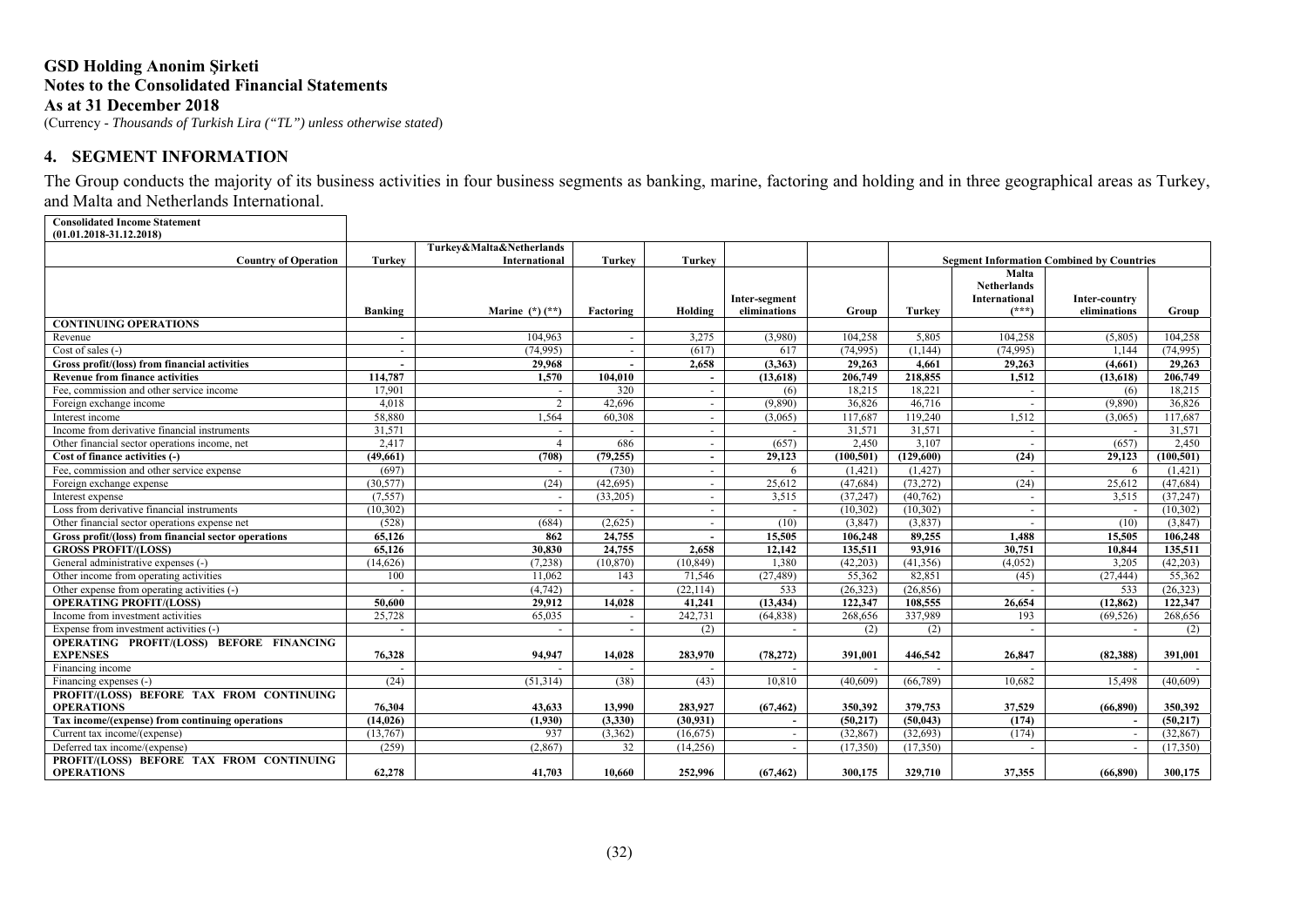# **GSD Holding Anonim Şirketi Notes to the Consolidated Financial Statements As at 31 December 2018**

(Currency - *Thousands of Turkish Lira ("TL") unless otherwise stated*)

# **4. SEGMENT INFORMATION (continued)**

| <b>Comprehensive Income (continued)</b><br>$(01.01.2018 - 31.12.2018)$<br>Turkey&Malta&Netherlands<br>Turkey<br><b>Turkey</b><br><b>Country of Operation</b><br><b>International</b><br><b>Turkey</b><br><b>Segment Information Combined by Countries</b><br>Malta<br><b>Netherlands</b><br>International<br>Inter-country<br>Inter-segment<br>$(***)$<br>Marine $(*)$ $(**)$<br>eliminations<br>eliminations<br>Banking<br>Factoring<br>Holding<br>Group<br><b>Turkey</b><br>Group<br>NET PROFIT/(LOSS) FROM DISCONTINUED OPERATIONS<br>62,278<br>41,703<br>10.660<br><b>NET PROFIT/(LOSS)</b><br>252,996<br>(67, 462)<br>300,175<br>329,710<br>37.355<br>(66.890)<br>300,175<br>Net profit/(loss) (continuing and discontinuing operations)<br>attributable to:<br>Non-controlling interest<br>6.987<br>6.987<br>6.987<br>5.886<br>1.101<br>62,278<br>9.559<br>37.355<br>Equity holders of the company<br>35,817<br>252,996<br>(67, 462)<br>293.188<br>322,723<br>(66.890)<br>293.188<br><b>OTHER COMPREHENSIVE INCOME</b><br>Which will be not classified in profit or loss<br>(30)<br>(7)<br>(13)<br>(12)<br>(62)<br>(62)<br>(62)<br>Defined benefit plans re-measurement gains / losses<br>(30)<br>(13)<br>(12)<br>(7)<br>(62)<br>(62)<br>(62)<br>Which will be classified in profit or loss<br>37,085<br>2,003<br>35,082<br>60,396<br>97,481<br>60,396<br>97,481<br>$\sim$<br>$\overline{\phantom{a}}$<br>$\overline{\phantom{a}}$<br>Change in currency translation differences<br>37,085<br>60,396<br>97,481<br>2.003<br>35,082<br>60,396<br>97,481<br>$\overline{\phantom{a}}$<br>$\overline{\phantom{a}}$<br>Profit/(loss) arising from remeasuring and/or reclassifying<br>available for sale financial assets<br>OTHER COMPREHENSIVE INCOME (AFTER TAX)<br>97.419<br>35,082<br>(30)<br>37,078<br>(13)<br>(12)<br>60,396<br>1.941<br>60.396<br>97,419<br><b>TOTAL COMPREHENSIVE INCOME</b><br>62,248<br>78,781<br>10.647<br>397.594<br>331.651<br>72,437<br>(6.494)<br>397,594<br>252,984<br>(7.066)<br>Total comprehensive income attributable to:<br>6,454<br>7.555<br>7,555<br>7,555<br>Non-controlling interest<br>1,101<br>Equity holders of the company<br>72,437<br>62,248<br>72,327<br>9.546<br>252,984<br>(7.066)<br>390.039<br>324,096<br>(6.494)<br>390,039<br><b>CONSOLIDATED STATEMENT OF</b><br><b>FINANCIAL POSITION (31 December 2018)</b> | <b>Consolidated Statement of Profit or Loss and Other</b> |         |         |         |         |          |           |           |         |            |           |
|-----------------------------------------------------------------------------------------------------------------------------------------------------------------------------------------------------------------------------------------------------------------------------------------------------------------------------------------------------------------------------------------------------------------------------------------------------------------------------------------------------------------------------------------------------------------------------------------------------------------------------------------------------------------------------------------------------------------------------------------------------------------------------------------------------------------------------------------------------------------------------------------------------------------------------------------------------------------------------------------------------------------------------------------------------------------------------------------------------------------------------------------------------------------------------------------------------------------------------------------------------------------------------------------------------------------------------------------------------------------------------------------------------------------------------------------------------------------------------------------------------------------------------------------------------------------------------------------------------------------------------------------------------------------------------------------------------------------------------------------------------------------------------------------------------------------------------------------------------------------------------------------------------------------------------------------------------------------------------------------------------------------------------------------------------------------------------------------------------------------------------------------------------------------------------------------------------------------------------------------------------------------------------------------------------------------------------------------------------------------------|-----------------------------------------------------------|---------|---------|---------|---------|----------|-----------|-----------|---------|------------|-----------|
|                                                                                                                                                                                                                                                                                                                                                                                                                                                                                                                                                                                                                                                                                                                                                                                                                                                                                                                                                                                                                                                                                                                                                                                                                                                                                                                                                                                                                                                                                                                                                                                                                                                                                                                                                                                                                                                                                                                                                                                                                                                                                                                                                                                                                                                                                                                                                                       |                                                           |         |         |         |         |          |           |           |         |            |           |
|                                                                                                                                                                                                                                                                                                                                                                                                                                                                                                                                                                                                                                                                                                                                                                                                                                                                                                                                                                                                                                                                                                                                                                                                                                                                                                                                                                                                                                                                                                                                                                                                                                                                                                                                                                                                                                                                                                                                                                                                                                                                                                                                                                                                                                                                                                                                                                       |                                                           |         |         |         |         |          |           |           |         |            |           |
|                                                                                                                                                                                                                                                                                                                                                                                                                                                                                                                                                                                                                                                                                                                                                                                                                                                                                                                                                                                                                                                                                                                                                                                                                                                                                                                                                                                                                                                                                                                                                                                                                                                                                                                                                                                                                                                                                                                                                                                                                                                                                                                                                                                                                                                                                                                                                                       |                                                           |         |         |         |         |          |           |           |         |            |           |
|                                                                                                                                                                                                                                                                                                                                                                                                                                                                                                                                                                                                                                                                                                                                                                                                                                                                                                                                                                                                                                                                                                                                                                                                                                                                                                                                                                                                                                                                                                                                                                                                                                                                                                                                                                                                                                                                                                                                                                                                                                                                                                                                                                                                                                                                                                                                                                       |                                                           |         |         |         |         |          |           |           |         |            |           |
|                                                                                                                                                                                                                                                                                                                                                                                                                                                                                                                                                                                                                                                                                                                                                                                                                                                                                                                                                                                                                                                                                                                                                                                                                                                                                                                                                                                                                                                                                                                                                                                                                                                                                                                                                                                                                                                                                                                                                                                                                                                                                                                                                                                                                                                                                                                                                                       |                                                           |         |         |         |         |          |           |           |         |            |           |
|                                                                                                                                                                                                                                                                                                                                                                                                                                                                                                                                                                                                                                                                                                                                                                                                                                                                                                                                                                                                                                                                                                                                                                                                                                                                                                                                                                                                                                                                                                                                                                                                                                                                                                                                                                                                                                                                                                                                                                                                                                                                                                                                                                                                                                                                                                                                                                       |                                                           |         |         |         |         |          |           |           |         |            |           |
|                                                                                                                                                                                                                                                                                                                                                                                                                                                                                                                                                                                                                                                                                                                                                                                                                                                                                                                                                                                                                                                                                                                                                                                                                                                                                                                                                                                                                                                                                                                                                                                                                                                                                                                                                                                                                                                                                                                                                                                                                                                                                                                                                                                                                                                                                                                                                                       |                                                           |         |         |         |         |          |           |           |         |            |           |
|                                                                                                                                                                                                                                                                                                                                                                                                                                                                                                                                                                                                                                                                                                                                                                                                                                                                                                                                                                                                                                                                                                                                                                                                                                                                                                                                                                                                                                                                                                                                                                                                                                                                                                                                                                                                                                                                                                                                                                                                                                                                                                                                                                                                                                                                                                                                                                       |                                                           |         |         |         |         |          |           |           |         |            |           |
|                                                                                                                                                                                                                                                                                                                                                                                                                                                                                                                                                                                                                                                                                                                                                                                                                                                                                                                                                                                                                                                                                                                                                                                                                                                                                                                                                                                                                                                                                                                                                                                                                                                                                                                                                                                                                                                                                                                                                                                                                                                                                                                                                                                                                                                                                                                                                                       |                                                           |         |         |         |         |          |           |           |         |            |           |
|                                                                                                                                                                                                                                                                                                                                                                                                                                                                                                                                                                                                                                                                                                                                                                                                                                                                                                                                                                                                                                                                                                                                                                                                                                                                                                                                                                                                                                                                                                                                                                                                                                                                                                                                                                                                                                                                                                                                                                                                                                                                                                                                                                                                                                                                                                                                                                       |                                                           |         |         |         |         |          |           |           |         |            |           |
|                                                                                                                                                                                                                                                                                                                                                                                                                                                                                                                                                                                                                                                                                                                                                                                                                                                                                                                                                                                                                                                                                                                                                                                                                                                                                                                                                                                                                                                                                                                                                                                                                                                                                                                                                                                                                                                                                                                                                                                                                                                                                                                                                                                                                                                                                                                                                                       |                                                           |         |         |         |         |          |           |           |         |            |           |
|                                                                                                                                                                                                                                                                                                                                                                                                                                                                                                                                                                                                                                                                                                                                                                                                                                                                                                                                                                                                                                                                                                                                                                                                                                                                                                                                                                                                                                                                                                                                                                                                                                                                                                                                                                                                                                                                                                                                                                                                                                                                                                                                                                                                                                                                                                                                                                       |                                                           |         |         |         |         |          |           |           |         |            |           |
|                                                                                                                                                                                                                                                                                                                                                                                                                                                                                                                                                                                                                                                                                                                                                                                                                                                                                                                                                                                                                                                                                                                                                                                                                                                                                                                                                                                                                                                                                                                                                                                                                                                                                                                                                                                                                                                                                                                                                                                                                                                                                                                                                                                                                                                                                                                                                                       |                                                           |         |         |         |         |          |           |           |         |            |           |
|                                                                                                                                                                                                                                                                                                                                                                                                                                                                                                                                                                                                                                                                                                                                                                                                                                                                                                                                                                                                                                                                                                                                                                                                                                                                                                                                                                                                                                                                                                                                                                                                                                                                                                                                                                                                                                                                                                                                                                                                                                                                                                                                                                                                                                                                                                                                                                       |                                                           |         |         |         |         |          |           |           |         |            |           |
|                                                                                                                                                                                                                                                                                                                                                                                                                                                                                                                                                                                                                                                                                                                                                                                                                                                                                                                                                                                                                                                                                                                                                                                                                                                                                                                                                                                                                                                                                                                                                                                                                                                                                                                                                                                                                                                                                                                                                                                                                                                                                                                                                                                                                                                                                                                                                                       |                                                           |         |         |         |         |          |           |           |         |            |           |
|                                                                                                                                                                                                                                                                                                                                                                                                                                                                                                                                                                                                                                                                                                                                                                                                                                                                                                                                                                                                                                                                                                                                                                                                                                                                                                                                                                                                                                                                                                                                                                                                                                                                                                                                                                                                                                                                                                                                                                                                                                                                                                                                                                                                                                                                                                                                                                       |                                                           |         |         |         |         |          |           |           |         |            |           |
|                                                                                                                                                                                                                                                                                                                                                                                                                                                                                                                                                                                                                                                                                                                                                                                                                                                                                                                                                                                                                                                                                                                                                                                                                                                                                                                                                                                                                                                                                                                                                                                                                                                                                                                                                                                                                                                                                                                                                                                                                                                                                                                                                                                                                                                                                                                                                                       |                                                           |         |         |         |         |          |           |           |         |            |           |
|                                                                                                                                                                                                                                                                                                                                                                                                                                                                                                                                                                                                                                                                                                                                                                                                                                                                                                                                                                                                                                                                                                                                                                                                                                                                                                                                                                                                                                                                                                                                                                                                                                                                                                                                                                                                                                                                                                                                                                                                                                                                                                                                                                                                                                                                                                                                                                       |                                                           |         |         |         |         |          |           |           |         |            |           |
|                                                                                                                                                                                                                                                                                                                                                                                                                                                                                                                                                                                                                                                                                                                                                                                                                                                                                                                                                                                                                                                                                                                                                                                                                                                                                                                                                                                                                                                                                                                                                                                                                                                                                                                                                                                                                                                                                                                                                                                                                                                                                                                                                                                                                                                                                                                                                                       |                                                           |         |         |         |         |          |           |           |         |            |           |
|                                                                                                                                                                                                                                                                                                                                                                                                                                                                                                                                                                                                                                                                                                                                                                                                                                                                                                                                                                                                                                                                                                                                                                                                                                                                                                                                                                                                                                                                                                                                                                                                                                                                                                                                                                                                                                                                                                                                                                                                                                                                                                                                                                                                                                                                                                                                                                       |                                                           |         |         |         |         |          |           |           |         |            |           |
|                                                                                                                                                                                                                                                                                                                                                                                                                                                                                                                                                                                                                                                                                                                                                                                                                                                                                                                                                                                                                                                                                                                                                                                                                                                                                                                                                                                                                                                                                                                                                                                                                                                                                                                                                                                                                                                                                                                                                                                                                                                                                                                                                                                                                                                                                                                                                                       |                                                           |         |         |         |         |          |           |           |         |            |           |
|                                                                                                                                                                                                                                                                                                                                                                                                                                                                                                                                                                                                                                                                                                                                                                                                                                                                                                                                                                                                                                                                                                                                                                                                                                                                                                                                                                                                                                                                                                                                                                                                                                                                                                                                                                                                                                                                                                                                                                                                                                                                                                                                                                                                                                                                                                                                                                       |                                                           |         |         |         |         |          |           |           |         |            |           |
|                                                                                                                                                                                                                                                                                                                                                                                                                                                                                                                                                                                                                                                                                                                                                                                                                                                                                                                                                                                                                                                                                                                                                                                                                                                                                                                                                                                                                                                                                                                                                                                                                                                                                                                                                                                                                                                                                                                                                                                                                                                                                                                                                                                                                                                                                                                                                                       |                                                           |         |         |         |         |          |           |           |         |            |           |
|                                                                                                                                                                                                                                                                                                                                                                                                                                                                                                                                                                                                                                                                                                                                                                                                                                                                                                                                                                                                                                                                                                                                                                                                                                                                                                                                                                                                                                                                                                                                                                                                                                                                                                                                                                                                                                                                                                                                                                                                                                                                                                                                                                                                                                                                                                                                                                       |                                                           |         |         |         |         |          |           |           |         |            |           |
|                                                                                                                                                                                                                                                                                                                                                                                                                                                                                                                                                                                                                                                                                                                                                                                                                                                                                                                                                                                                                                                                                                                                                                                                                                                                                                                                                                                                                                                                                                                                                                                                                                                                                                                                                                                                                                                                                                                                                                                                                                                                                                                                                                                                                                                                                                                                                                       |                                                           |         |         |         |         |          |           |           |         |            |           |
|                                                                                                                                                                                                                                                                                                                                                                                                                                                                                                                                                                                                                                                                                                                                                                                                                                                                                                                                                                                                                                                                                                                                                                                                                                                                                                                                                                                                                                                                                                                                                                                                                                                                                                                                                                                                                                                                                                                                                                                                                                                                                                                                                                                                                                                                                                                                                                       |                                                           |         |         |         |         |          |           |           |         |            |           |
|                                                                                                                                                                                                                                                                                                                                                                                                                                                                                                                                                                                                                                                                                                                                                                                                                                                                                                                                                                                                                                                                                                                                                                                                                                                                                                                                                                                                                                                                                                                                                                                                                                                                                                                                                                                                                                                                                                                                                                                                                                                                                                                                                                                                                                                                                                                                                                       |                                                           |         |         |         |         |          |           |           |         |            |           |
|                                                                                                                                                                                                                                                                                                                                                                                                                                                                                                                                                                                                                                                                                                                                                                                                                                                                                                                                                                                                                                                                                                                                                                                                                                                                                                                                                                                                                                                                                                                                                                                                                                                                                                                                                                                                                                                                                                                                                                                                                                                                                                                                                                                                                                                                                                                                                                       |                                                           |         |         |         |         |          |           |           |         |            |           |
|                                                                                                                                                                                                                                                                                                                                                                                                                                                                                                                                                                                                                                                                                                                                                                                                                                                                                                                                                                                                                                                                                                                                                                                                                                                                                                                                                                                                                                                                                                                                                                                                                                                                                                                                                                                                                                                                                                                                                                                                                                                                                                                                                                                                                                                                                                                                                                       | <b>TOTAL ASSETS</b>                                       | 298,128 | 752,383 | 107,268 | 814,036 | (65,351) | 1,906,464 | 1,095,871 | 933,850 | (123, 257) | 1,906,464 |
| <b>TOTAL LIABILITIES</b><br>97,209<br>49.574<br>405,061<br>54,314<br>23,820<br>(1.093)<br>579,311<br>588,736<br>(58.999)<br>579,311                                                                                                                                                                                                                                                                                                                                                                                                                                                                                                                                                                                                                                                                                                                                                                                                                                                                                                                                                                                                                                                                                                                                                                                                                                                                                                                                                                                                                                                                                                                                                                                                                                                                                                                                                                                                                                                                                                                                                                                                                                                                                                                                                                                                                                   |                                                           |         |         |         |         |          |           |           |         |            |           |
| Other segment information (continued and                                                                                                                                                                                                                                                                                                                                                                                                                                                                                                                                                                                                                                                                                                                                                                                                                                                                                                                                                                                                                                                                                                                                                                                                                                                                                                                                                                                                                                                                                                                                                                                                                                                                                                                                                                                                                                                                                                                                                                                                                                                                                                                                                                                                                                                                                                                              |                                                           |         |         |         |         |          |           |           |         |            |           |
| discontinued operations)                                                                                                                                                                                                                                                                                                                                                                                                                                                                                                                                                                                                                                                                                                                                                                                                                                                                                                                                                                                                                                                                                                                                                                                                                                                                                                                                                                                                                                                                                                                                                                                                                                                                                                                                                                                                                                                                                                                                                                                                                                                                                                                                                                                                                                                                                                                                              |                                                           |         |         |         |         |          |           |           |         |            |           |
| (Advances given)/Transfer of advances given for capital expenditures<br>$\sim$<br>$\sim$<br>$\sim$ 10 $\pm$<br>$\sim$<br>$\sim$<br>$\sim$                                                                                                                                                                                                                                                                                                                                                                                                                                                                                                                                                                                                                                                                                                                                                                                                                                                                                                                                                                                                                                                                                                                                                                                                                                                                                                                                                                                                                                                                                                                                                                                                                                                                                                                                                                                                                                                                                                                                                                                                                                                                                                                                                                                                                             |                                                           |         |         |         |         |          |           |           |         |            |           |
| Capital (Fixed Asset) expenditures (****)<br>264<br>282,939<br>122<br>361<br>283,686<br>949<br>282,737<br>283,686<br>$\sim$<br>$\sim$                                                                                                                                                                                                                                                                                                                                                                                                                                                                                                                                                                                                                                                                                                                                                                                                                                                                                                                                                                                                                                                                                                                                                                                                                                                                                                                                                                                                                                                                                                                                                                                                                                                                                                                                                                                                                                                                                                                                                                                                                                                                                                                                                                                                                                 |                                                           |         |         |         |         |          |           |           |         |            |           |
| Depreciation expense<br>(59)<br>(44)<br>(852)<br>(27, 801)<br>(28, 756)<br>(1,070)<br>(27,686)<br>(28, 756)<br>$\sim$<br>$\sim$                                                                                                                                                                                                                                                                                                                                                                                                                                                                                                                                                                                                                                                                                                                                                                                                                                                                                                                                                                                                                                                                                                                                                                                                                                                                                                                                                                                                                                                                                                                                                                                                                                                                                                                                                                                                                                                                                                                                                                                                                                                                                                                                                                                                                                       |                                                           |         |         |         |         |          |           |           |         |            |           |
| (73)<br>(5)<br>(8)<br>(7)<br>(93)<br>(93)<br>Amortization expense<br>(93)                                                                                                                                                                                                                                                                                                                                                                                                                                                                                                                                                                                                                                                                                                                                                                                                                                                                                                                                                                                                                                                                                                                                                                                                                                                                                                                                                                                                                                                                                                                                                                                                                                                                                                                                                                                                                                                                                                                                                                                                                                                                                                                                                                                                                                                                                             |                                                           |         |         |         |         |          |           |           |         |            |           |
| Impairment (losses)/reversal income recognized in income statement<br>(248)<br>(3,074)<br>(3,074)<br>(680)<br>(2,146)<br>(3,074)<br>$\sim$<br>$\sim$<br>$\overline{a}$                                                                                                                                                                                                                                                                                                                                                                                                                                                                                                                                                                                                                                                                                                                                                                                                                                                                                                                                                                                                                                                                                                                                                                                                                                                                                                                                                                                                                                                                                                                                                                                                                                                                                                                                                                                                                                                                                                                                                                                                                                                                                                                                                                                                |                                                           |         |         |         |         |          |           |           |         |            |           |

<sup>(\*)</sup> The marine segment consists of the relevant amounts of GSD Denizcilik Gayrimenkul İnşaat Sanayi ve Ticaret A.Ş. and GSD Shipping B.V.

(\*\*) The main line of business of GSD Denizcilik Gayrimenkul Insaat Sanayi ve Ticaret A.S. is shipping starting from 2013 and its income and expenses and its finance lease assets in the financial statements arising from th lease activities are disclosed in the marine segment under Gross Profit/(Loss) From Financial Sector Operations and Total Assets, respectively, without being allocated to a separate segment in the above table due to immate

(\*\*\*) The vessels of the subsidiaries established in Malta of GSD Denizcilik Gayrimenkul Insaat Sanayi ve Ticaret A.S. and GSD Shipping B.V. are registered in Malta International Ship Register and operating in internationa <sup>\*\*\*\*</sup>) The cost of the ships purchased by GSD Shipping B.V. from GSD Denizcilik Gayrimenkul Insaat Sanayi ve Ticaret A.S. are presented in the addition disposal line of the Note 13 Tangible Assets.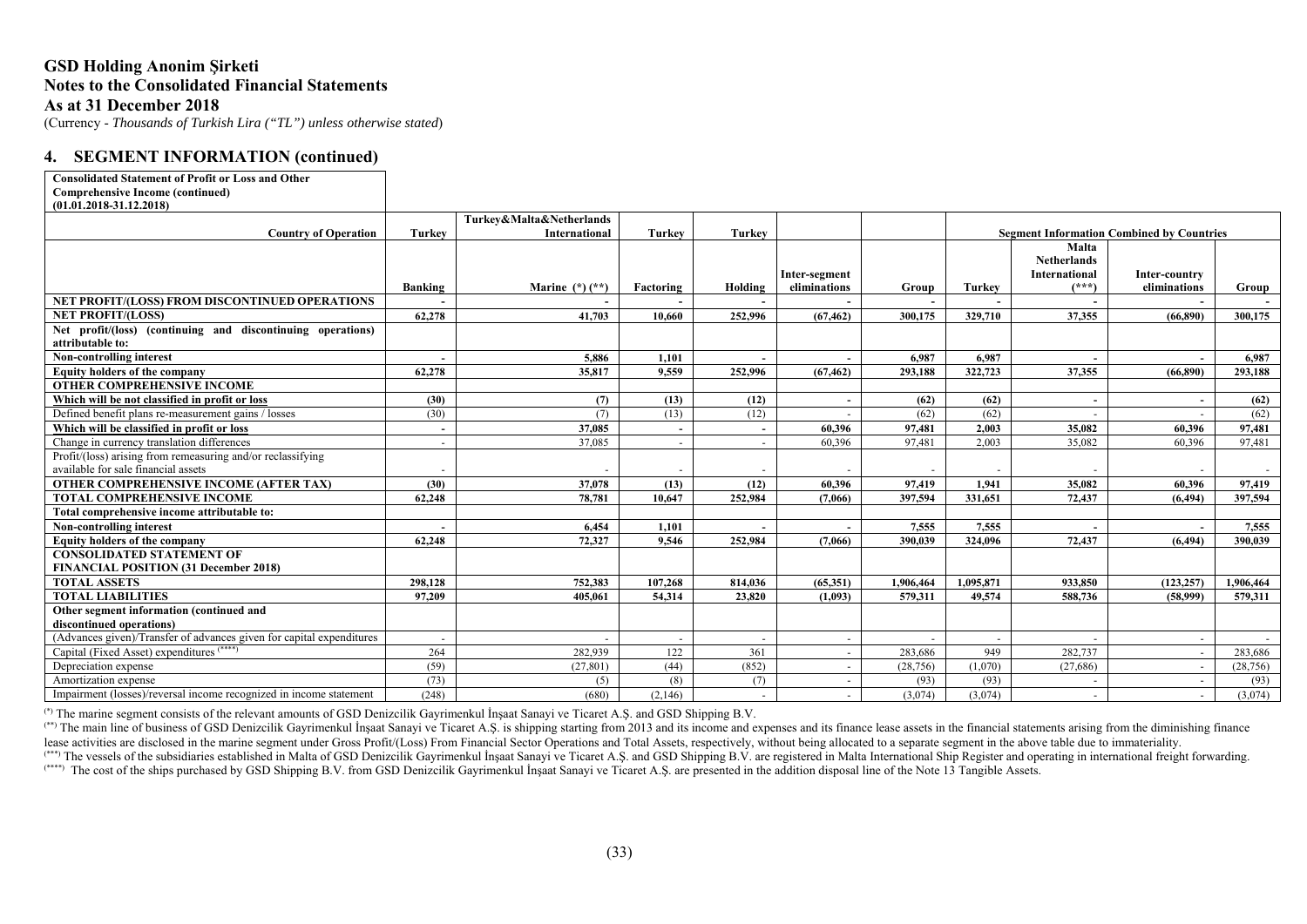# **GSD Holding Anonim Şirketi Notes to the Consolidated Financial Statements As at 31 December 2018**

(Currency - *Thousands of Turkish Lira ("TL") unless otherwise stated*)

# **4. SEGMENT INFORMATION (continued)**

| <b>Consolidated Income Statement</b>                        |                |                                           |           |               |                               |           |           |                                                       |                               |           |  |
|-------------------------------------------------------------|----------------|-------------------------------------------|-----------|---------------|-------------------------------|-----------|-----------|-------------------------------------------------------|-------------------------------|-----------|--|
| $(01.01.2017 - 31.12.2017)$                                 |                |                                           |           |               |                               |           |           |                                                       |                               |           |  |
| <b>Country of Operation</b>                                 | <b>Turkey</b>  | Turkey&Malta&Netherlands<br>International | Turkey    | <b>Turkey</b> |                               |           |           | <b>Segment Information Combined by Countries</b>      |                               |           |  |
|                                                             |                |                                           |           |               |                               |           |           | Malta                                                 |                               |           |  |
|                                                             | <b>Banking</b> | Marine $(*)$ $(*)$                        | Factoring | Holding       | Inter-segment<br>eliminations | Group     | Turkey    | <b>Netherlands</b><br><b>International</b><br>$(***)$ | Inter-country<br>eliminations | Group     |  |
| <b>CONTINUING OPERATIONS</b>                                |                |                                           |           |               |                               |           |           |                                                       |                               |           |  |
| Revenue                                                     | $\sim$         | 59,424                                    |           | 556           | (556)                         | 59,424    | 2.007     | 59,424                                                | (2,007)                       | 59,424    |  |
| Cost of sales (-)                                           |                | (51,973)                                  |           | (539)         | 539                           | (51, 973) | (1,079)   | (51, 973)                                             | 1.079                         | (51, 973) |  |
| Gross profit/(loss) from financial activities               | $\sim$         | 7,451                                     |           | 17            | (17)                          | 7,451     | 928       | 7,451                                                 | (928)                         | 7,451     |  |
| <b>Revenue from finance activities</b>                      | 86,723         | 12                                        | 70.187    | $\sim$        | (17,302)                      | 139,620   | 156,922   | $\overline{a}$                                        | (17,302)                      | 139,620   |  |
| Fee, commission and other service income                    | 9,248          |                                           | 337       | $\sim$        | (5)                           | 9,580     | 9,585     | $\sim$                                                | (5)                           | 9,580     |  |
| Foreign exchange inceome                                    | 14,576         | $\overline{3}$                            | 14,671    | $\sim$        | (14,660)                      | 14,590    | 29,250    | $\sim$                                                | (14,660)                      | 14,590    |  |
| Interest income                                             | 44.361         | $7\overline{ }$                           | 53,944    | $\sim$        | (2,258)                       | 96.054    | 98,312    | $\sim$                                                | (2,258)                       | 96,054    |  |
| Income from derivative financial instruments                | 16,063         | $\sim$                                    |           | $\sim$        | $\sim$                        | 16.063    | 16,063    | $\sim$                                                |                               | 16,063    |  |
| Other financial sector operations income, net               | 2,475          | $\overline{2}$                            | 1,235     | $\sim$        | (379)                         | 3,333     | 3,712     | $\sim$                                                | (379)                         | 3,333     |  |
| Cost of finance activities (-)                              | (45.878)       | (274)                                     | (48.903)  | $\sim$        | 25,558                        | (69, 497) | (95.055)  | $\sim$                                                | 25,558                        | (69, 497) |  |
| Fee, commission and other service expense                   | (489)          | $\sim$                                    | (450)     |               | $\mathfrak{L}$                | (934)     | (939)     | $\sim$                                                | -5                            | (934)     |  |
| Foreign exchange expense                                    | (20, 464)      | $\sim$                                    | (14, 664) | $\sim$        | 21.178                        | (13.950)  | (35, 128) | $\sim$                                                | 21,178                        | (13.950)  |  |
| Interest expense                                            | (6.736)        | $\sim$                                    | (33,066)  | $\sim$        | 4.375                         | (35, 427) | (39,802)  | $\sim$                                                | 4.375                         | (35, 427) |  |
| Loss from derivative financial instruments                  | (17, 483)      | $\sim$                                    |           |               | $\sim$                        | (17, 483) | (17, 483) | $\sim$                                                |                               | (17, 483) |  |
| Other financial sector operations expense net               | (706)          | (274)                                     | (723)     | $\sim$        |                               | (1,703)   | (1,703)   | $\sim$                                                |                               | (1,703)   |  |
| Gross profit/(loss) from financial sector operations        | 40.845         | (262)                                     | 21,284    | $\sim$        | 8.256                         | 70,123    | 61,867    | $\sim$                                                | 8.256                         | 70.123    |  |
| <b>GROSS PROFIT/(LOSS)</b>                                  | 40.845         | 7,189                                     | 21,284    | 17            | 8,239                         | 77,574    | 62,795    | 7,451                                                 | 7.328                         | 77,574    |  |
| General administrative expenses (-)                         | (9,348)        | (4,555)                                   | (9,017)   | (9,208)       | 396                           | (31, 732) | (31,928)  | (1,651)                                               | 1.847                         | (31, 732) |  |
| Other income from operating activities                      | 84             | 2.419                                     | 73        | 39.561        | (24.209)                      | 17.928    | 41,645    | 492                                                   | (24.209)                      | 17.928    |  |
| Other expense from operating activities (-)                 |                | (837)                                     |           | (23, 244)     | 13.594                        | (10, 487) | (24,081)  |                                                       | 13.594                        | (10, 487) |  |
| <b>OPERATING PROFIT/(LOSS)</b>                              | 31.581         | 4,216                                     | 12.340    | 7.126         | (1,980)                       | 53,283    | 48,431    | 6,292                                                 | (1.440)                       | 53,283    |  |
| Income from investment activities                           | 30             | $\sim$                                    |           | 33,129        | $\overline{\phantom{a}}$      | 33,159    | 37,180    | $\sim$                                                | (4,021)                       | 33.159    |  |
| Expense from investment activities (-)                      | $\sim$         | $\sim$                                    |           | (386)         | $\sim$                        | (386)     | (386)     | $\sim$                                                |                               | (386)     |  |
| OPERATING PROFIT/(LOSS) BEFORE FINANCING<br><b>EXPENSES</b> | 31.611         | 4,216                                     | 12.340    | 39,869        | (1,980)                       | 86,056    | 85,225    | 6,292                                                 | (5,461)                       | 86,056    |  |
| Financing income                                            |                |                                           |           |               |                               |           |           |                                                       |                               |           |  |
| Financing expenses (-)                                      | (24)           | (21.372)                                  | (35)      | (78)          | 1.980                         | (19.529)  | (11, 420) | (14.110)                                              | 6.001                         | (19.529)  |  |
| PROFIT/(LOSS) BEFORE TAX FROM CONTINUING                    |                |                                           |           |               |                               |           |           |                                                       |                               |           |  |
| <b>OPERATIONS</b>                                           | 31.587         | (17,156)                                  | 12.305    | 39,791        | $\sim$                        | 66,527    | 73,805    | (7, 818)                                              | 540                           | 66,527    |  |
| Tax income/(expense) from continuing operations             | (6,310)        | 1,708                                     | (2,669)   | (4,216)       | $\sim$                        | (11, 487) | (11,308)  | (179)                                                 |                               | (11, 487) |  |
| Current tax income/(expense)                                | (6, 467)       | 1,061                                     | (2,692)   | (1,683)       | $\sim$                        | (9,781)   | (9,602)   | (179)                                                 |                               | (9,781)   |  |
| Deferred tax income/(expense)                               | 157            | 647                                       | 23        | (2.533)       |                               | (1,706)   | (1,706)   |                                                       |                               | (1.706)   |  |
| PROFIT/(LOSS) BEFORE TAX FROM CONTINUING                    |                |                                           |           |               |                               |           |           |                                                       |                               |           |  |
| <b>OPERATIONS</b>                                           | 25,277         | (15, 448)                                 | 9.636     | 35,575        |                               | 55,040    | 62,497    | (7,997)                                               | 540                           | 55,040    |  |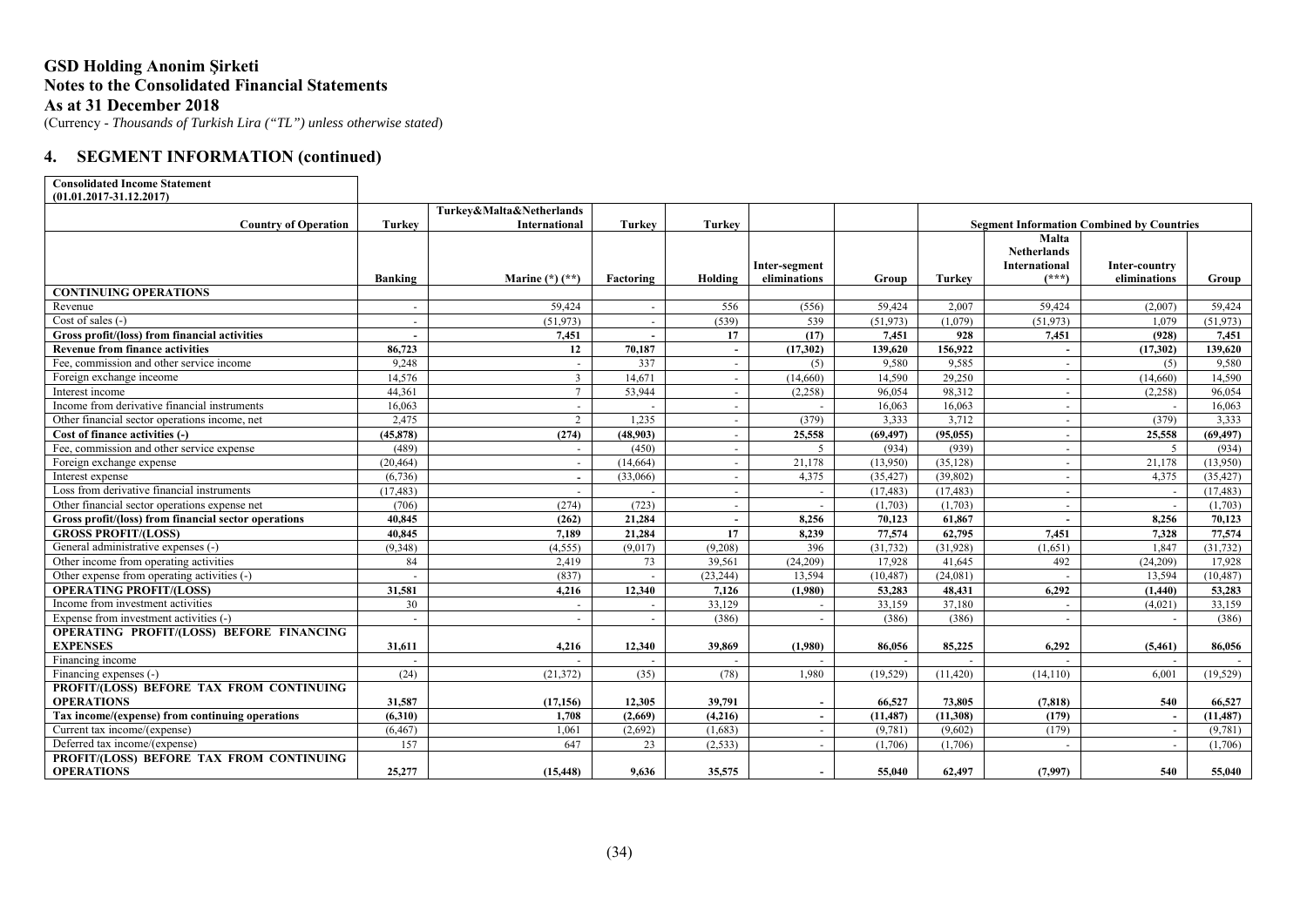# **GSD Holding Anonim Şirketi Notes to the Consolidated Financial Statements As at 31 December 2018**

(Currency - *Thousands of Turkish Lira ("TL") unless otherwise stated*)

### **4. SEGMENT INFORMATION (continued)**

| <b>Consolidated Statement of Profit or Loss and Other</b>                                          |                          |                          |                          |                |                               |           |               |                                                                |                                                  |           |
|----------------------------------------------------------------------------------------------------|--------------------------|--------------------------|--------------------------|----------------|-------------------------------|-----------|---------------|----------------------------------------------------------------|--------------------------------------------------|-----------|
| <b>Comprehensive Income (continued)</b>                                                            |                          |                          |                          |                |                               |           |               |                                                                |                                                  |           |
| $(01.01.2017 - 31.12.2017)$                                                                        |                          |                          |                          |                |                               |           |               |                                                                |                                                  |           |
|                                                                                                    |                          | Turkey&Malta&Netherlands |                          |                |                               |           |               |                                                                |                                                  |           |
| <b>Country of Operation</b>                                                                        | <b>Turkey</b>            | <b>International</b>     | <b>Turkey</b>            | <b>Turkey</b>  |                               |           |               |                                                                | <b>Segment Information Combined by Countries</b> |           |
|                                                                                                    | Banking                  | Marine $(*)$ $(**)$      | Factoring                | Holding        | Inter-segment<br>eliminations | Group     | <b>Turkey</b> | Malta<br><b>Netherlands</b><br><b>International</b><br>$(***)$ | Inter-country<br>eliminations                    | Group     |
| NET PROFIT/(LOSS) FROM DISCONTINUED OPERATIONS                                                     |                          |                          |                          |                |                               |           |               |                                                                |                                                  |           |
| <b>NET PROFIT/(LOSS)</b>                                                                           | 25,277                   | (15, 448)                | 9.636                    | 35,575         | $\sim$                        | 55,040    | 62,497        | (7,997)                                                        | 540                                              | 55,040    |
| Net profit/(loss) (continuing and discontinuing operations)                                        |                          |                          |                          |                |                               |           |               |                                                                |                                                  |           |
| attributable to:                                                                                   |                          |                          |                          |                |                               |           |               |                                                                |                                                  |           |
| Non-controlling interest                                                                           |                          | (2,734)                  | 998                      |                |                               | (1,736)   | (1,736)       |                                                                | $\sim$                                           | (1,736)   |
| <b>Equity holders of the company</b>                                                               | 25,277                   | (12, 714)                | 8.638                    | 35,575         |                               | 56,776    | 64.233        | (7,997)                                                        | 540                                              | 56,776    |
| <b>OTHER COMPREHENSIVE INCOME</b>                                                                  |                          |                          |                          |                |                               |           |               |                                                                |                                                  |           |
| Which will be not classified in profit or loss                                                     | 30                       | (25)                     | (47)                     | (35)           |                               | (77)      | (77)          |                                                                |                                                  | (77)      |
| Defined benefit plans re-measurement gains / losses                                                | 30                       | (25)                     | (47)                     | (35)           |                               | (77)      | (77)          |                                                                |                                                  | (77)      |
| Which will be classified in profit or loss                                                         | $\overline{\phantom{a}}$ | 13,471                   | $\sim$                   | 12.592         | $\sim$                        | 26,063    | 24.018        | 2.045                                                          |                                                  | 26.063    |
| Change in currency translation differences                                                         | $\overline{\phantom{a}}$ | 13,471                   | $\overline{\phantom{a}}$ |                |                               | 13,471    | 11.426        | 2.045                                                          |                                                  | 13,471    |
| Profit/(loss) arising from remeasuring and/or reclassifying<br>available for sale financial assets |                          |                          |                          | 12,592         |                               | 12,592    | 12,592        |                                                                |                                                  | 12,592    |
| <b>OTHER COMPREHENSIVE INCOME (AFTER TAX)</b>                                                      | 30                       | 13,446                   | (47)                     | 12,557         | $\overline{\phantom{a}}$      | 25,986    | 23,941        | 2.045                                                          |                                                  | 25,986    |
| <b>TOTAL COMPREHENSIVE INCOME</b>                                                                  | 25,307                   | (2.002)                  | 9.589                    | 48,132         |                               | 81.026    | 86.438        | (5,952)                                                        | 540                                              | 81,026    |
| Total comprehensive income attributable to:                                                        |                          |                          |                          |                |                               |           |               |                                                                |                                                  |           |
| Non-controlling interest                                                                           |                          | (727)                    | 992                      |                |                               | 265       | 265           |                                                                |                                                  | 265       |
| Equity holders of the company                                                                      | 25.307                   | (1,275)                  | 8.597                    | 48.132         |                               | 80,761    | 86,173        | (5,952)                                                        | 540                                              | 80,761    |
|                                                                                                    |                          |                          |                          |                |                               |           |               |                                                                |                                                  |           |
| <b>CONSOLIDATED STATEMENT OF</b><br><b>FINANCIAL POSITION (31 December 2017)</b>                   |                          |                          |                          |                |                               |           |               |                                                                |                                                  |           |
| <b>TOTAL ASSETS</b>                                                                                | 296.422                  | 456,253                  | 346,509                  | 617,542        | (114.129)                     | 1,602,597 | 1.342.210     | 442,734                                                        | (182.347)                                        | 1.602.597 |
| <b>TOTAL LIABILITIES</b>                                                                           | 159,110                  | 289,565                  | 301.192                  | 15,377         | (114, 129)                    | 651,115   | 466,169       | 367,293                                                        | (182, 347)                                       | 651,115   |
| Other segment information (continued and                                                           |                          |                          |                          |                |                               |           |               |                                                                |                                                  |           |
| discontinued operations)                                                                           |                          |                          |                          |                |                               |           |               |                                                                |                                                  |           |
| (Advances given)/Transfer of advances given for capital expenditures                               | $\overline{a}$           | 20.983                   | $\sim$                   |                | (20.983)                      |           |               | 20.983                                                         | (20,983)                                         |           |
| Capital expenditures                                                                               | 64                       | 2.162                    | 25                       | 955            | 9.044                         | 12.250    | 3.206         |                                                                | 9.044                                            | 12,250    |
| Depreciation expense                                                                               | (44)                     | (18,000)                 | (39)                     | (697)          |                               | (18, 780) | (921)         | (17, 859)                                                      |                                                  | (18,780)  |
| Amortization expense                                                                               | (34)                     |                          | (3)                      | (29)           |                               | (66)      | (66)          |                                                                |                                                  | (66)      |
| Impairment (losses)/reversal income recognized in income statement                                 | 1.342                    | (272)                    | 124                      | $\overline{a}$ |                               | 1.194     | 1.194         |                                                                |                                                  | 1,194     |

(\*) The marine segment consists of the relevant amounts of GSD Denizcilik Gayrimenkul İnşaat Sanayi ve Ticaret A.Ş. and GSD Shipping B.V.

(\*\*) The main line of business of GSD Denizcilik Gayrimenkul Insaat Sanayi ve Ticaret A.S. is shipping starting from 2013 and its income and expenses and its finance lease assets in the financial statements arising from th lease activities are disclosed in the marine segment under Gross Profit/(Loss) From Financial Sector Operations and Total Assets, respectively, without being allocated to a separate segment in the above table due to immate (\*\*\*) The vessels of the subsidiaries established in Malta of GSD Denizcilik Gayrimenkul İnşaat Sanayi ve Ticaret A.Ş. are registered in Malta International Ship Register and operating in international freight forwarding.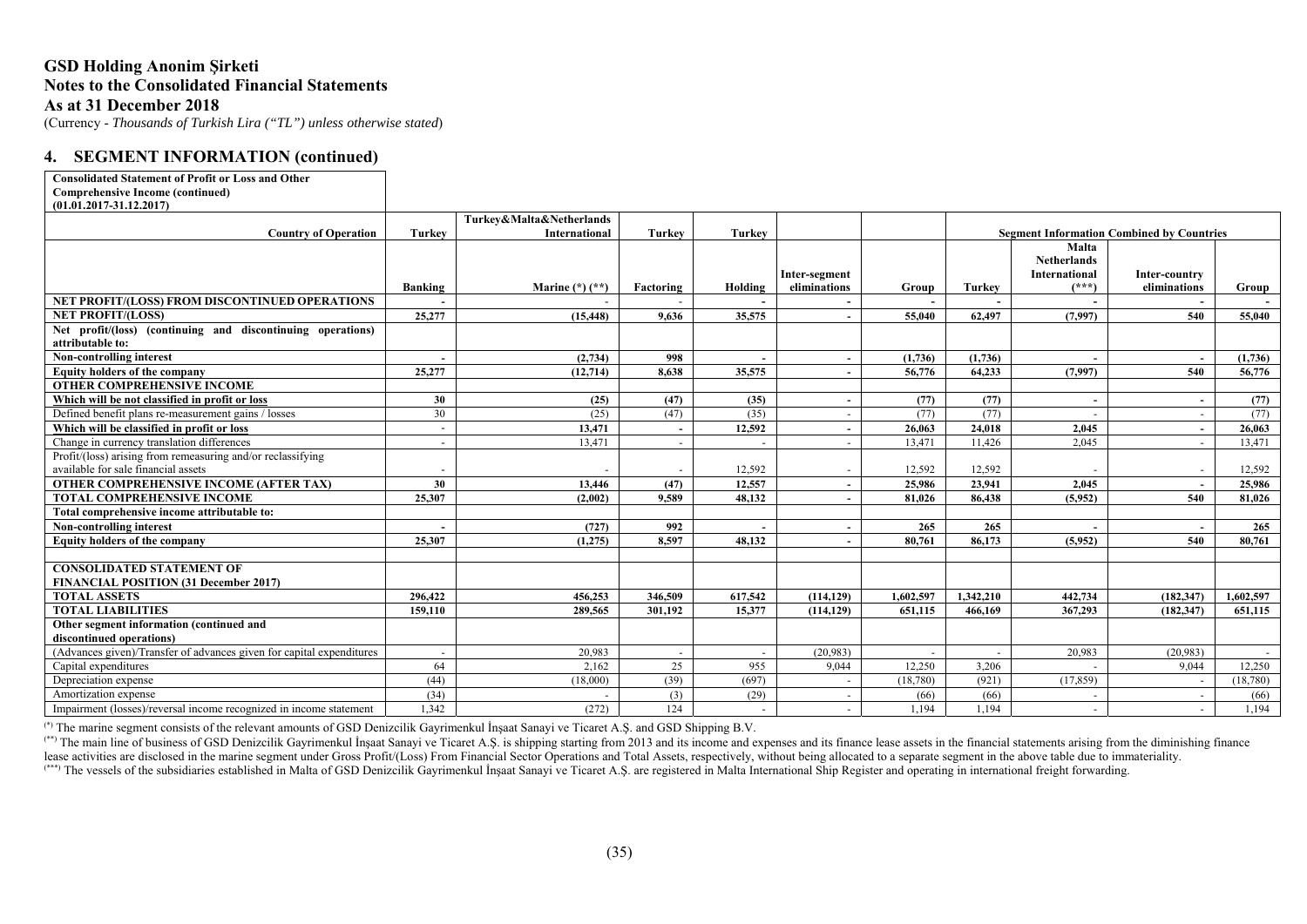# **5. CASH AND CASH EQUIVALENTS**

# **Cash and cash equivalents in the statement of financial position:**

|                                                           |                | 31 December 2018 31 December 2017 |
|-----------------------------------------------------------|----------------|-----------------------------------|
|                                                           |                |                                   |
| Cash on hand                                              | $\overline{2}$ | 2                                 |
| Balances with the Central Bank                            | 5,439          | 5,469                             |
| Cash and balances with the Central Bank                   | 5,441          | 5,471                             |
| Deposits with other banks and financial institutions      | 236,459        | 111,848                           |
| Receivables from money market transactions                | 5,003          |                                   |
| Reserve deposits at the central bank                      | 2,594          | 9,872                             |
| Cash and cash equivalents in the statement of financial   |                |                                   |
| position                                                  | 249,497        | 127,191                           |
| Cash and cash equivalents in the statement of cash flows: |                |                                   |
| 31 December 2018                                          |                | 31 December 2018 31 December 2017 |
|                                                           |                |                                   |
| Cash on hand and Balances with the Central Bank           | 5,441          | 5,471                             |
| Deposits with other banks and financial institutions      | 236,459        | 111,848                           |
| Receivables from money market transactions                | 5,003          |                                   |
| Reserve deposits at the central bank                      | 2,594          | 9,872                             |
| Cash and cash equivalents in the statement of financial   |                |                                   |
| position                                                  | 249,497        | 127,191                           |
|                                                           |                |                                   |
| Less: Reserve deposits at the central bank                | (2,594)        | (9,872)                           |
| Less: Income accruals                                     | (364)          | (50)                              |
| Less: Blocked amount                                      | (1,316)        | (1,887)                           |
| Cash and cash equivalents in the statement of cash flows  | 245,223        | 115,382                           |

Cash and cash equivalents in the statement of cash flows include those parts of the items classified as "Cash and balances with the Central Bank", "Deposits with other banks and financial institutions", and "Other money market placements" in the statement of financial position which have original maturities of less than 3 months.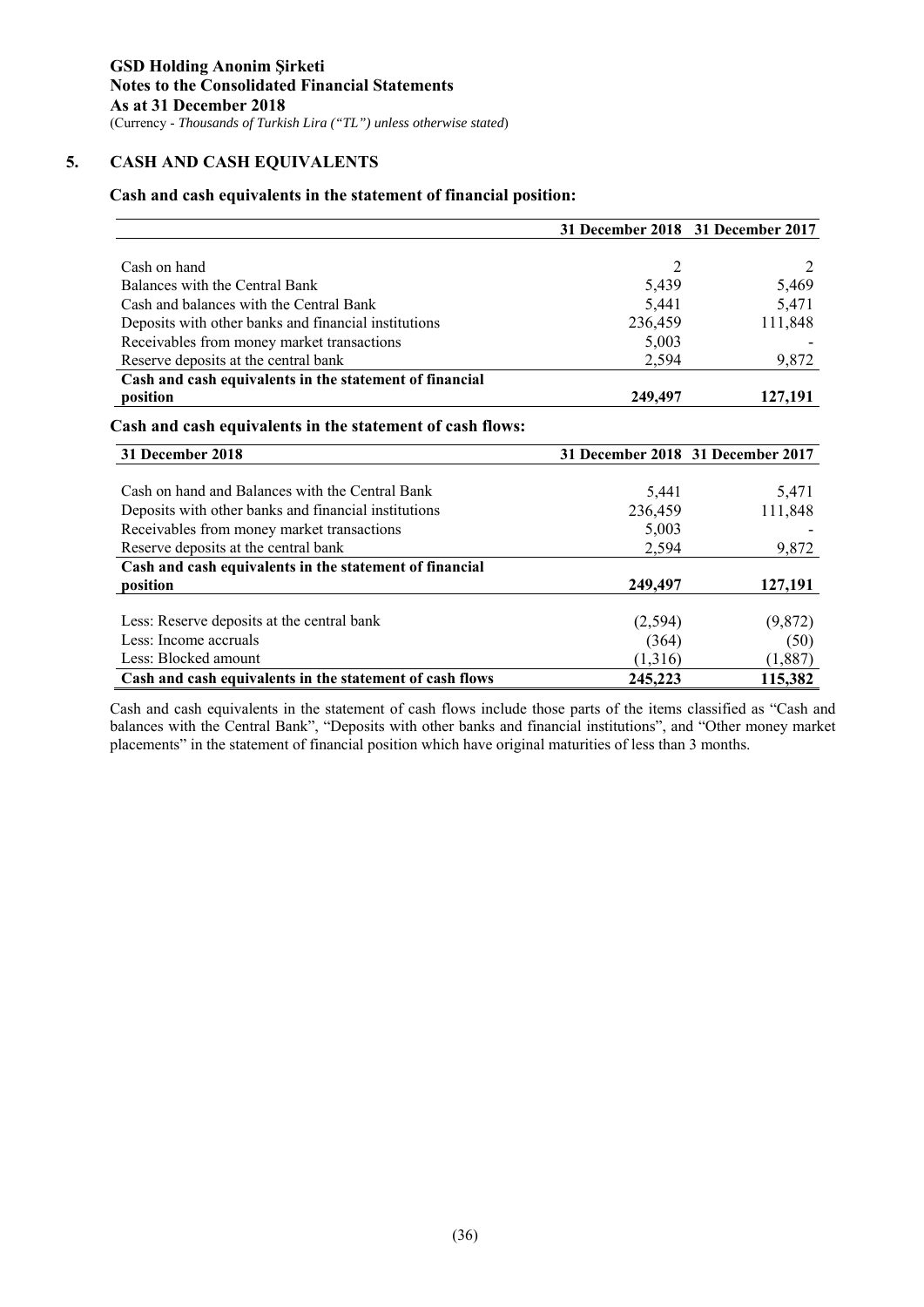# **5. CASH AND CASH EQUIVALENTS (continued)**

As at 31 December 2018 and 31 December 2017, the amounts and interest range of deposits and placements are as follows:

|                                                          |        |         | 31 December 2018                         |                          |        | 31 December 2017 |                                       |           |  |  |
|----------------------------------------------------------|--------|---------|------------------------------------------|--------------------------|--------|------------------|---------------------------------------|-----------|--|--|
|                                                          | Amount |         | <b>Effective Interest rate</b><br>$(\%)$ |                          | Amount |                  | <b>Effective Interest rate</b><br>(%) |           |  |  |
|                                                          | TL     | FC      | TL                                       | FC                       | TL     | <b>FC</b>        | TL                                    | FC        |  |  |
| Cash on hand<br>Balances with the Central                | 2      |         |                                          |                          | 2      |                  |                                       |           |  |  |
| Bank<br>Deposits with other banks                        | 201    | 5,238   |                                          | $\overline{\phantom{a}}$ | 740    | 4,729            | $10,00-$                              |           |  |  |
| and financial institutions<br>Receivables from interbank | 2.107  | 234,352 | 20.00-22.50                              | $0.40 - 5.15$            | 503    | 111,345          | 13,00                                 | 1,00-4,75 |  |  |
| money market                                             | 5,003  |         | $-24.75 - 24.75$                         |                          |        |                  |                                       |           |  |  |
| Cash and cash<br>equivalents                             | 7,313  | 239,590 |                                          |                          | 1,245  | 116,074          |                                       |           |  |  |
| <b>Reserve deposits</b>                                  | 6      | 2,588   |                                          |                          |        | 9,872            |                                       |           |  |  |

Main balances in deposits with other banks and financial institutions are demand or overnight deposits. The analysis related to the Group's exposure to credit, liquidity and market risks based on the types of financial assets and liabilities is disclosed in Note 40.

# **Reserves required to be deposited with the Central Bank**

Reserve deposits represent the minimum cash reserve maintained with the Central Bank of Turkey (the "Central Bank"), as required by the Turkish Banking Law, calculated on the basis of the domestic liabilities after deducting certain liabilities taken at the rates determined by the Central Bank.

The banks operating in Turkey, in accordance with the regulations of the Central Bank of Turkey regarding the reserves required to be deposited with the Central Bank by banks, are required to maintain deposits with the Central Bank in Turkish Liras (or in USD Dollars and/or EURO with a maximum of 60%, at least 50% being in USD Dollars, or standard gold with a maximum of 30% in blocked accounts to be multiplied by the factors indicated in the related Communiqué) for liabilities in Turkish Lira; and in USD Dollars and/or EURO (or standard gold with a maximum of 0% in blocked accounts) for liabilities in foreign currencies except those in precious metal deposit accounts, USD Dollars being obligatory for USD Dollardenominated liabilities; and in USD Dollars and/or EURO (or standard gold in blocked accounts) for liabilities in foreign currencies in precious metal deposit accounts, for the period of 14 days beginning on Fridays two weeks after the relevant calculation made once every two weeks applying the ratios stated below to the domestic liabilities with the exception of certain liabilities. The banks are allowed to maintain the required reserve deposits with the Central Bank as an average for all liabilities in Turkish Lira and for the part of 3% for liabilities in foreign currencies during the two weeks period. The required reserve deposits maintained with the Central Bank as an average is classified as "Balances with the Central Bank" in the consolidated statement of financial position of the Group. The Central Bank of the Republic of Turkey started to pay interest on the required reserves held in Turkish Liras and Foreign Currency in order of November 2014 and May 2015, respectively.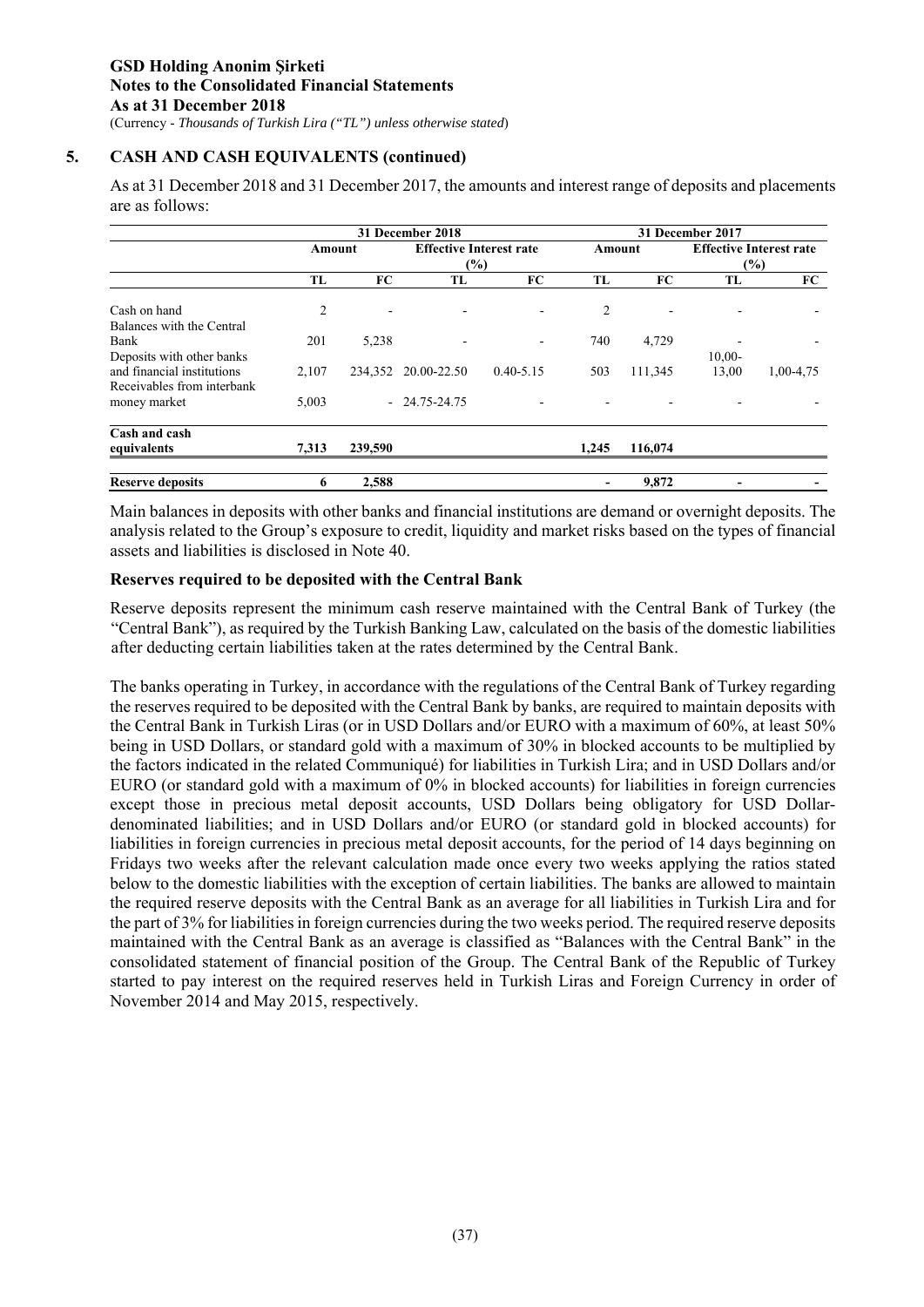# **5. CASH AND CASH EQUIVALENTS (continued)**

# **Required reserve ratios applied to certain liabilities of banks in Turkey**

|                                                            | Turkish Lira (TL) |                                    | <b>Foreign Currency</b> |                         |
|------------------------------------------------------------|-------------------|------------------------------------|-------------------------|-------------------------|
|                                                            |                   | 31 December 31 December            |                         | 31 December 31 December |
|                                                            | 2018              | 2017                               | 2018                    | 2017                    |
| Liabilities subject to reserve deposits                    |                   | <b>Required Reserve Ratios (%)</b> |                         |                         |
| Demand deposits, notice deposits, private current accounts | 7.00              | 10.50                              | 12.00                   | 12.00                   |
| Deposits/participation accounts up to 1 month maturity     | 7.00              | 10.50                              | 12.00                   | 12.00                   |
| Deposits/participation accounts up to 3 months maturity    | 7.00              | 10.50                              | 12.00                   | 12.00                   |
| Deposits/participation accounts up to 6 months maturity    | 4.00              | 7.50                               | 12.00                   | 12.00                   |
| Deposits/participation accounts up to 1 year maturity      | 2.00              | 5.50                               | 12.00                   | 12.00                   |
| Deposits/participation accounts with 1 year or longer      |                   |                                    |                         |                         |
| maturity, cumulative deposits/participation accounts       | 1.00              | 4.00                               | 8.00                    | 8.00                    |
|                                                            | Rate              | Rate                               | Rate                    | Rate                    |
|                                                            | corresponding     | corresponding                      | corresponding           | corresponding           |
| Special fund pools                                         | to maturity       | to maturity                        | to maturity             | to maturity             |
| Other liabilities up to 1 year maturity                    | 7.00              | 10.50                              | 20.00                   | 24.00                   |
| Other liabilities up to 2 years maturity                   | 3.50              | 10.50                              | 15.00                   | 19.00                   |
| Other liabilities up to 3 years maturity                   | 3.50              | 7.00                               | 10.00                   | 14.00                   |
| Other liabilities between 3 and 5 years maturity           | 1.00              | 4.00                               | 6.00                    | 6.00                    |
| Other liabilities longer than 5 years maturity             | 1.00              | 4.00                               | 4.00                    | 4.00                    |

## **Required reserves based on the banks' leverage ratio**

The banks whose leverage ratios calculated in accordance with the procedures and principles determined by the Central Bank of the Republic of Turkey based on the accounting standards and the uniform chart of accounts applied by the banks are in the below mentioned ranges are required to maintain reserves with the Central Bank in addition to those mentioned above, to be determined according to the basic arithmetic average of the monthly leverage ratios for the quarterly calculation periods and to be implemented for the liabilities in Turkish Lira and foreign currencies subject to the reserve requirement in all maturities separately, during the 6 required reserve periods starting from the first required reserve period of the 4th calendar month following the calculation period. The leverage ratio is calculated by dividing the primary equity by the total of total liabilities, non-cash loans and liabilities, revocable commitments multiplied with a coefficient of 0.1, commitments arising from derivative financial instruments multiplied with their own loan conversion ratios and irrevocable commitments.

|                                                                | Leverage ratio ranges $(\% )$                          |                         |              |             |             |  |  |  |
|----------------------------------------------------------------|--------------------------------------------------------|-------------------------|--------------|-------------|-------------|--|--|--|
|                                                                |                                                        | <b>Below 3 3.0-3.25</b> | $3.25 - 3.5$ | $3.5 - 4.0$ | $4.0 - 5.0$ |  |  |  |
| Calculation period of required reserve based on leverage ratio | Required reserve ratios based on leverage ratio $(\%)$ |                         |              |             |             |  |  |  |
| 4th quarter of 2013 and 1st, 2nd, 3rd quarters of 2014         | 2.0                                                    |                         | l .O         | 0.0         | 0.0         |  |  |  |
| 4th quarter of 2014 and 1st, 2nd, 3rd quarters of 2015         | 2.0                                                    |                         |              |             | 0.0         |  |  |  |
| 4th quarter of 2015 and subsequent periods                     | 2.0                                                    |                         |              |             |             |  |  |  |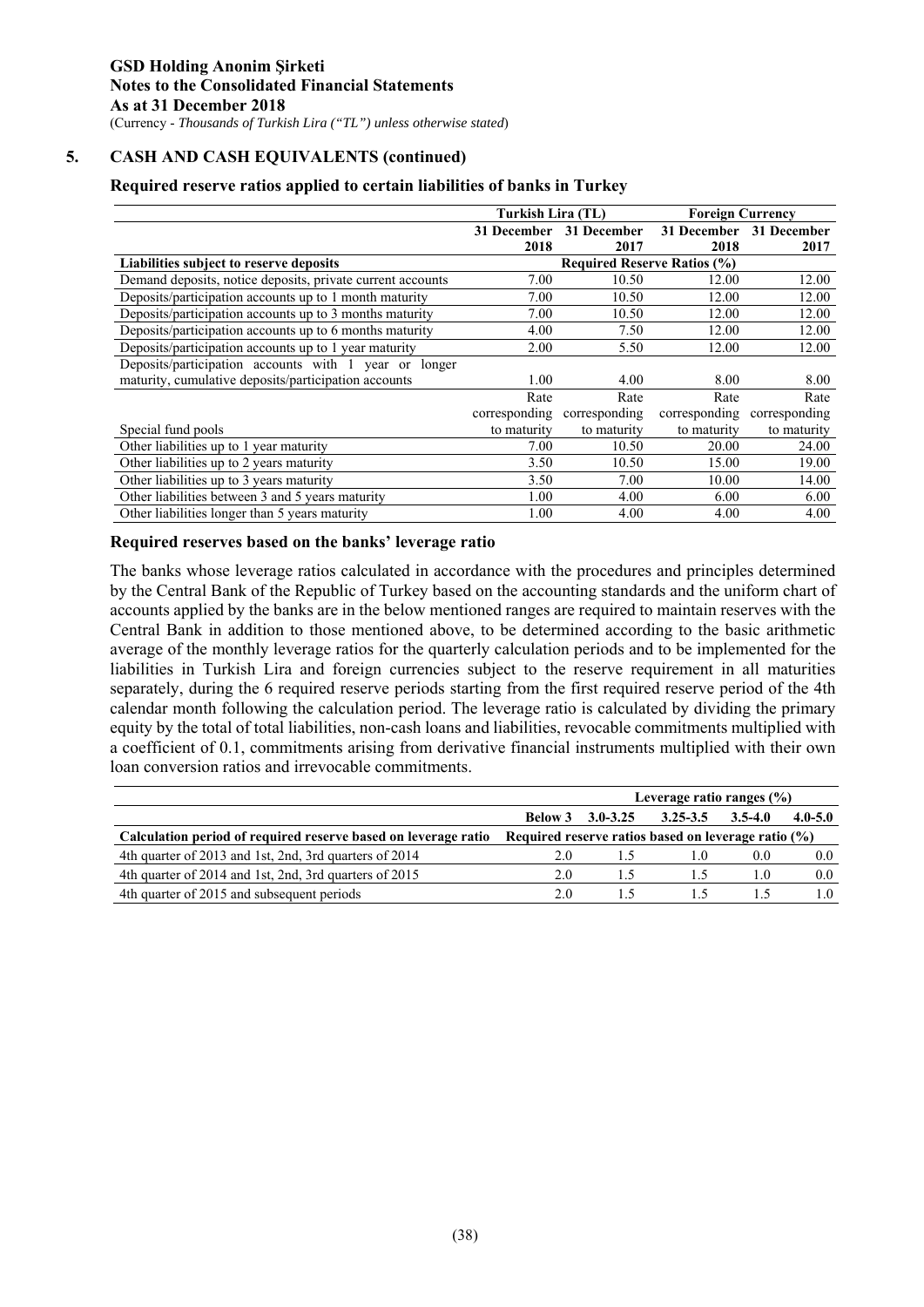### **6. MARKETABLE SECURITIES**

### **a) Financial assets at fair value through profit/loss**

|                                            | 31 December 2018 |                       |  |  |
|--------------------------------------------|------------------|-----------------------|--|--|
|                                            | Amount           | Interest Rate $(\% )$ |  |  |
| Debt instruments                           |                  |                       |  |  |
| Eurobonds issued by the Republic of Turkey |                  |                       |  |  |
| <b>Bonds</b>                               | 42,987           |                       |  |  |
| <b>Other</b>                               |                  |                       |  |  |
| Common stocks $(*)$                        | 678,858          |                       |  |  |
| Toplam                                     | 721,845          |                       |  |  |
|                                            |                  |                       |  |  |

(\*)Silopi Elektrik Üretim A.Ş. and Borsa İstanbul A.Ş. shares amounting to TL 499,976 and that are classified in the available-for-sale financial assets as at 31 December 2017, have started to be carried in the financial assets at fair value through profit or loss in accordance with transition to IFRS 9. The prior year financial statements and footnotes have not been restated.

|                                                          |         |                 | <b>GSD Holding A.S's Shareholding</b> |                                                             |       |  |
|----------------------------------------------------------|---------|-----------------|---------------------------------------|-------------------------------------------------------------|-------|--|
| 31 December 2018                                         |         |                 |                                       |                                                             |       |  |
| Financial assets-fair value through profit/loss Carrying |         | Paid            |                                       |                                                             |       |  |
| $(*)$                                                    |         |                 |                                       | Value Capital Direct $(\% )$ Indirect $(\% )$ Total $(\% )$ |       |  |
| Silopi Elektrik Üretim A.Ş.                              |         | 677.341 202.050 | 15.00                                 | 0.00                                                        | 15.00 |  |
| Borsa İstanbul A.Ş.                                      | 1.517   | 423.234         |                                       | 0.04                                                        | 0,04  |  |
| <b>Total</b>                                             | 678,858 |                 |                                       |                                                             |       |  |

(\*)Silopi Elektrik Üretim A.Ş. and Borsa İstanbul A.Ş. shares amounting to TL 499,976 and that are classified in the available-for-sale financial assets as at 31 December 2017, have started to be carried in the financial assets at fair value through profit or loss in accordance with transition to IFRS 9. The prior year financial statements and footnotes have not been restated.

|                                          |          |         | <b>GSD Holding A.S's Shareholding</b> |                                                    |       |  |  |
|------------------------------------------|----------|---------|---------------------------------------|----------------------------------------------------|-------|--|--|
| 31 December 2017                         | Carrying | Paid    |                                       |                                                    |       |  |  |
| Available-for-sale investment securities | Value    |         |                                       | Capital Direct $(\%)$ Indirect $(\%)$ Total $(\%)$ |       |  |  |
| Silopi Elektrik Üretim A.Ş.              | 499.816  | 202,050 | 15.00                                 | 0.00                                               | 15.00 |  |  |
| Borsa Istanbul A.S.                      | 160      | 423.234 | -                                     | 0.04                                               | 0.04  |  |  |
| <b>Total</b>                             | 499,976  |         |                                       |                                                    |       |  |  |

The movement in financial assets at fair value through profit/loss are summarized as follows:

|                                      | 31 December<br>2018 | 31 December<br>2017 |
|--------------------------------------|---------------------|---------------------|
| 1 January 2018 IFRS 9 classification | 499,976             |                     |
| Opening balance                      | 499,976             | 478,174             |
| IFRS 9 adjustment $(*)$              | 1,181               |                     |
| <b>Additions</b>                     | 118,793             |                     |
| Disposals (sales and redemptions)    | (75,637)            | (26, 522)           |
| Interest received due to redemptions | (36,879)            | (1,079)             |
| Foreign exchange difference          | 185,747             | 31,614              |
| Gain / (loss)                        | 28,664              | 17,789              |
| Closing balance at the end of period | 721,845             | 499,976             |

(\*) The Group has initially applied IFRS 9 at 1 January 2018 under the transition method chosen, reclassification effect of the IFRS 9 adjustment is amounting to TL 1,181.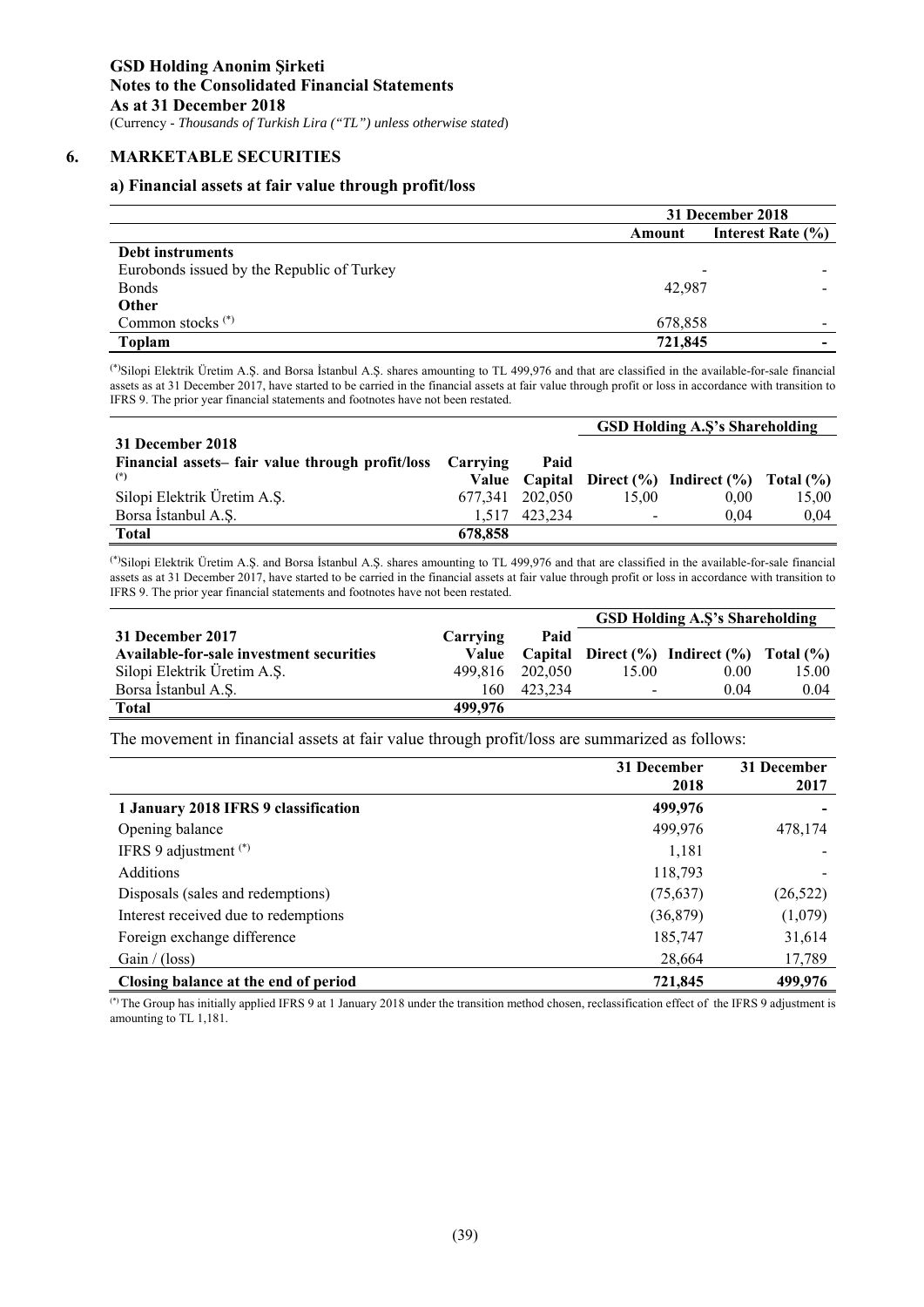# **6. MARKETABLE SECURITIES (Continued)**

### **b) Held to maturity securities**

As at 31 December 2018 and 31 December 2017, the Group has no held to maturity investment security.

|                                      | 31 December 2018 | 31 December 2017 |
|--------------------------------------|------------------|------------------|
| <b>Opening balance</b>               |                  |                  |
| <b>Additions</b>                     | 13,317           |                  |
| Disposals (sales and redemptions)    | (10, 955)        |                  |
| Interest received due to redemptions | 134              |                  |
| Foreign exchange difference          | (2,613)          |                  |
| Gain / (loss)                        | 117              |                  |
| Closing balance at the end of period | -                |                  |

### **c) Marketable securities given as a guarantee**

As at 31 December 2018 and 31 December 2017, there is no marketable securities given as a guarantee.

# **7. UNQUOTED EQUITY INSTRUMENTS**

The unconsolidated subsidiaries and other unquoted equity instruments which are classified in the "unquoted equity instruments" caption in the consolidated financial statements as at 31 December 2018 and 31 December 2017 are as follows:

|                  | 31 December 2018 31 December 2017 |  |
|------------------|-----------------------------------|--|
| GSD Eğitim Vakfı | 377                               |  |
| <b>Total</b>     | 377                               |  |

# **8. LOANS AND ADVANCES TO CUSTOMERS**

|                                                  | 31 December 2018       |                     |                                |                                 |                     |                                |  |
|--------------------------------------------------|------------------------|---------------------|--------------------------------|---------------------------------|---------------------|--------------------------------|--|
|                                                  |                        | Amount              |                                | Effective interest rate $(\% )$ |                     |                                |  |
|                                                  | <b>Turkish</b><br>lira | Foreign<br>currency | Foreign<br>currency<br>indexed | Turkish<br>lira                 | Foreign<br>currency | Foreign<br>currency<br>indexed |  |
| Corporate loans                                  | 206,858                | 3,586               | $\blacksquare$                 | 12.48-43.25                     | 8.50                |                                |  |
| <b>Total</b>                                     | 206,858                | 3,586               |                                |                                 |                     |                                |  |
| Non-performing loans<br>Less: Provisions for     | 3,918                  | -                   |                                |                                 |                     |                                |  |
| impairment on loans<br>and advances to customers | (4,010)                | ۰                   |                                |                                 | -                   |                                |  |
| Total, net                                       | 206,766                | 3,586               |                                |                                 |                     |                                |  |

(\*) The provisions for non-cash loans in the current period are presented in other provisions.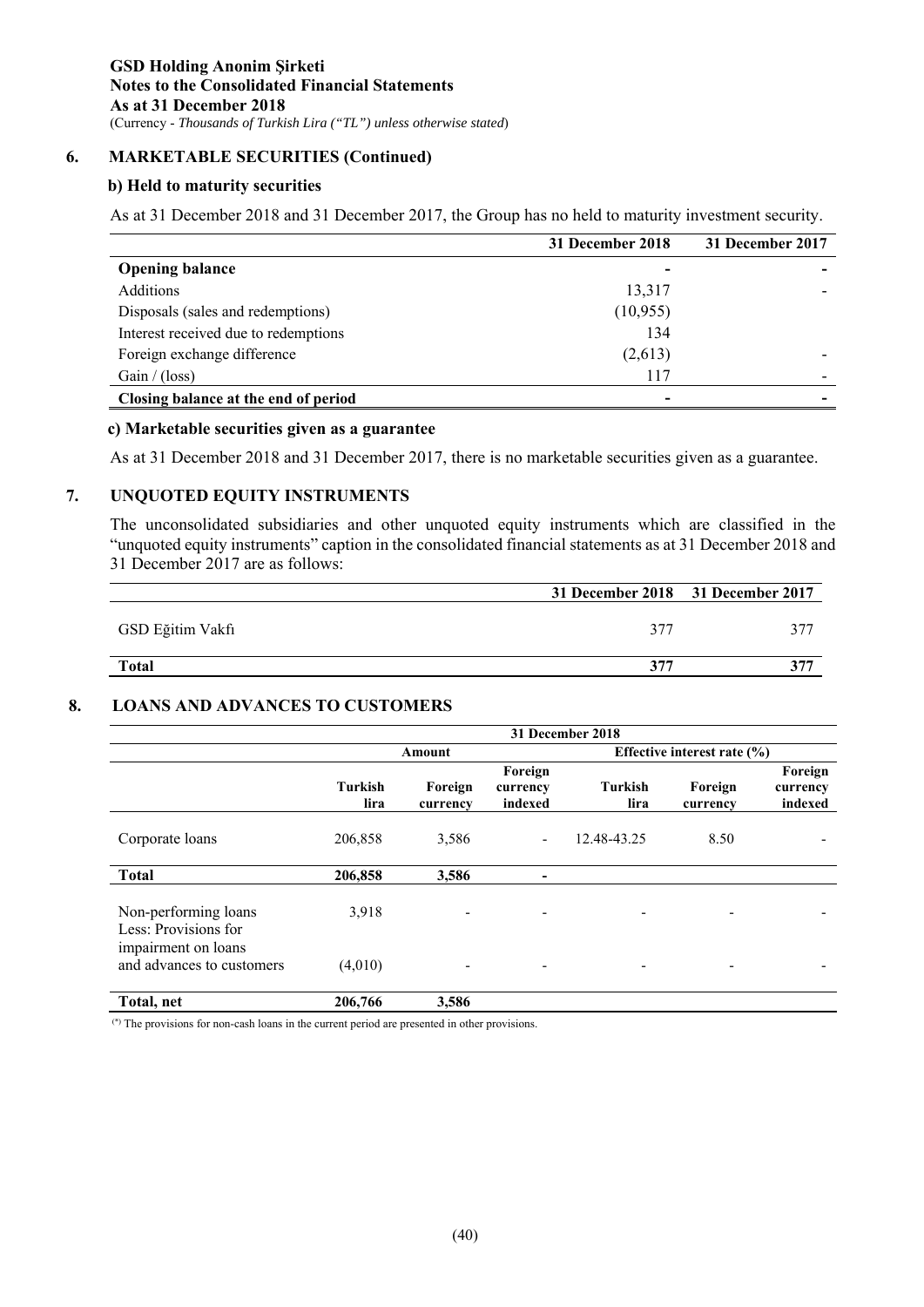# **9. LOANS AND ADVANCES TO CUSTOMERS (continued)**

|                                                  | 31 December 2017       |                     |                                |                                 |                     |                                |  |
|--------------------------------------------------|------------------------|---------------------|--------------------------------|---------------------------------|---------------------|--------------------------------|--|
|                                                  |                        | Amount              |                                | Effective interest rate $(\% )$ |                     |                                |  |
|                                                  | <b>Turkish</b><br>lira | Foreign<br>currency | Foreign<br>currency<br>indexed | Turkish<br>lira                 | Foreign<br>currency | Foreign<br>currency<br>indexed |  |
| Corporate loans                                  | 186,957                |                     | 8,335                          | 12.48-21.75                     |                     | $6.00 - 6.25$                  |  |
| <b>Total</b>                                     | 186,957                |                     | 8,335                          |                                 |                     |                                |  |
| Non-performing loans<br>Less: Provisions for     | 3,936                  |                     |                                |                                 |                     |                                |  |
| impairment on loans<br>and advances to customers | (5,561)                |                     | -                              |                                 |                     |                                |  |
| Total, net                                       | 185,332                |                     | 8,335                          |                                 |                     |                                |  |

The analysis related to the Group's exposure to credit, liquidity and market risks based on the types of financial assets and liabilities is disclosed in Note 40.

Movements in the allowance for expected credit loss:

|                                                                | <b>Continuing Operations</b> |                  |
|----------------------------------------------------------------|------------------------------|------------------|
|                                                                | 31 December 2018             | 31 December 2017 |
|                                                                |                              |                  |
| Allowance at the beginning of the year                         | 5,561                        | 6,903            |
| IFRS 9 opening adjustment $(*)$                                | (256)                        |                  |
| Recoveries                                                     | (198)                        | (1,988)          |
| Allowance for impairment                                       | 445                          | 646              |
| Allowance net of recoveries                                    | 247                          | 1,342            |
| Loans written off during the period                            |                              |                  |
| Transfer from continuing operations to discontinued operations |                              |                  |
| Classification of general provisions (**)                      | (1, 542)                     |                  |
| Allowance at the end of the period                             | 4,010                        | 5,561            |

(\*) The amount is related to IFRS 9 adjustment presented in the previous year's profit / loss related to GSD Yatırım Bankası A.Ş. In accordance with the IFRS 9 transition requirements, prior period financial statements and footnotes are not restated.

(\*\*) As at 31 December 2018 the general provisions for non-cash loans are presented in liabilities, excluding non-cash loans provisions for other assets and loans are presented in assets.

As at 31 December 2018 and 31 December 2017, all of the loans and advances to customers have fixed interest rates.

The Group does not recognize interest accrual on non-performing loans. As at 31 December 2018, the amount of unrecognised interest accrual on non-performing loans is TL 3,918 (31 December 2017: TL 3,936).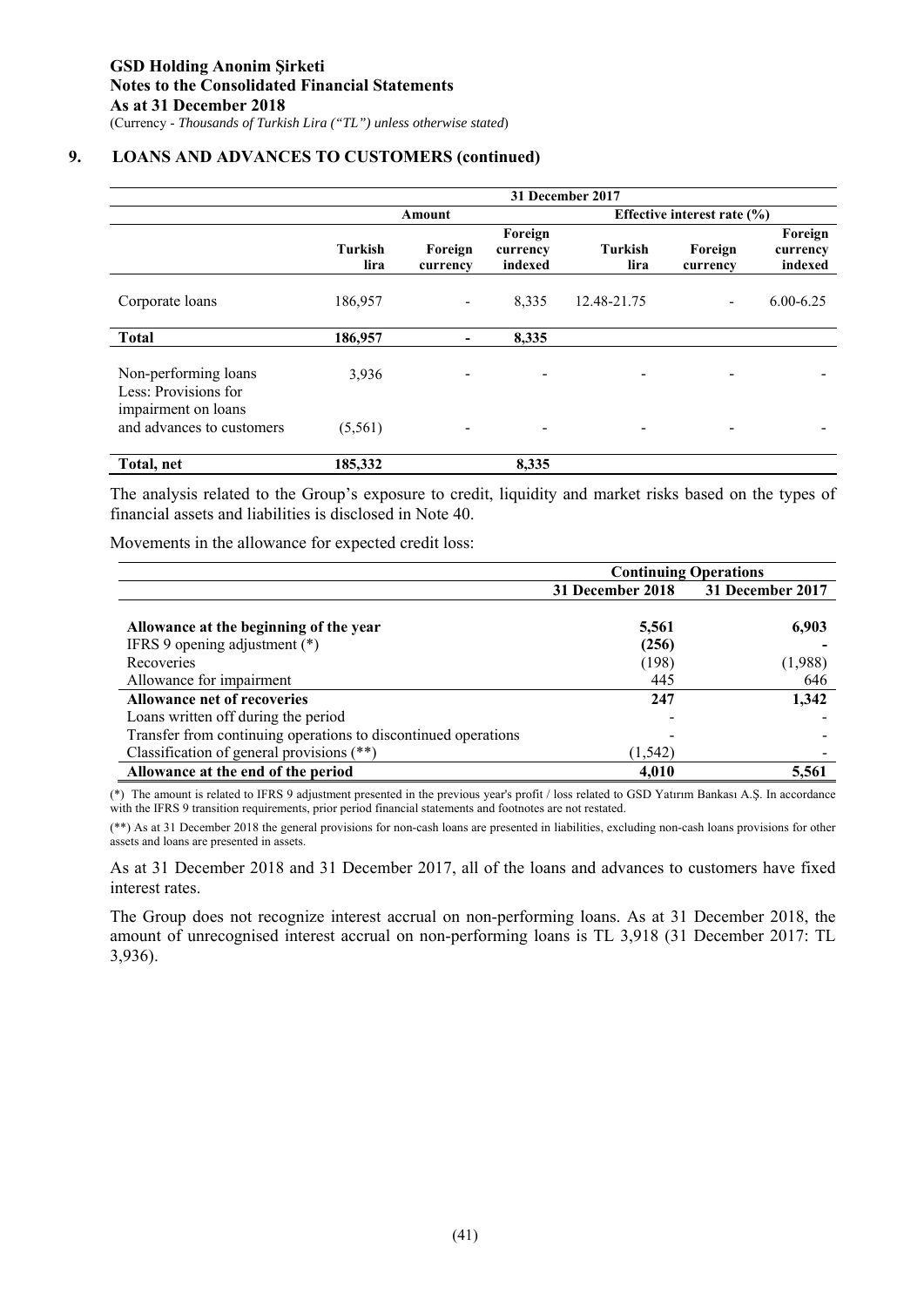# **9. FINANCE LEASE RECEIVABLES, NET AND LIABILITIES ARISING FROM FINANCE LEASES**

# **Finance lease receivables, net**

| Invoiced lease receivables<br>30<br>24<br>Not later than 1 year<br>Later than 1 year but not later than 5 years<br>Doubtful finance lease receivables<br>3,822<br>3,142<br>3,852<br>3,166<br>Finance lease receivables, gross<br>Less: Unearned interest income<br>(4)<br>(3)<br>Less: Provision for doubtful finance lease receivables<br>(3,822)<br>(3,142)<br>21<br>Finance lease receivables, net<br>26<br>31 December 2018 31 December 2017<br>26<br>21<br>Not later than 1 year<br>Later than 1 year but not later than 5 years<br>Finance lease receivables, net<br>26<br>21<br>Movement in the provision for doubtful finance lease receivables is as follows:<br>31 December 2017<br>31 December 2018<br>Provision at the beginning of year<br>3,142<br>2,870<br>Provision for doubtful lease receivables<br>684<br>274<br>Recoveries<br>(2)<br>(4)<br><b>Provision net of recoveries</b><br>680<br>272<br>Finance lease receivables written off during the period<br>3,142<br>3,822<br>Provision at the end of period<br><b>31 December 2018</b><br>31 December 2017<br>Advances taken due to finance leases<br>57<br>40<br>Payables related to leased assets<br>54 |                                                           | 31 December 2018 | 31 December 2017 |
|-------------------------------------------------------------------------------------------------------------------------------------------------------------------------------------------------------------------------------------------------------------------------------------------------------------------------------------------------------------------------------------------------------------------------------------------------------------------------------------------------------------------------------------------------------------------------------------------------------------------------------------------------------------------------------------------------------------------------------------------------------------------------------------------------------------------------------------------------------------------------------------------------------------------------------------------------------------------------------------------------------------------------------------------------------------------------------------------------------------------------------------------------------------------------------|-----------------------------------------------------------|------------------|------------------|
|                                                                                                                                                                                                                                                                                                                                                                                                                                                                                                                                                                                                                                                                                                                                                                                                                                                                                                                                                                                                                                                                                                                                                                               |                                                           |                  |                  |
|                                                                                                                                                                                                                                                                                                                                                                                                                                                                                                                                                                                                                                                                                                                                                                                                                                                                                                                                                                                                                                                                                                                                                                               |                                                           |                  |                  |
|                                                                                                                                                                                                                                                                                                                                                                                                                                                                                                                                                                                                                                                                                                                                                                                                                                                                                                                                                                                                                                                                                                                                                                               |                                                           |                  |                  |
|                                                                                                                                                                                                                                                                                                                                                                                                                                                                                                                                                                                                                                                                                                                                                                                                                                                                                                                                                                                                                                                                                                                                                                               |                                                           |                  |                  |
|                                                                                                                                                                                                                                                                                                                                                                                                                                                                                                                                                                                                                                                                                                                                                                                                                                                                                                                                                                                                                                                                                                                                                                               |                                                           |                  |                  |
|                                                                                                                                                                                                                                                                                                                                                                                                                                                                                                                                                                                                                                                                                                                                                                                                                                                                                                                                                                                                                                                                                                                                                                               |                                                           |                  |                  |
|                                                                                                                                                                                                                                                                                                                                                                                                                                                                                                                                                                                                                                                                                                                                                                                                                                                                                                                                                                                                                                                                                                                                                                               |                                                           |                  |                  |
|                                                                                                                                                                                                                                                                                                                                                                                                                                                                                                                                                                                                                                                                                                                                                                                                                                                                                                                                                                                                                                                                                                                                                                               |                                                           |                  |                  |
|                                                                                                                                                                                                                                                                                                                                                                                                                                                                                                                                                                                                                                                                                                                                                                                                                                                                                                                                                                                                                                                                                                                                                                               | The aging of net finance lease receivables is as follows: |                  |                  |
|                                                                                                                                                                                                                                                                                                                                                                                                                                                                                                                                                                                                                                                                                                                                                                                                                                                                                                                                                                                                                                                                                                                                                                               |                                                           |                  |                  |
|                                                                                                                                                                                                                                                                                                                                                                                                                                                                                                                                                                                                                                                                                                                                                                                                                                                                                                                                                                                                                                                                                                                                                                               |                                                           |                  |                  |
|                                                                                                                                                                                                                                                                                                                                                                                                                                                                                                                                                                                                                                                                                                                                                                                                                                                                                                                                                                                                                                                                                                                                                                               |                                                           |                  |                  |
|                                                                                                                                                                                                                                                                                                                                                                                                                                                                                                                                                                                                                                                                                                                                                                                                                                                                                                                                                                                                                                                                                                                                                                               |                                                           |                  |                  |
|                                                                                                                                                                                                                                                                                                                                                                                                                                                                                                                                                                                                                                                                                                                                                                                                                                                                                                                                                                                                                                                                                                                                                                               |                                                           |                  |                  |
|                                                                                                                                                                                                                                                                                                                                                                                                                                                                                                                                                                                                                                                                                                                                                                                                                                                                                                                                                                                                                                                                                                                                                                               |                                                           |                  |                  |
|                                                                                                                                                                                                                                                                                                                                                                                                                                                                                                                                                                                                                                                                                                                                                                                                                                                                                                                                                                                                                                                                                                                                                                               |                                                           |                  |                  |
|                                                                                                                                                                                                                                                                                                                                                                                                                                                                                                                                                                                                                                                                                                                                                                                                                                                                                                                                                                                                                                                                                                                                                                               |                                                           |                  |                  |
|                                                                                                                                                                                                                                                                                                                                                                                                                                                                                                                                                                                                                                                                                                                                                                                                                                                                                                                                                                                                                                                                                                                                                                               |                                                           |                  |                  |
|                                                                                                                                                                                                                                                                                                                                                                                                                                                                                                                                                                                                                                                                                                                                                                                                                                                                                                                                                                                                                                                                                                                                                                               |                                                           |                  |                  |
|                                                                                                                                                                                                                                                                                                                                                                                                                                                                                                                                                                                                                                                                                                                                                                                                                                                                                                                                                                                                                                                                                                                                                                               |                                                           |                  |                  |
|                                                                                                                                                                                                                                                                                                                                                                                                                                                                                                                                                                                                                                                                                                                                                                                                                                                                                                                                                                                                                                                                                                                                                                               |                                                           |                  |                  |
|                                                                                                                                                                                                                                                                                                                                                                                                                                                                                                                                                                                                                                                                                                                                                                                                                                                                                                                                                                                                                                                                                                                                                                               |                                                           |                  |                  |
|                                                                                                                                                                                                                                                                                                                                                                                                                                                                                                                                                                                                                                                                                                                                                                                                                                                                                                                                                                                                                                                                                                                                                                               | <b>Liabilities arising from finance leases</b>            |                  |                  |
|                                                                                                                                                                                                                                                                                                                                                                                                                                                                                                                                                                                                                                                                                                                                                                                                                                                                                                                                                                                                                                                                                                                                                                               |                                                           |                  |                  |
|                                                                                                                                                                                                                                                                                                                                                                                                                                                                                                                                                                                                                                                                                                                                                                                                                                                                                                                                                                                                                                                                                                                                                                               |                                                           |                  |                  |
|                                                                                                                                                                                                                                                                                                                                                                                                                                                                                                                                                                                                                                                                                                                                                                                                                                                                                                                                                                                                                                                                                                                                                                               |                                                           |                  |                  |
|                                                                                                                                                                                                                                                                                                                                                                                                                                                                                                                                                                                                                                                                                                                                                                                                                                                                                                                                                                                                                                                                                                                                                                               | <b>Total</b>                                              | 57               | 94               |

The analysis related to the Group's exposure to credit, liquidity and market risks based on the types of financial assets and liabilities is disclosed in Note 40.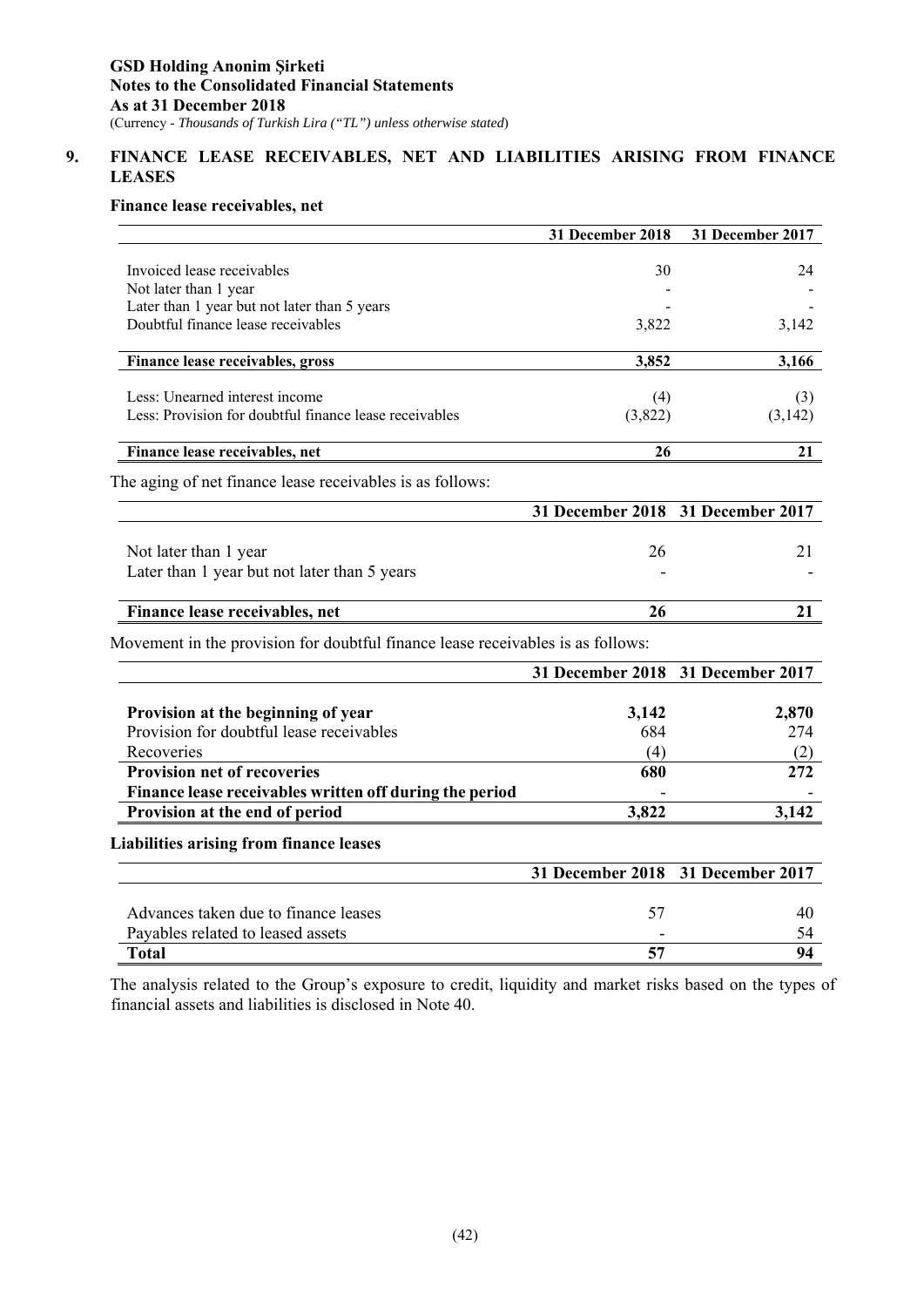## **10. FACTORING RECEIVABLES AND PAYABLES**

|                                              | 31 December 2018 |                              |          |                          |                             |          |  |  |
|----------------------------------------------|------------------|------------------------------|----------|--------------------------|-----------------------------|----------|--|--|
|                                              |                  | Amount                       |          |                          | Effective interest rate (%) |          |  |  |
|                                              |                  | Foreign                      |          |                          | Foreign                     |          |  |  |
|                                              | Turkish          | Currency                     | Foreign  | Turkish                  | Currency                    | Foreign  |  |  |
|                                              | Lira             | <b>Indexed</b>               | Currency | Lira                     | <b>Indexed</b>              | Currency |  |  |
|                                              |                  |                              |          |                          |                             |          |  |  |
| Factoring receivables                        | 105,344          | $\qquad \qquad \blacksquare$ |          | 288 19.91-60.00          |                             | 12.51    |  |  |
| Doubtful factoring receivables               | 5,486            | $\overline{a}$               |          |                          |                             |          |  |  |
| <b>Total factoring receivables</b>           | 110,830          |                              | 288      |                          |                             |          |  |  |
| Less: Provision for<br>doubtful<br>factoring |                  |                              |          |                          |                             |          |  |  |
| receivables                                  | (5,358)          |                              |          | $\overline{\phantom{a}}$ |                             |          |  |  |
| Factoring receivables, net                   | 105,472          | -                            | 288      |                          |                             |          |  |  |
|                                              |                  |                              |          |                          |                             |          |  |  |
| <b>Factoring payables</b>                    | 1,365            |                              | 65       |                          |                             |          |  |  |

|                                                    | 31 December 2017 |                          |                          |                                 |                |           |  |
|----------------------------------------------------|------------------|--------------------------|--------------------------|---------------------------------|----------------|-----------|--|
|                                                    |                  | Amount                   |                          | Effective interest rate $(\% )$ |                |           |  |
|                                                    |                  | Foreign                  |                          |                                 | Foreign        |           |  |
|                                                    | <b>Turkish</b>   | Currency                 | Foreign                  | Turkish                         | Currency       | Foreign   |  |
|                                                    | Lira             | <b>Indexed</b>           | Currency                 | Lira                            | <b>Indexed</b> | Currency  |  |
|                                                    |                  |                          |                          |                                 |                |           |  |
| Factoring receivables                              | 344,199          | $\overline{\phantom{a}}$ |                          | 1,367 14.00-48.00               |                | 7.51-8.31 |  |
| Doubtful factoring receivables                     | 3,231            | $\overline{\phantom{a}}$ |                          |                                 |                |           |  |
| <b>Total factoring receivables</b>                 | 347,430          | -                        | 1,367                    |                                 |                |           |  |
|                                                    |                  |                          |                          |                                 |                |           |  |
| Provision<br>doubtful<br>factoring<br>for<br>Less: |                  |                          |                          |                                 |                |           |  |
| receivables                                        | (3,211)          | $\overline{\phantom{a}}$ | $\overline{\phantom{a}}$ |                                 |                |           |  |
| <b>Factoring receivables, net</b>                  | 344,219          | $\overline{\phantom{a}}$ | 1,367                    |                                 |                |           |  |
|                                                    |                  |                          |                          |                                 |                |           |  |
| <b>Factoring payables</b>                          | 1,762            | $\overline{\phantom{a}}$ | 50                       |                                 |                |           |  |

Movement in the provision for doubtful factoring receivables:

|                                                     |       | 31 December 2018 31 December 2017 |
|-----------------------------------------------------|-------|-----------------------------------|
| Provision at the beginning of year                  | 3,211 | 3,335                             |
| Recoveries                                          | (446) | (808)                             |
| Provision for doubtful factoring receivables        | 2,593 | 684                               |
| <b>Provision net of recoveries</b>                  | 2,147 | (124)                             |
| Factoring receivables written off during the period |       |                                   |
| Provision at the end of period                      | 5,358 | 3,211                             |

The analysis related to the Group's exposure to credit, liquidity and market risks based on the types of financial assets and liabilities is disclosed in Note 40.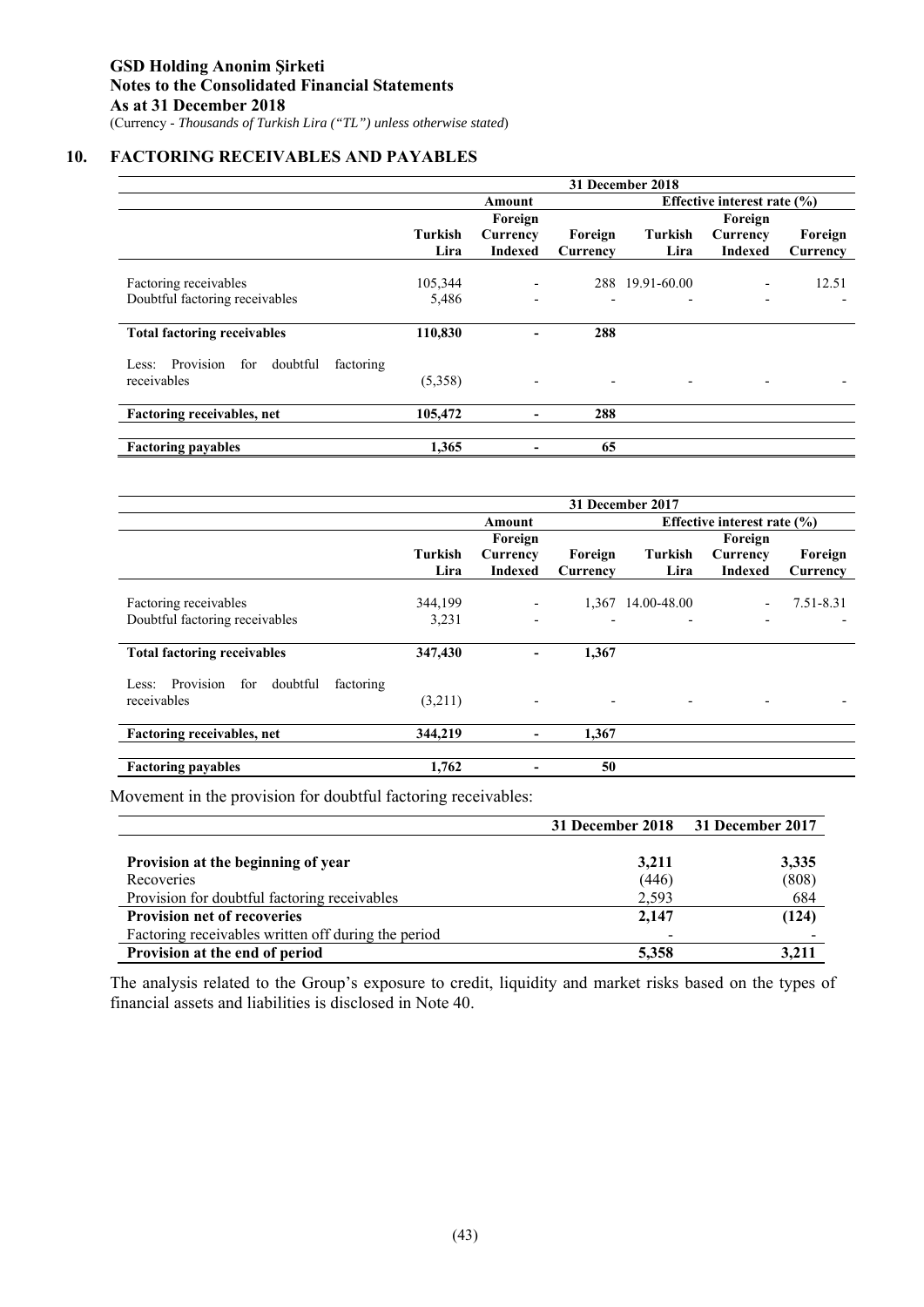# **11. ASSETS HELD FOR SALE**

|                                                  | 31 December 2018 | 31 December 2017 |
|--------------------------------------------------|------------------|------------------|
| Assets held for sale from continuing operations  | 76               | 53,626           |
| <b>Total</b>                                     | 76               | 53,626           |
| Assets held for sale from continuing operations: |                  |                  |
|                                                  | 31 December 2018 | 31 December 2017 |
| Cost                                             | 76               | 53,626           |
| <b>Total</b>                                     | 76               | 53,626           |

Valuation report may be obtained for properties held for sale if necessary. Properties held for sale are carried at the lower of their carrying amounts and their fair values less costs to sell based on valuation report. As at 31 December 2018, it has not been deemed necessary to obtain a valuation report.

| <b>Continuing Operations</b>         |           | 31 December 2018 31 December 2017 |
|--------------------------------------|-----------|-----------------------------------|
| <b>Opening balance at 1 January</b>  | 53,626    | 59,281                            |
| Disposals $(*)$                      | (53, 550) | (5,655)                           |
| Closing balance at the end of period | 76        | 53,626                            |
|                                      |           |                                   |

(\*) The property held by GSD Bank A.Ş., acquired from execution for debt in assets held for sale amounting to TL 53,550 has been sold at an amount of TL 79,216 on 26 March 2018. The cost of property, TL 53,550, has been deducted from sale price and remaining TL 25,666 has been recognized as gain from property sales.

There are no liabilities related to asset groups classified as held for sale from continuing operations.

As at 31 December 2018, the Group has no discontinued operations.

# **12. BORROWING COSTS**

In the consolidated financial statements of the Group as at 31 December 2018, the borrowing costs totaling TL 789 incurred within the scope of the acquisition of ship are capitalised as part of the cost of the ships classified in "Ships" under "Tangible Assets" after the delivery dates of the ships and "Advances Given for the Purchase Orders of Tangible Assets" under "Prepaid Expenses" until the delivery dates of the ships in accordance with "IAS 23 Borrowing Costs".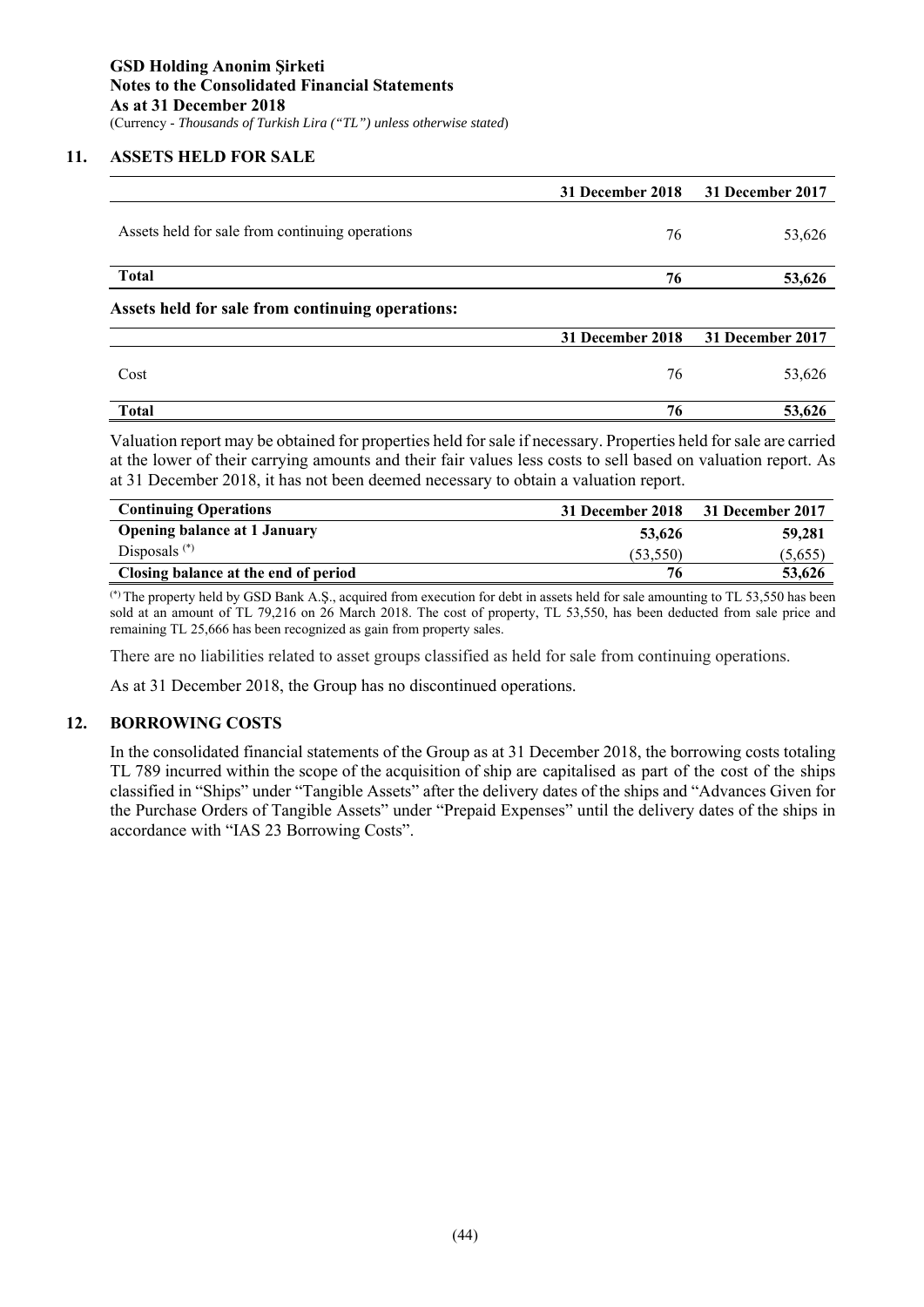# **13. TANGIBLE ASSETS**

|                                         |              |                   |                                         |            |                                |                 | Tangible                  |              |
|-----------------------------------------|--------------|-------------------|-----------------------------------------|------------|--------------------------------|-----------------|---------------------------|--------------|
|                                         | Land         | <b>Office and</b> |                                         |            |                                |                 | <b>Assets</b><br>Under    |              |
|                                         | and          | <b>Vehicle</b>    | Leasehold                               |            | Dry                            |                 | <b>Motor Construction</b> |              |
| <b>Continuing Operations</b>            |              |                   | <b>Buildings Equipment Improvements</b> |            | Ships Docking <sup>(***)</sup> | <b>Vehicles</b> | $(**)$                    | <b>Total</b> |
| At 1 January 2018, net of               |              |                   |                                         |            |                                |                 |                           |              |
| accumulated depreciation                |              |                   |                                         |            |                                |                 |                           |              |
| and impairment                          | 2            | 1,841             | 994                                     | 344,039    | 1,547                          | 800             | 20,983                    | 370,206      |
| <b>Additions</b>                        |              | 310               | 157                                     | 28,700     | 8,130                          | 241             |                           | 37,538       |
| Disposals, net                          |              | (2)               |                                         |            |                                | (20)            |                           | (22)         |
| Transfers                               |              |                   | ٠                                       | 20,983     |                                |                 | (20, 983)                 |              |
| Foreign currency<br>translation         |              |                   |                                         |            |                                |                 |                           |              |
| differences                             |              |                   | ٠                                       | 207,140    | 218                            |                 |                           | 207,358      |
| Depreciation<br>charge for the          |              |                   |                                         |            |                                |                 |                           |              |
| period                                  |              | (492)             | (319)                                   | (26, 108)  | (1,578)                        | (259)           |                           | (28, 756)    |
| At 31 December 2018, net of             |              |                   |                                         |            |                                |                 |                           |              |
| accumulated depreciation and            |              |                   |                                         |            |                                |                 |                           |              |
| impairment                              | 2            | 1,657             | 832                                     | 574,754    | 8,317                          | 762             |                           | 586,324      |
|                                         |              |                   |                                         |            |                                |                 |                           |              |
| At 31 December 2018                     |              |                   |                                         |            |                                |                 |                           |              |
| Cost                                    | $\mathbf{2}$ | 6,356             | 1,887                                   | 333,071    | 9,869                          | 1,284           |                           | 352,469      |
| translation<br>Foreign currency         |              |                   |                                         |            |                                |                 |                           |              |
| differences                             |              |                   | ٠                                       | 369,310    | 160                            |                 |                           | 369,470      |
| Accumulated depreciation <sup>(*)</sup> | ۰            | (4,699)           | (1,055)                                 | (127, 627) | (1,712)                        | (522)           |                           | (135, 615)   |
| Net<br>carrying<br>at<br>amount         |              |                   |                                         |            |                                |                 |                           |              |
| 31.12.2018                              | 2            | 1,657             | 832                                     | 574,754    | 8,317                          | 762             | ٠                         | 586,324      |

(\*) Accumulated depreciation contains the foreign currency translation differences relating to the accumulated depreciation.

**(\*\*)** Amount consists of advances given by GSD Shipping B.V. for the purchase of the 63,000 DWT type bulk dry cargo vessel constructed on behalf of Mila Maritime Ltd.

**(\*\*\*)** Information on the dry docking is disclosed in the note titled "Summary of Significant Accounting Policies and Estimates" under the heading Tangible Assets.

| <b>Continuing Operations</b>                                   | Land and<br><b>Buildings</b> | Office and<br><b>Vehicle</b><br>Equipment | Leasehold<br><b>Improvements</b> | <b>Ships</b> | Dry<br>Docking<br>$(***)$ | Motor<br><b>Vehicles</b> | Tangible<br><b>Assets Under</b><br>Construction<br>$(**)$ | <b>Total</b> |
|----------------------------------------------------------------|------------------------------|-------------------------------------------|----------------------------------|--------------|---------------------------|--------------------------|-----------------------------------------------------------|--------------|
| At 1 January 2017, net of                                      |                              |                                           |                                  |              |                           |                          |                                                           |              |
| accumulated depreciation                                       |                              |                                           |                                  |              |                           |                          |                                                           |              |
| and impairment                                                 | 2                            | 1.409                                     | 1.132                            | 337,469      |                           | 434                      | 11,666                                                    | 352,112      |
| <b>Additions</b>                                               |                              | 829                                       | 147                              | 199          | 1,657                     | 503                      | 8,845                                                     | 12,180       |
| Disposals, net                                                 |                              | (8)                                       |                                  |              |                           |                          |                                                           | (8)          |
| Foreign currency<br>translation<br>differences                 |                              |                                           |                                  |              |                           |                          | 472                                                       |              |
| Depreciation<br>charge for the                                 |                              | $\blacksquare$                            | $\overline{\phantom{a}}$         | 24,230       |                           |                          |                                                           | 24,702       |
| period                                                         | ٠                            | (389)                                     | (285)                            | (17, 859)    | (110)                     | (137)                    |                                                           | (18,780)     |
| At 31 December 2017, net of<br>accumulated depreciation<br>and |                              |                                           |                                  |              |                           |                          |                                                           |              |
| impairment                                                     | 2                            | 1,841                                     | 994                              | 344,039      | 1,547                     | 800                      | 20,983                                                    | 370,206      |
| At 31 December 2017                                            |                              |                                           |                                  |              |                           |                          |                                                           |              |
| Cost                                                           | $\mathbf{2}$                 | 6,048                                     | 1,730                            | 229,217      | 1,657                     | 1,076                    | 20,983                                                    | 260,713      |
| translation<br>Foreign currency                                |                              |                                           |                                  |              |                           |                          |                                                           |              |
| differences                                                    |                              |                                           | ٠                                | 187,502      |                           |                          |                                                           | 187,502      |
| Accumulated depreciation <sup>(*)</sup>                        | $\overline{a}$               | (4,207)                                   | (736)                            | (72,680)     | (110)                     | (276)                    |                                                           | (78,009)     |
| carrying<br><b>Net</b><br>amount<br>at                         |                              |                                           |                                  |              |                           |                          |                                                           |              |
| 31.12.2017                                                     | $\overline{2}$               | 1,841                                     | 994                              | 344,039      | 1,547                     | 800                      | 20,983                                                    | 370,206      |

**(\*)** Accumulated depreciation contains the foreign currency translation differences relating to the accumulated depreciation.

**(\*\*)** Amount consists of advances given by GSD Shipping B.V. for the purchase of the 63,000 DWT type bulk dry cargo vessel constructed on behalf of Mila Maritime Ltd.

**(\*\*\*)** Information on the dry docking is disclosed in the note titled "Summary of Significant Accounting Policies and Estimates" under the heading Tangible Assets.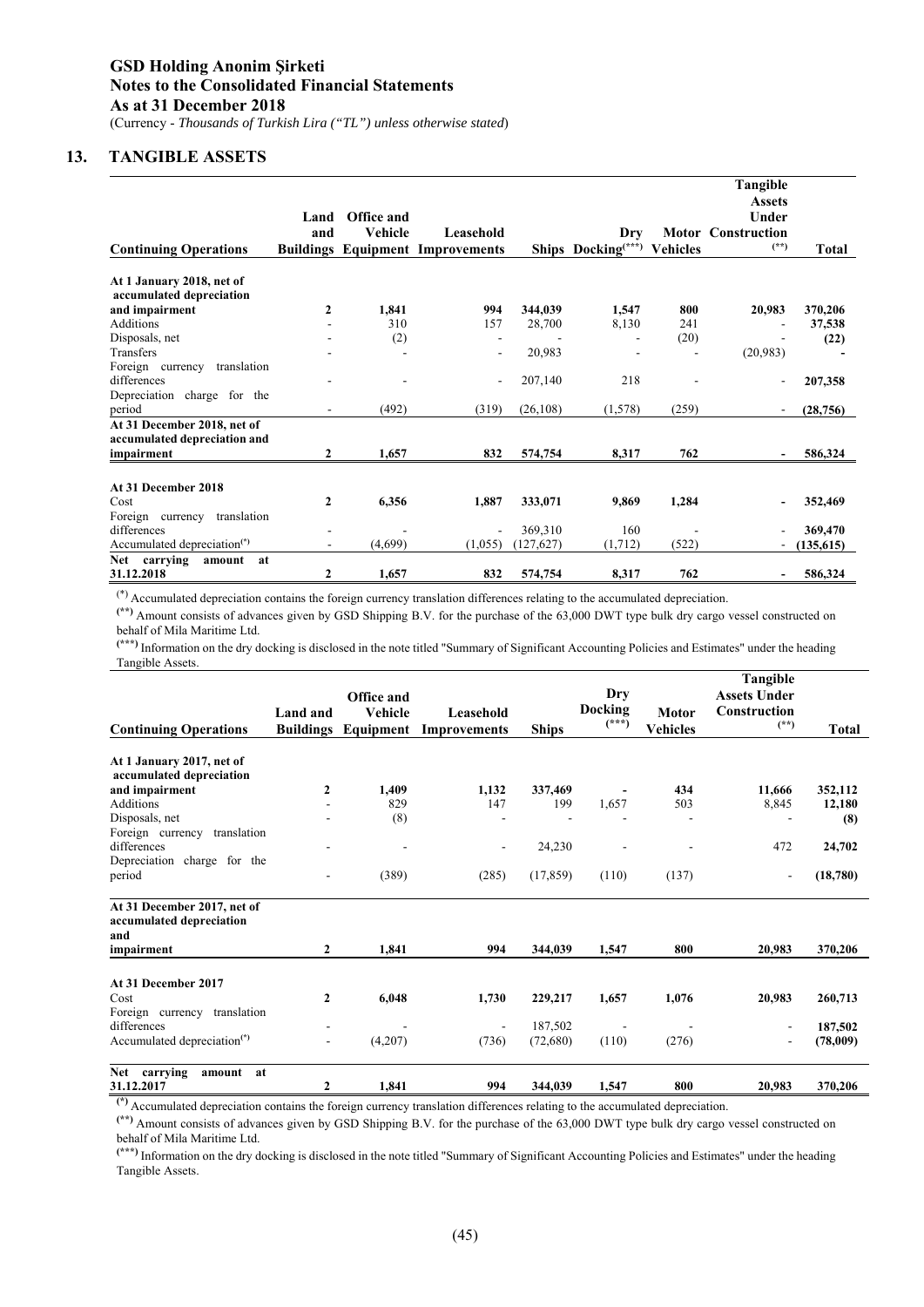**GSD Holding Anonim Şirketi Notes to the Consolidated Financial Statements As at 31 December 2018**  (Currency - *Thousands of Turkish Lira ("TL") unless otherwise stated*)

# **13. TANGIBLE ASSETS (continued)**

The Group has taken the higher value of use determined through fair value whose sales expenses are deducted as amount recoverable and discounted cash flow methods in the impairment calculation made taking each of the dry cargo ships, owned by GSD Denizcilik Gayrimenkul İnşaat Sanayi ve Ticaret A.Ş. its six maritime affiliates located in Malta, into account as cash generating units as basis as at 31 December 2018 in accordance with IAS 36 and has not made a provision for impairment as at 31 December 2018 since the value of use are higher than carrying amounts for each of the six ships. Discounted cash flow calculations, used to determine amount recoverable, have been started based on final budgeting of technical management company made for leasing contracts which are considered to be concluded in near future in the framework of current market conditions through examining current ship leasing agreements and realisations in previous periods for income. Cash flows which can occur in depreciation period have been tried to be anticipated using expectations and assumptions generated by the Group management on direction, level and timing of market based on recent condition of freight market and impacts related to its development and it is deducted to reporting date with a discount rate appropriate to structure of company and market. Amounts deducted from cost while determining amount subject to depreciation have been used as cash inflow in value of use calculation. Selection of periods in which fixed or variable based leasing is applied or locations of ships on the expiration of leasing period are main factors which can cause different realizations from those which have been anticipated under assumptions in calculations. On the other hand, the realization of assumptions are bounded to variable factors directing global dry cargo ship transportation market. The Group management believes that any changes reasonably occurring in any of aforementioned main assumptions shall not cause total carrying amounts of aforementioned cash generation units being higher than the total recoverable amounts.

# **14. INTANGIBLE ASSETS**

|                                                     | <b>Patents and</b> |
|-----------------------------------------------------|--------------------|
| <b>Continuing Operations</b>                        | <b>Licenses</b>    |
| At 1 January 2018 net of accumulated amortization   | 261                |
| <b>Additions</b>                                    | 241                |
| Disposals, net                                      | (2)                |
| Amortization charge for the period                  | (93)               |
| At 31 December 2018 net of accumulated amortization | 407                |
| At 31 December 2018                                 |                    |
| Cost                                                | 2,652              |
| Accumulated amortization                            | (2,245)            |
| Net carrying amount                                 | 407                |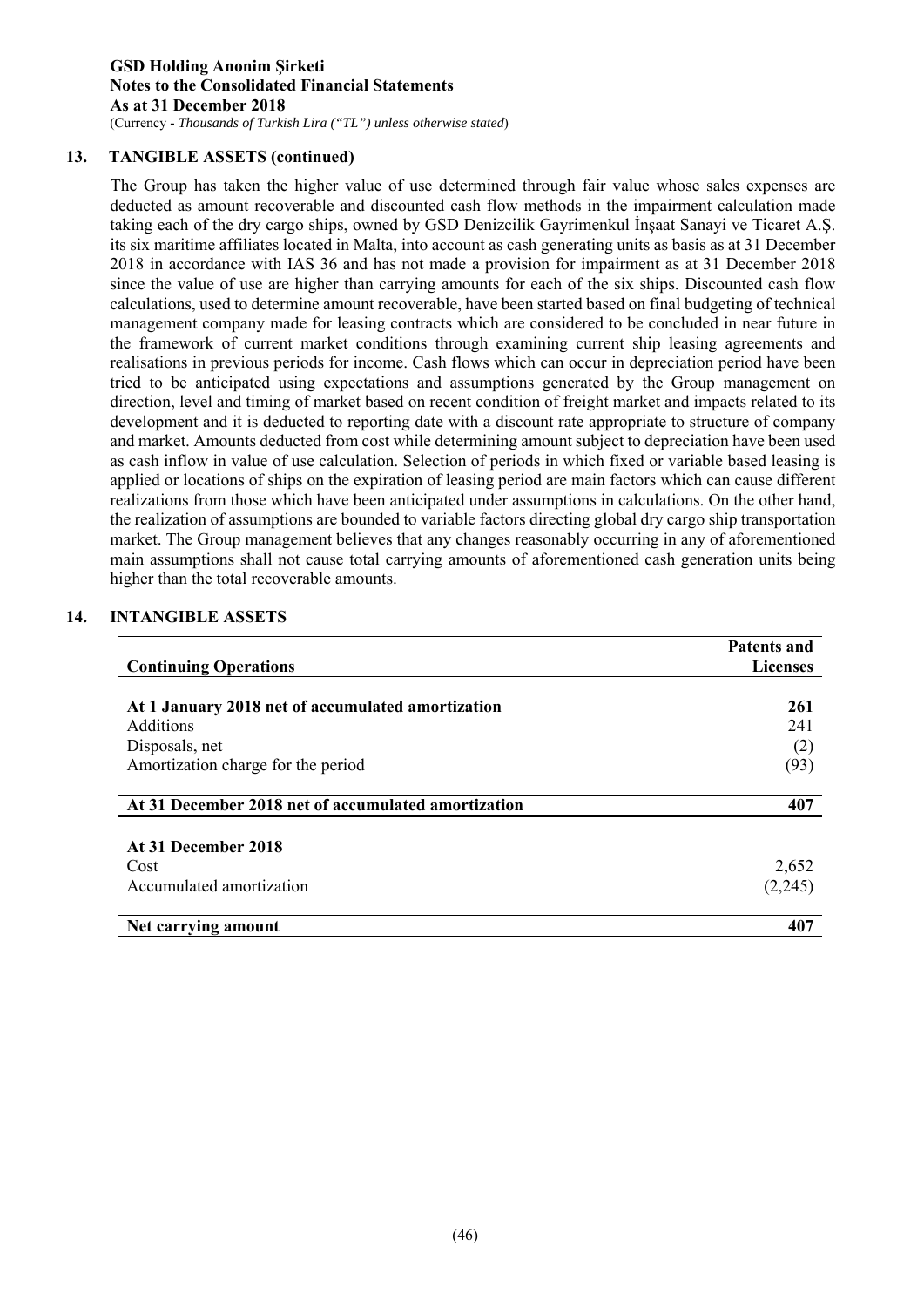# **14. INTANGIBLE ASSETS (continued)**

| <b>Continuing Operations</b>                        | <b>Patents and</b><br><b>Licenses</b> |
|-----------------------------------------------------|---------------------------------------|
|                                                     |                                       |
| At 1 January 2017 net of accumulated amortization   | 257                                   |
| Additions                                           | 70                                    |
| Disposals, net                                      |                                       |
| Amortization charge for the period                  | (66)                                  |
| At 31 December 2017 net of accumulated amortization | 261                                   |
| At 31 December 2017                                 |                                       |
| Cost                                                | 2.414                                 |
| Accumulated amortization                            | (2.153)                               |
| Net carrying amount                                 | 261                                   |

# **15. TRADE RECEIVABLES, NET**

|                                                           | 31 December 2018 | 31 December 2017 |
|-----------------------------------------------------------|------------------|------------------|
|                                                           |                  |                  |
| Customers                                                 |                  | 11               |
| Trade receivables from maritime activities                | 6,303            | 3,122            |
| Doubtful export goods receivables                         | 1,981            | 1,981            |
| Less: Provision for doubtful trade receivables            | (1,981)          | (1,981)          |
| Total, net                                                | 6,310            | 3,133            |
| Movement in the provision for doubtful trade receivables: |                  |                  |
|                                                           | 31 December 2018 | 31 December 2017 |
|                                                           |                  |                  |
| Provision at the beginning of year                        | 1,981            | 1,981            |
| Provision for doubtful receivables                        |                  |                  |
| Recoveries                                                |                  |                  |
| <b>Provision net of recoveries</b>                        |                  |                  |

The analysis related to the Group's exposure to credit, liquidity and market risks based on the types of financial assets and liabilities is disclosed in Note 40.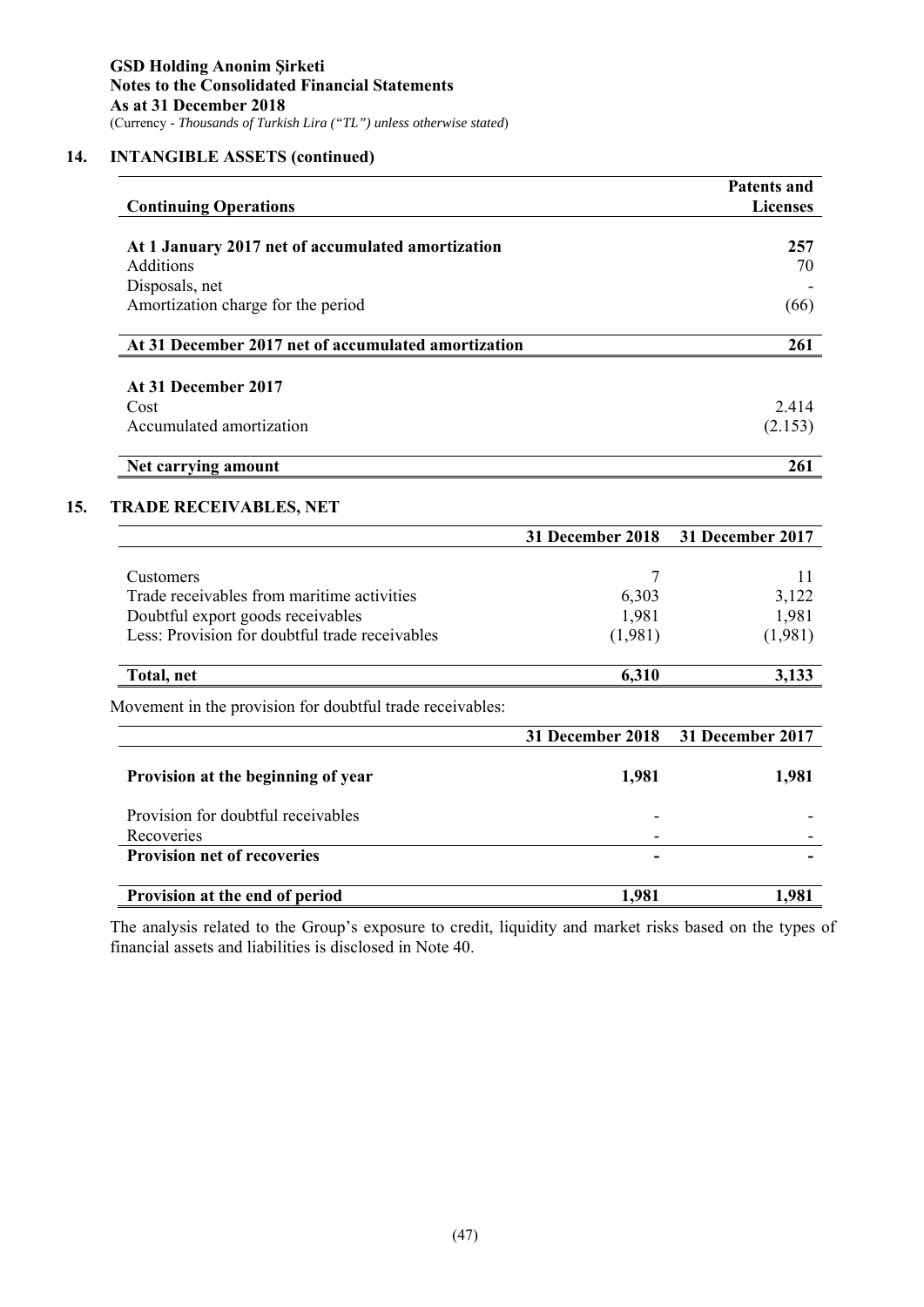# **16. OTHER RECEIVABLES AND PAYABLES**

# **Other Receivables**

|                                                                                      | 31 December 2018    | 31 December 2017      |
|--------------------------------------------------------------------------------------|---------------------|-----------------------|
| Transitory receivables <sup>(*)</sup><br>Deposits and guarantees given (**)<br>Other | 12,583<br>33<br>195 | 1,291<br>1,141<br>258 |
| <b>Total</b>                                                                         | 12,811              | 2,690                 |

(\*) The credit balance counterpart of "Transitory receivables in Other Receivables" TL 12,583 is "Transfer orders in Other Payables".

(\*\*) Derivatives collaterals amounting to TL 1,132 presented in other receivables in the prior period are presented in the deposits and guarantees given in the current period.

### **Collaterals given in other receivables**

|                                                       | 31 December 2018         | 31 December 2017 |
|-------------------------------------------------------|--------------------------|------------------|
| Interest-bearing cash collateral for other derivative |                          |                  |
| transactions <sup><math>(*)</math></sup>              | $\overline{\phantom{0}}$ |                  |
| Other collaterals given                               |                          |                  |
| Total                                                 |                          | 1.141            |

 $(*)$  Derivatives collaterals amounting to TL 1,132 presented in other receivables in the prior period are presented in the deposits and guarantees given in the current period..

### **Other Payables**

|                                              | 31 December 2018 | 31 December 2017 |
|----------------------------------------------|------------------|------------------|
| Transfer orders                              | 12.792           | 1,361            |
| Taxes and funds payable other than on income | 1.577            | 1.579            |
| Other                                        | 463              | 846              |
| Total                                        | 14.832           | 3,786            |

The analysis related to the Group's exposure to credit, liquidity and market risks based on the types of financial assets and liabilities is disclosed in Note 40.

# **17. INVENTORIES**

|           | 31 December 2018 | 31 December 2017 |
|-----------|------------------|------------------|
| Ship oil  | 1,786            | 825              |
| Ship fuel | 1,978            | 145              |
| Total     | 3,764            | 970              |

## **18. PREPAID EXPENSES**

|                        | 31 December 2018 | 31 December 2017 |
|------------------------|------------------|------------------|
| Other prepaid expenses | .829             | 240. ا           |
| Total                  | 1,829            | 1,240            |

### **19. OTHER ASSETS**

|                             | 31 December 2018 | 31 December 2017 |
|-----------------------------|------------------|------------------|
| Personnel and work advances | 20               |                  |
| Deferred VAT                | 1,758            | 1.392            |
| Other                       | -                |                  |
| <b>Total</b>                | 1.778            | 1.393            |

The analysis related to the Group's exposure to credit, liquidity and market risks based on the types of financial assets and liabilities is disclosed in Note 40.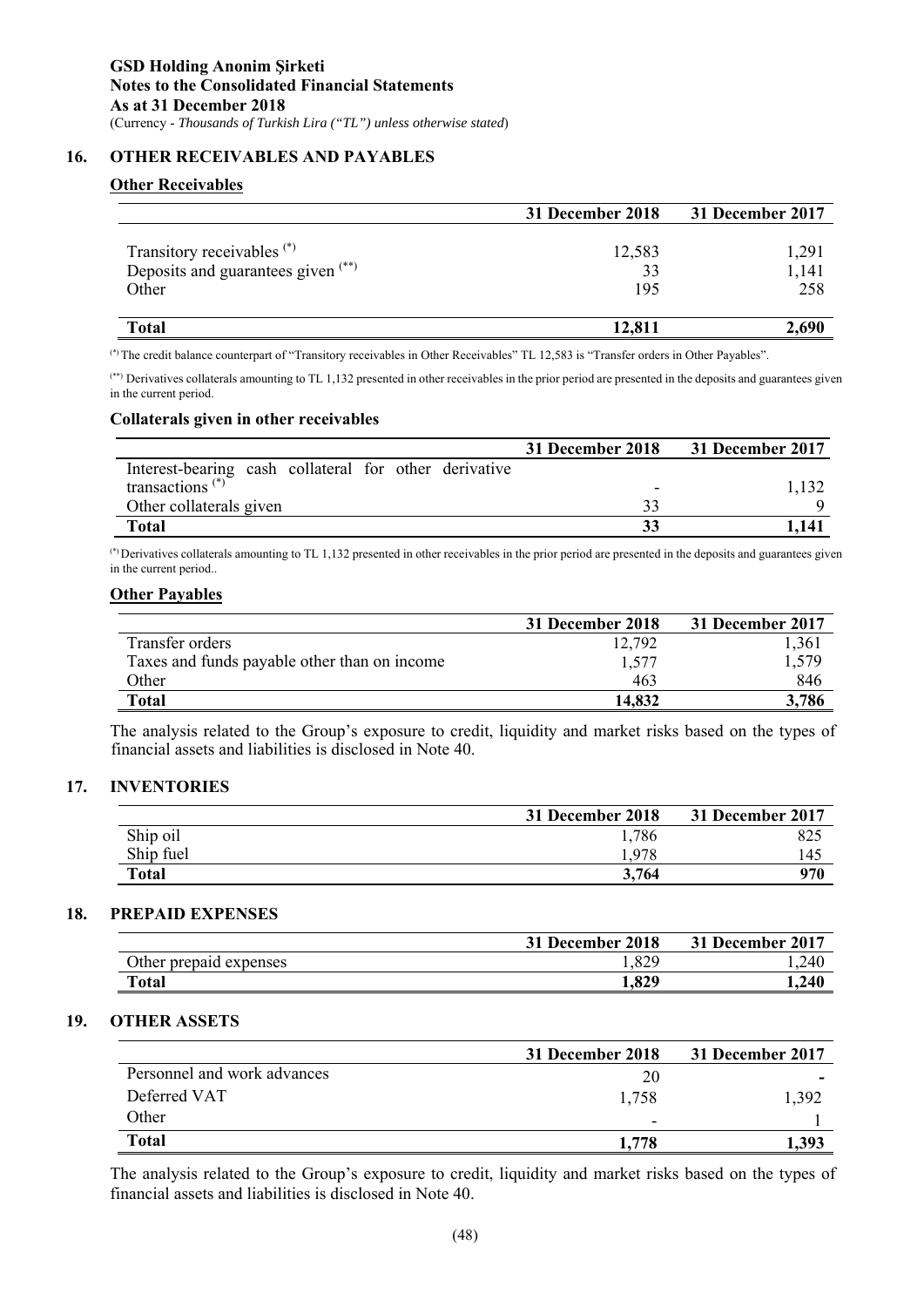# **20. DEPOSITS AND BORROWERS' FUNDS**

### **a) Other money market deposits**

|                  | 31 December 2018 |                          |             |                                 |         | 31 December 2017 |                  |                                 |  |
|------------------|------------------|--------------------------|-------------|---------------------------------|---------|------------------|------------------|---------------------------------|--|
|                  |                  | Amount                   |             | Effective interest rate $(\% )$ |         | Amount           |                  | Effective interest rate $(\% )$ |  |
|                  | Turkish          | Foreign                  | Turkish     | Foreign                         | Turkish | Foreign          | Turkish          | Foreign                         |  |
|                  | Lira             | currency                 | Lira        | currency                        | Lira    | currency         | Lira             | currency                        |  |
|                  |                  |                          |             |                                 |         |                  |                  |                                 |  |
| Liabilities from |                  |                          |             |                                 |         |                  |                  |                                 |  |
| money market     |                  |                          |             |                                 |         |                  |                  |                                 |  |
| transactions     | 18,513           | $\overline{\phantom{a}}$ | 24.60-24.90 | $\overline{\phantom{0}}$        | 60.754  |                  | $-13.40 - 14.85$ |                                 |  |
| <b>Total</b>     | 18,513           |                          |             |                                 | 60,754  |                  |                  |                                 |  |

### **b) Borrowers' funds**

|              |         | 31 December 2018 |                          |                                    |         | 31 December 2017 |                |                                 |  |
|--------------|---------|------------------|--------------------------|------------------------------------|---------|------------------|----------------|---------------------------------|--|
|              |         | Amount           |                          | <b>Effective Interest rate (%)</b> |         | Amount           |                | Effective Interest rate $(\% )$ |  |
|              | Turkish | Foreign          | Turkish                  | Foreign                            | Turkish | Foreign          | <b>Turkish</b> | Foreign                         |  |
|              | Lira    | currency         | Lira                     | currency                           | Lira    | currency         | Lira           | currency                        |  |
|              |         |                  |                          |                                    |         |                  |                |                                 |  |
| Demand       | 1,502   | 87               | $\overline{\phantom{0}}$ | $\overline{\phantom{0}}$           | 501     |                  |                |                                 |  |
| Time         | 6.516   | 69.028           | $10.00 - 20.00$          | 1.25-4.40                          | 10.610  | 34,179           | 14.10-14.35    | $4,00-4,40$                     |  |
| <b>Total</b> | 8.018   | 69.115           |                          |                                    | 11.111  | 34.181           | -              |                                 |  |

The analysis related to the Group's exposure to credit, liquidity and market risks based on the types of financial assets and liabilities is disclosed in Note 40.

# **21. FUNDS BORROWED**

|                   |                          |                     | 31 December 2018         |                                 |                          |                     | 31 December 2017         |                                 |  |
|-------------------|--------------------------|---------------------|--------------------------|---------------------------------|--------------------------|---------------------|--------------------------|---------------------------------|--|
|                   | Amount                   |                     |                          | Effective interest rate $(\% )$ |                          | Amount              |                          | Effective interest rate $(\% )$ |  |
|                   | Turkish<br>Lira          | Foreign<br>Currency | Turkish<br>Lira          | Foreign<br>Currency             | Turkish<br>Lira          | Foreign<br>Currency | Turkish<br>Lira          | Foreign<br>Currency             |  |
| <b>Short term</b> | 29,690                   | 183                 | $\overline{\phantom{0}}$ | $\blacksquare$                  | 248.482                  | 16,753              | $\,$                     |                                 |  |
| Fixed interest    | 29,690                   | 183                 | 15.10-24.00              | 7.10                            | 248.482                  | 16,753              | 15.10-16.25              | $2.67 - 5.60$                   |  |
| Floating interest | $\overline{\phantom{0}}$ |                     | $\overline{\phantom{a}}$ | $\overline{\phantom{a}}$        | $\overline{\phantom{0}}$ |                     | $\overline{\phantom{a}}$ |                                 |  |
| Medium/long       |                          |                     |                          |                                 |                          |                     |                          |                                 |  |
| Term              |                          | 400,717             |                          |                                 | $\overline{\phantom{a}}$ | 250,385             | $\overline{\phantom{a}}$ |                                 |  |
| Fixed interest    |                          | 125,958             | $\overline{\phantom{a}}$ | $4.50 - 5.80$                   | $\overline{\phantom{a}}$ | 90,578              | $\overline{\phantom{a}}$ | 4.50-5.80                       |  |
| Floating interest | $\overline{\phantom{0}}$ | 274,759             | $\overline{\phantom{a}}$ | 5.36-5.95                       | $\overline{\phantom{a}}$ | 159,807             | $\overline{\phantom{a}}$ | 4.18-4.82                       |  |
| Total             | 29,690                   | 400.900             |                          |                                 | 248.482                  | 267,138             | -                        |                                 |  |

Repayment schedule of borrowings initially recognized as medium/long term borrowings is as follows:

|                  | 31 December 2018  |                      | 31 December 2017  |                      |
|------------------|-------------------|----------------------|-------------------|----------------------|
|                  | <b>Fixed rate</b> | <b>Floating rate</b> | <b>Fixed rate</b> | <b>Floating rate</b> |
|                  |                   |                      |                   |                      |
| Less than 1 year | 125,958           | 33,253               | 4.955             | 18,125               |
| Up to 2 year     |                   | 57,398               | 85,623            | 17,482               |
| Up to 3 year     |                   | 70,080               |                   | 35,946               |
| Up to 4 year     |                   | 24,125               |                   | 76,278               |
| More than 5 year | -                 | 89,903               | ۰                 | 11,976               |
| <b>Total</b>     | 125,958           | 274,759              | 90,578            | 159,807              |

The analysis related to the Group's exposure to credit, liquidity and market risks based on the types of financial assets and liabilities is disclosed in Note 40.

# **22. ISSUED SECURITIES**

There is no issued security as at 31 December 2018 and 31 December 2017.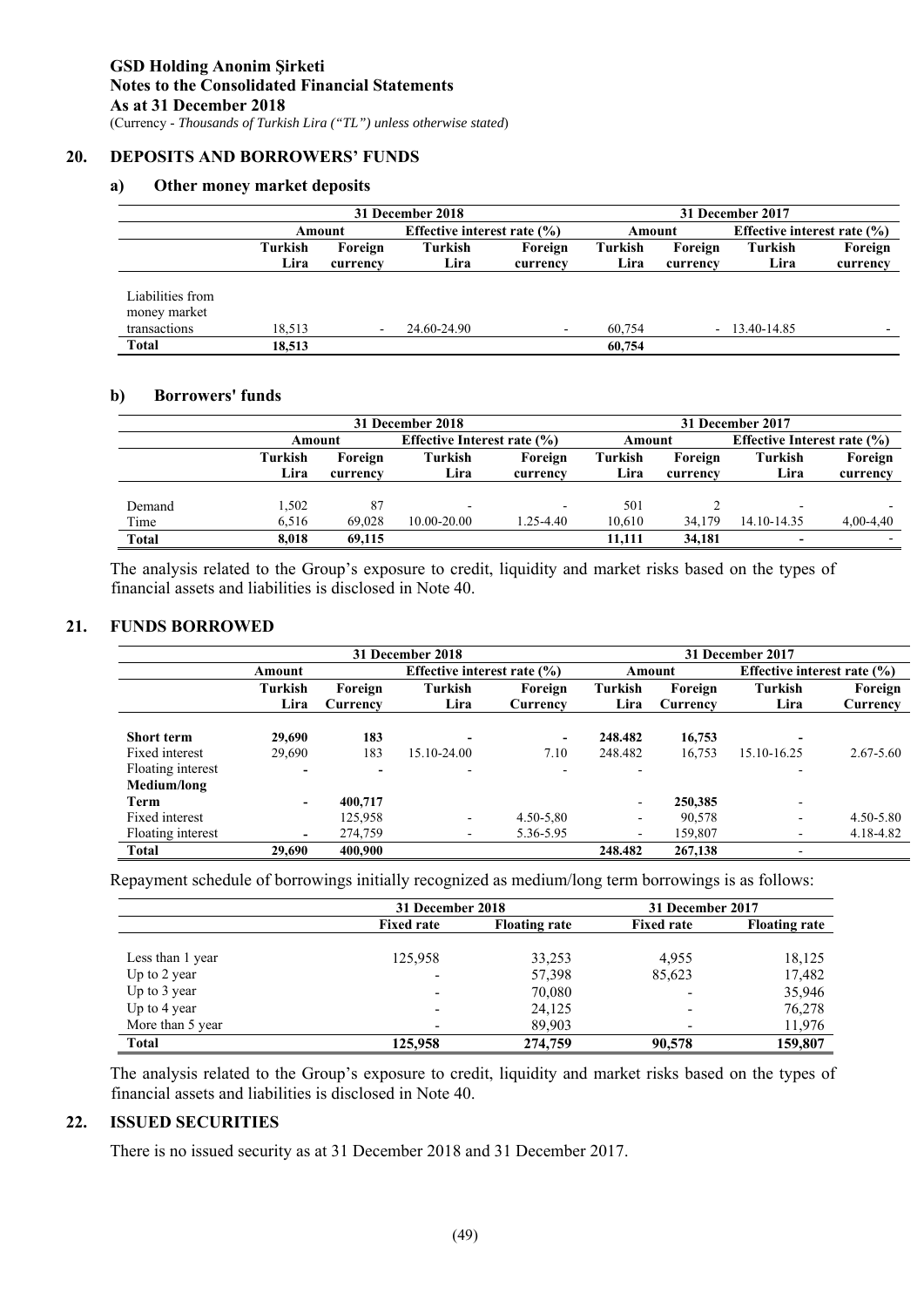# **23. TRADE PAYABLES**

|                                     | 31 December 2018 | 31 December 2017  |
|-------------------------------------|------------------|-------------------|
| Payables to marine sector suppliers | 46               | .59 <sup>-1</sup> |
| Payables to suppliers               | 88               |                   |
| Export trade payables               | 107              |                   |
| Total                               | 241              | 795               |

The analysis related to the Group's exposure to credit, liquidity and market risks based on the types of financial assets and liabilities is disclosed in Note 40.

# **24. DEFERRED INCOME**

|                                          | 31 December 2018 | 31 December 2017 |
|------------------------------------------|------------------|------------------|
| <b>Provisions</b>                        |                  |                  |
| Deferred income on vessel time charters  | 2,955            | 834              |
| Deferred income on factoring commissions | 124              | 46               |
| Other                                    |                  |                  |
| <b>Total</b>                             | 3.088            | 892              |

# **25. PROVISIONS**

|                                                        | 31 December 2018 | 31 December 2017 |
|--------------------------------------------------------|------------------|------------------|
| <b>Provisions</b>                                      |                  |                  |
| Employee bonus provision                               | 2,445            | 2,176            |
| Provision for employee termination benefits obligation | 1,850            | 1,671            |
| Provision for vacation pay liability                   | 1,178            | 1,074            |
| Provision for unindemnified non-cash loans             | 14               |                  |
| General provision for non-cash loans <sup>(*)</sup>    | 1,543            |                  |
| Other                                                  |                  | 10               |
| <b>Total</b>                                           | 7,030            | 4.944            |

(\*) General provision for non-cash loans are presented in the short-term provisions in liabilities.

### **Employee Termination Benefits Obligation**

In accordance with existing social legislation, the Company and its subsidiaries incorporated in Turkey are required to make lump-sum payments to employees whose employment is terminated due to retirement or for reasons other than resignation or misconduct. In Turkey, such payments are calculated on the basis of 30 days' pay (limited to a maximum of TL 5,001.76 (full) and TL 4,732.48 (full) as at 31 December 2018 and 31 December 2017, respectively) per year of employment at the rate of pay applicable at the date of retirement or termination.

International Accounting Standard No 19 requires actuarial valuation methods to be developed to estimate the enterprise's obligation under defined benefit plans. The reserve has been calculated by estimating the present value of the future probable obligation of the Group arising from the retirement of the employees. Accordingly, the following actuarial assumptions were used in the calculation of the employee termination benefits obligation:

|                                          | 31 December 2018 31 December 2017 |       |
|------------------------------------------|-----------------------------------|-------|
|                                          |                                   |       |
| Discount rate                            | 18.88                             | 12.76 |
| Expected rates of salary/limit increases | 950                               | 6.00  |

The Group, except to the extent that another IFRS requires or permits their inclusion in the cost of an asset, has recognized service cost and net interest on the net defined benefit liability (asset) in the consolidated income statement and remeasurements of the net defined benefit liability (asset) in the consolidated comprehensive income statement, which are the components of defined benefit cost.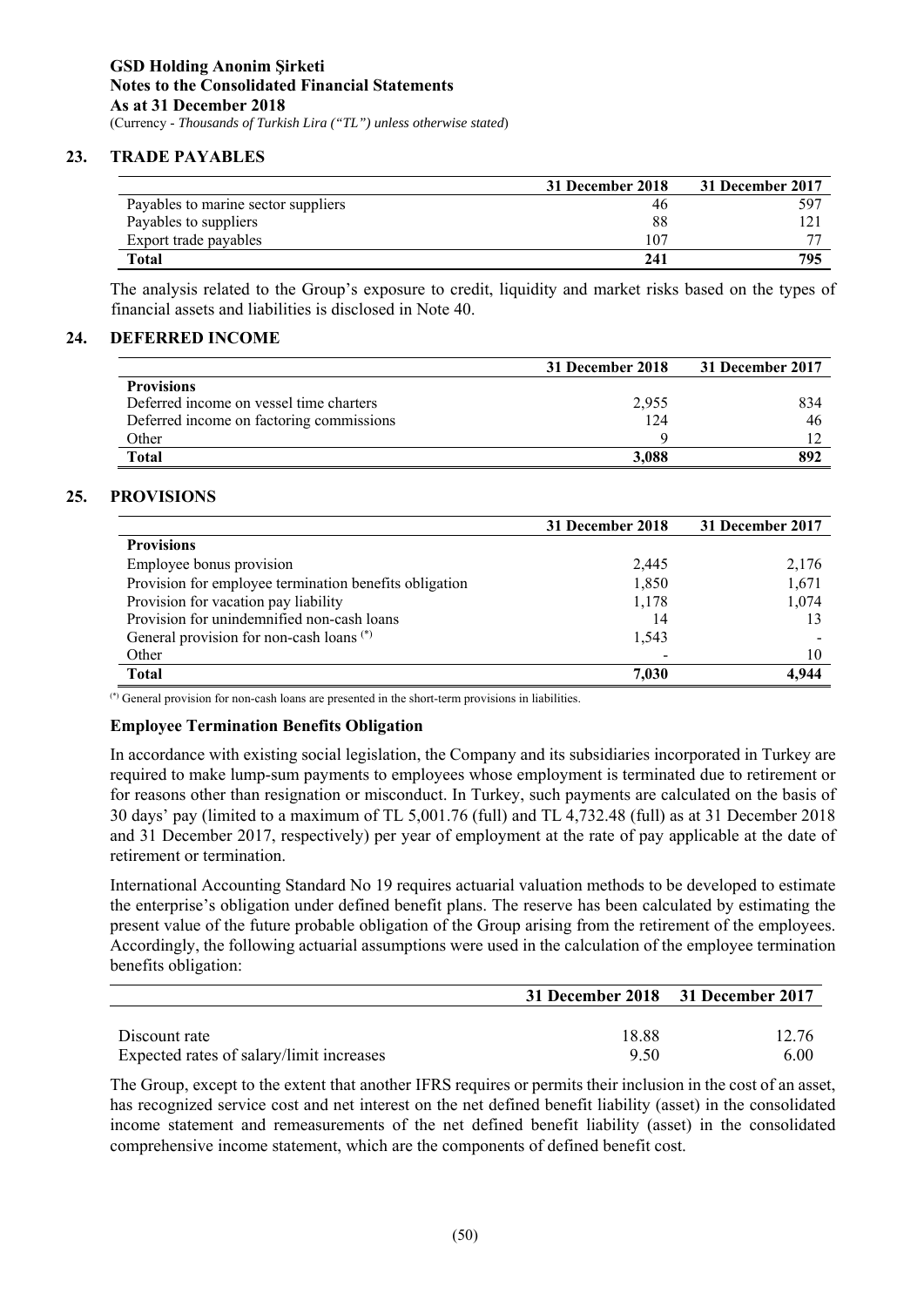## **25. PROVISIONS (continued)**

### **Employee Termination Benefits Obligation (continued)**

The movement in provision for employee termination benefits obligation is as follows:

|                                       | <b>Continuing Operations</b> |                  |
|---------------------------------------|------------------------------|------------------|
|                                       | 31 December 2018             | 31 December 2017 |
| At 1 January                          | 1,671                        | 1,579            |
| Actuarial losses/(gains)              |                              | 95               |
| Interest cost on the provision        | 106                          | 91               |
| Provision reversed due to being paid  | (271)                        | (276)            |
| Provision reversed without being paid |                              | (2)              |
| Service cost                          | 267                          | 184              |
| Closing balance at the end of period  | 1,850                        | 1.671            |

### **Vacation pay liability**

The Group has provided for undiscounted short-term employee benefits earned during the period as per services rendered in compliance with IAS 19 in the accompanying consolidated financial statements.

The movement in provision for vacation pay liability is as follows:

|                                                      | <b>Continuing Operations</b> |                  |  |
|------------------------------------------------------|------------------------------|------------------|--|
|                                                      | 31 December 2018             | 31 December 2017 |  |
| At 1 January<br>Provision reversed during the period | 1.074<br>(43)                | 945              |  |
| Provision set during the period                      | 147                          | 129              |  |
| Closing balance at the end of period                 | 1.178                        | 074              |  |

#### **Short term provisions**

|                                                     | 31 December 2018         | 31 December 2017 |
|-----------------------------------------------------|--------------------------|------------------|
| Unindemnified non-cash loans                        |                          |                  |
| General provision for non-cash loans <sup>(*)</sup> | 1.543                    |                  |
| Other                                               | $\overline{\phantom{0}}$ |                  |
| Total                                               | 1,557                    |                  |

(\*) General provision for non-cash loans are presented in the short-term provisions in liabilities.

#### **Unindemnified non-cash loans**

The movement in provision for unindemnified non-cash loans is as follows:

|                                            | <b>Continuing Operations</b>      |   |  |
|--------------------------------------------|-----------------------------------|---|--|
|                                            | 31 December 2018 31 December 2017 |   |  |
|                                            |                                   |   |  |
| At 1 January                               | 13                                |   |  |
| Provision set/(reversed) during the period |                                   | - |  |
| Closing balance at the end of period       | 14                                |   |  |

The analysis related to the Group's exposure to credit, liquidity and market risks based on the types of financial assets and liabilities is disclosed in Note 40.

There is no provision for litigations that is required to be set or disclosed for continuing operations as at 31 December 2018 and 31 December 2017.

The movement in employee bonus provision is as follows:

|                                      | 31 December 2018 | 31 December 2017 |
|--------------------------------------|------------------|------------------|
| At 1 January                         | 2,176            | 1,803            |
| Provision set during the period      | 269              | 373              |
| Closing balance at the end of period | 2.445            | 2.176            |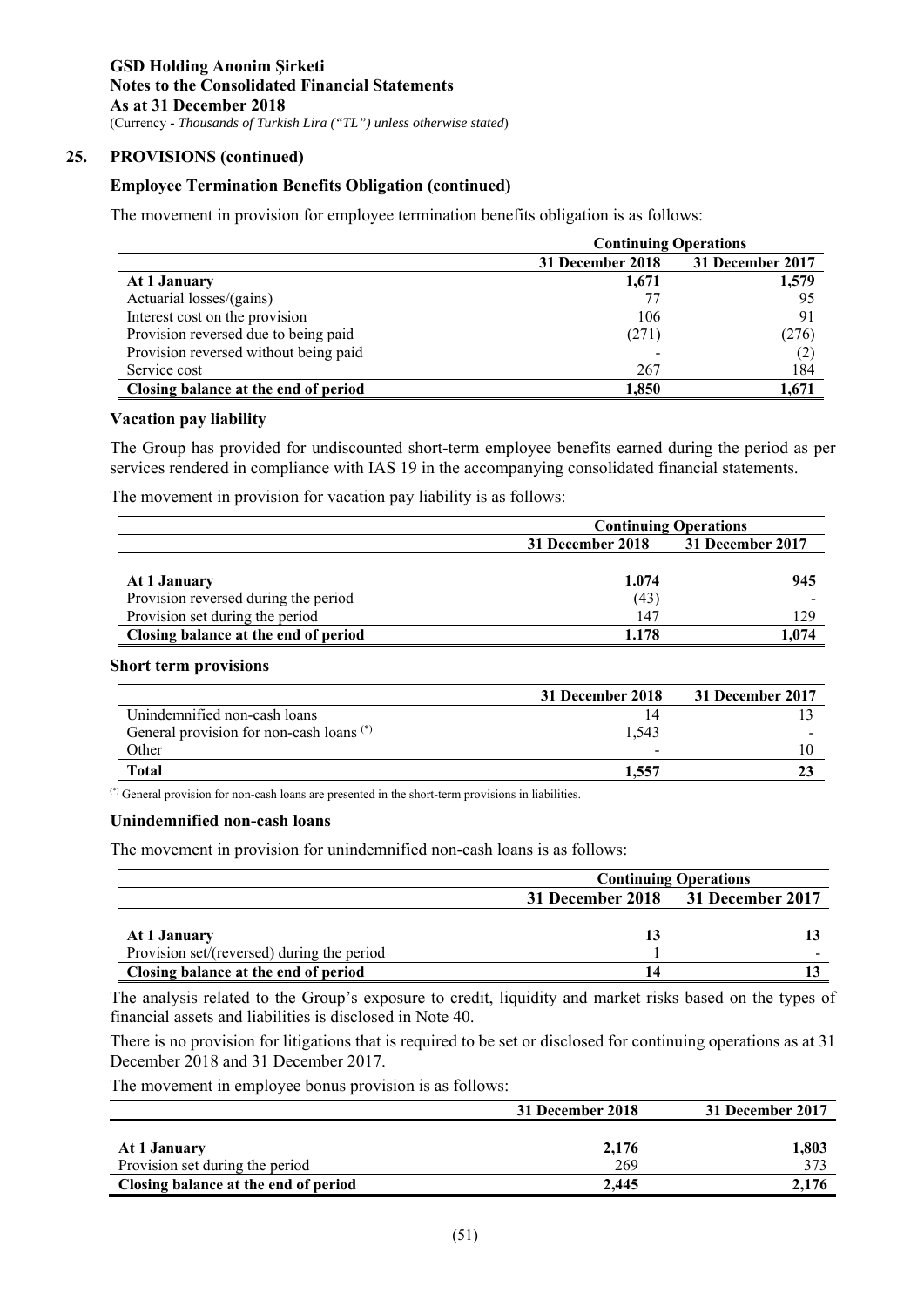# **26. OTHER LIABILITIES**

|              | 31 December 2018 | 31 December 2017 |
|--------------|------------------|------------------|
| <b>Other</b> | $\sim$<br>∠∪     |                  |
| <b>Total</b> | 20               |                  |

The analysis related to the Group's exposure to credit, liquidity and market risks based on the types of financial assets and liabilities is disclosed in Note 40.

# **27. TAXATION**

Corporate income was subject to corporate tax at 20% in Turkey to be effective from 1 January 2006. However, according to the Article 91 of the Law numbered 7061 "Legislation on Amendment of Certain Tax Legislation and Other Certain Legislation" which was published on the Official Gazette numbered 30261 on 5 December 2017 and according to the provisional clause 10 added to the Corporate Tax Law numbered 5520; corporate tax rate for the taxation periods of 2018, 2019 and 2020 is amended to 22%, which would later be applied as 20% at the end of these periods. During these periods, Council of Ministers is entitled to decrease the corporate tax rate of 22% to 20%.

# **Tax losses carried forward**

Corporate tax losses can be carried forward for a maximum period of five years following the year in which the losses were incurred. The tax authorities can inspect the tax returns and the related accounting records for a retrospective maximum period of five years.

The Group's tax losses carried forward as at 31 December 2018 is TL 3,614 (31 December 2017: TL 2,607).

# **Withholding tax on dividend distributions**

The 15% withholding tax applies to dividends distributed by resident corporations to resident or nonresident real persons, those who are not liable to or exempt from income and corporation tax, non-resident corporations (excluding those that acquire dividend through a registered office or permanent representative in Turkey). Dividend distributions by resident corporations to resident corporations are not subject to a withholding tax. Furthermore, in the event the profit is not distributed or included in capital, no withholding tax shall be applicable.

# **Investment allowance**

Effective from 24 April 2003, investment allowances provided a deduction from the corporate tax base of 40% of the cost of the purchases or production of the new fixed assets subject to depreciation and exceeding TL 10 (31 December 2014: TL 10) and directly related with the production of goods and services. Investment allowance that arose prior to 24 April 2003 was subject to 19.8% withholding tax unless they were converted to the new application at the will of companies. All investment allowances were carried forward with indexed amounts. With respect to the new legislation effective from 1 January 2006, these unused investment allowances could be used until 31 December 2008 and investment allowances ceased to apply to the new investments to be made beginning from 1 January 2006, but continued to apply to the investments started before 1 January 2006. Afterwards, a decision rendered by the Constitutional Court of Turkey cancelling the clause of this legislation limiting the deduction period of the unused investment allowances has again made effective the deductibility of the unused investment allowances after 31 December 2008. According to the decision mentioned above, investment allowances transferred to 2006 due to lack of profit and investment allowances gained by the investments that are commenced before 1 January 2006 and continued after that date constituting economic and technical integrity will not be only used in 2006, 2007 and 2008, but also in the following years. An amendment to the Income Tax Law promulgated in Official Gazette no 6009 dated 1 August 2010 limited the amount of investment allowance to be utilised to 25% of earnings for the year, but the Constitutional Court of Turkey has cancelled this amendment providing 25% utilization of investment allowance and has again made effective utilization of investment allowance up to 100% of tax base by means of a decision dated 9 February 2012, being effective starting from the tax returns to be filed for the fiscal period as at 31 December 2011.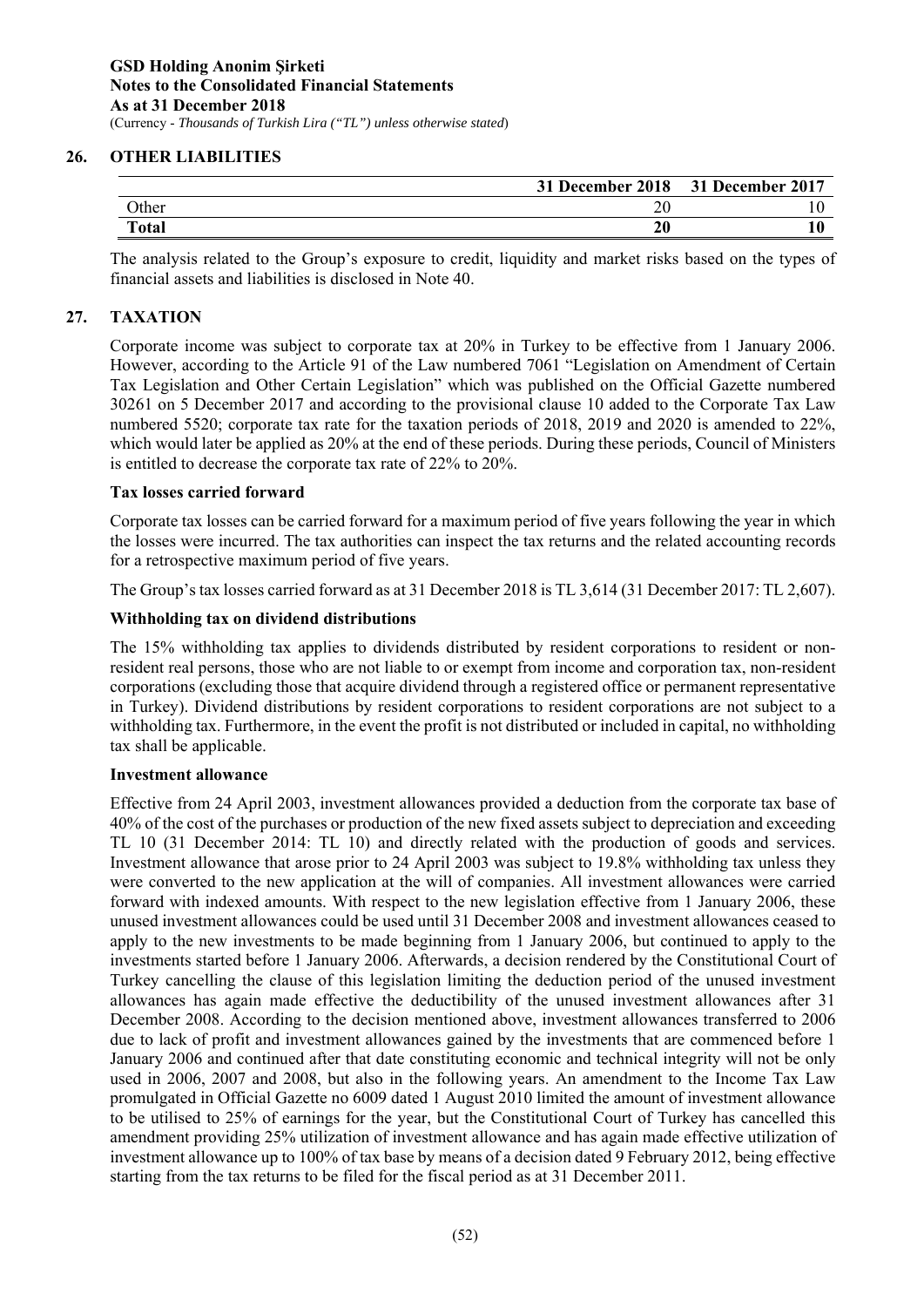### **Investment allowance**

Therefore, the consolidated financial statements of the Group as at 31 December 2013 are prepared based on 100% utilization of investment allowance by GSD Denizcilik Gayrimenkul İnşaat San. ve Tic. A.Ş., the only Group company benefiting from investment allowance. GSD Denizcilik Gayrimenkul İnşaat San. ve Tic. A.Ş., has sued for the utilization of the investment allowance relating to 75% of the earnings which could not be utilised in the corporate tax return filed for the year 2010 reserving the right to sue and has been entitled to utilise it by adjusting the corporate tax return for the year 2010 via offsetting the investment allowance not utilized previously against the corporate tax of TL 641 paid during the year 2014 and to take back the paid amount by the decision of the tax court notified on 27 March 2014. The amounts that have been taken back in cash and by offsetting until 31 December 2014 amounted to TL 396 and TL 245, respectively, totalling TL 641.

As at 31 December 2018 and 31 December 2017, the Group has the following unused investment allowances:

| <b>Unused investment allowances</b> |                                     |                                  |                                     |                                  |
|-------------------------------------|-------------------------------------|----------------------------------|-------------------------------------|----------------------------------|
| Group company                       | 31 December 2018                    |                                  | 31 December 2017                    |                                  |
|                                     | Subject to 19.8%<br>withholding tax | Subject to 0%<br>withholding tax | Subject to 19.8%<br>withholding tax | Subject to 0%<br>withholding tax |
| GSD Denizcilik Gayrimenkul İnşaat   |                                     |                                  |                                     |                                  |
| San. ve Tic. A.S.                   | 135,267                             | $\overline{\phantom{0}}$         | 109,332                             |                                  |
| Total                               | 135,267                             |                                  | 109.332                             |                                  |

### **Transfer pricing**

According to the article 13 titled "the disguised profit distribution by way of transfer pricing" of the Corporate Tax Law, if prices or considerations imposed for purchase or sale of goods or services between the company and its related parties are not consistent with the arm's length principle, the profit hence from is regarded as fully or partially distributed in a disguised way by way of transfer pricing. The arm's length principle implies that transfer prices or considerations applied in purchase or sale of goods or services between related parties should be in accordance with prices which would have been agreed between unrelated parties. Corporations are required to determine the price or consideration applied in the transactions with related parties by choosing the method most appropriate to the nature of the transaction among the comparable uncontrolled price method, the cost plus method, the resale minus method or the other methods determined by them. The income fully or partially distributed in a disguised way through transfer pricing is considered as dividend distributed by the resident corporations and the amount transferred back to the head office by the non-resident corporations as of the last day of the fiscal period in which the conditions stipulated in this article are realized, with respect to the application of Corporate and Income Tax Laws. The former assessments of tax are adjusted accordingly for the tax-payers being a party to these transactions provided that the tax to be charged to the corporation making the disguised profit distribution is finalized and paid before this adjustment is made.

# **Consolidated Tax Calculation**

Turkish tax legislation, a parent company does not permit its consolidated subsidiaries and affiliates have the financial statements on a consolidated basis over corporate tax declaration and payment arrangements.Therefore, corporate tax provisions that is reflected on the consolidated financial statements and the companies that is in the scope of consolidation is calculated seperately.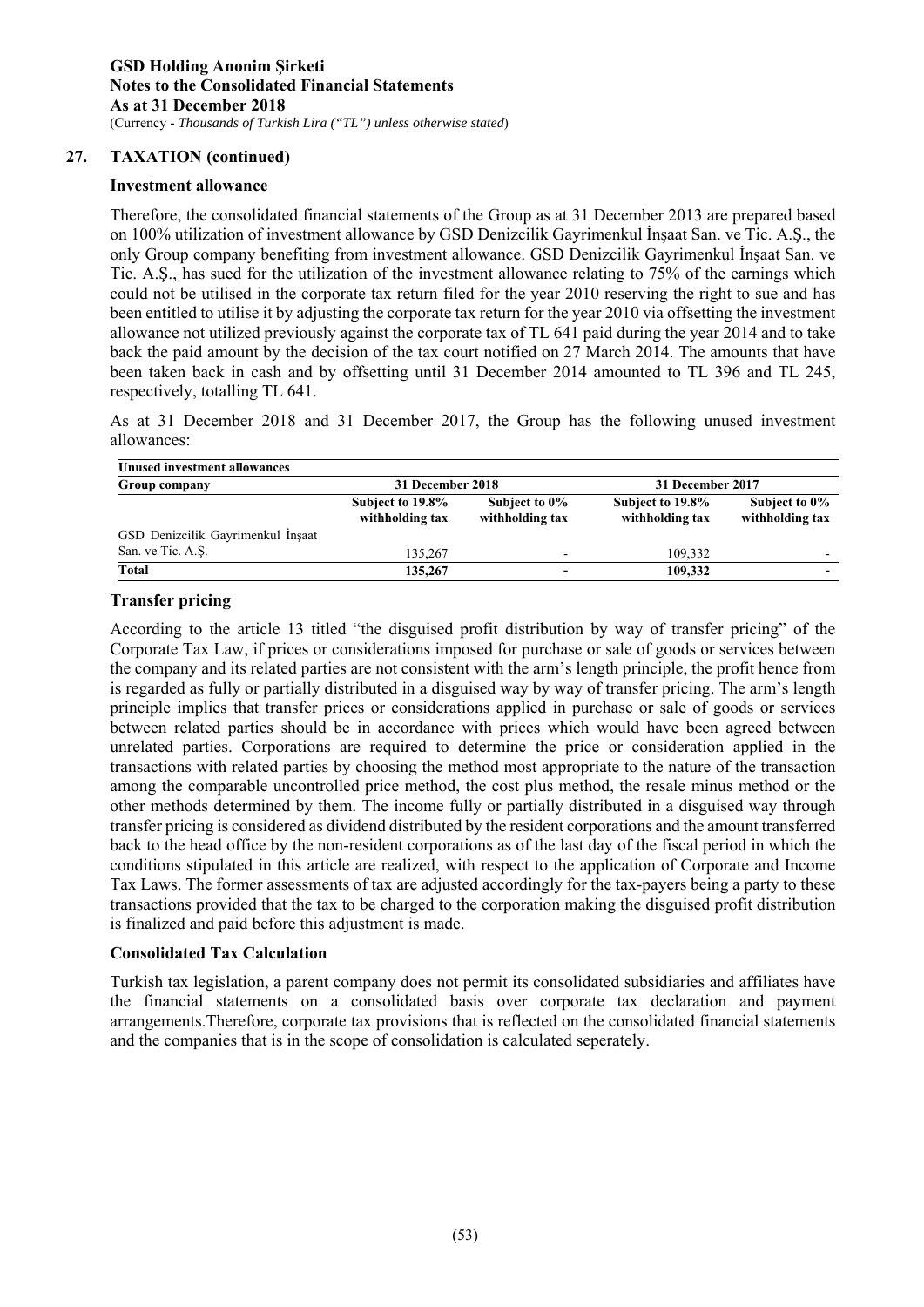# **Deferred tax assets and liabilities**

Deferred tax assets or liabilities of the consolidated assets and liabilities with the values shown in the financial statements of the temporary differences arising between the tax base and amounts considered in the calculation is determined by calculating the tax effects of the balance sheet method.

The company takes into account developments in the sector in which it operates, taxable profit estimates in future periods, the overall economic and political situation of the country of Turkey and its affiliates and/or the general international economic factors such as the political situation may affect the Company in the financial statements of the deferred tax assets.

As at 31 December 2018 and 31 December 2017, the Company's unconsolidated allocated over tax losses and unused in the financial statements and the separation of deferred tax assets, are given in the table above as titled 'Unused Tax losses and Expiry Years' under the group company separation issue. Calculated deferred tax assets and deferred tax liabilities are shown net in the financial statements of different companies subject to consolidation. However, consolidated net deferred tax assets and liabilities in the consolidated financial statements without offsetting assets and liabilities are shown separately in the financial statements arising from different companies that are subject to consolidation in the financial statements.

|                                                        | 31 December 2018 | 31 December 2017 |
|--------------------------------------------------------|------------------|------------------|
|                                                        |                  |                  |
| Deferred tax liabilities                               |                  |                  |
| Valuation differences of securities                    | 22,230           | 13,885           |
| Valuation and depreciation differences of fixed assets | 107              | 120              |
| Other                                                  | 70               | 12               |
| <b>Gross deferred tax liabilities</b>                  | 22,407           | 14,017           |
|                                                        |                  |                  |
| Deferred tax assets                                    |                  |                  |
| Provisions arising from financial sector operations    | 965              | 774              |
| Tax losses                                             | 795              | 574              |
| Provision for employee termination benefits obligation | 371              | 334              |
| Derivative financial instruments                       |                  | 345              |
| Provision for employee unused paid vacation obligation | 239              | 218              |
| Provision for employee bonus                           | 277              | 243              |
| Valuation differences on securities                    | 9                |                  |
| Other                                                  | 34               | 19               |
| <b>Gross deferred tax assets</b>                       | 2,690            | 2,507            |
|                                                        |                  |                  |
| Deferred tax assets/(liabilities), net                 | (19, 717)        | (11,510)         |

Deferred tax assets and liabilities as at 31 December 2018 and 31 December 2017 are as follows:

Movement of net deferred tax assets can be presented as follows:

|                                                                                         |             | <b>Continuing Operations</b> | <b>Discontinued Operations</b> |                         |  |
|-----------------------------------------------------------------------------------------|-------------|------------------------------|--------------------------------|-------------------------|--|
|                                                                                         | 31 December | 31 December                  |                                | 31 December 31 December |  |
|                                                                                         | 2018        | 2017                         | 2018                           | 2017                    |  |
| Deferred tax assets, net at 1 January<br>Deferred income tax recognized in consolidated | (11,510)    | (6,295)                      |                                |                         |  |
| income statement<br>Deferred income tax recognized in consolidated                      | (17,350)    | (1,706)                      |                                |                         |  |
| other comprehensive income                                                              | 3,175       | (3,509)                      |                                |                         |  |
| Reversal of deferred tax expense                                                        | 5,968       |                              |                                |                         |  |
| Deferred tax assets, net at the end of period                                           | (19,717)    | (11,510)                     |                                |                         |  |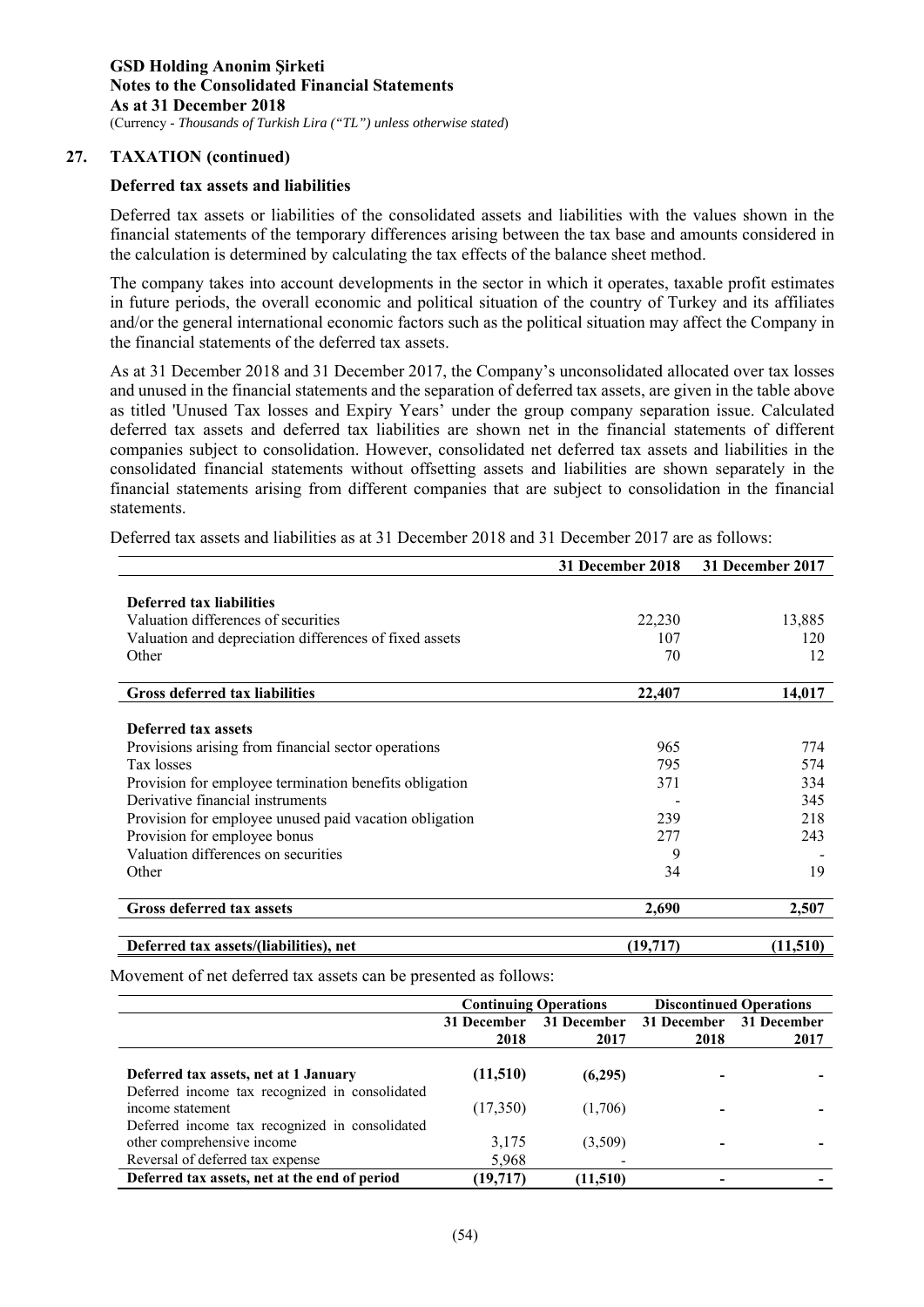### **Income tax benefit / (expense)**

In Turkey, the tax legislation does not permit a parent company and its subsidiaries to file a consolidated tax return. Therefore, provision for taxes, as reflected in the consolidated financial statements, has been calculated on a separate-entity basis. Major components of income tax benefit / (expense) for the periods ended 31 December 2018 and 31 December 2017 are as follows:

| Consolidated income tax benefit /(expense) |                                     |                                                  |                                                         |                                            |                                                  |                                                         |  |  |  |  |  |
|--------------------------------------------|-------------------------------------|--------------------------------------------------|---------------------------------------------------------|--------------------------------------------|--------------------------------------------------|---------------------------------------------------------|--|--|--|--|--|
|                                            |                                     | 31 December 2018                                 |                                                         |                                            | 31 December 2017                                 |                                                         |  |  |  |  |  |
| <b>Continuing Operations</b>               | Consolidated<br>income<br>statement | Consolidated<br>other<br>comprehensive<br>income | Consolidated<br>statement of<br>comprehensive<br>income | <b>Consolidated</b><br>income<br>statement | Consolidated<br>other<br>comprehensive<br>income | Consolidated<br>statement of<br>comprehensive<br>income |  |  |  |  |  |
| Current income tax benefit/(expense)       | (32, 867)                           | (937)                                            | (33, 804)                                               | (9,781)                                    | (1,246)                                          | (11, 027)                                               |  |  |  |  |  |
| Deferred income tax benefit /(expense)     | (17,350)                            | 3,175                                            | (14, 175)                                               | (1,706)                                    | (3,509)                                          | (5,215)                                                 |  |  |  |  |  |
| Total                                      | (50.217)                            | 2.238                                            | (47,979)                                                | (11.487)                                   | (4,755)                                          | (16, 242)                                               |  |  |  |  |  |

#### **Consolidated income tax benefit /(expense)**

|                                        |                                     | 31 December 2018                                 |                                                         |                                            | 31 December 2017                                 |                                                         |
|----------------------------------------|-------------------------------------|--------------------------------------------------|---------------------------------------------------------|--------------------------------------------|--------------------------------------------------|---------------------------------------------------------|
| <b>Discontinued Operations</b>         | Consolidated<br>income<br>statement | Consolidated<br>other<br>comprehensive<br>income | Consolidated<br>statement of<br>comprehensive<br>income | <b>Consolidated</b><br>income<br>statement | Consolidated<br>other<br>comprehensive<br>income | Consolidated<br>statement of<br>comprehensive<br>income |
| Current income tax benefit/(expense)   |                                     |                                                  |                                                         |                                            |                                                  |                                                         |
| Deferred income tax benefit /(expense) |                                     | $\overline{\phantom{0}}$                         |                                                         |                                            |                                                  |                                                         |
| Total                                  |                                     |                                                  |                                                         |                                            |                                                  |                                                         |

### **Prepaid Income Tax**

|                                                  |             |            | (Taken Back) / |             |
|--------------------------------------------------|-------------|------------|----------------|-------------|
| <b>Continuing Operations</b>                     | 31 December | Recognised | Paid           | 31 December |
| <b>Prepaid Income Tax</b>                        | 2017        | in Period  | in Period      | 2018        |
| Taken back from 2017's overpaid corporate tax    |             |            |                |             |
| Taken back current year's overpaid corporate tax | 20          | 2,985      | (15)           | 2,990       |
| <b>Prepaid Income Tax</b>                        | 20          | 2,985      | (15)           | 2,990       |
|                                                  |             |            |                |             |
|                                                  |             |            | (Taken Back) / |             |
| <b>Continuing Operations</b>                     | 31 December | Recognised | Paid           | 31 December |
| <b>Prepaid Income Tax</b>                        | 2016        | in Period  | in Period      | 2017        |
| Taken back from 2016's overpaid corporate tax    |             |            |                |             |
| Taken back current year's overpaid corporate tax |             | 20         |                | 20          |
| <b>Prepaid Income Tax</b>                        |             | 20         |                | 20          |

The prepaid income taxes are netted off against the corporate income taxes payable as follows:

| <b>Continuing Operations</b>   | 31 December 2018 | 31 December 2017 |
|--------------------------------|------------------|------------------|
|                                |                  |                  |
| Corporate income taxes payable | 33,804           | 11.027           |
| Prepaid income taxes           | (29.462)         | (9,230)          |
| Income taxes payable, net      | 4.342            | 1.797            |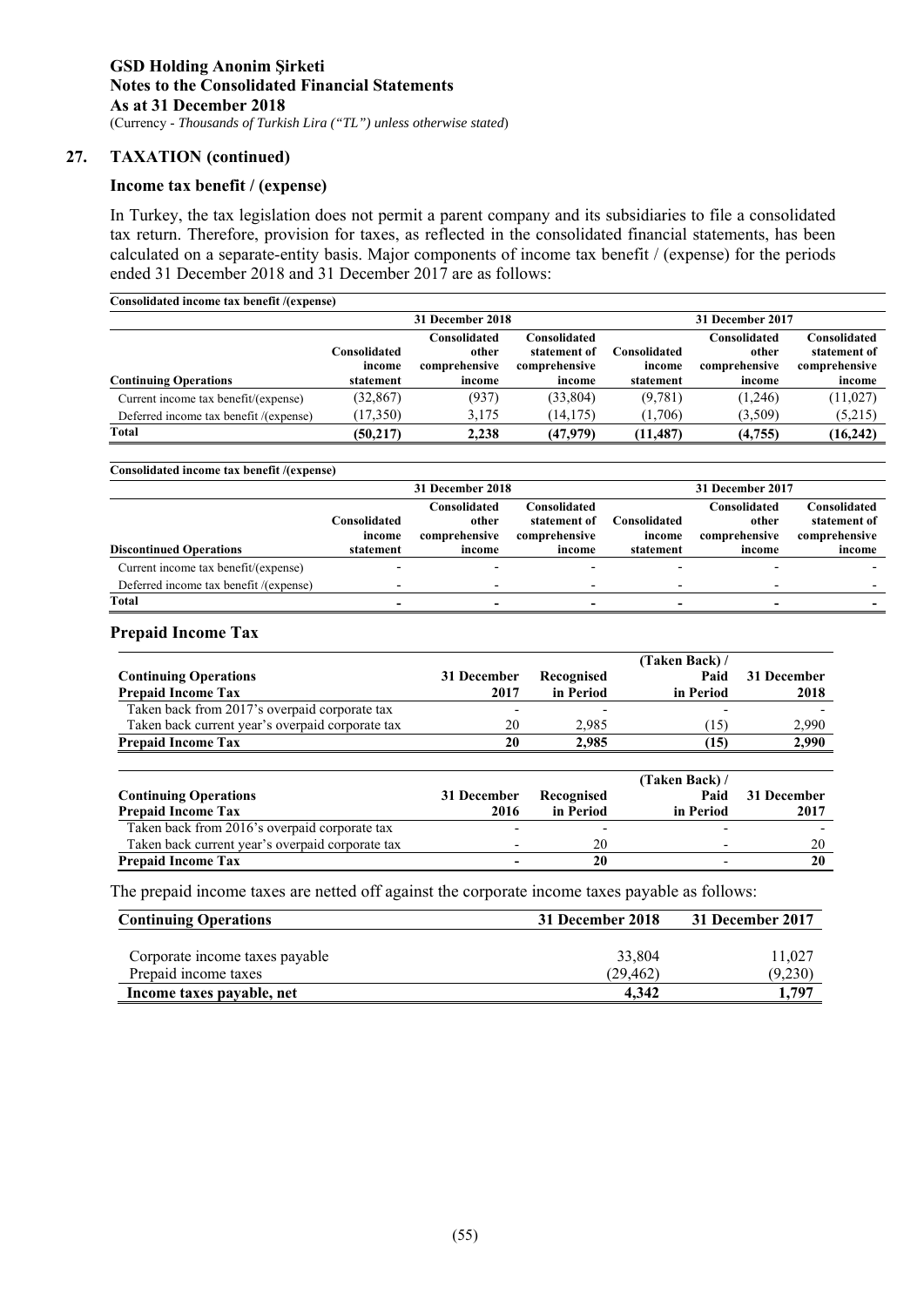### **Reconciliation**

|                                                                           |       | 31 December 2018 | 31 December 2017 |           |  |
|---------------------------------------------------------------------------|-------|------------------|------------------|-----------|--|
| Profit before income tax and non-controlling interest                     |       | 350,392          |                  | 66,527    |  |
|                                                                           |       |                  |                  |           |  |
| Corporate tax at applicable rate of 22% (*)                               | (22%) | (77,086)         | (20%)            | (13,305)  |  |
| Effect of unrecognized tax losses                                         |       |                  | $0\%$            | (121)     |  |
| Effect of recognizing deferred tax asset of the prior periods             |       |                  | 0%               | (204)     |  |
| Effect of tax-exempt income                                               | $0\%$ | 157              | 0%               | 169       |  |
| Effect of different corporate tax rates                                   | $0\%$ | 1,491            | (2%)             | (1,586)   |  |
| Effect of non-deductible expenses                                         | $0\%$ | (293)            | (1%)             | (387)     |  |
| Provisions (expense) / income for financial sector activities             | $0\%$ | 18               |                  |           |  |
| The effect of profit / loss on the sale of property for sale              | $1\%$ | 2,649            |                  |           |  |
| Reversal of deferred tax asset / liability at the beginning of the period | 2%    | 5,625            |                  |           |  |
| Effect of corporate tax exemption on profit from valuation of securities  | 9%    | 30,750           | 7%               | 4,738     |  |
| Effect of the dividend for Board of Directors                             | $0\%$ | (260)            |                  |           |  |
| Effect of consolidation eliminations between ongoing and discontinued     |       |                  |                  |           |  |
| operations                                                                | (4%)  | (13, 401)        |                  |           |  |
| Other (Major non-allocated deferred tax asset/liability effect)           | $0\%$ | 133              | (1%)             | 791       |  |
| Income tax benefit /(expense) in the consolidated income statement        | 14%   | (50, 217)        | (17%)            | (11, 487) |  |

(\*) According to the provisional clause 10 added to the Corporate Tax Law; corporate tax rate is applied as 22% in 2018, which would later be applied as 20% in 2017.

### **Corporate tax liability regarding foreign subsidiaries of the Group**

The net profits of Cano Maritime Limited, established on 26 March 2013, Dodo Maritime Limited, established on 26 March 2013, Hako Maritime Limited, established on 1 April 2013, Zeyno Maritime Limited, established on 22 April 2013, Neco Maritime Limited, established on 5 May 2016 and Mila Maritime Limited, established on 21 November 2016 all domiciled in Malta, are subject to 0% corporate tax in Malta. GSD Shipping B.V, established on 19 October 2016 domiciled in the Netherlands, is subject to flexible rate corporate tax in the Netherlands.The current or prior period profits of Cano Maritime Limited and Hako Maritime Limited are subject to 20% corporate tax in Turkey to be taxed in the current period profit of GSD Denizcilik Gayrimenkul İnşaat Sanayi ve Ticaret A.Ş., in the period when they are recognized as profit by GSD Denizcilik Gayrimenkul İnşaat Sanayi ve Ticaret A.Ş., 100% shareholder of these companies, having been received through dividend distribution in cash or by bonus issue or through share capital increase by bonus issue. Corporate income was subject to corporate tax at 20% in Turkey to be effective from 1 January 2006. However, according to the Article 91 of the Law numbered 7061 "Legislation on Amendment of Certain Tax Legislation and Other Certain Legislation" which was published on the Official Gazette numbered 30261 on 5 December 2017 and according to the provisional clause 10 added to the Corporate Tax Law numbered 5520; corporate tax rate for the taxation periods of 2018, 2019 and 2020 is amended to 22%, which would later be applied as 20% at the end of these periods. During these periods, Council of Ministers is entitled to decrease the corporate tax rate of 22% to 20%.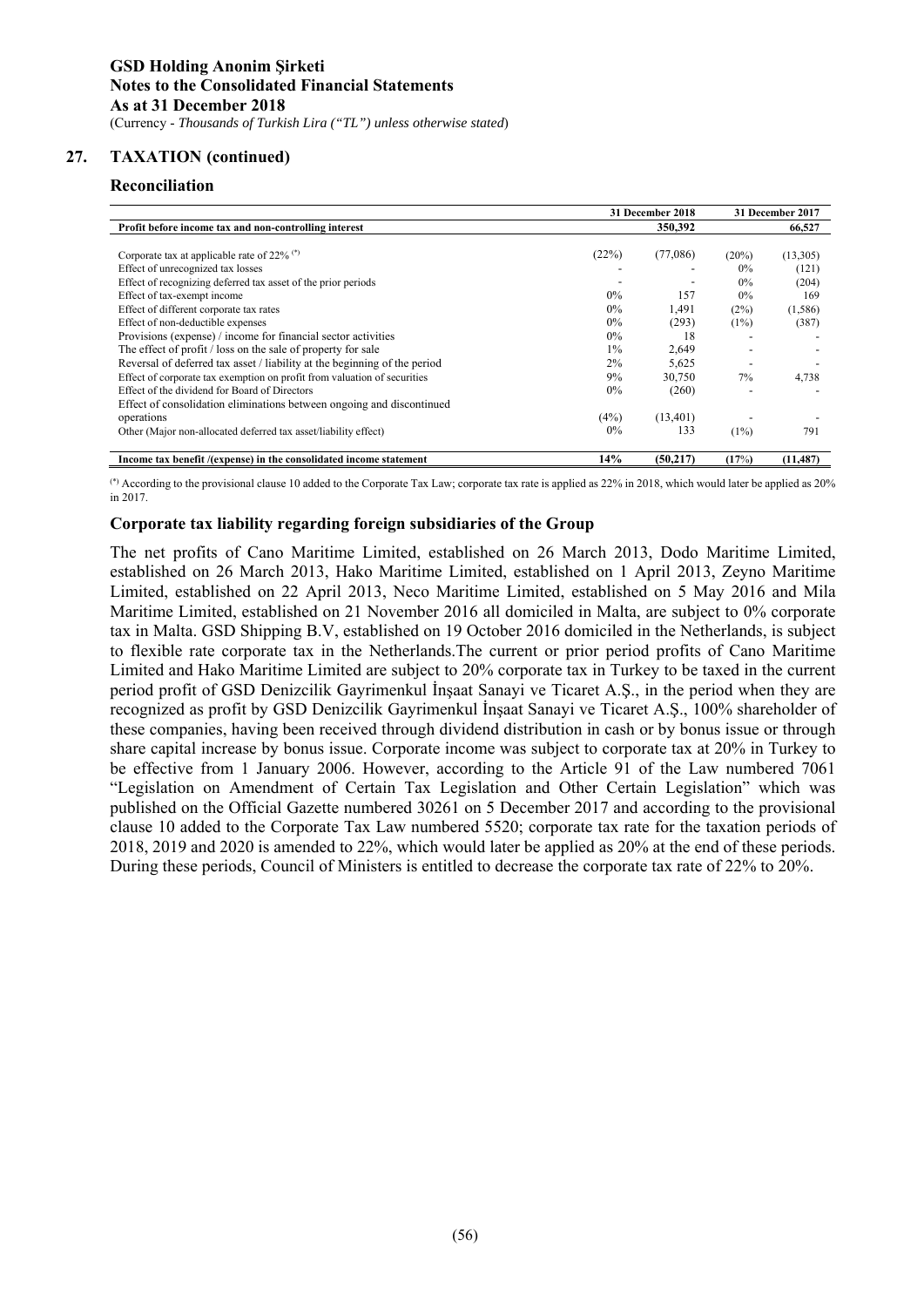### **28. DERIVATIVES**

In the ordinary course of business, the Group enters into various types of transactions that involve derivative financial instruments. A derivative financial instrument is a financial contract between two parties where payments are dependent upon movements in price of one or more underlying financial instruments, reference rates or indices. Derivative financial instruments include forwards, swaps, futures and options.

The table below shows the favourable (assets) and unfavourable (liabilities) fair values of derivative financial instruments together with the contractual cash inflows and outflows which are notional amounts for the purchase and sale contracts for derivatives held for trading for currency purchase and sale, analyzed on the basis of the remaining period at the reporting date to maturity. The notional amount is the amount of a derivative's underlying asset, reference rate or index and is the basis upon which changes in the value of derivatives are measured. The notional amounts indicate the volume of transactions outstanding at periodend and are neither indicative of the market risk nor credit risk.

|                                                                                |                          |                   | 31 December 2018 |                          |                          |                |                |          |
|--------------------------------------------------------------------------------|--------------------------|-------------------|------------------|--------------------------|--------------------------|----------------|----------------|----------|
|                                                                                | Carrying                 | Carrying          | <b>Total</b>     |                          |                          |                |                |          |
|                                                                                | value of                 | value of          | contractual      |                          |                          |                |                |          |
|                                                                                | derivative               | derivative        | cash inflows     |                          |                          |                |                |          |
|                                                                                | assets (Fair             | liabilities (Fair | and (outflows)   | Up to $1$                | 1 to 3                   | 3 to 6         | 6 to 12        | $1$ to 5 |
|                                                                                | value)                   | value)            | $(*)$            | months                   | months                   | months         | months         | vears    |
| Derivatives held for trading                                                   |                          |                   |                  |                          |                          |                |                |          |
| Derivatives held for trading for currency and precious metal purchase and sale |                          |                   |                  |                          |                          |                |                |          |
| Currency swap purchase                                                         |                          |                   |                  |                          |                          |                |                |          |
| Currency swap sale                                                             |                          |                   |                  |                          |                          |                |                |          |
| <b>Cash inflows of derivatives</b>                                             |                          |                   | -                | $\overline{\phantom{a}}$ | $\overline{\phantom{a}}$ |                | ٠              |          |
| <b>Cash outflows of derivatives</b>                                            | $\overline{\phantom{a}}$ | $\blacksquare$    | $\blacksquare$   | $\blacksquare$           | $\blacksquare$           |                | ٠              |          |
| <b>Total</b>                                                                   |                          |                   |                  |                          |                          |                |                |          |
|                                                                                |                          |                   |                  |                          |                          |                |                |          |
|                                                                                |                          |                   | 31 December 2017 |                          |                          |                |                |          |
|                                                                                | Carrying                 | Carrying          | <b>Total</b>     |                          |                          |                |                |          |
|                                                                                | value of                 | value of          | contractual      |                          |                          |                |                |          |
|                                                                                | derivative               | derivative        | cash inflows     |                          |                          |                |                |          |
|                                                                                | assets (Fair             | liabilities (Fair | and (outflows)   | $Up$ to $1$              | 1 to 3                   | $3$ to 6       | 6 to 12        | 1 to 5   |
|                                                                                | value)                   | value)            | $(*)$            | months                   | months                   | months         | months         | vears    |
| Derivatives held for trading                                                   |                          |                   |                  |                          |                          |                |                |          |
| Derivatives held for trading for currency and precious metal purchase and sale |                          |                   |                  |                          |                          |                |                |          |
| Currency swap purchase                                                         |                          |                   | 73,554           | 45,264                   | 28,290                   |                |                |          |
| Currency swap sale                                                             |                          | 1,569             | (75.540)         | (46, 462)                | (29,078)                 |                |                |          |
| <b>Cash inflows of derivatives</b>                                             | $\blacksquare$           |                   | 73,554           | 45,264                   | 28,290                   | $\blacksquare$ | $\blacksquare$ |          |
| <b>Cash outflows of derivatives</b>                                            | $\overline{\phantom{0}}$ | (1, 569)          | (75, 540)        | (46, 462)                | (29,078)                 |                | ٠              |          |
| Total                                                                          |                          | (1, 569)          | (1,986)          | (1, 198)                 | (788)                    |                |                |          |

(\*) Contractual cash inflows and outflows are the net total of the notional amounts of the purchase and sale contracts for derivatives held for trading for currency and precious metal purchase and sale.

The analysis related to the Group's exposure to credit, liquidity and market risks based on the types of financial assets and liabilities is disclosed in Note 40.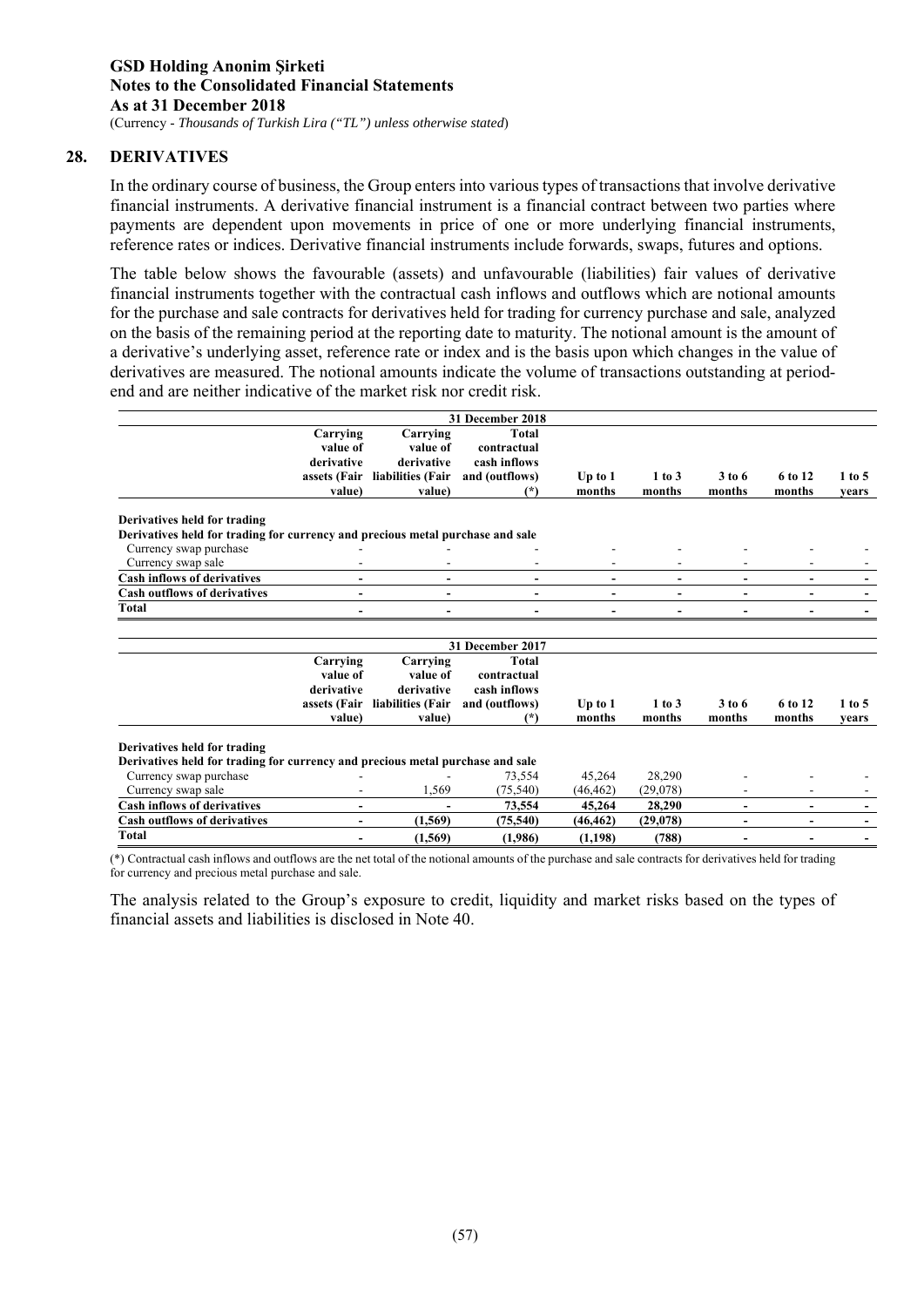# **29. RELATED PARTY DISCLOSURES**

Parties are considered to be related if one party has the ability to control the other party or exercise significant influence over the other party in making the financial and operating decisions. For the purpose of these consolidated financial statements, unconsolidated subsidiaries and other companies of the shareholders are referred to as related parties. Related parties also include individuals that are principle owners, management and members of the Board of Directors and their families.

In the course of conducting its business, the Group conducted various business transactions with related parties on commercial terms and at rates which approximate market rates:

|                           | 31 December 2018              |       |                              |                   |       |                          | 31 December 2017             |            |
|---------------------------|-------------------------------|-------|------------------------------|-------------------|-------|--------------------------|------------------------------|------------|
|                           | GSD<br>Delta<br>Share-<br>Key |       |                              | <b>GSD</b>        | Delta | Share-                   | Key                          |            |
|                           | Group                         | Group | holders                      | <b>Executives</b> | Group | Group                    | holders                      | Executives |
|                           |                               |       | <b>Continuing Operations</b> |                   |       |                          | <b>Continuing Operations</b> |            |
| Cash loans                |                               |       | 242                          |                   |       | $\overline{\phantom{a}}$ | 1,303                        |            |
| Deposits-Borrowers' funds |                               |       | 4                            |                   | ۰     | 2.045                    | 5.114                        |            |
|                           |                               |       |                              |                   |       |                          |                              |            |

|                   |                     | 31 December 2018 |                              |                          |                     |                | 31 December 2017             |                          |
|-------------------|---------------------|------------------|------------------------------|--------------------------|---------------------|----------------|------------------------------|--------------------------|
|                   | <b>GSD</b><br>Group | Delta<br>Group   | Share-<br><b>Holders</b>     | Kev<br><b>Executives</b> | <b>GSD</b><br>Group | Delta<br>Group | Share-<br>holders            | Key<br><b>Executives</b> |
|                   |                     |                  | <b>Continuing Operations</b> |                          |                     |                | <b>Continuing Operations</b> |                          |
| Interest income   |                     |                  | 230                          | $\overline{\phantom{a}}$ |                     |                | 111                          |                          |
| Interest expense  |                     |                  | 596                          | -                        |                     |                | 142                          |                          |
| Rent expense      |                     |                  | 4,434                        |                          | -                   | ۰              | 3,394                        |                          |
| Commission income |                     |                  |                              | -                        |                     | -              |                              |                          |
| Other expense     |                     |                  |                              |                          |                     |                | 23                           | $\overline{\phantom{0}}$ |

In the above table, the balances related with the shareholders belong to the Chairman of the Board of Directors of the Company, Mehmet Turgut Yılmaz and Delta Group is under the control of Mehmet Turgut Yılmaz. The balances related with GSD Education Foundation.

In the above table containing related party balances, the rent expense under the shareholders column comprise the amounts paid to Mehmet Turgut Yılmaz for office building rent by group companies; donation expense comprise the donations made to GSD Education Foundation by group companies; the balances of related party transactions under the headings of cash loans, non-cash loans, deposits, borrowers' funds, derivative financial instruments, interest income, interest expense and commission income arise from the banking transactions made between the Group banks and the related parties on market terms. The comparable price method is used in the determination of rent expense arising from related party transactions.

The executive and non-executive members of the Board of Directors and the management received remuneration and fees totalling TL 9,665 for continuing operations for the annual period ended 31 December 2018 (31 December 2017: TL 8,388).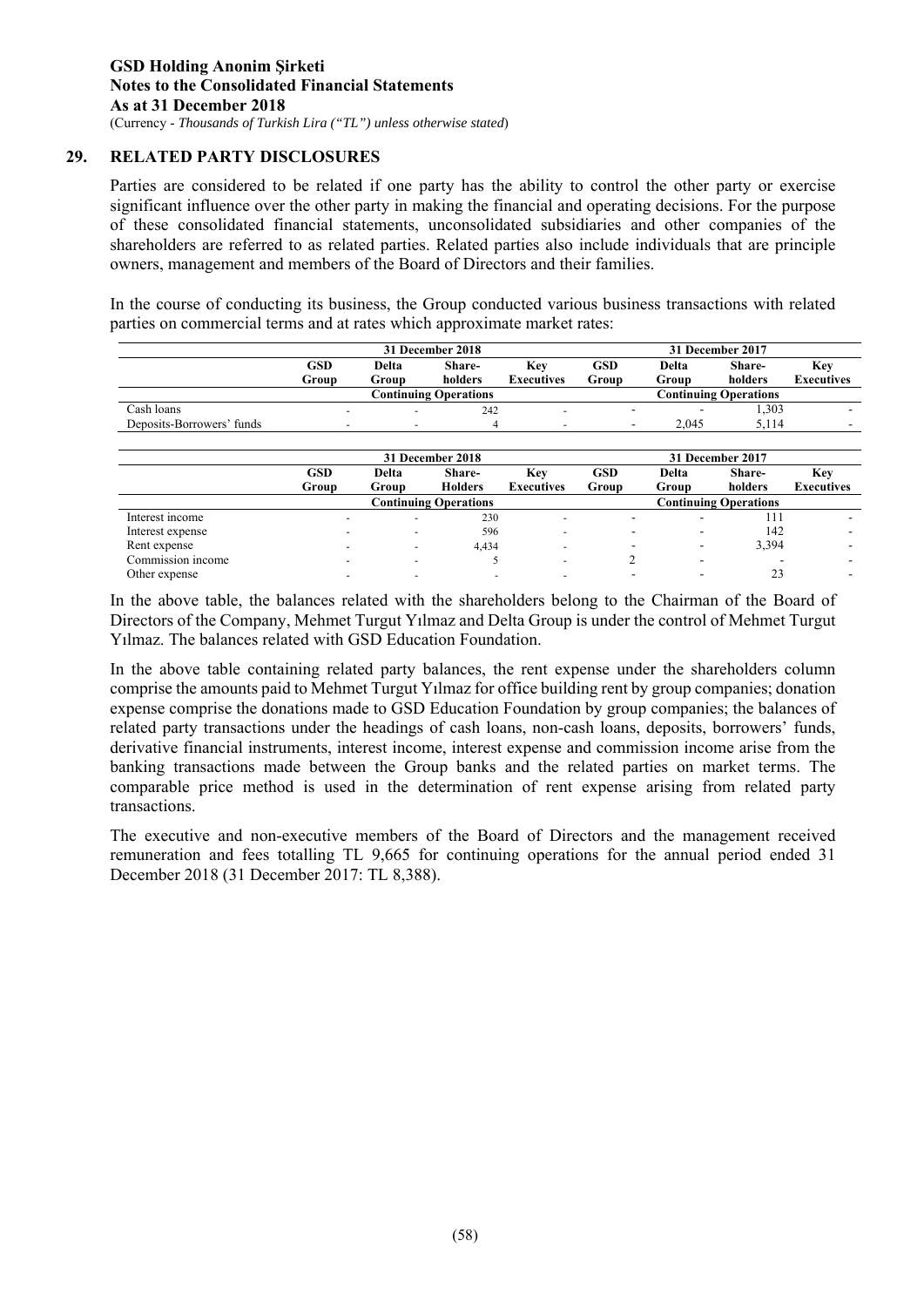# **30. SHARE CAPITAL / TREASURY SHARES**

# **Share Capital**

As at 31 December 2018 and 31 December 2017, the nominal values and number of shares of the issued capital of the Company are as follows in terms of share groups:

|                   |                     | 31 December 2018 |                               |                | 31 December 2017   |                               |
|-------------------|---------------------|------------------|-------------------------------|----------------|--------------------|-------------------------------|
|                   |                     | Nominal<br>value |                               |                | Nominal            |                               |
|                   | <b>Total number</b> | per<br>share     | <b>Total nominal</b><br>value | Total number   | value<br>per share | <b>Total nominal</b><br>value |
| Share group       | of shares           | (full TL)        | (full TL)                     | of shares      | (full TL)          | (full TL)                     |
| A (bearer shares) | 70,704              | 0.01             | 707.04                        | 70,704         | 0.01               | 707.04                        |
| B (bearer shares) | 70,704              | 0.01             | 707.04                        | 70,704         | 0.01               | 707.04                        |
| C (bearer shares) | 70.704              | 0.01             | 707.04                        | 70,704         | 0.01               | 707.04                        |
| D (bearer shares) | 44,999,787,888      | 0.01             | 449.997.878.88                | 44,999,787,888 | 0.01               | 449,997,878.88                |
| Total             | 45,000,000,000      |                  | 450,000,000,00                | 45,000,000,000 |                    | 450,000,000,00                |

# **Privileges**

The Company's Board of Directors consists of 9 members which are selected by the general assembly according to Turkish Commercial Code. 5 members of the board of directors, 2 of whom are required to meet the criteria stipulated by the Corporate Governance Principles for independent board members, are selected from the candidates nominated by Class (A) shareholders, 2 members of the board of directors are selected from the candidates nominated by Class (B) shareholders and 2 members of the board of directors are selected from the candidates nominated by Class (C) shareholders by the general assembly.

The cancellation of privileges given to Class (A) shareholders is possible only with a quorum for meeting and decision of 60% of the Class (A) shareholders, the quorum for decision being independent from the numbers of shareholders who attend the assembly. The cancellation of privileges given to Class (B) shareholders is possible only with a quorum for meeting and decision of 60% of the Class (B) shareholders, the quorum for decision being independent of the numbers of shareholders who attend the assembly. The cancellation of privileges given to Class (C) shareholders is possible only with a quorum for meeting and decision of 60% of the Class (C) shareholders, the quorum for decision being independent of the numbers of shareholders who attend the assembly.

# **Appointment of New Board Member**

GSD Holding A.Ş. and GSD Investment Bank A.Ş. Board Member Murat Atım passed away on 31 July 2018. Pursuant to Article 363 of the TTK, it has been decided to appoint Canan Sümer as representative of Group D shareholders to fill the remaining term of the member who has passed away and to be presented to the approval of the first General Assembly, and to be authorized to sign Group A shares.

# **Authorised Share Capital**

The Company, being in the authorised share capital system, can increase its share capital until it reaches the authorised share capital by means of a resolution of the board of directors without a resolution of general assembly being also required. The authorised share capital can be exceeded by means of a share capital increase through bonus issue one time only, but can not be exceeded by means of a share capital increase in cash. The authorised share capital of the Company is TL 1,000,000, being effective until 31 December 2021.

# **Treasury Shares**

As at 31 December 2018 and 31 December 2017, the carrying and nominal values and ownership percentages of the treasury shares, which consist of the shares of the GSD Holding A.Ş.are as follows:

|                           |          | 31 December 2018 |            |          | 31 December 2017 |            |
|---------------------------|----------|------------------|------------|----------|------------------|------------|
| The owner of the treasury | Carrying | Nominal          | Ownership  | Carrving | Nominal          | Ownership  |
| shares                    | value    | value            | percentage | value    | Value            | percentage |
| GSD Holding A.S.          | 91,018   | 90,000           | 20.000\%   | 91,018   | 90,000           | 20.000\%   |
| <b>Treasury shares</b>    | 91.018   | 90,000           | 20.000%    | 91.018   | 90,000           | 20.000%    |
| Total                     | 91.018   | 90,000           | 20.000%    | 91,018   | 90,000           | 20.000%    |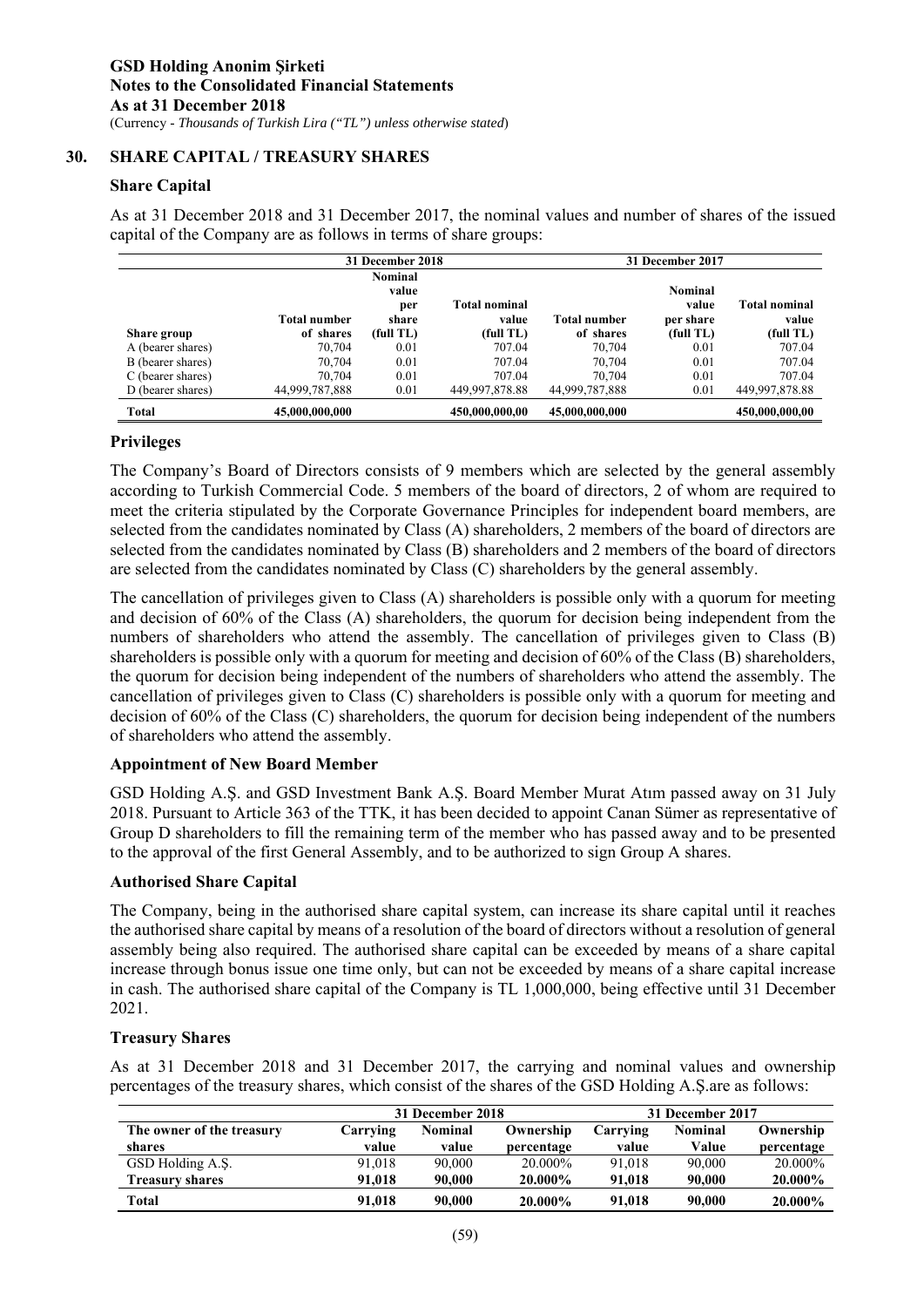# **30. SHARE CAPITAL / TREASURY SHARES (continued)**

# **Changes in Non-Controlling Interests Without Loss of Control**

According to "IFRS 10 –Consolidated Financial Statements", "Changes in a parent's ownership interest in a subsidiary that do not result in a loss of control are accounted for as equity transactions (i.e. transactions with owners in their capacity as owners)." In order to meet the requirement of this standard, the difference between the change in the Group's share in its subsidiaries' equity items except reserves resulting from the accumulation of other comprehensive income items in equity arising from the change in the Group's ownership interest in that subsidiary that do not result in a loss of control and the fair value of the consideration paid or received to effect such a change are not recognised in the consolidated income statement and other comprehensive income, but directly reclassified to "Changes in non-controlling interests without loss of control" balance of the previous year-end, to "Retained Earnings".

In the financial statements as at 31 December 2016, repurchased shares of GSD Denizcilik Gayrimenkul İnşaat Sanayi ve Ticaret A.Ş. recognized amounting to TL 90,420 and repurchased shares amounting to TL 2,601 has not been eliminated inadvertently. The elimination entries for the repurchased shares amounting to TL 2,601 has been recognized in the statement of changes in equity as at 31 December 2017.

### **The Cumulative Changes in Non-Controlling Interests Without Loss of Control:**

|                                                                                    | 31 December 2018 31 December 2017 |       |
|------------------------------------------------------------------------------------|-----------------------------------|-------|
| Change in the shares of GSD Holding as a result of repurchased shares of GSD Marin | (382)                             | (765) |
| The Changes in Non-Controlling Interests Without Loss of Control                   | (382)                             | (765) |

### **The Movement in Changes in Non-Controlling Interests Without Loss of Control:**

|                                                                                    |       | 31 December 2018 31 December 2017 |
|------------------------------------------------------------------------------------|-------|-----------------------------------|
| <b>Opening Balance</b>                                                             | (765) |                                   |
| Opening fund balance transferred to retained earnings                              | 765   |                                   |
| Change in the shares of GSD Holding as a result of repurchased shares of GSD Marin | (382) | (765)                             |
| The Changes in Non-Controlling Interests Without Loss of Control                   | (382) | (765)                             |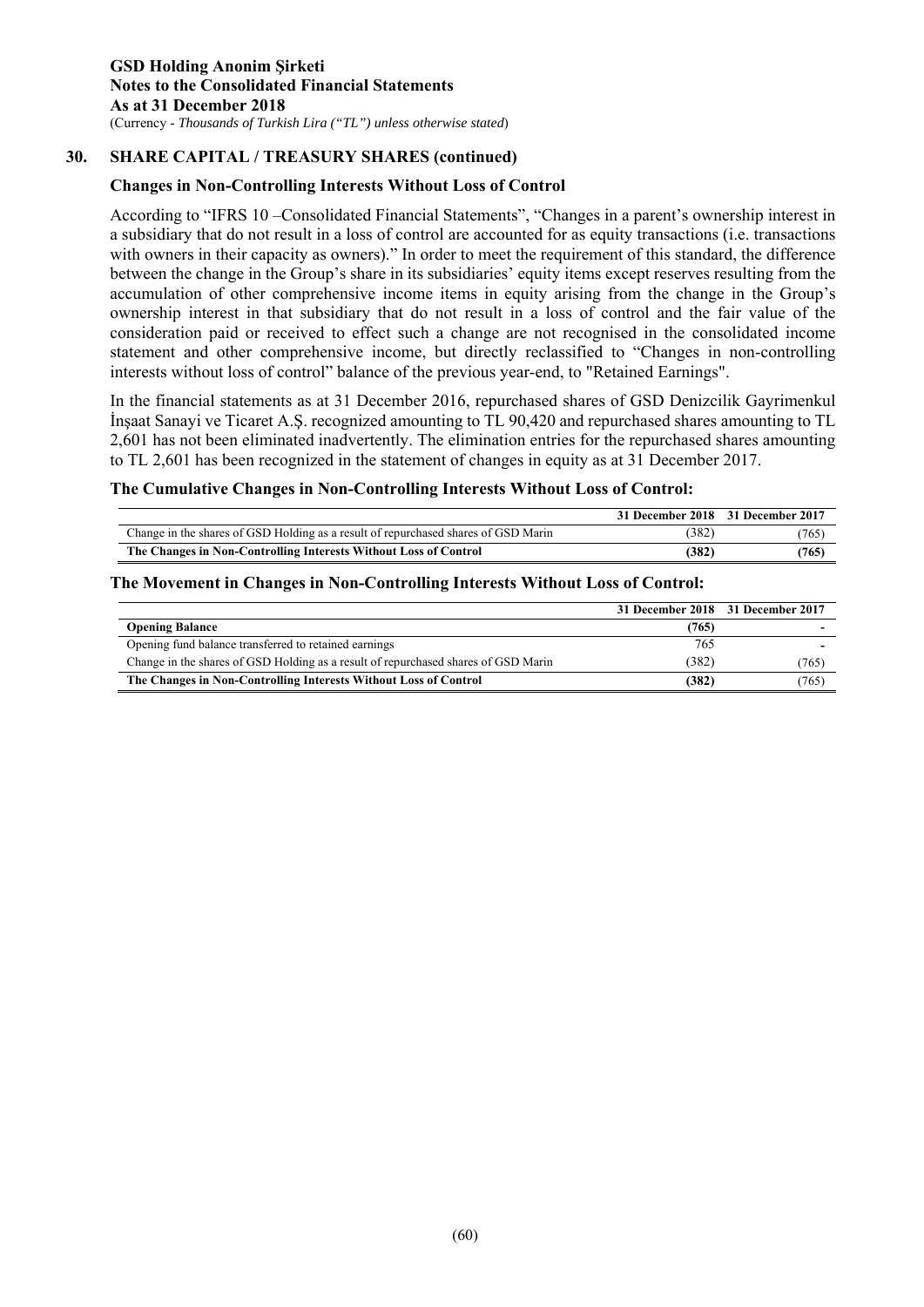# **30. SHARE CAPITAL / TREASURY SHARES (continued)**

### **Non-controlling interests**

**The movement in non-controlling interests classified into the subsidiaries that has non-controlling interests** 

|                                                                                                               | <b>GSD Denizcilik</b>                  |                      |                         |
|---------------------------------------------------------------------------------------------------------------|----------------------------------------|----------------------|-------------------------|
|                                                                                                               | Gavrimenkul                            |                      |                         |
|                                                                                                               | Ins. San.ve                            | <b>GSD</b>           |                         |
|                                                                                                               | Tic.A.S.                               | <b>Faktoring A.S</b> | Consolidated            |
| $1$ January 2018                                                                                              | 16,075                                 | 4.691                | 20,766                  |
| Non-controlling interest in net profit/(loss) in the income statement                                         | 5.886                                  | 1.101                | 6.987                   |
| Non-controlling interest in profit/(loss) from foreign currency translation in other comprehensive income     | 570                                    |                      | 570                     |
| Non-controlling interest in profit/(loss) from remeasurements of the net defined benefit liability (asset) in |                                        |                      |                         |
| other comprehensive income                                                                                    | (2)                                    |                      | (2)                     |
| Non-controlling interest in profit/(loss) from treasury share                                                 | 11                                     | (311)                | (300)                   |
| Change in the Non-controlling interest share                                                                  | (1,030)                                | (9)                  | (1,039)                 |
| 31 December 2018                                                                                              | 21.510                                 | 5.472                | 26.982                  |
| The movement in non-controlling interests classified into the subsidiaries that has non-controlling interests |                                        |                      |                         |
|                                                                                                               | <b>GSD Denizcilik</b>                  |                      |                         |
|                                                                                                               | Gavrimenkul                            |                      |                         |
|                                                                                                               | Ins. San.ve                            | <b>GSD</b>           |                         |
|                                                                                                               | Tic.A.S.                               | <b>Faktoring A.S</b> | Consolidated            |
| 1 January 2017                                                                                                | 21.622                                 | 3.735                | 25.357                  |
| Non-controlling interest in net profit/(loss) in the income statement                                         | (2,734)                                | 998                  | (1,736)                 |
| Non-controlling interest in profit/(loss) from foreign currency translation in other comprehensive income     | 2,012                                  |                      | 2,012                   |
| Non-controlling interest in profit/(loss) from remeasurements of the net defined benefit liability (asset) in |                                        |                      |                         |
| other comprehensive income                                                                                    | (5)                                    | (6)                  | (11)                    |
| Change in the Non-controlling interest share                                                                  | (4,820)                                | (36)                 | (4,856)                 |
| 31 December 2017                                                                                              | 16.075                                 | 4.691                | 20,766                  |
| Summarised financial information for the subsidiaries that has non-controlling interests (*)                  |                                        |                      |                         |
|                                                                                                               | <b>GSD Denizcilik Gavrimenkul Ins.</b> |                      | $\overline{\text{GSD}}$ |
| 31 December 2018                                                                                              | San.ve Tic.A.S.                        |                      | <b>Faktoring A.S.</b>   |
| <b>Current Assets</b>                                                                                         |                                        | 82,102               | 106,827                 |
| Non- Current Assets                                                                                           |                                        | 214,897              | 441                     |
| <b>Total Asset</b>                                                                                            |                                        | 296.999              | 107.268                 |
| Short term liabilities                                                                                        |                                        | 86,548               | 53,660                  |
| Long term liabilities                                                                                         |                                        | 79.900               | 654                     |
| <b>Total liabilities</b>                                                                                      |                                        | 166,448              | 54,314                  |
| Equity                                                                                                        |                                        | 130.551              | 52.954                  |
| <b>Total Liability</b>                                                                                        |                                        | 296.999              | 107.268                 |
| 31 December 2018                                                                                              |                                        |                      |                         |
| Net period profit/(loss)                                                                                      |                                        | 35.543               | 10.660                  |
| Other comprehensive income                                                                                    |                                        | 3,421                | (13)                    |
| <b>Total comprehensive income</b>                                                                             |                                        | 38.964               | 10.647                  |
|                                                                                                               |                                        |                      |                         |
| Summarised financial information for the subsidiaries that has non-controlling interests (*)                  |                                        |                      |                         |
|                                                                                                               | <b>GSD Denizcilik Gavrimenkul Ins.</b> |                      | <b>GSD</b>              |
| 31 December 2017<br><b>Current Assets</b>                                                                     |                                        | San.ve Tic.A.S.      | Faktoring A.S.          |
|                                                                                                               |                                        | 33.329               | 346,151                 |
| Non- Current Assets                                                                                           |                                        | 348,244              | 358                     |
| <b>Total Asset</b>                                                                                            |                                        | 381,573              | 346,509                 |
| Short term liabilities                                                                                        |                                        | 33,140               | 300,537                 |
| Long term liabilities                                                                                         |                                        | 256,224              | 655                     |
| <b>Total liabilities</b>                                                                                      |                                        | 289,364              | 301,192                 |
| Equity                                                                                                        |                                        | 92,209               | 45,317                  |
| <b>Total Liability</b>                                                                                        |                                        | 381.573              | 349,509                 |
| 31 December 2017                                                                                              |                                        |                      |                         |
| Net period profit/(loss)                                                                                      |                                        | (15, 539)            | 9,636                   |
| Other comprehensive income                                                                                    |                                        | 11,408               | (47)                    |
| <b>Total comprehensive income</b>                                                                             |                                        | (4, 131)             | 9.589                   |
|                                                                                                               |                                        |                      |                         |

**(\*)** Intragroup eliminations are not included in the table and the data comprised from consolidated IFRS financial statements which are adjusted for consolidation procedures.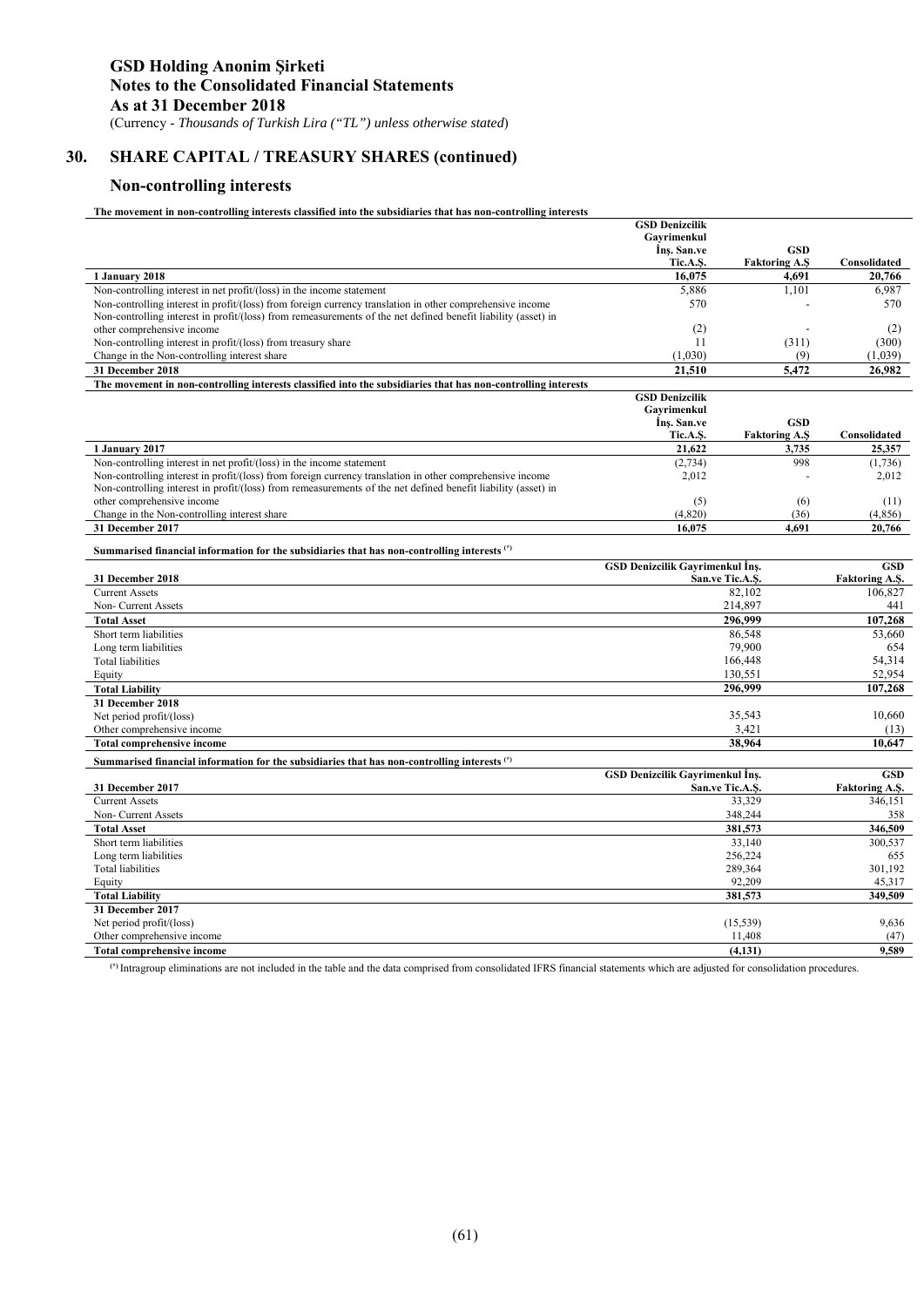# **31. OTHER COMPREHENSIVE INCOME**

### **Fair value reserve:**

Available for sale securities are initially recognised at cost at the acquisition date, being the fair value of the consideration given and other transaction costs incurred to acquire them and subsequently measured at fair value. Gains or losses on re-measurement to fair value of available for sale securities are recognized in equity until they are sold. Interest earned, dividends received and foreign exchange gains/(losses) on available for sale investments are recognised under interest income, dividend income and foreign exchange gain/ (loss) in the consolidated income statement, respectively.

When available for sale securities or a subsidiary owning available for sale securities are/is disposed of, the related part of the fair value reserve is transferred to the relevant income/expense item in the consolidated income statement.

### **The movement in the fair value reserve :**

|                                             | 31 December 2018                  |                   |              |  |
|---------------------------------------------|-----------------------------------|-------------------|--------------|--|
|                                             | <b>Discontinued</b><br>Continuing |                   |              |  |
|                                             | <b>Operations</b>                 | <b>Operations</b> | <b>Total</b> |  |
| At 1 January                                | 22,361                            |                   | 22,361       |  |
| Increase/(decrease) in the reserve          | (28, 328)                         |                   | (28, 328)    |  |
| Effect of deferred tax recognized in equity | 5.967                             |                   | 5,967        |  |
| <b>Closing Balance</b>                      | $\overline{\phantom{0}}$          |                   |              |  |

The Group has changed the accounting policy of Silopi Elektrik Üretim A.Ş. in the financial statements as at 1 January 2018. The available-for-sale financial assets have started to be carried at financial assets at fair value through profit or loss in accordance with transition to IFRS 9.

#### **The movement in the fair value reserve:**

|                                             | 31 December 2017  |                          |              |
|---------------------------------------------|-------------------|--------------------------|--------------|
|                                             | Continuing        | <b>Discontinued</b>      |              |
|                                             | <b>Operations</b> | <b>Operations</b>        | <b>Total</b> |
| At 1 January                                | 9,769             | $\overline{\phantom{a}}$ | 9,769        |
| Increase/(decrease) in the reserve          | 16,116            | $\overline{\phantom{a}}$ | 16,116       |
| Effect of deferred tax recognized in equity | (3,524)           | $\overline{\phantom{a}}$ | (3,524)      |
| <b>Closing Balance</b>                      | 22.361            | $\overline{\phantom{a}}$ | 22,361       |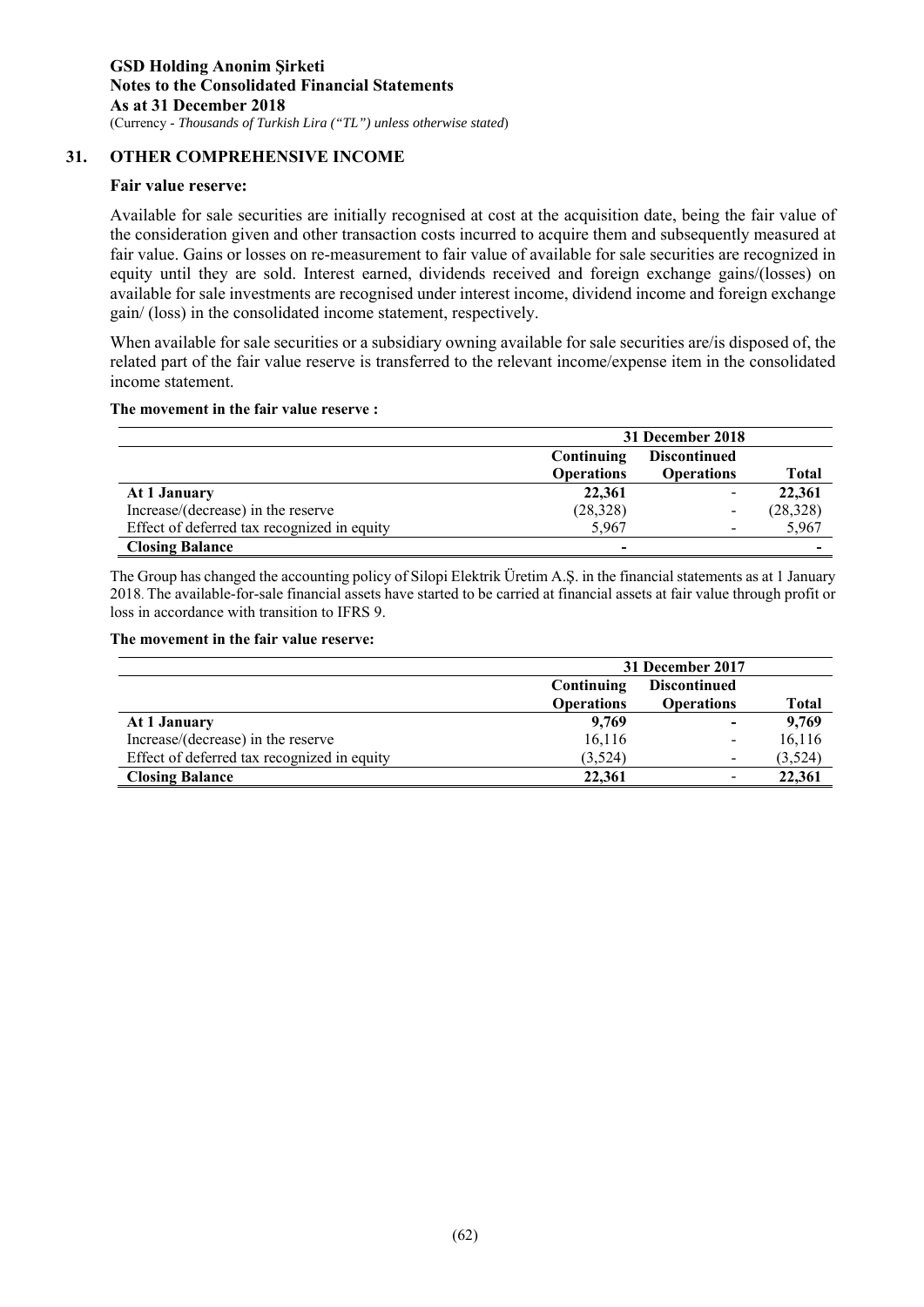# **31. OTHER COMPREHENSIVE INCOME (continued)**

### **Translation Reserve:**

The Group's translation reserve, between 1 January 2018 and 31 December 2018, belongs to subsidiaries of GSD Denizcilik Gayrimenkul İnşaat Sanayi ve Ticaret A.Ş. and GSD Shipping B.V. which are classified as continuing operations in the Group's consolidated IFRS financial statements.

# **The movement in the translation reserve based on the accumulated balances of the factors leading to the exchange differences:**

|                                                                   | 31 December |                 | 31 December |
|-------------------------------------------------------------------|-------------|-----------------|-------------|
|                                                                   | 2017        | <b>Movement</b> | 2018        |
| Exchange differences arising on the opening net assets            | 21,632      | 102,917         | 124,549     |
| Exchange differences arising on income and expenses               | (1,783)     | 3.071           | 1,288       |
| Exchange differences arising on long-term receivables             | 79,493      | (10,636)        | 68,857      |
| Current tax income/(expense) effect of FX translation difference  | (6,305)     | (1,111)         | (7, 416)    |
| Deferred tax income/(expense) effect of FX translation difference | (9,601)     | 3.239           | (6,362)     |
| Increase/(decrease) in share of non-controlling interest          |             |                 |             |
| (change at the beginning of period)                               | 3,232       | 799             | 4,031       |
| Increase/(decrease) in share of non-controlling interest          |             |                 |             |
| (change at the end of period)                                     | 2,718       |                 | 2,718       |
| Increase/(decrease) in the reserve, net of tax, attributable      |             |                 |             |
| to non-controlling interests                                      | (19, 918)   | (569)           | (20, 487)   |
| Increase/(decrease) in share of non-controlling interest (total)  | (13,968)    | <b>230</b>      | (13,738)    |
| Total translation reserve, net                                    | 69,468      | 97,710          | 167,178     |

### **The movement in the translation reserve:**

|                                                                    |         | 31 December 2018 31 December 2017 |
|--------------------------------------------------------------------|---------|-----------------------------------|
| At 1 January                                                       | 69,468  | 54,988                            |
| Increase/(decrease) in the reserve                                 | 34,956  | 14,717                            |
| Effect of current tax expense recognized in comprehensive income   | (1,111) | (1,246)                           |
| Deferred tax income / (expense) effect recognized in the statement |         |                                   |
| of comprehensive income                                            | 3,239   |                                   |
| Change in opening balance of the reserve attributable to non-      |         |                                   |
| controlling interests arising from change in ownership percentage  | 799     | 3,021                             |
| Increase/(decrease) in the reserve, net of tax, attributable       |         |                                   |
| to non-controlling interests                                       | (569)   | (2,012)                           |
| Other translation reserves                                         | 60,396  |                                   |
| <b>Closing Balance</b>                                             | 167,178 | 69,468                            |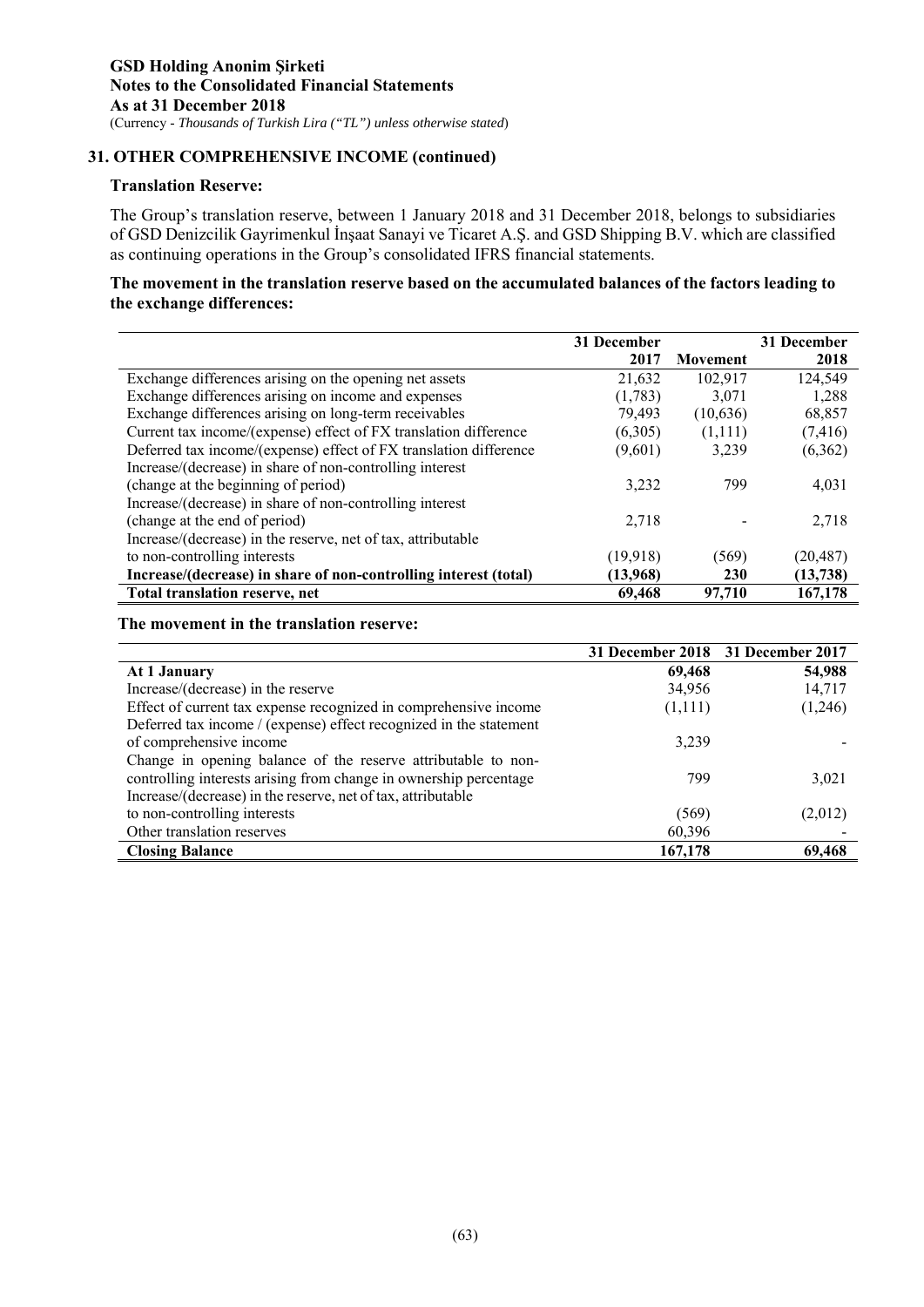# **31. OTHER COMPREHENSIVE INCOME (continued)**

# **Remeasurements of the Net Defined Benefit Liability (Asset):**

The Group, except to the extent that another IFRS requires or permits their inclusion in the cost of an asset, has recognized service cost and net interest on the net defined benefit liability (asset) in the consolidated income statement and remeasurements of the net defined benefit liability (asset) in the consolidated comprehensive income statement, which are the components of defined benefit cost.

Remeasurements of the net defined benefit liability (asset) recognised in other comprehensive income shall not be reclassified to profit or loss in a subsequent period. However, the entity may transfer those amounts recognised in other comprehensive income within equity. The Group, within the scope of that provision, adopted the accounting policy to transfer the prior-year-end balance of the Remeasurements of the Net Defined Benefit Liability (Asset) cumulatively recognised as other comprehensive income within equity to the Retained Earnings within equity as at each year-beginning.

The Group transferred the balance of TL 66 of the Remeasurements of the Net Defined Benefit Liability (Asset) cumulatively recognised as other comprehensive income within equity as at 31 December 2017 to the Retained Earnings within equity as at 1 January 2018.

| The movement in remeasurements of the net defined benefit liability (asset): |  |
|------------------------------------------------------------------------------|--|
|------------------------------------------------------------------------------|--|

| 31 December 2018                                                    |                   | <b>Continuing Discontinued</b> |       |
|---------------------------------------------------------------------|-------------------|--------------------------------|-------|
|                                                                     | <b>Operations</b> | <b>Operations</b>              | Total |
| At 1 January                                                        | (66)              |                                | (66)  |
| Remeasurement gains/losses                                          | (77)              |                                | (77)  |
| Effect of deferred tax recognized in equity                         | 15                |                                | 15    |
| Funds transferred to retained earnings                              | 82                |                                | 82    |
| The effect of deferred tax expense transferred to retained earnings | (16)              |                                | (16)  |
| The change in the reserve, net of tax,                              |                   |                                |       |
| attributable to non-controlling interests                           |                   |                                |       |
| Increase/(decrease) in the reserve, net of tax,                     |                   |                                |       |
| attributable to non-controlling interests                           |                   |                                |       |
| <b>Closing Balance</b>                                              | (60)              |                                | (60   |

| 31 December 2017                                                    | <b>Operations</b> | <b>Continuing Discontinued</b><br><b>Operations</b> | Total |
|---------------------------------------------------------------------|-------------------|-----------------------------------------------------|-------|
| At 1 January                                                        | (375)             | -                                                   | (375) |
| Remeasurement gains/losses                                          | (95)              |                                                     | (95)  |
| Effect of deferred tax recognized in equity                         | 18                |                                                     | 18    |
| Funds transferred to retained earnings                              | 471               |                                                     | 471   |
| The effect of deferred tax expense transferred to retained earnings | (95)              |                                                     | (95)  |
| The change in the reserve, net of tax,                              |                   |                                                     |       |
| attributable to non-controlling interests                           |                   |                                                     |       |
| Increase/(decrease) in the reserve, net of tax,                     |                   |                                                     |       |
| attributable to non-controlling interests                           | 9                 |                                                     |       |
| <b>Closing Balance</b>                                              | (66)              |                                                     | (66)  |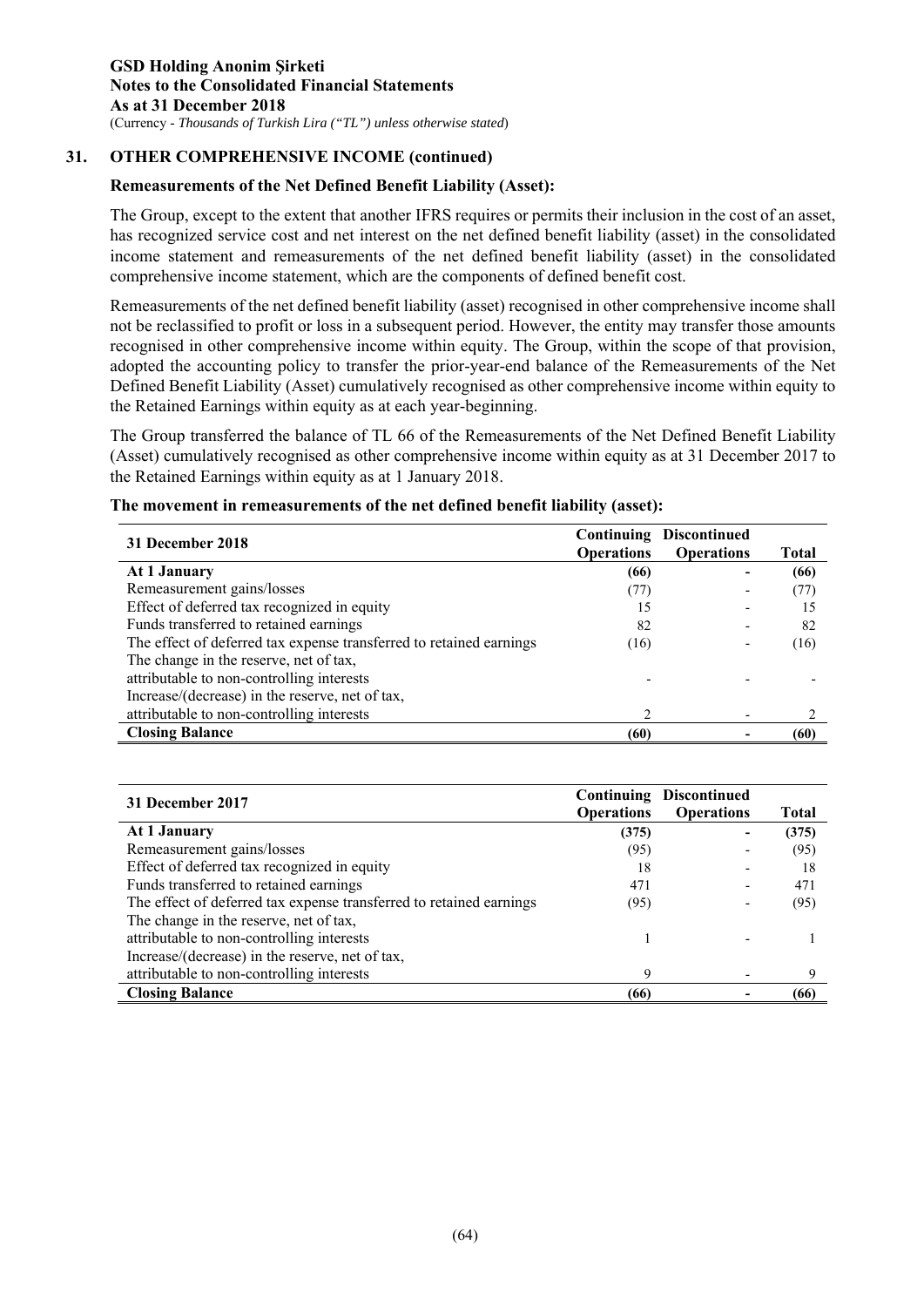# **32. LEGAL AND OTHER RESERVES AND RETAINED EARNINGS**

# **Profit Appropriation and Dividend Distribution**

The Company's statutory retained earnings consist of the extra-ordinary reserves and the first and second legal reserves. Publicly held companies make their profit appropriation in accordance with CMB regulations and the Turkish Commercial Code as follows:

The legal reserves consist of the first and the second legal reserves in accordance with the Turkish Commercial Code, 5% of statutory profits are appropriated as the first legal reserve until the total reserve reaches a maximum of 20% of the entity's share capital. The second legal reserve is appropriated at the rate of 10% of all distributions in excess of 5% of the entity's share capital by the corporations with the exception of holding companies. The first and second legal reserves are not available for distribution unless they exceed 50% of the share capital with the exception of holding companies, but may be used to absorb losses in the event that the general reserve is exhausted.

According to the regulations of Capital Markets Board (CMB) of Turkey, there is no minimum required profit distribution for the exchange-traded companies and the net distributable profit of an exchange-traded company preparing consolidated financial statements is calculated by taking into regard its net profit arising from its financial statements in accordance with International Financial Reporting Standards as much as the total of the items that may be distributed as dividend arising from its statutory financial statements based on its books of account. Dividend to be distributed by an exchange-traded company from its net distributable profits arising from its financial statements in accordance with International Financial Reporting Standards is required to be met by the total of its net distributable profit after offsetting its prior year losses, if any, and other items that may be distributed as dividend arising from its statutory financial statements based on its books of account.

The exchange-traded companies in Turkey distribute their profits by the resolution of their general assemblies in accordance with the relevant legislations and within the guidelines stated in their profit distribution policies determined by their general assemblies. The profit distribution policies of the exchange-traded companies must contain at least whether any profit will be distributed or not and if it will be distributed, the profit distribution rate determined for shareholders and other profit-sharing persons; method of payment of the dividend; time of payment of the dividend providing that the dividend distribution process will start latest by the end of the accounting period during which the general assembly meeting was held; whether advance dividend will be distributed or not and, if it will be distributed, the related principles in respect of this. The Company adopted a policy of not distributing cash or bonus dividend and distributing retained earnings by way of share capital increases through bonus issue by capitalization of internal resources within the regulatory framework of CMB and re-evaluating this policy every year, pursuant to its profit distribution policy explained below:

Dividends are distributed to all outstanding shares as of the distribution date equally in proportion to their ownership percentage in share capital regardless of the issue and acquisition dates of these shares, The rights arising from the dividend privilege are reserved. In the capital increases of public companies, bonus shares are distributed to outstanding shares as of the date of share capital increase.

### **Profit Distribution Policy**

According to 2017 Ordinary General Assembly of the Company has resolved on 31 May 2018 that the profit distribution policy of Company for the year 2018 and the subsequent years pursuant to the Corporate Governance Principles is the distribution of profits as bonus shares by means of share capital increases from internal resources through the capitalisation of profits, to the extent that the criteria stipulated by the regulatory framework of CMB in relation to share capital increases through bonus issue are met, in order to finance the growth by way of retention of earnings in equity through the accumulation of profits in extraordinary reserves by considering the growth plans, investing activities and existing financial structures of the associated companies and subsidiaries and this policy is to be re-evaluated every year by taking into account the regulations of the Capital Markets Board regarding profit distribution and the liquidity position of the Company.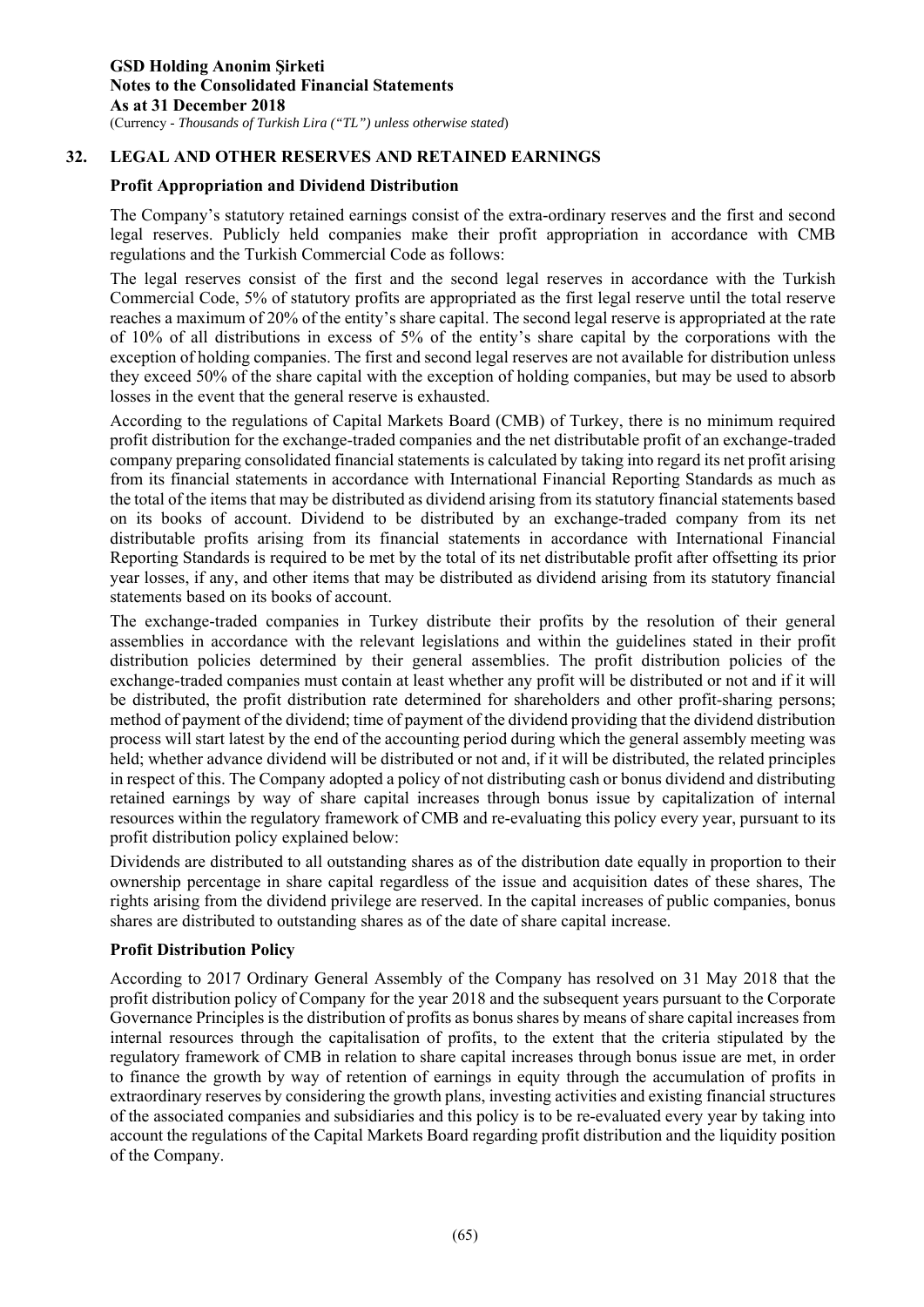# **32. LEGAL AND OTHER RESERVES AND RETAINED EARNINGS (continued)**

# **Profit Distribution Policy (continued)**

Pursuant to the article 16/8, of the Communiqué on Shares (VII-128,1) promulgated by the Capital Markets Board of Turkey (the CMB), without prejudice to statutory obligations with respect to share capital increase, the applications of publicly traded companies to the CMB for share capital increases by capitalisation of internal resources excluding period profit which will result in the adjusted share price dropping below full TL 2, the share price being calculated as the average of the weighted average trading prices in stock exchange within 30 days prior to the disclosure of share capital increase to the public, are not put into process by the CMB.

# **Profit Distribution of Group Companies**

In the Ordinary General Assembly Meeting for the year 2017 of GSD Holding A.Ş. held on 31 May 2018, it was decided for the Company's Board of Directors to be authorized regarding the separation of TL 35,575 of net profit of year 2017 on the legal records of the Company by allocating TL 1,778 first legal reserve, from the remainder TL 33,796 amount and by allocating TL 56,776 first legal reserve from the TL 1,779 from the consolidated IFRS net profit of year 2017 and to allocate the remainder TL 54,997 amount as excess reserve.

In the Ordinary General Assembly Meeting for the year 2017 dated 22 March 2018 of GSD Faktoring A.Ş. it was decided TL 13,340 amount of gross profit that is obtained to be allocated as first premium to shareholders, to be separated TL 1,000 as first legal reserve, TL 1,069 dividend distribution to Board of Director members, to be separated TL 2,691 as corporate tax, to transfer the remainder from profit for the period TL 8,047 TL amount as excess reserve, besides TL 2,000 allocated to excess reserves at 2015 and 2016 reallocate as first Premium to shareholders.

The Ordinary General Assembly Meeting of GSD Yatırım Bankası A.Ş. was held on 22 March 2018. In the Ordinary General Assembly Meeting, it was decided to the net profit amounting to TL 31,587 provided from the activities of the year 2017, TL 6,040 as corporate tax, TL 1,277 first legal reserve, TL 2,500 first premium to shareholders in accordance with 24/C articles of association of the Bank, the remaining of TL 21,769 as extraordinary reserves.

The Ordinary General Assembly Meeting for the year 2017 dated 31 May 2018 of GSD Denizcilik Gayrimenkul İnşaat San. Ve Tic. A.Ş. decided to net off the net loss of TL 2,656 in the 2017 statutory financial statements of the Company with the previous year's losses of 2009 and to allocate TL 15,539 as first legal reserve all to be covered by previous year's losses in the IFRS financial statements of the Company.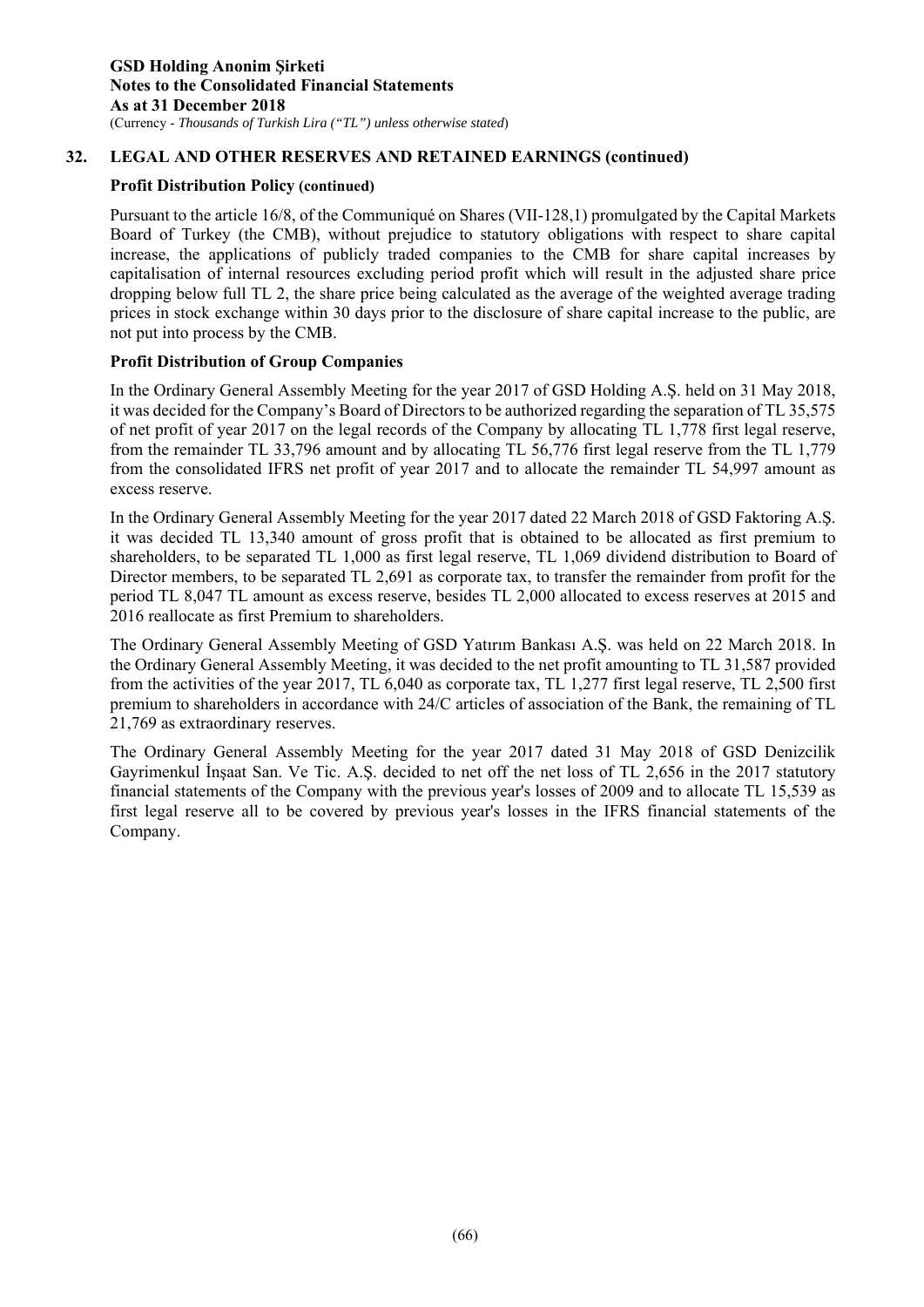# **32. LEGAL AND OTHER RESERVES AND RETAINED EARNINGS (continued)**

### **Profit Distribution of Group Companies (continued)**

### **Retained earnings**

|                                                                  | 31 December 2018 | 31 December 2017 |
|------------------------------------------------------------------|------------------|------------------|
| Extraordinary reserves (historical)                              | 174,860          | 141,063          |
| Extraordinary reserves (retained earnings arising from the first |                  |                  |
| application of inflation accounting)                             | 68,925           | 68,925           |
| Inflation adjustment on extraordinary reserves                   | 23,082           | 23,082           |
| Reserves related to withdrawal of shares                         | 6,304            | 6,304            |
| Inflation adjustment on legal reserves                           | 5,868            | 5,868            |
| Transaction costs of equity transactions                         | (901)            | (901)            |
| IFRS adjustments                                                 | (325)            | (22, 054)        |
| <b>Retained earnings</b>                                         | 277,813          | 222,287          |

**The items that may be distributed as dividend to shareholders of the Company arising from its statutory financial statements based on its books of account** 

|                                                                  | 31 December 2018 | 31 December 2017 |
|------------------------------------------------------------------|------------------|------------------|
| Net profit/loss for the period                                   | 252.996          | 35,575           |
| Extraordinary reserves (historical)                              | 174.860          | 141,063          |
| Extraordinary reserves (retained earnings arising from the first |                  |                  |
| application of inflation accounting)                             | 68.925           | 68,925           |
| Inflation adjustment on extraordinary reserves                   | 23.082           | 23,082           |
| The items that may be distributed as dividend                    |                  |                  |
| in statutory financial statements                                | 519.863          | 268,645          |

The restatement effects of the inflation adjustment on the credit balance accounts which are transferred to another account or withdrawn from the company as dividend shall be subject to corporate tax without being included in the current net income for the year during which the transfer or withdrawal is made, but the restatement effects of the inflation adjustment on the equity accounts can be capitalised or transferred to the accumulated deficit account to set off the prior year losses arising from the first application of inflation accounting without being subject to corporate tax, according to the Temporary Clause 25 and the Repeated Clause 298 of the Tax Procedural Law of Turkey. The Tax Procedural Law Communiqué numbered 328 excepts the transfers or withdrawals made from the restatement effects of the inflation adjustment on the nonmonetary credit balance accounts which are profit reserves, special funds (such as fixed asset replacement fund), advances and deposits and progress payments arising from construction contracts, from corporate tax in this regard.

Pursuant to the section under the heading of 19. Profit Distribution belonging to the Circular numbered 17 relating to the Tax Procedural Law of Turkey, prior year income not existing before the first inflation adjustment and arising from the first inflation adjustment, which are transferred to another account or withdrawn from the company as dividend shall be subject to corporate tax without being included in the current net income for the year during which the transfer or withdrawal is made.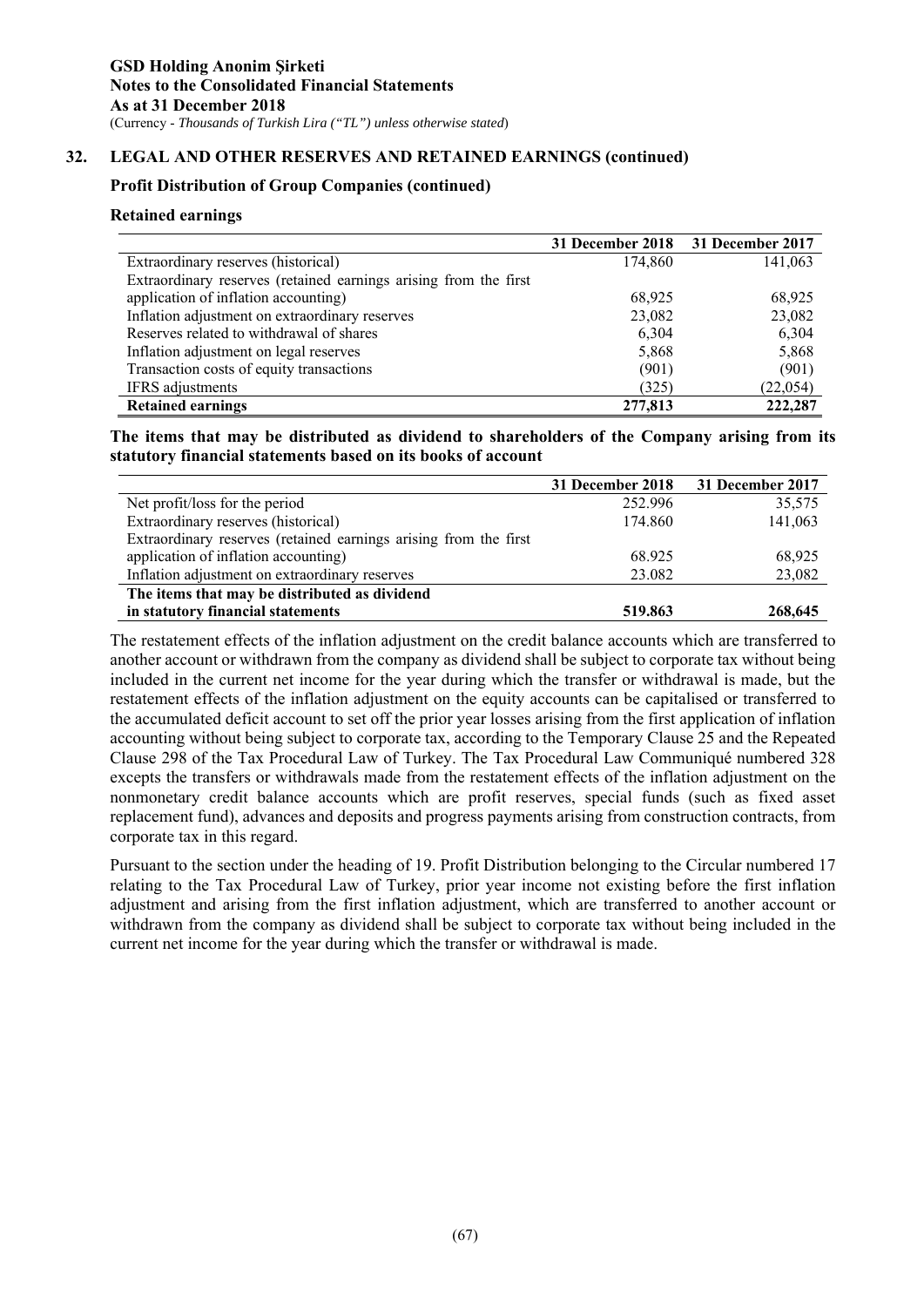# **33. COMMITMENTS AND CONTINGENCIES**

In the normal course of business, the Group undertakes various commitments and incurs certain contingent liabilities that are not presented in the financial statements including:

|                                                        |           | 31 December 2018 31 December 2017 |
|--------------------------------------------------------|-----------|-----------------------------------|
|                                                        |           |                                   |
| Letters of guarantee                                   | 1,339,594 | 1,009,160                         |
| Bills of acceptances                                   | 102.476   |                                   |
| <b>Total non-cash loans</b>                            | 1,442,070 | 1,009,160                         |
| Other commitments                                      | -         | 29                                |
| Total non-cash loans and off-balance sheet commitments | 1,442,070 | 1,009,189                         |

The analysis related to the Group's exposure to credit, liquidity and market risks based on the types of financial assets and liabilities is disclosed in Note 40.

### **34. OPERATING INCOME**

### **Gross profit/(loss) from marine sector operations**

|                                                       |           | 31 December 2018 31 December 2017 |
|-------------------------------------------------------|-----------|-----------------------------------|
|                                                       |           |                                   |
| Rental income on ship time charters                   | 102,950   | 57,617                            |
| Marine sector insurance indemnity income              |           | 719                               |
| Fuel purchasing and selling difference income         | 109       |                                   |
| Other income                                          | 1,199     | 1,088                             |
| <b>Marine sector income</b>                           | 104,258   | 59,424                            |
|                                                       |           |                                   |
| Ship depreciation expense                             | (27,686)  | (17,969)                          |
| Ship personnel expenses                               | (25, 462) | (17, 389)                         |
| Various materials, oil and fuel expenses of ships     | (12,039)  | (9, 721)                          |
| Ship insurance expenses                               | (3, 434)  | (2,337)                           |
| Technical management fees                             | (2,878)   | (1,801)                           |
| Maintenance and repair expenses                       | (1,953)   | (1,484)                           |
| Loss of hire                                          | (743)     | (630)                             |
| Other expenses                                        | (800)     | (642)                             |
| Marine sector expense                                 | (74, 995) | (51, 973)                         |
|                                                       |           |                                   |
| Gross profit/(loss) from commercial sector operations | 29,263    | 7,451                             |

### **Gross profit/(loss) from financial sector operations**

### **a) Service income and cost of service**

|                                     |          | 31 December 2018 31 December 2017 |
|-------------------------------------|----------|-----------------------------------|
|                                     |          |                                   |
| Fees and commission income          | 17,754   | 9,580                             |
| Income from banking transactions    | 461      |                                   |
| <b>Service income</b>               | 18,215   | 9,580                             |
|                                     |          |                                   |
| Fees and commission expense         | (1,421)  | (934)                             |
| Cost of service                     | (1, 421) | (934)                             |
|                                     |          |                                   |
| Service income less cost of service | 16,794   | 8,646                             |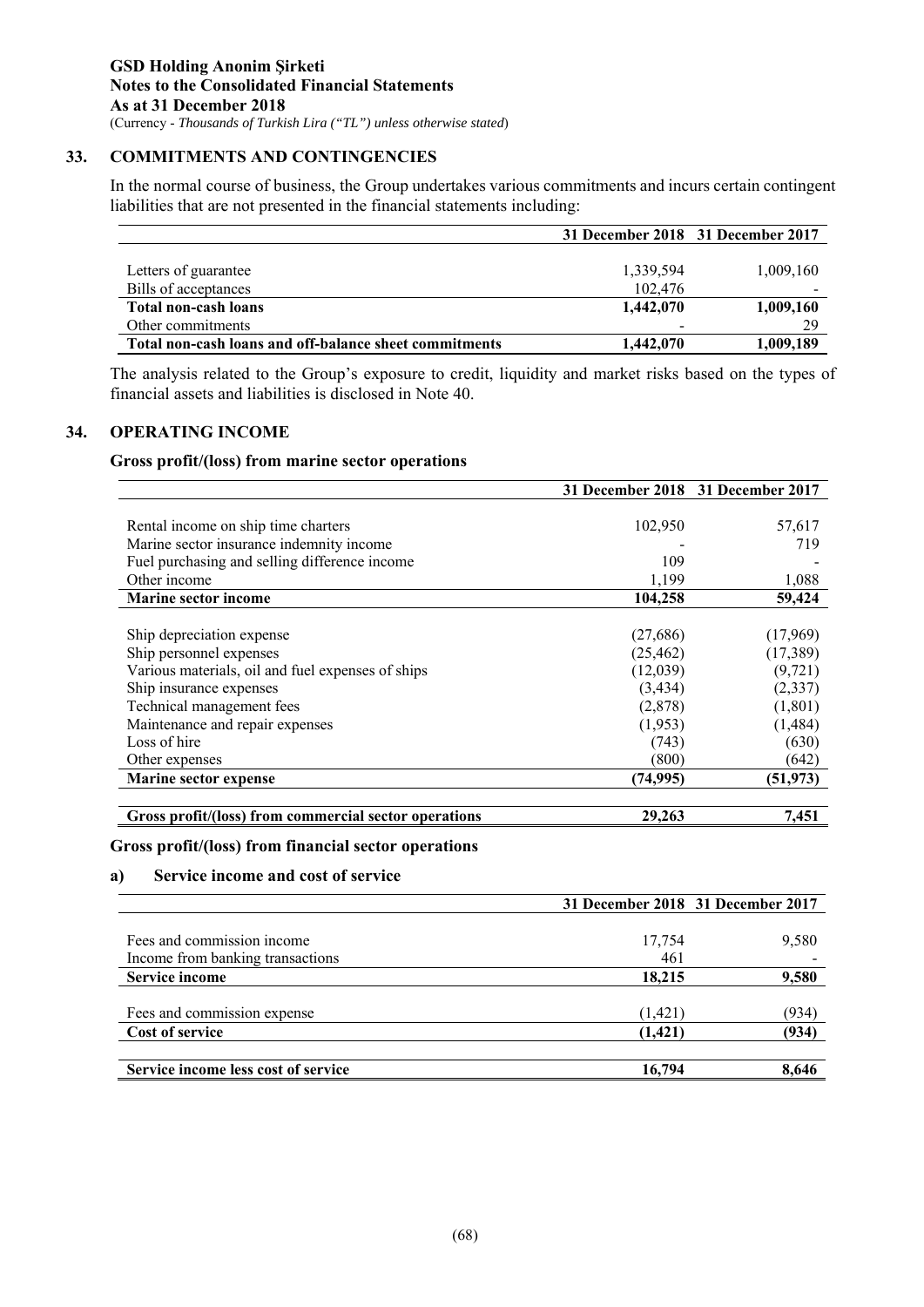# **34. OPERATING INCOME (continued)**

# **Gross profit/(loss) from financial sector operations (continued)**

# **b) Interest income / (expense)**

|                                                                       |                                   | 31 December 2018 31 December 2017 |
|-----------------------------------------------------------------------|-----------------------------------|-----------------------------------|
| <b>Interest income</b>                                                |                                   |                                   |
| Interest income on factoring receivables                              | 59,545                            | 53,944                            |
| Interest income on loans and advances                                 | 53,325                            | 41,914                            |
| Interest income on finance lease contracts                            | 52                                | 7                                 |
| Other interest income                                                 | 258                               | 121                               |
| Interest income on securities                                         | 134                               | 7                                 |
| Interest received from banks                                          | 2,772                             | 61                                |
| Interest received from money market transactions                      | 1,601                             |                                   |
| <b>Interest income</b>                                                | 117,687                           | 96,054                            |
|                                                                       |                                   |                                   |
| Interest expense<br>Interest expense on funds borrowed                | (27,610)                          | (29, 848)                         |
| Interest expense on other money market deposits                       | (7,084)                           | (4,573)                           |
| Other interest expense                                                | (2, 553)                          | (1,006)                           |
|                                                                       |                                   |                                   |
| <b>Interest expense</b>                                               | (37, 247)                         | (35, 427)                         |
| Net interest income                                                   | 80,440                            | 60,627                            |
| <b>Provision expense arising from financial sector operations</b>     |                                   |                                   |
|                                                                       |                                   | 31 December 2018 31 December 2017 |
|                                                                       |                                   |                                   |
| (Provision)/reversal of provision for loans and advances to customers | (247)                             | 1,342                             |
| (Provision)/reversal of provision for factoring receivables           | (2,147)                           | 124                               |
| (Provision)/reversal of provision for finance lease receivables       | (680)                             | (272)                             |
| (Provision)/reversal of provision for unindemnified non-cash loans    | (1)                               |                                   |
| <b>Total</b>                                                          | (3,075)                           | 1,194                             |
| Other financial sector operations income/(expense), net               |                                   |                                   |
|                                                                       | 31 December 2018 31 December 2017 |                                   |

|                                                                                                                                      | 51 DUUNINU 4910 -51 DUUNINU 4917 |                                  |
|--------------------------------------------------------------------------------------------------------------------------------------|----------------------------------|----------------------------------|
| Banking Regulation and Supervision Agency contribution expense<br>Banking Association contribution expense<br>Other income/(expense) | (102)<br>(22)<br>1.509           | 79`<br>$\left( 20\right)$<br>535 |
| <b>Total</b>                                                                                                                         | 1.385                            | 436                              |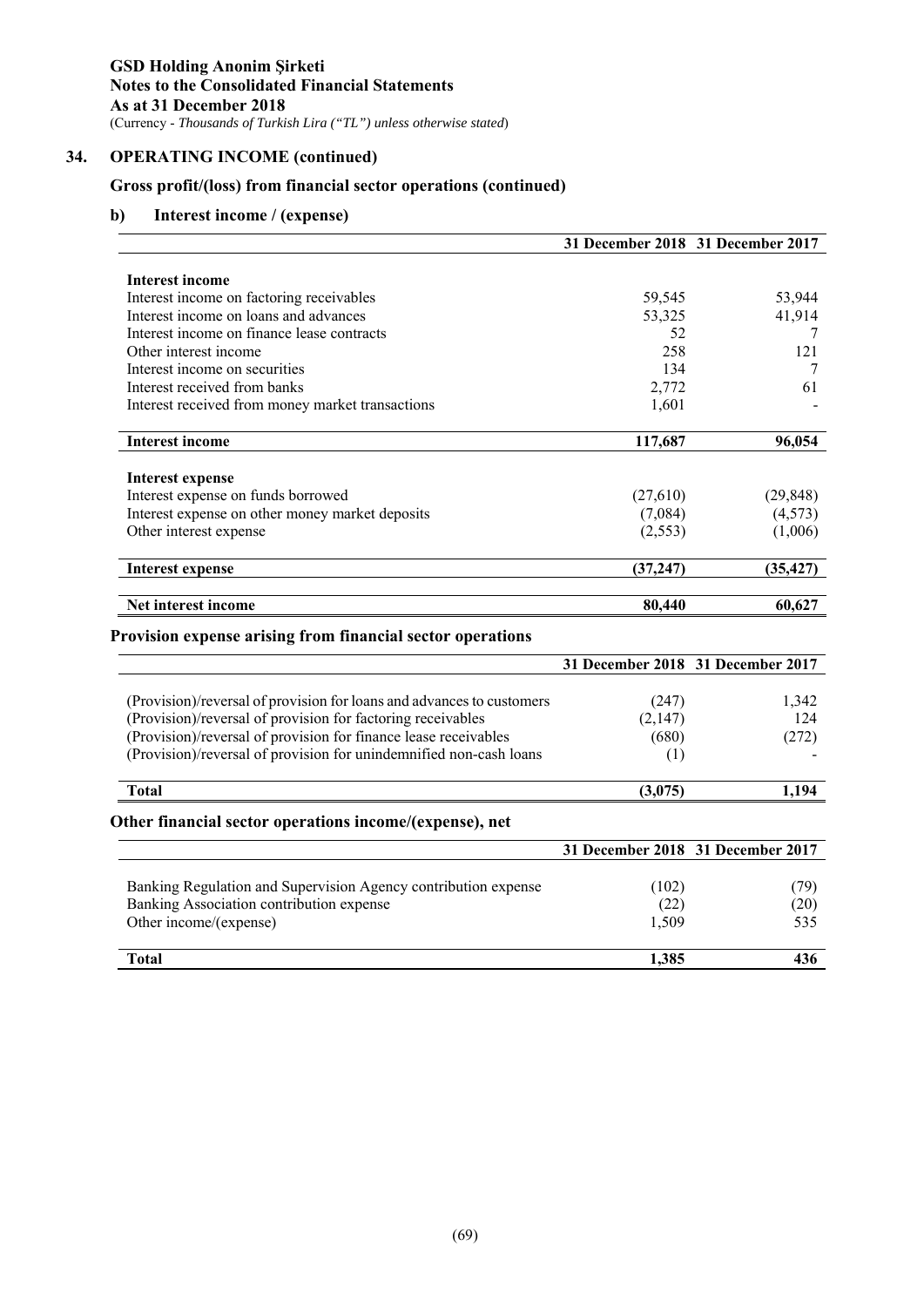# **35. ADMINISTRATIVE EXPENSES**

### **Administrative expenses**

|                                                  |           | 31 December 2018 31 December 2017 |
|--------------------------------------------------|-----------|-----------------------------------|
|                                                  |           |                                   |
| Personnel expenses                               | (24,258)  | (21,350)                          |
| Rent expenses                                    | (5,193)   | (4,021)                           |
| Vehicle, transportation and travel expenses      | (2,065)   | (1,052)                           |
| Amortization and depreciation expenses           | (1,163)   | (877)                             |
| External audit expenses                          | (1,226)   | (811)                             |
| Taxes paid other than on income                  | (2,613)   | (718)                             |
| Communication expenses                           | (579)     | (646)                             |
| Building and fixed-asset expenses                | (694)     | (556)                             |
| Legal expenses                                   | (19)      | (101)                             |
| Office and printed material expenses             | (140)     | (118)                             |
| Insurance expense                                | (45)      | (47)                              |
| Advertising expenses                             | (86)      | (19)                              |
| Donation, aid and social responsibility expenses | (352)     | (2)                               |
| Other expenses                                   | (3,770)   | (1, 414)                          |
| <b>Total</b>                                     | (42, 203) | (31, 732)                         |

### **Personnel expenses**

|                                                                |          | 31 December 2018 31 December 2017 |
|----------------------------------------------------------------|----------|-----------------------------------|
|                                                                |          |                                   |
| Wages and salaries                                             | (17,513) | (15,276)                          |
| Cost of defined contribution plan                              | (2,035)  | (1, 727)                          |
| Other fringe benefits                                          | (1, 384) | (1,225)                           |
| Paid bonus expense <sup>(*)</sup>                              | (2,392)  | (2,047)                           |
| Provision expense for employee bonus                           | (269)    | (373)                             |
| Paid expense for employee termination benefits obligation      | (191)    | (336)                             |
| Provision expense for employee termination benefits obligation | (267)    | (184)                             |
| Provision expense for unused paid vacation obligation          | (147)    | (129)                             |
| Paid expense for unused paid vacation obligation               | (53)     | (53)                              |
| Other                                                          |          |                                   |
| <b>Total</b>                                                   | (24,258) | (21, 350)                         |

(\*) Dividend for Board of Directors and personnel in the notes of previous period is shown under the paid bonus expense line

### **36. OTHER INCOME / (EXPENSE) FROM OPERATING ACTIVITIES**

### **Other income from operating activities**

|                                                                    | 31 December 2018 31 December 2017 |        |
|--------------------------------------------------------------------|-----------------------------------|--------|
|                                                                    |                                   |        |
| Other foreign exchange gains                                       | 50,613                            | 14,874 |
| Interest income on deposits with banks and financial institutions  | 4,134                             | 2,591  |
| Reversal of provision for employee termination benefits obligation | 271                               | 278    |
| Reversal of provision for unused paid vacation obligation          | 43                                |        |
| Insurance indemnity income                                         | 37                                |        |
| Other income                                                       | 264                               | 185    |
| Total                                                              | 55,362                            | 17.928 |

### **Other expense from operating activities**

|                               | 31 December 2018 31 December 2017 |        |
|-------------------------------|-----------------------------------|--------|
| Other foreign exchange losses | 26.323                            | 10.487 |
| Total                         | (26.323)                          | 10,487 |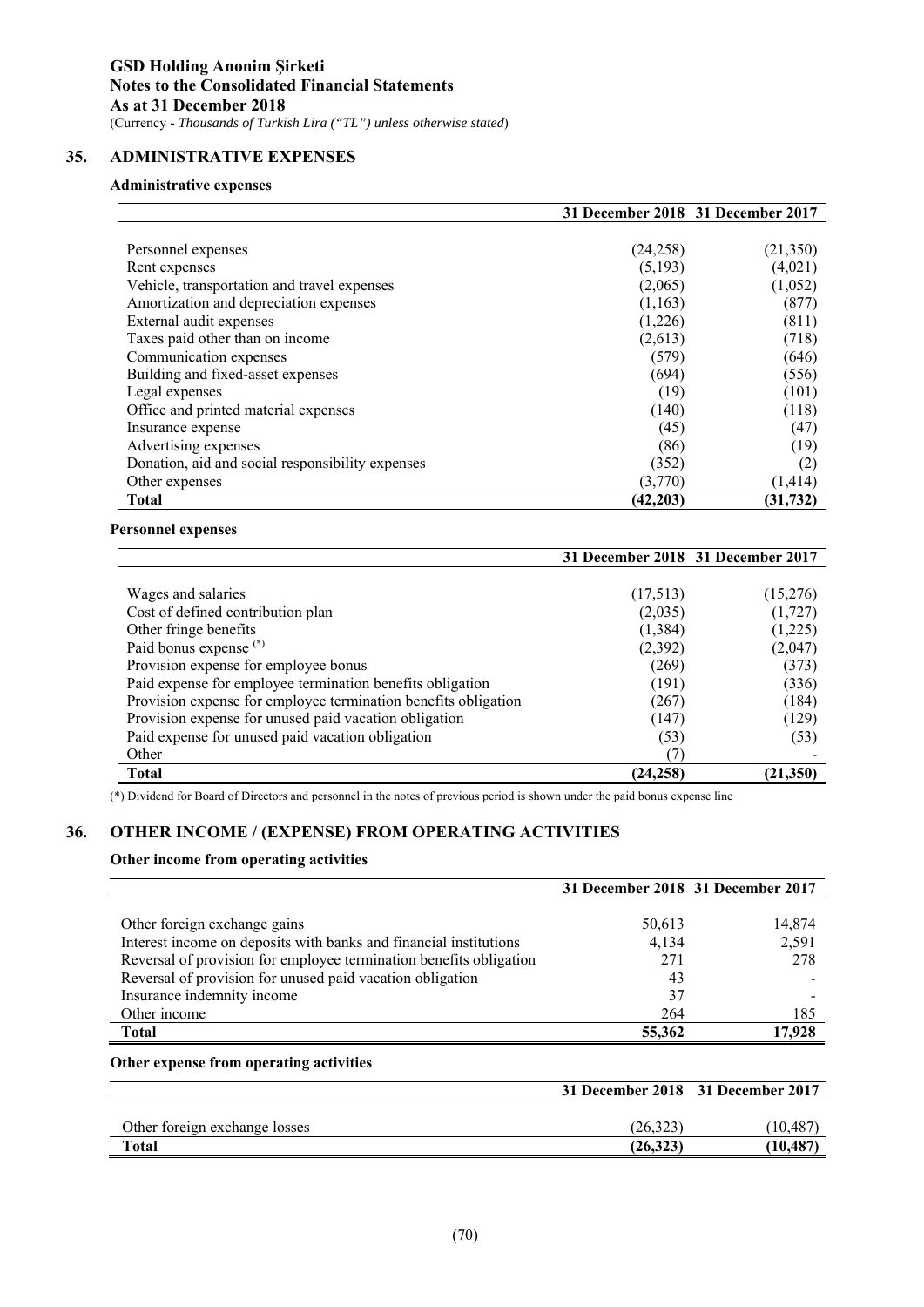# **37. INCOME / (EXPENSE) FROM INVESTMENT ACTIVITIES**

### **Income from investment activities**

|                                                                        |         | 31 December 2018 31 December 2017 |
|------------------------------------------------------------------------|---------|-----------------------------------|
|                                                                        |         |                                   |
| Foreign exchange gains on the non-current assets                       |         |                                   |
| and the current assets not included in cash equivalents <sup>(*)</sup> | 186,125 | 31,825                            |
| Interest income of long term assets and investments not included in    |         |                                   |
| cash equivalents                                                       |         | 802                               |
| Gain on sale of available for sale securities                          |         | 497                               |
| Gain on disposal of property and equipment and assets held for sale    |         | 28                                |
| Marketable securities valuation profit (excluding interest bearing     |         |                                   |
| securities)                                                            | 193     |                                   |
| Other income                                                           | 82,338  |                                   |
| <b>Total</b>                                                           | 268,656 | 33,159                            |

(\*)The amount arises from the exchane effect of the financial investment of Silopi Elektrik Üretim A.Ş..

#### **Other income**

|                                                       | 31 December 2018 31 December 2017 |  |
|-------------------------------------------------------|-----------------------------------|--|
| GSD Yatırım Bankası A.Ş. - income from property sales | 25,666                            |  |
| Other income                                          | 56,672                            |  |
| Total                                                 | 82,338                            |  |

### **Expense from investment activities (-)**

|                                                                     | 31 December 2018 31 December 2017 |       |
|---------------------------------------------------------------------|-----------------------------------|-------|
|                                                                     |                                   |       |
| Long-term assets and investments not included in cash equivalents   |                                   | (211) |
| Loss on available for sale securities                               |                                   |       |
| Loss on disposal of property and equipment and assets held for sale |                                   |       |
| Other expenses                                                      | '21                               | [101] |
| Total                                                               |                                   | 386   |

### **38. FINANCING EXPENSES**

### **Financing expenses:**

|                                                         | 31 December 2018 31 December 2017 |           |
|---------------------------------------------------------|-----------------------------------|-----------|
|                                                         |                                   |           |
| Interest expense on borrowings                          | (19,746)                          | (13, 954) |
| Foreign exchange loss on borrowings                     | (20, 586)                         | (5,376)   |
| Interest expense on the provision for employee benefits | (106)                             | (91)      |
| Other financing expenses                                | (171)                             | (108)     |
| <b>Total</b>                                            | (40, 609)                         | (19, 529) |

### **39. EARNINGS PER SHARE**

Basic earnings per share (EPS) is calculated by dividing the net profit for the period by the weighted average number of ordinary shares outstanding during the period adjusted, for "Bonus Shares" when they are issued to shareholders without any consideration as explained below, subsequent to the date of financial statements, but before their authorization.

In Turkey, companies can increase their share capital by making a prorata distribution of shares ("Bonus Shares") to existing shareholders without consideration for amounts resolved to be transferred to share capital from retained earnings and restatement differences. For the purpose of the EPS calculation such Bonus Shares are regarded as stock dividends. Dividend payments made in the form of free shares are regarded similarly. Accordingly the weighted average number of shares used in EPS calculation is derived by giving retroactive effect to the issue of such shares.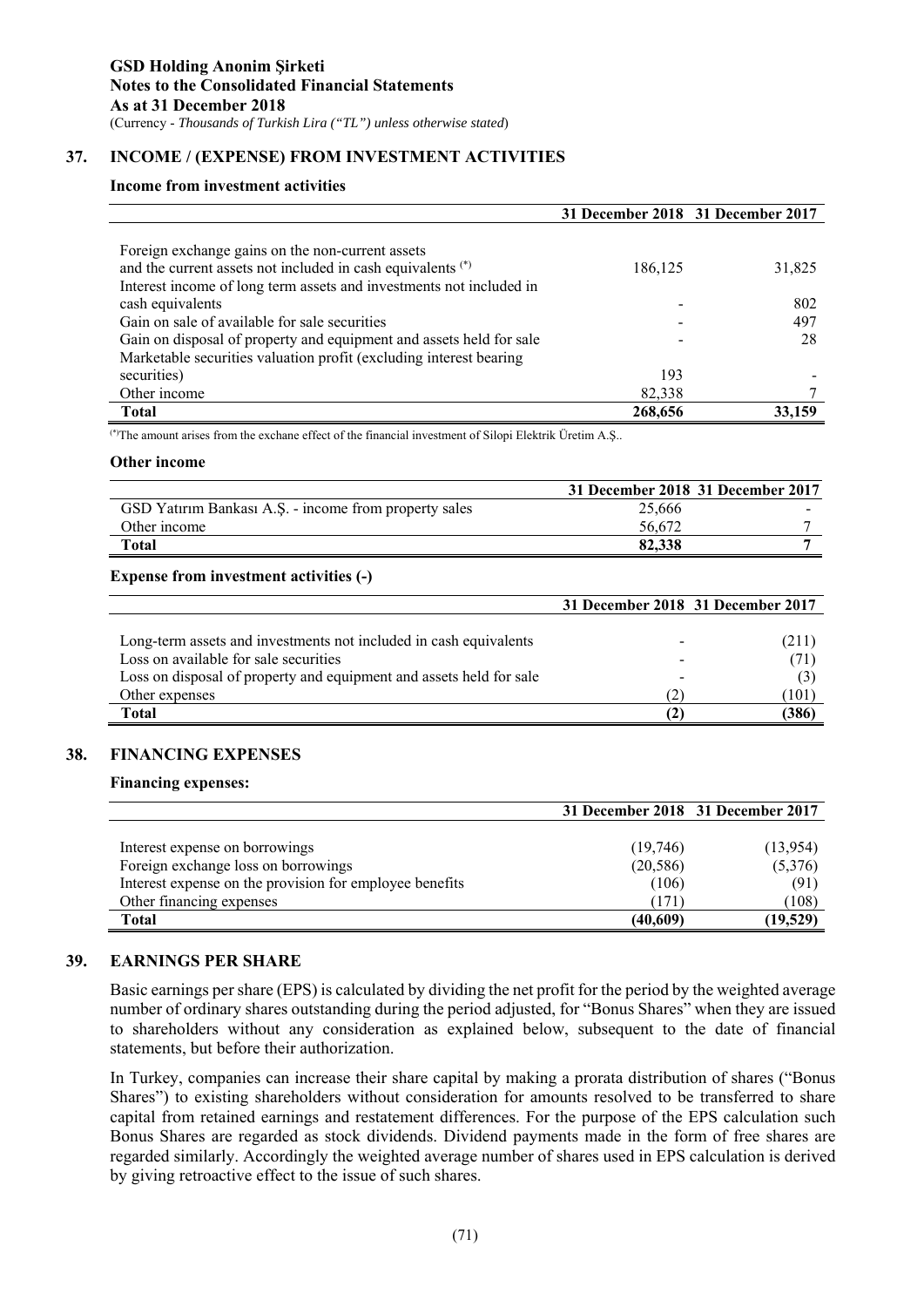# **39. EARNINGS PER SHARE (continued)**

The following reflects the data used in the basic earnings per share computations:

| <b>Continuing Operations</b>                                            |             | 31 December 2018 31 December 2017 |
|-------------------------------------------------------------------------|-------------|-----------------------------------|
| Net $profit/(\text{loss})$                                              | 293,188     | 56,776                            |
| The weighted average number of shares with a nominal value of full TL 1 | 360,000,000 | 364,468,219                       |
| Basic earnings per share with a nominal value of full TL 1              | 0.814       | 0.156                             |
| Diluted earnings per share with a nominal value of full TL 1            | 0.814       | 0.156                             |
|                                                                         |             |                                   |
| <b>Discontinued Operations</b>                                          |             | 31 December 2018 31 December 2017 |
| Net $profit/(\text{loss})$                                              |             |                                   |
| The weighted average number of shares with a nominal value of full TL 1 | 360,000,000 | 364, 468, 219                     |
| Basic earnings per share with a nominal value of full TL 1              |             |                                   |
| Diluted earnings per share with a nominal value of full TL 1            |             |                                   |

### **40. FINANCIAL RISK MANAGEMENT**

### **THE REGULATIONS REGARDING THE RISK MANAGEMENT IN THE GROUP COMPANIES**

### **The Regulations Regarding the Capital Adequacy Requirements of the Group's Bank**

In the Group bank, in accordance with banking regulations, the capital adequacy ratio and, beginning from 1 January 2014, the main capital adequacy ratio and the core capital adequacy ratio are required to be calculated on separate and consolidated bases and meet the minimum 8%, 6% and 4.5% respectively and held at these levels. The capital adequacy standard ratio, the main capital adequacy ratio and the core capital adequacy ratio are calculated by dividing the shareholders' equity, the main equity capital and the core equity capital respectively by the sum of "the amount taken as the basis to the credit risk+the amount taken as the basis to the market risk+the amount taken as the basis to the operational risk".

The shareholders' equity, the main equity capital and the core equity capital are calculated according to the rules and principles stated in the Communiqué on the Shareholders' Equities of Banks.

The amount taken as the basis to the credit risk is calculated for the credit risk arising from the on-balance sheet asset items, non–cash loans, commitments and derivative financial instruments. The amount taken as the basis to the credit risk is calculated by means of the standard approach or the approaches based upon internal rating.

The amount taken as the basis to the market risk is the sum of the amounts taken as the basis to the market risk arising from the general market risk and specific risk composed of the interest rate risk, the equity instrument risk, the position risk held on the collective investment institutions and the credit derivative risk, the currency risk, the clearing risk, the commodity risk, the counterparty credit risk. The amount taken as the basis to the market risk is calculated for the market risk comprising the general market risk and specific risk related to the positions on the financial instruments with interest rate-linked returns, equity instruments, the positions on the collective investment institutions (mutual funds and investment trusts); the foreign exchange risk arising from the positions on all the on-balance sheet foreign currency asset and liability items, the foreign currency irrevocable non-cash loans and derivative financial instruments; the clearing risk for the loss to be incurred by the banks due to the price changes of the underlying securities, foreign currency items or commodities in the case of a clearing transaction default for the transactions on the delivery of a security, foreign currency item or commodity at the price and maturity specified in the agreement requiring the both parties to meet their obligations at the maturity; the commodity risk for the commodity-based derivative financial instruments and precious metals; the market risk for over-the-counter derivative financial instruments and the credit derivatives, the securities included in purchase and sell portfolio or the commodity-based securities or the commodity borrowing or lending transactions and the repurchase agreements and reverse repo agreements, the margin trading in securities and the counterparty credit risk that the counterparty to the transactions with long-term clearing defaults before the final payment in the cash-flow of the transaction. The amount taken as the basis to the market risk is calculated by means of the standard method or the risk measurement methods with the permission of BRSA.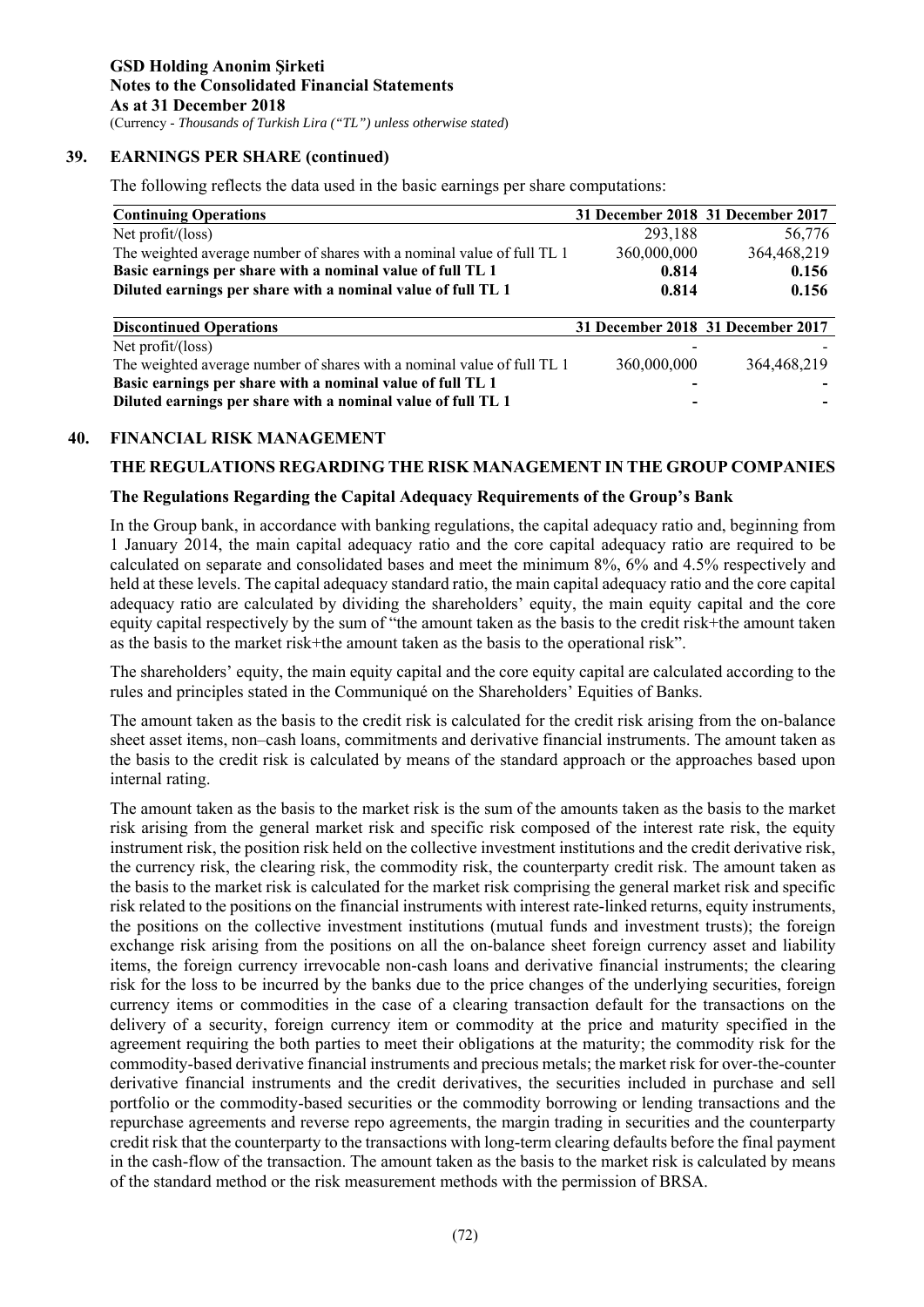# **The Regulations Regarding the Capital Adequacy Requirements of the Group's Bank**

The amount taken as the basis to the operational risk is calculated for the losses arising from missing out mistakes and misapplications due to the shortcomings of the bank's internal controls, not being able to behave according to the time and conditions by the bank management and personnel, the errors in managing the bank, the errors and shortcomings in the management information systems and disasters such as earthquake, fire and flood or terror attacks. The amount taken as the basis to the operational risk is calculated by means of the basic indicator approach and the standard approach or the advanced measurement approaches with the permission of BRSA.

### **The Regulations Regarding the Capital Protection and Cyclic Capital Buffers of the Group's Bank**

The additional core equity capital is the excess of the banks' core equity capital over the core equity capital utilized by them to meet the capital adequacy standard ratio, the main capital adequacy ratio and the core capital adequacy ratio as required by the relevant directive, on separate and consolidated bases. The banks' additional core capital requirement is the amount calculated by multiplying the sum of the bank-specific cyclic capital buffer ratio (BCCB) and the capital protection buffer ratio (CPB) with risk-weighted assets (RWA). The CPB ratio is 2.5% on separate and consolidated bases (0% for 2014, 0% for 2015, 0.625% for 2016, 1.25% for 2017, 1.875% for 2018, 2.5% for 2019 and the subsequent years). The BCCB ratio is calculated by banks based on the country distribution of the loan portfolios on separate and consolidated bases in line with the principles and procedures to be determined by the Banking Regulation and Supervision Agency (BRSA). The cyclic capital buffer ratio which will be used by the banks for their risks in Turkey in the calculation of the BCCP ratio is determined by the BRSA. The risk-weighted assets (RWA) are calculated by dividing the shareholders' equity of the banks by their capital adequacy standard ratio calculated in accordance with the relevant directive. The profit distribution is limited to the maximum profit distribution rate stated in the relevant communiqué in the event that the additional core equity capital which will be calculated by banks on separate and consolidated bases is lower than the additional core equity capital requirement. The banks which are subject to the profit distribution limitation pursuant to the mentioned provisions are required to submit a capital restoration plan approved by the board of directors of the bank and intended to satisfy the additional core capital requirement to the BRSA within one month after the notification of the maximum profit distribution rate.

### **Internal Capital Adequacy Assessment Process (ICAAP), Capital Planning Buffer, Internal Capital Buffer and Internal Capital Adequacy Requirement**

The banks are required to internally calculate the capital that is adequate to meet the risks they are exposed to and can be exposed to, on separate and consolidated bases and maintain their activities by means of a capital over this level. The ICAAP is the set of processes to allow the top management to identify, measure, consolidate and monitor the risks in an accurate and adequate level; to calculate and maintain the adequate internal capital determined based on the bank's risk profile, strategies and activity plan; establish, implement and develop continuously strong risk management systems. The banks are required to establish, implement and develop the ICAAP in their own structures. ICAAP incorporates the qualitative characteristics of the capital planning, corporate governance and risk management capabilities not reflected in the financial figures and takes into consideration the sensitivity to the economic cycle and the other external risk factors. The best practice guides of the BRSA are taken into consideration in the establishment and implementation of the ICAAP, within the limits of the relevant provisions of the regulations, the other relevant legislation and the principle of measuredness. The ICAAP must be integrated into the organizational structure, the risk appetite structure and the operating processes of the bank and must form the basis of them.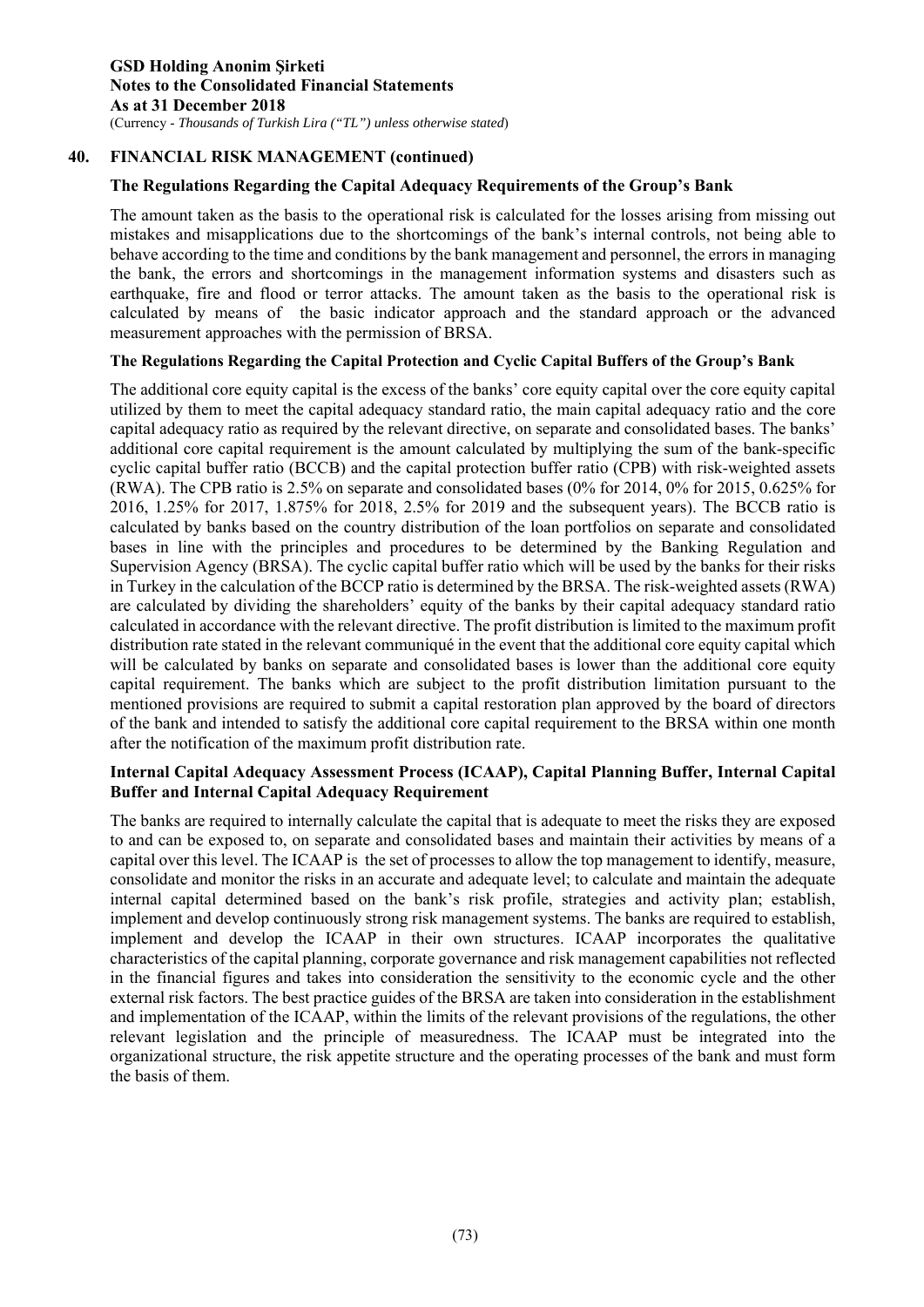# **Internal Capital Adequacy Assessment Process (ICAAP), Capital Planning Buffer, Internal Capital Buffer and Internal Capital Adequacy Requirement**

Banks are required to calculate and maintain a capital planning buffer so as to prevent capital adequacy from dropping below the internal and legal minimum capital adequacy level in the presence of possible adverse situations and losses that can be encountered in the next three year period; considering the stress testing and the scenario analysis, the risk appetite, the capital plan, the strategic plan and budget, the action plans against urgent and unforeseen circumstances and other matters they require; the internal capital adequacy requirement is calculated by adding cyclical capital buffer stated in "the Regulation on the Capital Protection and the Cyclic Capital Buffers", published in the Official Gazette dated 5 November 2013 and numbered 28812, and the bigger of the capital protection buffer and the capital planning buffer stated in the same regulation to the internal minimum capital adequacy level. The part of the internal capital adequacy requirement of the bank which exceeds the legal capital adequacy level is named as the internal capital buffer. The internal capital buffer is maintained as the core capital.

When the current capital adequacy level falls below the internal capital adequacy requirement, the bank submits urgently an action plan to the BRSA so as to enable the current capital adequacy level to exceed the internal capital adequacy requirement level. The mentioned plan is implemented after the approval of the BRSA.

### **The Regulations Regarding the Leverage Ratios of the Group Bank**

Starting from 1 January 2014, the leverage ratio is calculated by dividing the main equity capital by the total risk amount; the consolidated leverage ratio is calculated by dividing the consolidated main equity capital by the consolidated total risk amount. Starting from 1 January 2015, the quarterly simple arithmetic average as of the periods ended March, June, September and December of the leverage ratios which are calculated monthly on separate and consolidated bases are required to be attained and maintained at a minimum of 3%.

# **The Regulations Regarding the Equity Standard Ratio of the Group's Financial Leasing and Factoring Companies**

The ratio of the shareholders' equity to the total assets of the financial leasing and factoring companies are required to be attained and maintained at a minimum of 3% in accordance with the relevant directive.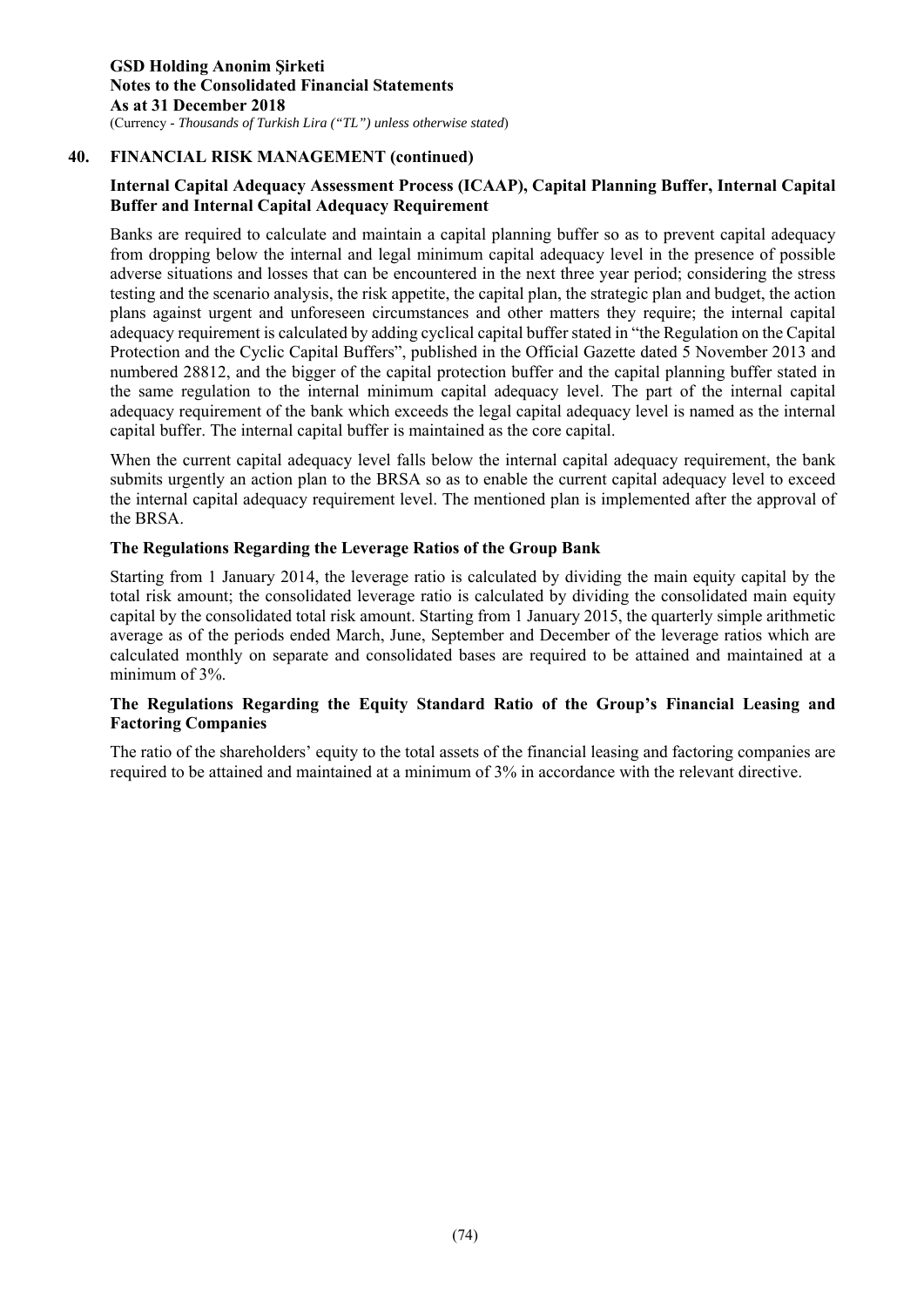# **The Regulations Regarding the Provisions To Be Set Against the Receivables of the Group's Bank, Financial Leasing And Factoring Companies**

In accordance with the related regulations, the Bank is required to recognize provision for the expected credit losses in IFRS 9 in order to cover the losses arising or expected to arise from credit and other receivables but whose amount is not certain, within the framework of the procedures and principles determined in the related regulation and communiqué as follows.

### **Recognition of Expected Credit Losses**

As of 1 January 2018, the Bank recognizes provisions for impairment in accordance with IFRS 9 requirements according to the "Regulation on the Procedures and Principles for Classification of Loans by Banks and Provisions to be set aside" published in the Official Gazette dated 22 June 2016 numbered 29750. In this framework, as of 31 December 2017, method of provisions for impairment as set out in accordance with the related legislation of BRSA is changed by applying the expected credit loss model under IFRS 9. Estimation of expected credit losses include supportable informations that are unbiased, weighted by probable outcomes and on past events, current conditions and forecasts for future economic conditions. As of the date of initial recognition, these financial assets have been classified into the following three stages based on the increase in the credit risks observed:

Stage 1: From initial recognition of a financial asset to the date on which an asset has experienced a significant increase in credit risk relative to its initial recognition, a loss allowance is recognized equal to the credit losses expected to result from its default occurring over the earlier of the next 12 months or its maturity date.

Stage 2: An assessment of whether credit risk has increased significantly since initial recognition is performed at each reporting period by considering the change in the risk of default occurring over the remaining life of the financial instrument and measures the provision for impairment on this financial instrument at an amount equal to the lifetime expected credit losses. The purpose of impairment provisions matters are recognizing the risk of default occurring over the remaining life of the financial instrument that credit risk has increased significantly since initial recognition is performed at each reporting period.

Stage 3: When one or more events that negatively affect future estimated cash flows of a financial asset occur, the related financial asset has met with credit-impairment. For these assets, expected lifetime loss of credit is recorded.

The factoring company of the Group recognizes provisions for doubtful receivables as follows. The Group's provision for factoring receivables in accordance with TFRS 9 is not presented in the consolidated financial statements since the effect is not significant.

- a) in the ratio of at least 20% of their receivables whose principal or interest or both of them are more than 90 days but less than 180 days due (more than 150 days but less than 240 days due for the Group's financial leasing company and, being effective from, 24 December 2013, more than 180 days but less than 270 days due for the factoring transactions with guarantee of the Group's factoring company) from the maturity date or the date of payment,
- b) in the ratio of at least 50% of their receivables whose principal or interest or both of them are more than 180 days but less than a year due (more than 240 days but less than a year due for the Group's financial leasing company and, being effective from 24 December 2013, more than 270 days but less than a year due for the factoring transactions with guarantee of the Group's factoring company) from the maturity date or the date of payment,
- c) in the ratio of at least 100% of their receivables whose principal or interest or both of them are more than a year due from the maturity date or the date of payment.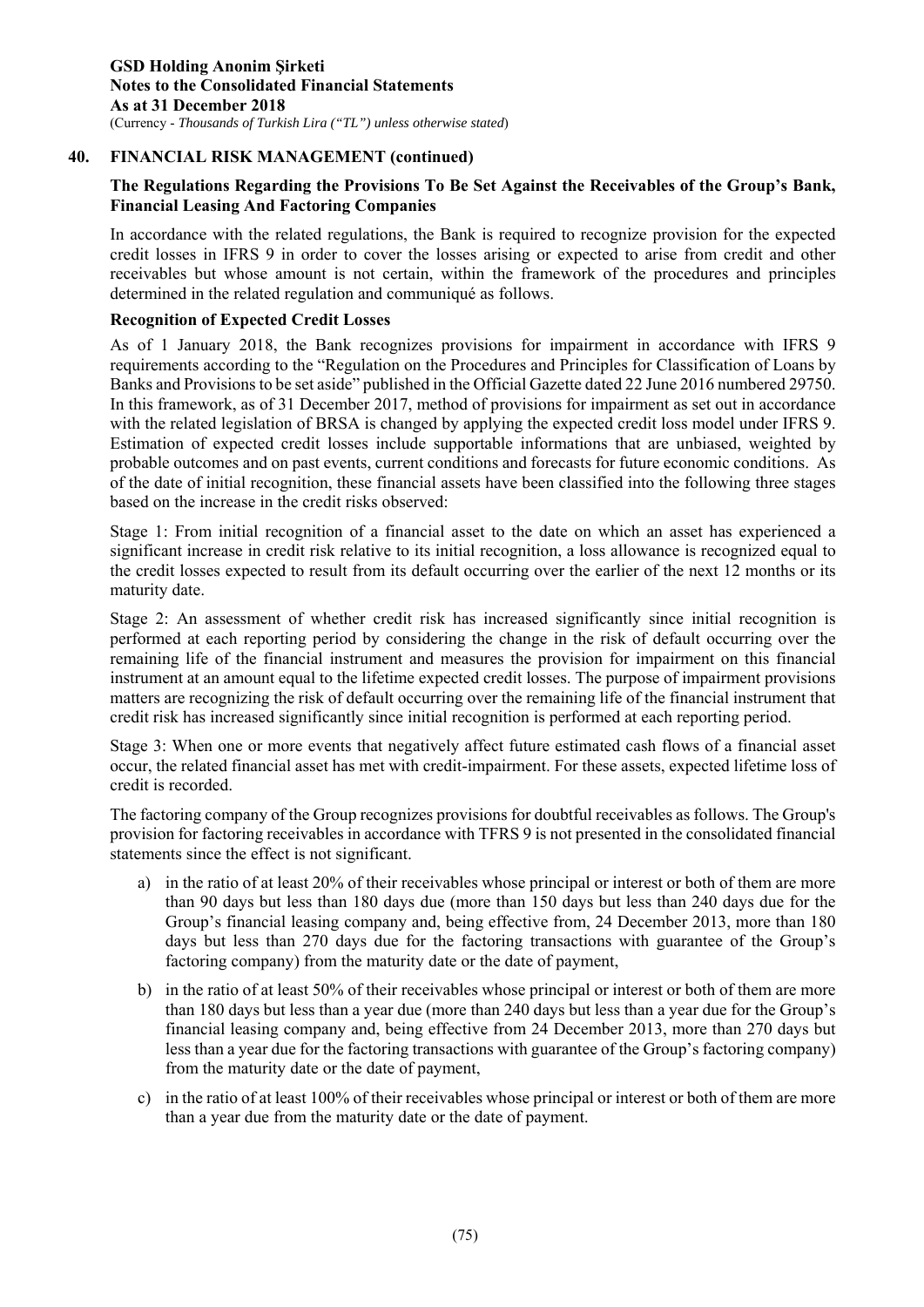# **The Regulations Regarding the Provisions to be Set Against the Receivables of the Group's Bank, Financial Leasing And Factoring Companies (continued)**

Factoring companies can set a specific provision at their will (banks, in the above-mentioned ratios; financial leasing and factoring companies, in the ratios to be determined by themselves) against their loan, finance lease and factoring and other receivables, even if the length of non-payment did not exceed the above-mentioned terms, taking into account the credibility of the debtor and the other criteria specified in the relevant communiqué and directive.

Factoring companies are required to classify the collaterals held as security against their loan, finance lease and factoring and other receivables into four groups specified in the relevant communiqué and directive and follow them in this way. The amount of the collateral is only taken into account in the determination of the amount of the specific provision as a deduction from the amount of the receivable in the belowmentioned ratios:

The ratio in which the first group of collaterals is to be taken into account: 100% The ratio in which the second group of collaterals is to be taken into account: 75% The ratio in which the third group of collaterals is to be taken into account: 50% The ratio in which the fourth group of collaterals is to be taken into account: 25%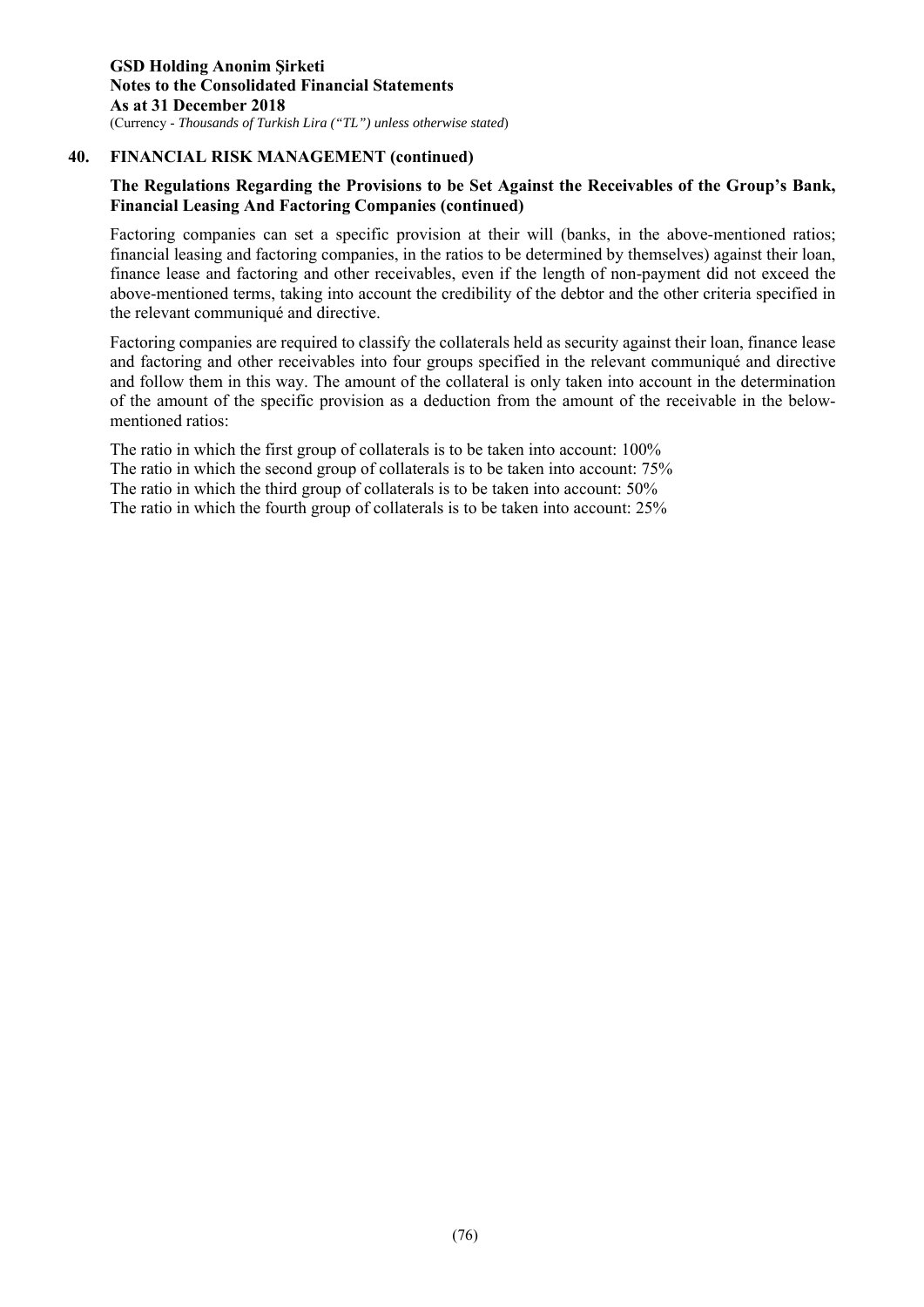# **MARKET RISK**

Market risk is the risk of loss from the Group's on-off balance sheet items, caused by the volatility in interest rates, stock prices and foreign currency exchange rates.

The top management closely monitors the amount of market risk, to which the Group has been exposed or can be exposed with regards to its position. Therefore, Market Risk Committee is constituted in the Group's bank and the market risks are measured by employing the measurement models in accordance with the "Regulation on Measurement and Assessment of Capital Adequacy of Banks " and reported to the top management.

Furthermore, the market risk is mitigated by determining the scope of buy/sell transactions, the instruments used in buy/sell transactions, the markets that buy/sell transactions are realized and the limits regarding the buy/sell transactions that can generate market risk in the Group's bank.

# **SENSITIVITY ANALYSIS FOR MARKET RISK**

According to IFRS, there are three types of market risk: interest rate risk, currency risk and other price risk. Other price risk may include risks such as equity price risk, commodity price risk, prepayment risk (i.e. the risk that one party to a financial asset will incur a financial loss because the other party repays earlier or later than expected) and residual value risk. As at 31 December 2018 and 31 December 2017, since the Group's consolidated exposure to other price risk is not material, the Group's consolidated sensitivity analyses are given below in relevant sections only for interest rate risk and currency risk.

# **CREDIT RISK**

Financial instruments contain an element of risk that the counter parties of the Group may be unable to meet the terms of the agreements, totally or partially.

The Credit Evaluation and Monitoring Department in the Group's bank is responsible to manage the credit risk. The leasing company of the Group has a department which follows up the risk of the leasing receivables besides the credit risk monitoring department.

In the Group's bank, a rating system related with the follow-up of the credit risk on company and group basis has been initiated, and the top management is informed regularly about the company and group risks.

The credibility of the debtors of the Group's bank is assessed periodically in accordance with the "Communiqué on Methods and Principles for the Determination of Loans and Other Receivables to be Reserved for and Allocation of Reserves".

There are control limits on forward transaction agreements and for those instruments the credit risk is assessed together with the other potential risks derived from the market fluctuations.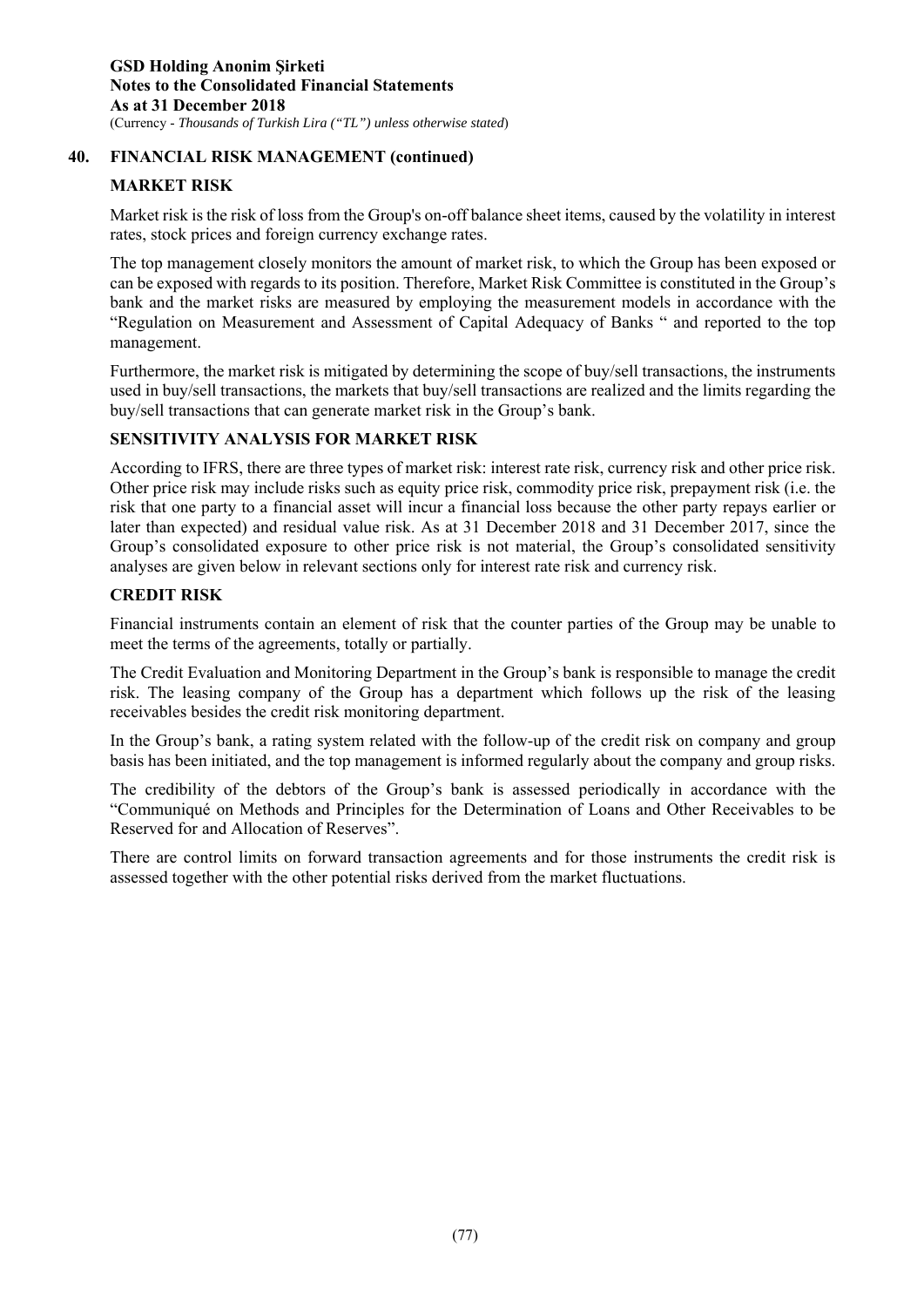# **CREDIT RISK (continued)**

In forward transactions, the fulfillment of rights and obligations are realized at maturity. However, in order to minimize the risk, the risk is closed by purchasing the reverse position from the market if necessary.

For credit transactions carried out abroad, a structure considering the country risk and market conditions of the related countries exists; nevertheless, such risks do not exist in the portfolio.

|                                    | 31 December 2018 |           |          | 31 December 2017 |
|------------------------------------|------------------|-----------|----------|------------------|
|                                    | Cash             | Non-Cash  | Cash     | <b>Non-Cash</b>  |
|                                    |                  |           |          |                  |
|                                    |                  |           |          |                  |
| Finance                            | 152,875          | 154,665   | 151,759  | 228,470          |
| Construction                       | 11,178           | 381,156   | 12,532   | 148,313          |
| Production                         |                  |           |          | 8                |
| Agriculture                        |                  |           | 840      |                  |
| Food and Beverage                  |                  |           |          | 1,757            |
| Energy                             |                  | 397,373   |          |                  |
| Textile                            |                  |           | 25       |                  |
| Iron and Steel                     |                  |           |          |                  |
| Chemicals                          |                  |           | 985      |                  |
| Electronics                        |                  | 217       |          |                  |
| Other                              | 46,243           | 508,659   | 28,998   | 630,612          |
|                                    |                  |           |          |                  |
| <b>Corporate loans</b>             | 210,296          | 1,442,070 | 195,139  | 1,009,160        |
| <b>Consumer loans</b>              | 148              |           | 153      |                  |
| <b>Interest accruals</b>           |                  |           |          |                  |
| <b>Loans in arrears</b>            | 3,918            |           | 3,936    |                  |
| Provision for possible loan losses | (4,010)          | -         | (5, 561) |                  |
|                                    |                  |           |          |                  |
| <b>Total</b>                       | 210,352          | 1,442,070 | 193,667  | 1,009,160        |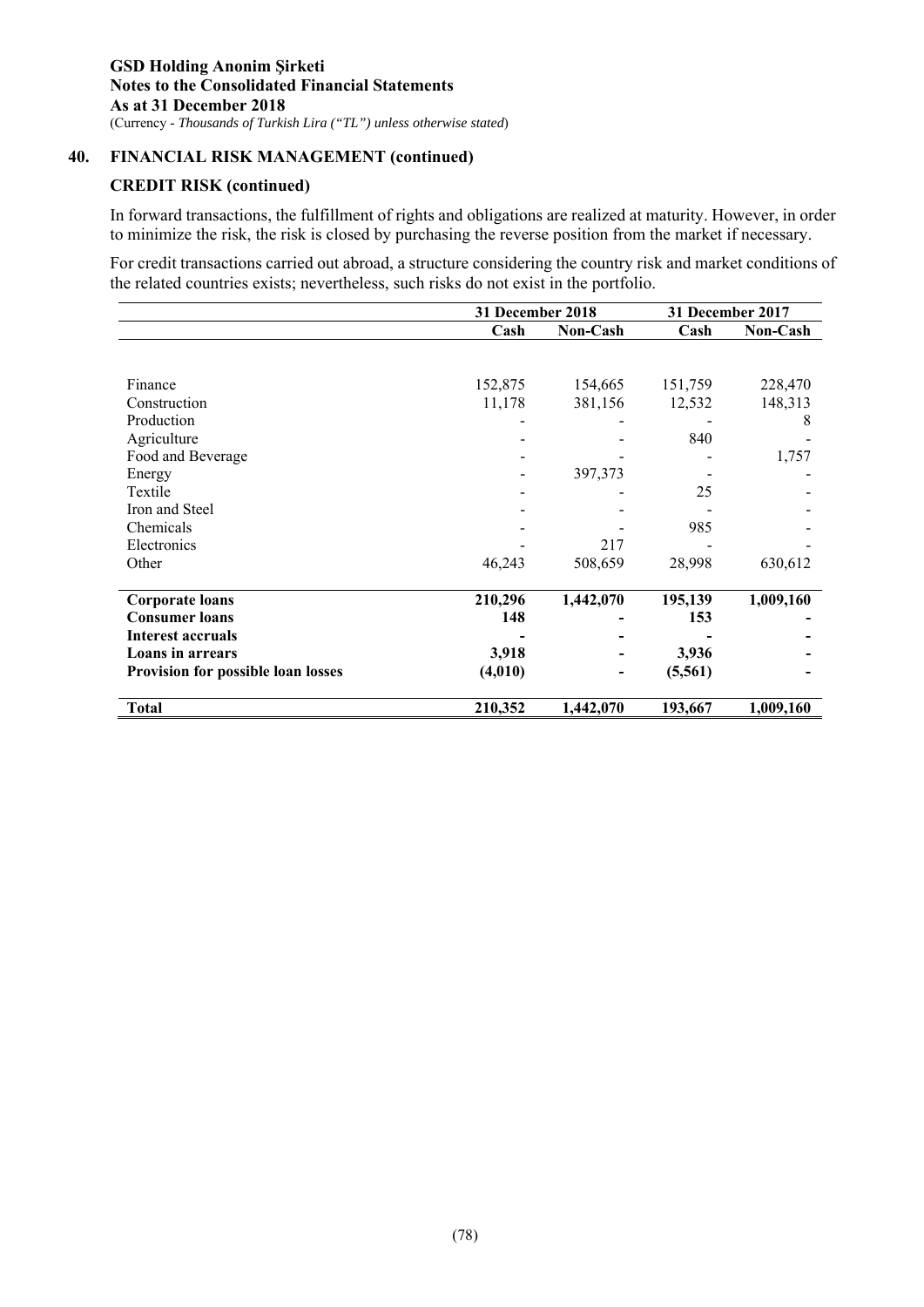# **GSD Holding Anonim Şirketi Notes to the Consolidated Financial Statements As at 31 December 2018**

(Currency - *Thousands of Turkish Lira ("TL") unless otherwise stated*)

### **40. FINANCIAL RISK MANAGEMENT (continued)**

#### **CREDIT RISK ANALYSIS OF FINANCIAL INSTRUMENTS**

|                                                                                                        |                          |         | <b>Receivables</b>       |        | <b>Balances with</b> |                          |                   |             |             |              |       |
|--------------------------------------------------------------------------------------------------------|--------------------------|---------|--------------------------|--------|----------------------|--------------------------|-------------------|-------------|-------------|--------------|-------|
|                                                                                                        | <b>Trade receivables</b> |         | Other receivables        |        | banks and            |                          |                   |             |             |              |       |
|                                                                                                        |                          |         |                          |        | other                |                          |                   |             |             | Finance      |       |
|                                                                                                        |                          |         |                          |        | financial            | Marketable               | <b>Derivative</b> | Loans and   |             | lease        |       |
|                                                                                                        | Related                  | Other   | Related                  | Other  | institutions         | securities               | financial         | advances to | Factoring   | receivables, |       |
| 31 December 2018                                                                                       | party                    | party   | party                    | party  | $(*)$                |                          | instruments       | customers   | receivables | net          | Other |
| The maximum exposure to credit risk at the end of the reporting period $(A+B+C+D+E)$ (***)             |                          | 6,310   | $\overline{a}$           | 12,811 | 249,495              | 42,987                   |                   | 1,652,408   | 105,760     | 26           |       |
| - The part of the maximum exposure to credit risk mitigated by a collateral held as security and other |                          |         |                          |        |                      |                          |                   |             |             |              |       |
| credit enhancements                                                                                    |                          |         | $\overline{\phantom{a}}$ | 12,610 |                      |                          |                   | 1,651,919   | 105,760     | 26           |       |
| A. The net carrying amount of the financial assets that are neither past due nor impaired              |                          | 6,310   |                          | 12,811 | 249,495              | 42,987                   |                   | 210,259     | 105,420     |              |       |
| B. The net carrying amount of the financial assets that would otherwise be past due or impaired        |                          |         |                          |        |                      |                          |                   |             |             |              |       |
| whose terms have been renegotiated                                                                     |                          |         |                          |        |                      |                          |                   |             |             |              |       |
| C. The net carrying amount of the financial assets that are past due but not impaired                  |                          |         |                          |        |                      |                          |                   |             | 212         | 26           |       |
| - The part mitigated by a collateral held as security and other credit enhancements                    |                          |         |                          |        |                      |                          |                   |             | 212         | 26           |       |
| D. The net carrying amount of the financial assets that are individually or collectively               |                          |         |                          |        |                      |                          |                   |             |             |              |       |
| determined to be impaired                                                                              |                          |         |                          |        |                      |                          |                   | 79          | 128         |              |       |
| - Past due (gross carrying amount)                                                                     |                          | 1.980   |                          |        |                      |                          |                   | 3,918       | 5,486       | 3,822        |       |
| - Impairment provision (-)                                                                             |                          | (1,980) |                          |        |                      |                          | $\sim$            | (3,825)     | (5,358)     | (3,822)      |       |
| - The part mitigated by a collateral held as security and other credit enhancements                    |                          |         |                          |        |                      |                          |                   |             |             |              |       |
| - Not past due (gross carrying amount)                                                                 |                          |         |                          |        |                      |                          |                   | 185         |             |              |       |
| - Impairment provision (-)                                                                             |                          |         |                          |        |                      |                          |                   | (199)       |             |              |       |
| - The part mitigated by a collateral held as security and other credit enhancements                    |                          |         |                          |        |                      | $\overline{\phantom{a}}$ |                   |             |             |              |       |
| E. Off-balance sheet credit risk                                                                       |                          |         |                          |        |                      |                          |                   | 1,442,070   |             |              |       |
|                                                                                                        |                          |         |                          |        |                      |                          |                   |             |             |              |       |
| 31 December 2017                                                                                       |                          |         |                          |        |                      |                          |                   |             |             |              |       |
| The maximum exposure to credit risk at the end of the reporting period $(A+B+C+D+E)$ (***)             |                          | 3,133   | $\overline{\phantom{a}}$ | 2,690  | 127,189              |                          |                   | 1,202,843   | 345,586     | 21           |       |

| The maximum exposure to credit risk at the end of the reporting period $(A+B+C+D+E)$ (***)             | $\overline{\phantom{0}}$ | 3,133       |                          | 2.690 | 127,189 |                          |        | 1.202.843                | 345,586 |         |                          |
|--------------------------------------------------------------------------------------------------------|--------------------------|-------------|--------------------------|-------|---------|--------------------------|--------|--------------------------|---------|---------|--------------------------|
| - The part of the maximum exposure to credit risk mitigated by a collateral held as security and other |                          |             |                          |       |         |                          |        |                          |         |         |                          |
| credit enhancements                                                                                    |                          |             |                          | 2,422 |         |                          |        | 1.202.843                | 345,586 | 21      |                          |
| A. The net carrying amount of the financial assets that are neither past due nor impaired              | $\sim$                   | 3.133       |                          | 2,690 | 127,189 | $\overline{\phantom{0}}$ |        | 193.667                  | 344,775 |         |                          |
| B. The net carrying amount of the financial assets that would otherwise be past due or impaired        |                          |             |                          |       |         |                          |        |                          |         |         |                          |
| whose terms have been renegotiated                                                                     |                          |             |                          |       |         |                          |        |                          |         |         |                          |
| C. The net carrying amount of the financial assets that are past due but not impaired                  |                          |             | $\overline{\phantom{0}}$ |       |         | $\overline{\phantom{0}}$ | $\sim$ |                          | 791     |         |                          |
| - The part mitigated by a collateral held as security and other credit enhancements                    |                          |             |                          |       |         |                          |        | $\overline{\phantom{a}}$ | 791     | 21      |                          |
| D. The net carrying amount of the financial assets that are individually or collectively               |                          |             |                          |       |         |                          |        |                          |         |         |                          |
| determined to be impaired                                                                              |                          |             |                          |       |         |                          |        | (13)                     | 20      |         |                          |
| - Past due (gross carrying amount)                                                                     | $\overline{\phantom{0}}$ | 1.981       |                          |       |         |                          |        | 3,936                    | 3,231   | 3,142   | $\overline{\phantom{0}}$ |
| - Impairment provision (-)                                                                             |                          | $- (1,981)$ | $\overline{\phantom{a}}$ |       |         | $\overline{\phantom{0}}$ |        | (3,936)                  | (3,211) | (3,142) |                          |
| - The part mitigated by a collateral held as security and other credit enhancements                    |                          |             |                          |       |         |                          |        | . .                      |         |         |                          |
| - Not past due (gross carrying amount)                                                                 |                          |             |                          |       |         |                          |        | 1.625                    |         |         |                          |
| - Impairment provision (-)                                                                             |                          |             |                          |       |         |                          |        | (1,638)                  |         |         |                          |
| - The part mitigated by a collateral held as security and other credit enhancements                    |                          |             |                          |       |         |                          |        |                          |         |         |                          |
| E. Off-balance sheet credit risk                                                                       |                          |             |                          |       |         |                          |        | 1.009.189                |         |         |                          |

(\*) This item includes Cash and Balances with the Central Bank except cash on hand, Deposits with other banks and financial institutions, Other money market placements and Reserve deposits at the Central Bank in the consol position.

(\*\*) Shares, due to not having credit risk, are not included in marketable securities.

(\*\*\*) In the determination of this amount, factors that enhance the credibility, such as guarantees, are not taken into consideration.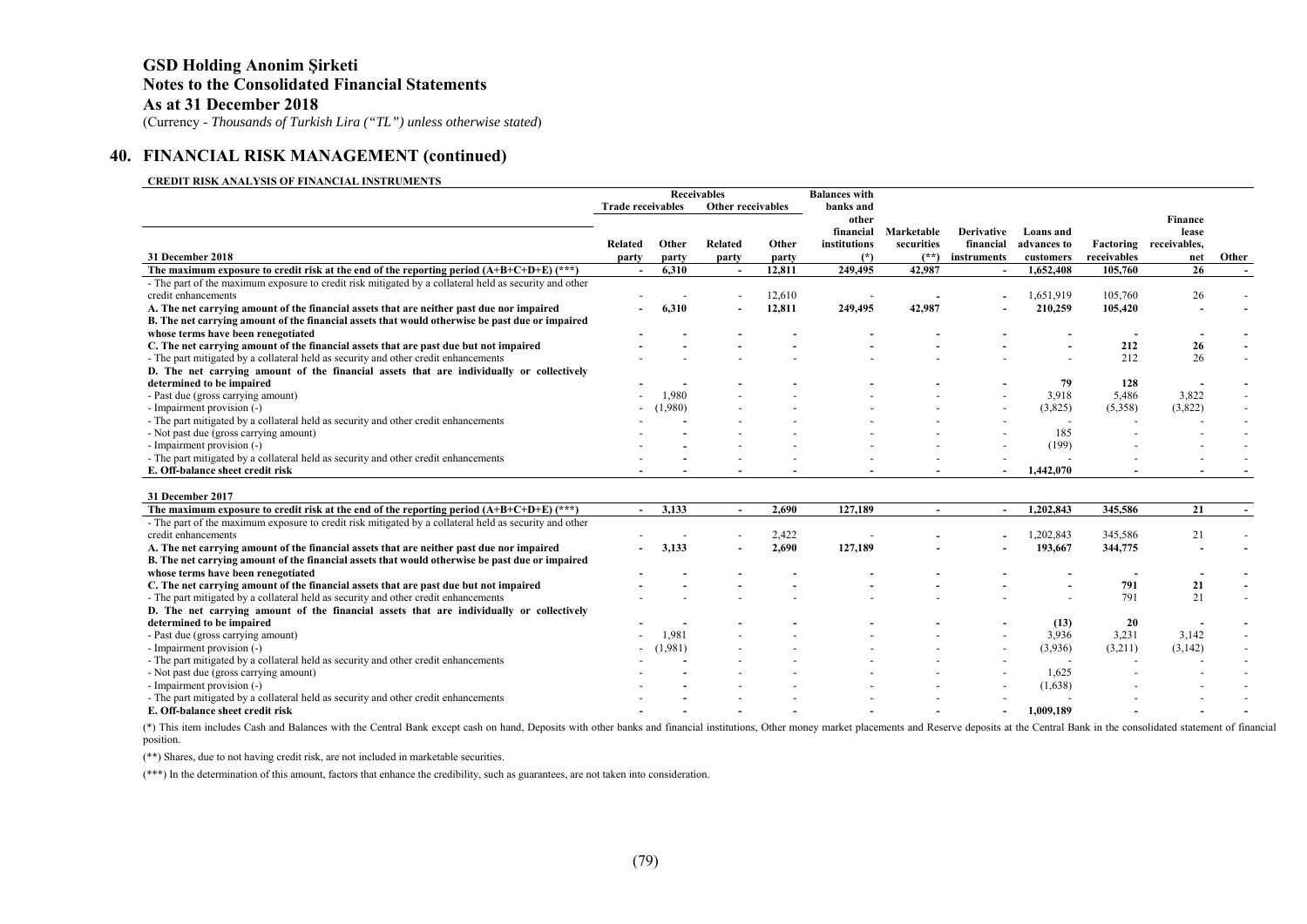### **GSD Holding Anonim Şirketi Notes to the Consolidated Financial Statements As at 31 December 2018**

(Currency - *Thousands of Turkish Lira ("TL") unless otherwise stated*)

**40. FINANCIAL RISK MANAGEMENT (continued)** 

### **Ageing of the financial assets that are past due but not impaired**

|                                                     | <b>Receivables</b>       |                          |                                         |                          |                           |                          |                          |                                          |
|-----------------------------------------------------|--------------------------|--------------------------|-----------------------------------------|--------------------------|---------------------------|--------------------------|--------------------------|------------------------------------------|
|                                                     |                          |                          | <b>Balances with</b><br>banks and other |                          | <b>Derivative</b>         | Loans and                |                          |                                          |
| 31 December 2018                                    | Trade<br>receivables     | Other<br>receivables     | financial<br>institutions               | Marketable<br>securities | financial<br>institutions | advances to<br>customers | Factoring<br>receivables | <b>Finance lease</b><br>receivables, net |
| 0-30 days past due                                  | $\overline{\phantom{a}}$ | $\overline{\phantom{0}}$ | $\overline{\phantom{0}}$                | $\overline{\phantom{0}}$ | $\overline{\phantom{0}}$  | $\overline{\phantom{0}}$ | 100                      | 26                                       |
| 1-3 months past due                                 |                          | $\overline{\phantom{0}}$ |                                         |                          | -                         | $\overline{\phantom{0}}$ | 112                      |                                          |
| 3-12 months past due                                |                          | $\overline{\phantom{0}}$ |                                         |                          | $\overline{\phantom{0}}$  | $\overline{\phantom{0}}$ |                          |                                          |
| 1-5 years past due                                  | $\overline{\phantom{a}}$ | $\overline{\phantom{a}}$ |                                         | $\overline{\phantom{0}}$ | $\overline{\phantom{a}}$  | $\overline{\phantom{0}}$ |                          |                                          |
| Over 5 years past due                               | $\overline{\phantom{a}}$ | $\overline{\phantom{0}}$ |                                         |                          |                           | $\overline{\phantom{0}}$ |                          |                                          |
| <b>Total</b>                                        |                          | $\overline{\phantom{a}}$ | $\overline{\phantom{0}}$                |                          |                           | $\overline{\phantom{a}}$ | 212                      | 26                                       |
| The part mitigated by a collateral held as security |                          |                          |                                         |                          |                           |                          |                          |                                          |
| and other credit enhancements                       |                          | $\blacksquare$           |                                         | $\overline{\phantom{0}}$ |                           | $\overline{\phantom{a}}$ | 212                      | 26                                       |

#### **Ageing of the financial assets that are past due but not impaired**

|                                                     | <b>Receivables</b>       |                          |                                         |                          |                          |                          |             |                      |
|-----------------------------------------------------|--------------------------|--------------------------|-----------------------------------------|--------------------------|--------------------------|--------------------------|-------------|----------------------|
|                                                     |                          |                          | <b>Balances with</b><br>banks and other |                          | <b>Derivative</b>        | <b>Loans</b> and         |             |                      |
|                                                     | Trade                    | Other                    | financial                               | Marketable               | financial                | advances to              | Factoring   | <b>Finance lease</b> |
| 31 December 2017                                    | receivables              | receivables              | institutions                            | securities               | institutions             | customers                | receivables | receivables, net     |
| 0-30 days past due                                  | $\overline{\phantom{a}}$ | $\overline{\phantom{a}}$ | $\overline{\phantom{0}}$                |                          |                          | $\overline{\phantom{0}}$ | 500         | 21                   |
| 1-3 months past due                                 |                          |                          |                                         |                          |                          | $\overline{\phantom{0}}$ | 141         |                      |
| 3-12 months past due                                |                          | $\overline{\phantom{a}}$ |                                         |                          |                          | $\overline{\phantom{0}}$ | 150         |                      |
| 1-5 years past due                                  | $\overline{\phantom{a}}$ | $\overline{\phantom{a}}$ |                                         |                          | $\overline{\phantom{0}}$ | $\overline{\phantom{0}}$ |             |                      |
| Over 5 years past due                               | $\overline{\phantom{a}}$ |                          |                                         |                          |                          | $\overline{\phantom{0}}$ |             |                      |
| <b>Total</b>                                        | $\overline{\phantom{0}}$ | $\,$                     | $\overline{\phantom{0}}$                | $\overline{\phantom{0}}$ | $\overline{\phantom{a}}$ | $\overline{\phantom{a}}$ | 791         | 21                   |
| The part mitigated by a collateral held as security |                          |                          |                                         |                          |                          |                          |             |                      |
| and other credit enhancements                       |                          |                          |                                         |                          |                          |                          | 791         | 21                   |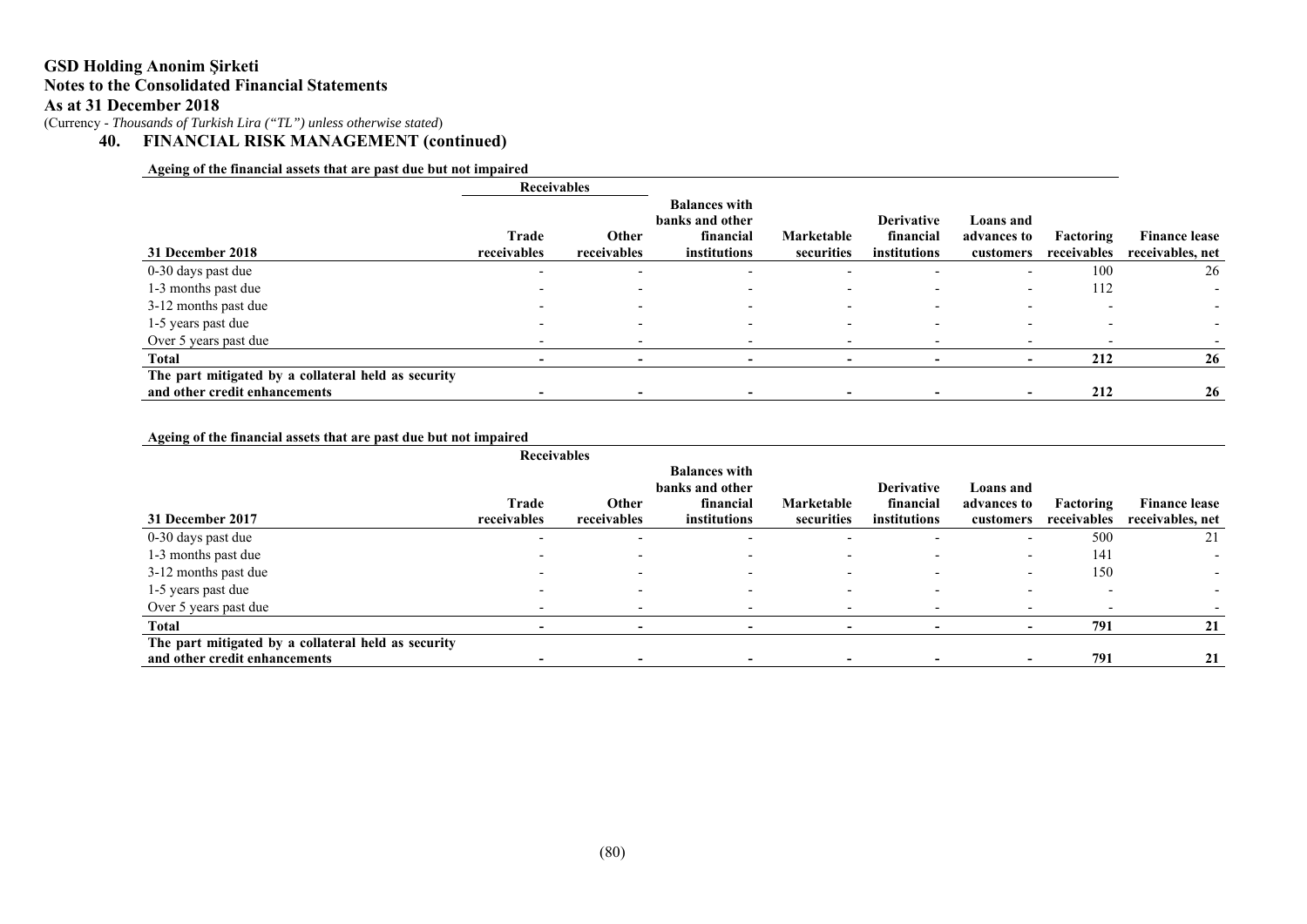# **40. FINANCIAL RISK MANAGEMENT (continued)**

| Collateral obtained against loans and advances to customers that are not<br>impaired:                           | 31 December 2018 31 December 2017 |               |
|-----------------------------------------------------------------------------------------------------------------|-----------------------------------|---------------|
| Real estate mortgage<br>Other collaterals (mortgage over movable properties, institutional and personal         | 10,657                            | 26,950        |
| guarantees, guarantee notes)                                                                                    | 107,868                           | 165,103       |
| <b>Total</b>                                                                                                    | 118,051                           | 192,054       |
|                                                                                                                 |                                   |               |
| Collateral obtained against non-cash loans that are not impaired:                                               | 31 December 2018 31 December 2017 |               |
|                                                                                                                 |                                   |               |
|                                                                                                                 |                                   |               |
| Real estate mortgage<br>Cash collateral                                                                         | 375<br>48,963                     | 355<br>37,557 |
| Other collaterals (mortgage over movable properties, institutional and personal<br>guarantees, guarantee notes) | 1,183,675                         | 895,170       |

### **Collateral obtained against loans and advances to customers that are impaired:**

The Group does not have collateral obtained against loans and advances to customers that are impaired.

| The collaterals obtained against finance lease receivables in relation to the |                  |                  |
|-------------------------------------------------------------------------------|------------------|------------------|
| outstanding lease contracts:                                                  | 31 December 2018 | 31 December 2017 |
|                                                                               |                  |                  |
| Guarantee notes                                                               | 26               |                  |
| Mortgages                                                                     |                  |                  |
| <b>Total</b>                                                                  | 26               | 21               |
|                                                                               |                  |                  |
| Collateral obtained against factoring receivables:                            | 31 December 2018 | 31 December 2017 |
|                                                                               |                  |                  |
| Collateral bill                                                               | 92,040           | 333,923          |
| Cheque collateral                                                             | 13,432           | 10,296           |
| Guarantees issued by financial institutions                                   | 288              | 1,367            |
| <b>Total</b>                                                                  | 105,760          | 345,586          |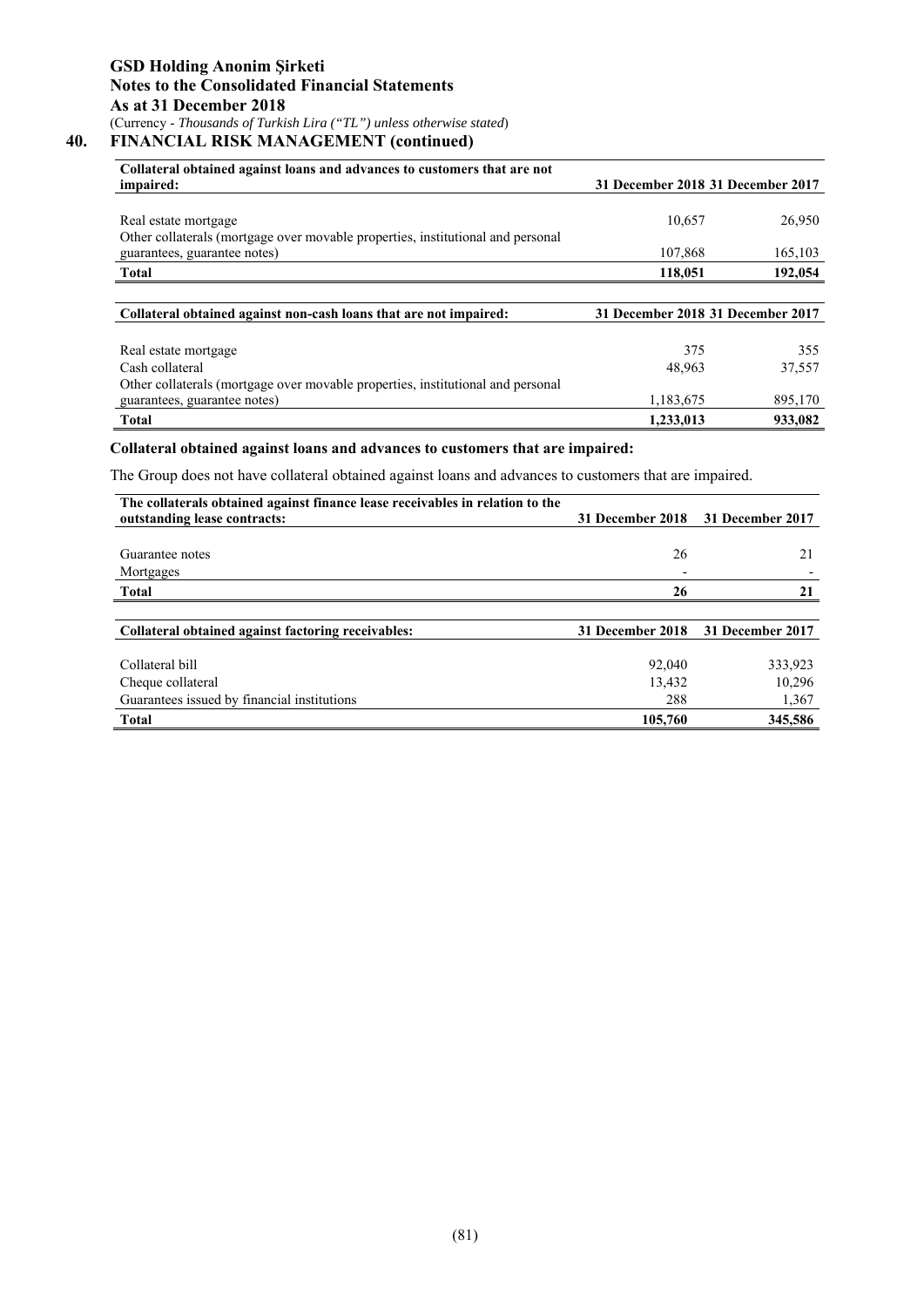**40. FINANCIAL RISK MANAGEMENT (continued)** 

# **LIQUIDITY RISK**

Liquidity risk occurs when there is an insufficient amount of cash or cash inflows to meet the cash outflows in full and on time, resulting from the unstable cash inflows.

Liquidity risk may occur when positions cannot be closed on a timely basis with an appropriate price and sufficient amount due to unfavourable market conditions. In factoring companies, in order to mitigate the liquidity risk from the checks received, the Group attaches importance to the collectability of checks. In the Group's banks, the liquidity position is evaluated on a daily basis. In weekly meetings of the Asset-Liability Committee, three month-period cash flow projections are reviewed and the extent of positions to be taken is decided accordingly. Alternative strategies that will be taken in case of lack of liquidity are assessed. The existing limits and limit gaps of the Group within Interbank, Istanbul Stock Exchange, Money Market and secondary markets are followed instantly. The maximum limits in the statement of financial position of the Group related with the maturity risk are determined by the Board of Directors.

### **Liquidity risk analysis of the contractual undiscounted cash flows from the financial liabilities based on the remaining period at reporting date to the contractual maturity date**

The table below analyses the contractual undiscounted cash flows from the financial liabilities of the Group into the maturity groupings based on the remaining period at reporting date to the contractual maturity date. Such undiscounted cash flows differ from the amount included in the statement of financial position because the statement of financial position amount is based on discounted cash flows. The contractual maturity analysis based on undiscounted cash flows from the derivative financial instruments of the Group is given in Note 28 Derivatives, where the notional amounts of the derivative financial instruments are classified into the time bands with respect to the remaining contractual maturities.

|                                            |          | <b>Total</b>                |                          |            |        |         |          |        |
|--------------------------------------------|----------|-----------------------------|--------------------------|------------|--------|---------|----------|--------|
|                                            | Carrying | contractual<br>undiscounted |                          | $1$ to $3$ | 3 to 6 | 6 to 12 | $1$ to 5 | Over 5 |
|                                            | value    | cash flows                  | Up to $1$<br>Month       | months     | months | months  | vears    | vears  |
| As at 31 December 2018                     |          |                             |                          |            |        |         |          |        |
| <b>Financial liabilities</b>               |          |                             |                          |            |        |         |          |        |
| Liabilities from money market transactions | 18,513   | 18.525                      | 18,525                   |            |        |         |          |        |
| Funds borrowed                             | 430,590  | 480,246                     | 282                      | 68,975     | 34,674 | 109,245 | 267,070  |        |
| Borrowers' funds                           | 77,133   | 77.391                      | 33,212                   | 16,078     | 24,786 | 3,315   |          |        |
| Factoring payables                         | 1,430    | 1,430                       | $\overline{\phantom{a}}$ | 1,430      |        |         |          |        |
| Liabilities arising from finance leases    | 57       | 57                          | 57                       |            |        |         |          |        |
|                                            |          |                             |                          |            |        |         |          |        |
| <b>Total</b>                               | 527,723  | 576,060                     | 50,487                   | 86,483     | 59,460 | 112,560 | 267,070  |        |
|                                            |          |                             |                          |            |        |         |          |        |
|                                            |          | <b>Total</b>                |                          |            |        |         |          |        |
|                                            |          | contractual                 |                          |            |        |         |          |        |
|                                            | Carrying | undiscounted                | $Up$ to $1$              | $1$ to $3$ | 3 to 6 | 6 to 12 | $1$ to 5 | Over 5 |
|                                            | value    | cash flows                  | Month                    | months     | months | months  | vears    | vears  |
| As at 31 December 2017                     |          |                             |                          |            |        |         |          |        |
| <b>Financial liabilities</b>               |          |                             |                          |            |        |         |          |        |
|                                            |          |                             |                          |            |        |         |          |        |
| Liabilities from money market transactions | 60,754   | 60.898                      | 46.149                   | 14,749     |        |         |          |        |
| Funds borrowed                             | 515,620  | 549,209                     | 142,787                  | 48,571     | 75,217 | 30,302  | 250,058  | 2,274  |
| Borrowers' funds                           | 45,292   | 45,368                      | $\overline{\phantom{a}}$ | 7,979      | 37,389 | -       |          |        |
| Factoring payables                         | 1,812    | 1,812                       |                          | 1,812      |        |         |          |        |
| Liabilities arising from finance leases    | 94       | 94                          | 94                       |            |        |         |          |        |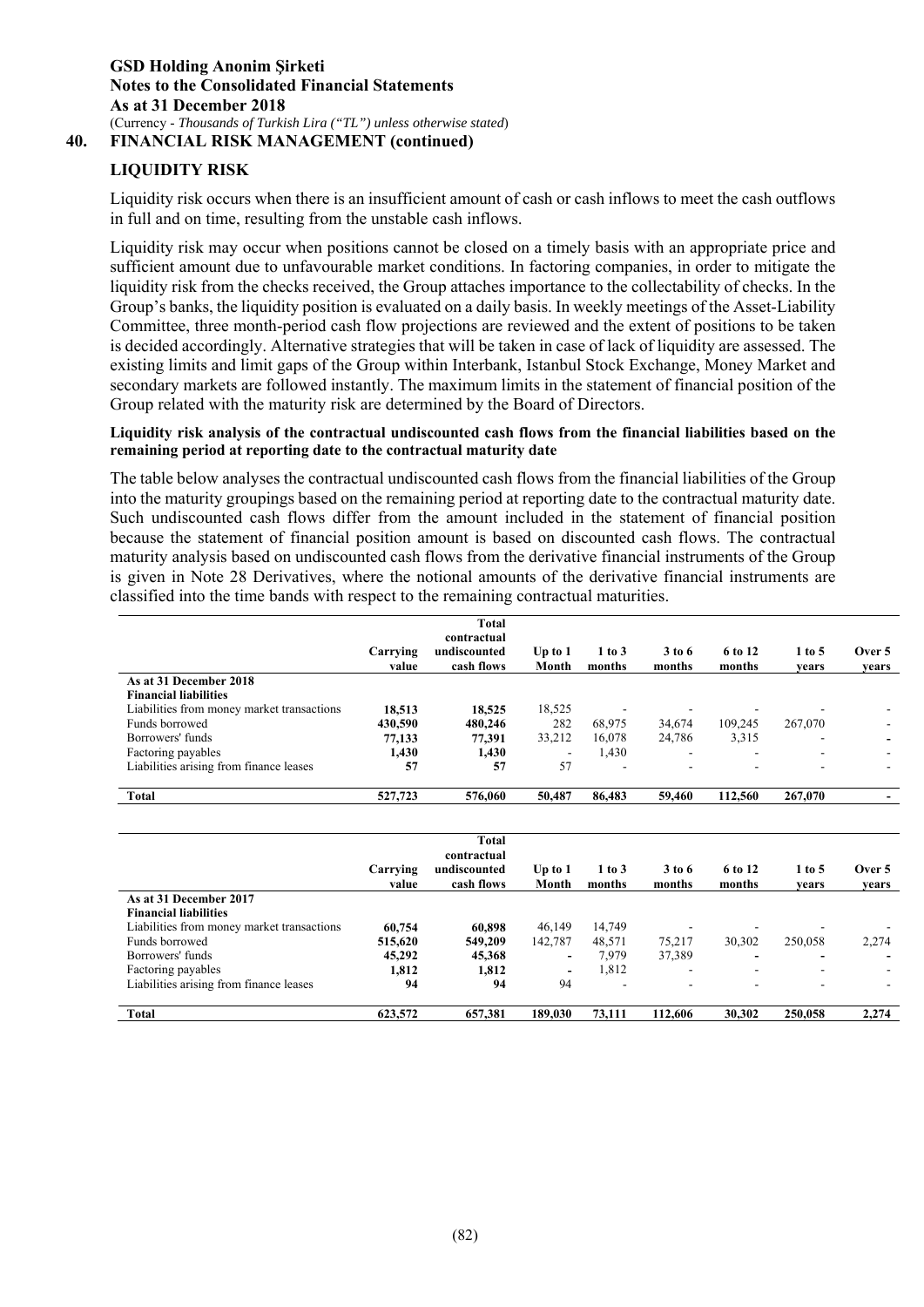**40. FINANCIAL RISK MANAGEMENT (continued)** 

# **LIQUIDITY RISK**

The table below analyses assets and liabilities of the Group into relevant maturity groupings based on the remaining period at reporting date to the contractual maturity date.

**Liquidity risk analysis of the statement of financial position amounts based on the remaining period at reporting date to the contractual maturity date** 

|                                               | Up to $1$<br>month | 1 to 3<br>months  | 3 to 6<br>months | 6 to 12<br>months    | $1$ to $5$<br>vears   | Over 5<br>vears  | Un-<br>assigned          | Total              |
|-----------------------------------------------|--------------------|-------------------|------------------|----------------------|-----------------------|------------------|--------------------------|--------------------|
| As at 31 December 2018                        |                    |                   |                  |                      |                       |                  |                          |                    |
| <b>Assets from continuing operations</b>      |                    |                   |                  |                      |                       |                  |                          |                    |
| Cash and balances with the                    |                    |                   |                  |                      |                       |                  |                          |                    |
| Central Bank <sup>(*)</sup>                   | 5,441              |                   |                  |                      |                       |                  |                          | 5,441              |
| Deposits with banks and other financial       |                    |                   |                  |                      |                       |                  |                          |                    |
| institutions <sup>(*)</sup>                   | 233,355            | 3,104             |                  |                      |                       |                  |                          | 236,459            |
| Receivables<br>from<br>market<br>money        |                    |                   |                  |                      |                       |                  |                          |                    |
| transactions <sup>(*)</sup>                   | 5.003              |                   |                  |                      |                       |                  |                          | 5.003              |
| Reserve deposits at the Central Bank (*)      | 2,594              |                   |                  |                      |                       |                  |                          | 2,594              |
| Financial assets at fair value through        |                    |                   |                  |                      |                       |                  |                          |                    |
| profit/loss                                   |                    | ÷.                |                  |                      | ÷.                    | ÷,               | 721,845                  | 721,845            |
| Loans and advances                            | 107,040            | 62,575            | 38,552           | 2,129                | 25                    | 124              | (93)                     | 210,352            |
| Factoring receivables, net                    | 33,779             | 59,985            | 11,354           | 642                  |                       |                  | $\overline{\phantom{a}}$ | 105,760            |
| Finance lease receivable, net                 | 26                 |                   |                  | $\overline{a}$       |                       |                  | ÷.                       | 26                 |
| Unquoted equity instruments                   |                    |                   |                  |                      |                       |                  | 377                      | 377                |
| Assets held for sale                          |                    |                   |                  |                      |                       |                  | 76                       | 76                 |
| Property and equipment, net                   |                    |                   |                  | $\ddot{\phantom{1}}$ |                       |                  | 586,324                  | 586,324            |
| Intangible assets, net                        |                    |                   |                  | $\overline{a}$       |                       |                  | 407                      | 407                |
| Prepaid expenses                              | 21                 | 124               | 440              | 89                   | 293                   |                  | 862                      | 1,829              |
| Prepaid income tax                            |                    |                   |                  | 2,894                |                       |                  | 96                       | 2,990              |
| Deferred tax assets                           |                    |                   |                  |                      |                       |                  | 2,318                    | 2,318              |
| Trade and other receivables                   |                    |                   |                  |                      |                       |                  |                          |                    |
| and other assets                              | 19,879             |                   |                  | 1,016                | 4                     |                  | 3,764                    | 24,663             |
|                                               |                    |                   | 50,346           | 6,770                | 322                   | 124              | 1,315,976                | 1,906,464          |
| <b>Total assets</b>                           | 407,138            | 125,788           |                  |                      |                       |                  |                          |                    |
|                                               |                    |                   |                  |                      |                       |                  |                          |                    |
| Liabilities from continuing operations        |                    |                   |                  |                      |                       |                  |                          |                    |
| Derivative financial liabilities              | ÷                  |                   |                  | ÷,                   |                       |                  |                          |                    |
| Liabilities from money market transactions    | 18,513             |                   |                  |                      |                       |                  |                          | 18,513             |
| Funds borrowed                                | 32,163             | 68,730            | 22,661           | 65,530               | 241,506               |                  | ä,                       | 430,590            |
| Borrowers' funds                              | 49,218             | 27,915            |                  |                      |                       |                  | $\overline{a}$           | 77,133             |
| Factoring payables                            | ÷,                 | 1,430             |                  |                      |                       |                  |                          | 1,430              |
| Liabilities arising from finance leases       | 57                 | $\sim$            |                  |                      |                       |                  | $\overline{\phantom{a}}$ | 57                 |
| Deferred income                               | 1,862              |                   |                  |                      |                       |                  | 1,226                    | 3,088              |
| Income taxes payable                          | L.                 | 4,342             |                  | ä,                   |                       |                  |                          | 4,342              |
| Provisions                                    |                    |                   |                  | 2,445                | 3,028                 |                  | $\overline{a}$           | 5,473              |
| Debt provisions                               |                    |                   |                  | 1,557                |                       |                  |                          | 1,557              |
| Deferred tax liability                        |                    |                   | $\overline{a}$   | ÷.                   |                       | $\overline{a}$   | 22,035                   | 22,035             |
| Trade and other payables                      |                    |                   |                  |                      |                       |                  |                          |                    |
| and other liabilities                         | 15,093             |                   |                  |                      |                       |                  | ÷.                       | 15,093             |
| <b>Total liabilities</b>                      | 116,906            | 102,417           | 22,661           | 69,532               | 244,534               | $\overline{a}$   | 23,261                   | 579,311            |
|                                               |                    |                   |                  |                      |                       |                  |                          |                    |
| Net liquidity gap                             |                    |                   |                  |                      |                       |                  |                          |                    |
|                                               | 290,232            | 23,371            | 27,685           | (62, 762)            | (244, 212)            | 124              | 1,292,715                | 1,327,153          |
|                                               |                    |                   |                  |                      |                       |                  |                          |                    |
| As at 31 December 2017                        |                    |                   |                  |                      |                       |                  |                          |                    |
| <b>Total assets</b>                           | 284,540            | 282,705           | 91,749           | 12,419               | 1,426                 | 136              | 929,622                  | 1,602,597          |
| <b>Total liabilities</b><br>Net liquidity gap | 232,500<br>52,040  | 79,102<br>203,603 | 70,463<br>21,286 | 24,173<br>(11, 754)  | 228,012<br>(226, 586) | 2,223<br>(2,087) | 14,642<br>914,980        | 651,115<br>951,482 |

(\*) Cash and cash equivalents.

### **CURRENCY RISK**

Foreign currency risk, which indicates the possibility that the Group will incur losses due to adverse movements between currencies, is managed by close monitoring of the top management and taking positions in accordance with approved limits.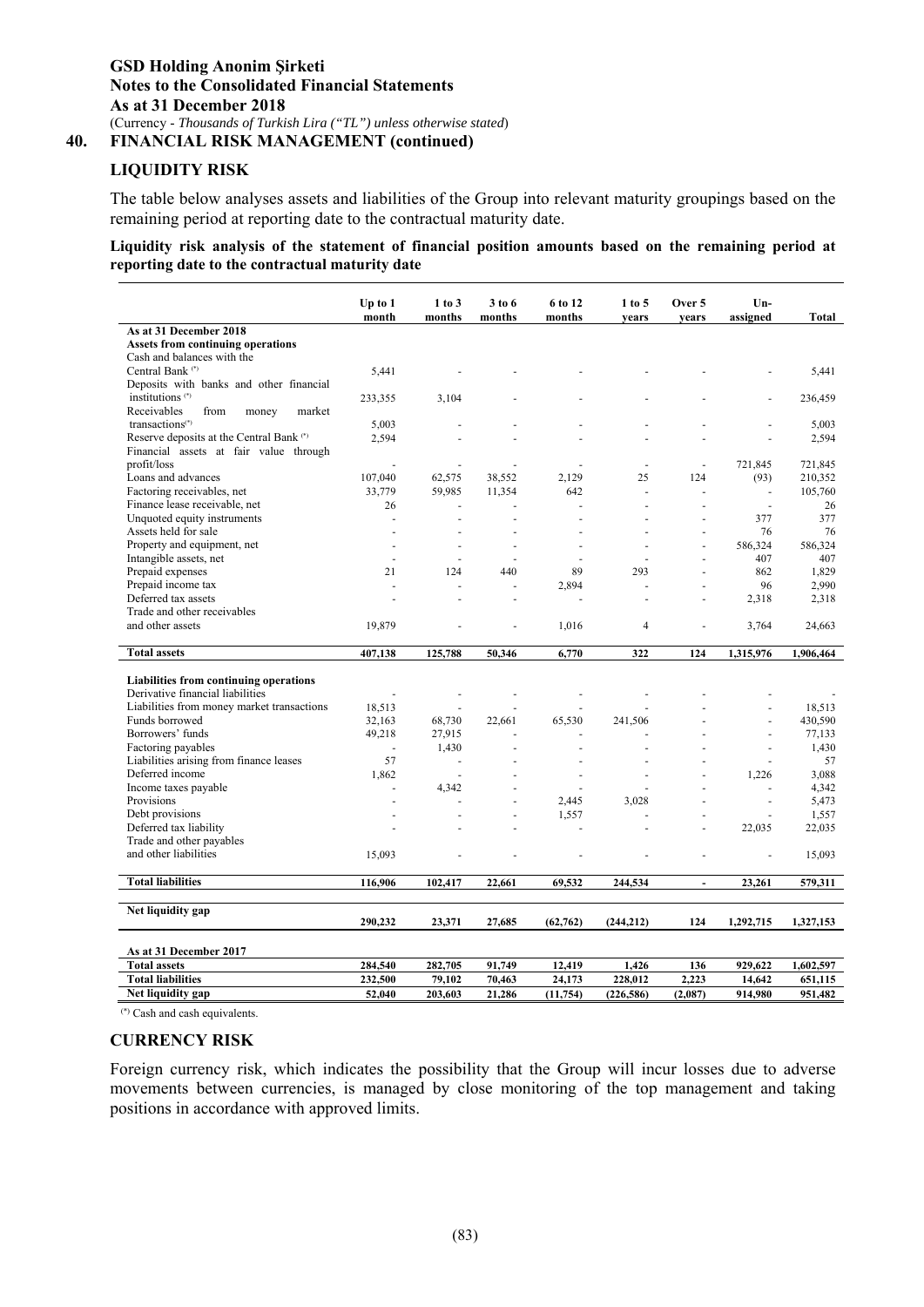# **CURRENCY RISK (continued)**

Currency risk is followed on foreign currency/TL and foreign currency/ foreign currency basis and different risk techniques, methods and instruments are used for each of them. The Group hedges the risk in foreign currency/ foreign currency position with spot/forward arbitrage and future transactions. In the Group's banks, the capital adequacy requirement arising from foreign currency risk is calculated by considering all foreign currency assets and liabilities and derivative financial instruments of the Group's bank. The net short and long positions in terms of TL of each foreign currency are computed. The position with the greater absolute value is determined as the basis for the computation of capital adequacy requirement.

### **Sensitivity Analysis for Currency Risk**

At 31 December 2018 and 31 December 2017, if all foreign currencies had strengthened or weakened 10 per cent against TL with all other variables held constant, the changes in the consolidated post-tax profit of the Group for the periods ended 31 December 2018 and 31 December 2017 and other components of equity of the Group as at those dates, which are the changes in net profit or other comprehensive income, net of tax, attributable to equity holders of the parent for the periods 31 December 2018 and 31 December 2017, respectively, would have been as follows:

|                                                                                             |                         |                        | 31 December 2018                           |                        |
|---------------------------------------------------------------------------------------------|-------------------------|------------------------|--------------------------------------------|------------------------|
|                                                                                             | Net Profit/(Loss) $(*)$ |                        | <b>Other Components of</b><br>Equity $(*)$ |                        |
|                                                                                             | Foreign<br>currencies'  | Foreign<br>currencies' | Foreign<br>currencies'                     | Foreign<br>currencies' |
|                                                                                             | strengthening           |                        | weakening strengthening                    | weakening              |
| The 10% change in TL/USD:                                                                   |                         |                        |                                            |                        |
| 1- The change in USD denominated assets/liabilities except derivatives                      | 53,849                  | (53, 849)              | 31,440                                     | (31, 440)              |
| 2- Hedging effect arising from the derivatives                                              |                         |                        |                                            |                        |
| 3- Net effect due to the change in $TL/USD$ $(1+2)$                                         | 53,849                  | (53, 849)              | 31,440                                     | (31, 440)              |
| The 10% change in TL/EUR:                                                                   |                         |                        |                                            |                        |
| 4- The change in EUR denominated assets/liabilities except derivatives                      | 64                      | (64)                   |                                            |                        |
| 5-Hedging effect arising from the derivatives                                               |                         |                        |                                            |                        |
| 6- Net effect due to the change in $TL/EUR$ (4+5)                                           | 64                      | (64)                   |                                            |                        |
| The 10% change in TL/Other foreign currencies:                                              |                         |                        |                                            |                        |
| 7- The change in other foreign currencies denominated assets/liabilities except derivatives | (2)                     | 2                      |                                            |                        |
| 8- Hedging effect arising from the derivatives                                              |                         |                        |                                            |                        |
| 9- Net effect due to the change in TL/Other foreign currencies (7+8)                        | (2)                     | $\mathbf{2}$           |                                            |                        |
| <b>TOTAL</b> $(3+6+9)$                                                                      | 53,911                  | (53, 911)              | 31,440                                     | (31, 440)              |

|                                                                                             |                                         |                        | 31 December 2017                                  |                                     |
|---------------------------------------------------------------------------------------------|-----------------------------------------|------------------------|---------------------------------------------------|-------------------------------------|
|                                                                                             | Net Profit/(Loss) $(*)$                 |                        | <b>Other Components of</b><br>Equity $(*)$        |                                     |
|                                                                                             | Foreign<br>currencies'<br>strengthening | Foreign<br>currencies' | Foreign<br>currencies'<br>weakening strengthening | Foreign<br>currencies'<br>weakening |
| The 10% change in TL/USD:                                                                   |                                         |                        |                                                   |                                     |
| 1- The change in USD denominated assets/liabilities except derivatives                      | 36,470                                  | (36, 470)              | 20,937                                            | (20, 937)                           |
| 2- Hedging effect arising from the derivatives                                              | 5,884                                   | (5,884)                |                                                   |                                     |
| 3- Net effect due to the change in $TL/USD$ $(1+2)$                                         | 42,354                                  | (42, 354)              | 20,937                                            | (20,937)                            |
| The 10% change in TL/EUR:                                                                   |                                         |                        |                                                   |                                     |
| 4- The change in EUR denominated assets/liabilities except derivatives                      | 40                                      | (40)                   |                                                   |                                     |
| 5-Hedging effect arising from the derivatives                                               |                                         |                        |                                                   |                                     |
| 6- Net effect due to the change in $TL/EUR$ (4+5)                                           | 40                                      | (40)                   |                                                   |                                     |
| The 10% change in TL/Other foreign currencies:                                              |                                         |                        |                                                   |                                     |
| 7- The change in other foreign currencies denominated assets/liabilities except derivatives | (1)                                     |                        |                                                   |                                     |
| 8- Hedging effect arising from the derivatives                                              |                                         |                        |                                                   |                                     |
| 9- Net effect due to the change in $TL/Other$ foreign currencies $(7+8)$                    | (1)                                     |                        |                                                   |                                     |
| <b>TOTAL</b> $(3+6+9)$                                                                      | 42,393                                  | (42,393)               | 20,937                                            | (20, 937)                           |

**(\*)** The amounts included in the foreign currency sensitivity analysis under the heading "Profit / Loss" are presented for the net profit for the period of the parent company shares and the other comprehensive income for the shares of the parent company given under "Equity"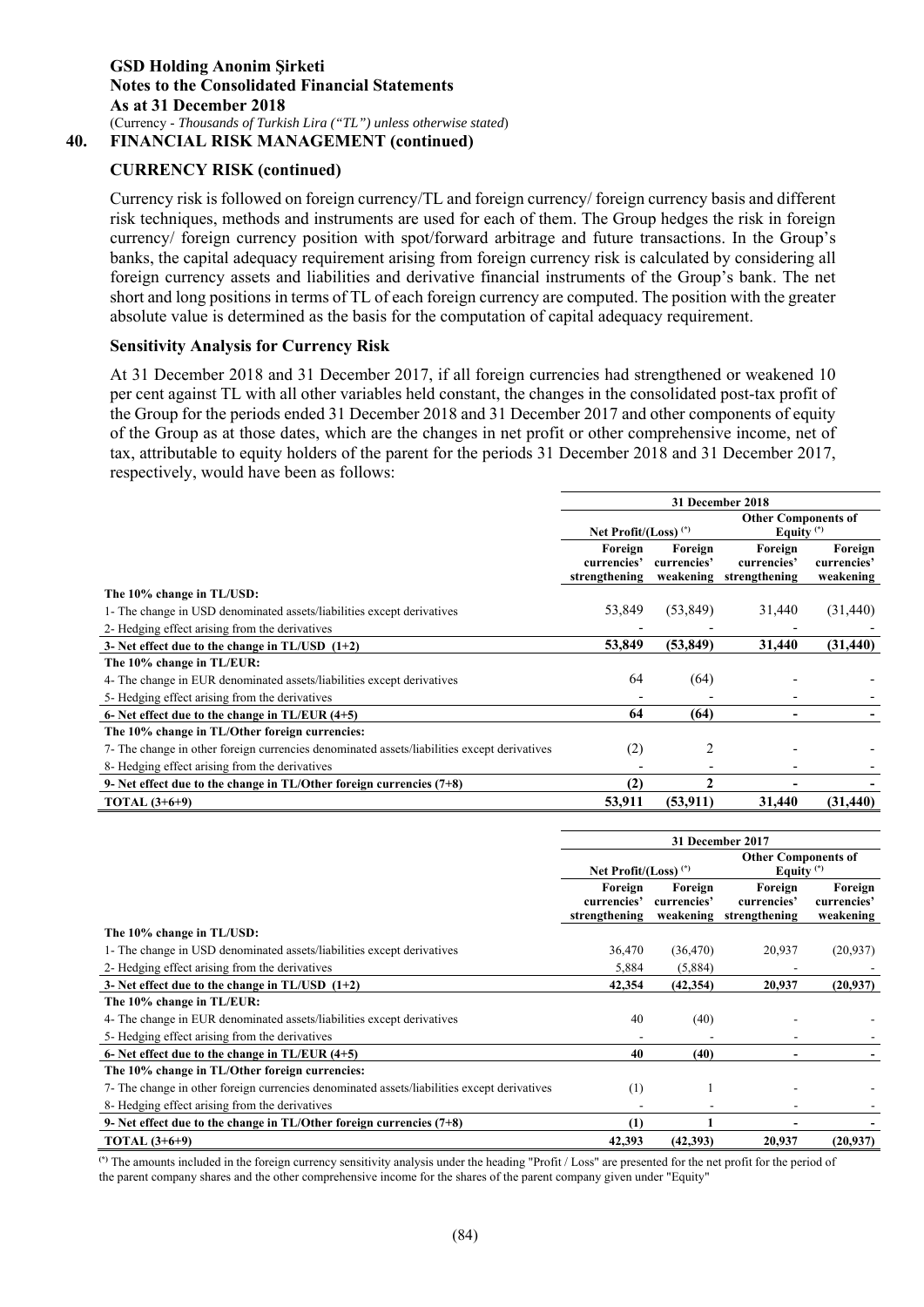# **GSD Holding Anonim Şirketi Notes to the Consolidated Financial Statements As at 31 December 2018**

(Currency - *Thousands of Turkish Lira ("TL") unless otherwise stated*)

# **40. FINANCIAL RISK MANAGEMENT (continued)**

| Foreign currency position table (*)                                                                                        |                          |          | 31 December 2018                         |                          |                          | 31 December 2017              |                          |            |
|----------------------------------------------------------------------------------------------------------------------------|--------------------------|----------|------------------------------------------|--------------------------|--------------------------|-------------------------------|--------------------------|------------|
| (Unless indicated, orginal currency)                                                                                       |                          |          | TL Thousand USD Thousand Euro Other (TL) |                          |                          | TL Thousand USD Thousand Euro |                          | Other (TL) |
| 1. Trade Receivables                                                                                                       | 6,303                    | 1,198    |                                          |                          | 3,123                    | 828                           |                          |            |
| 2a. Monetary Financial Assets (Cash and Bank)                                                                              | 289,059                  | 54,740   | 177                                      | 11                       | 135,663                  | 33,540                        | 1,841                    | 841        |
| 2b. Non-Monetary Financial Assets                                                                                          | 677,341                  | 128,750  |                                          | $\overline{\phantom{a}}$ | 499,816                  | 132,510                       |                          |            |
| 3. Other                                                                                                                   | 5,156                    | 970      | $\mathbf{Q}$                             | $\overline{\phantom{a}}$ | 1,875                    | 488                           |                          |            |
| 4. Current Asset $(1+2+3)$                                                                                                 | 977,859                  | 185,658  | 186                                      | 11                       | 640,477                  | 167,366                       | 1,848                    | 841        |
| 5. Trade Receivables                                                                                                       |                          |          |                                          |                          |                          |                               |                          | $\sim$     |
| 6a. Monetary Financial Assets (Cash and Bank                                                                               |                          |          |                                          |                          |                          |                               |                          |            |
| 6b. Non-Monetary Financial Assets                                                                                          |                          |          |                                          |                          |                          |                               |                          |            |
| 7. Other                                                                                                                   | 583,071                  | 110,831  |                                          |                          | 366,569                  | 97,183                        |                          |            |
| 8. Non Current Assets (5+6+7)                                                                                              | 583,071                  | 110,831  | $\sim$                                   | $\overline{\phantom{a}}$ | 366,569                  | 97,183                        |                          | $\sim$     |
| 9. Total Assets $(4+8)$                                                                                                    | 1,560,930                | 296,489  | 186                                      | 11                       | 1,007,046                | 264,549                       | 1,848                    | 841        |
| 10. Trade Payables                                                                                                         | 67                       | 13       | $\sim$                                   | $\overline{\phantom{a}}$ | 613                      | 163                           |                          |            |
| 11. Financial Liabilities                                                                                                  | 228,618                  | 43,405   | 38                                       | 40                       | 74,095                   | 17,345                        | 1,730                    | 856        |
| 12a. Monetary Other Financial Liabilities                                                                                  | 53                       |          | $\mathbf{Q}$                             | $\overline{\phantom{a}}$ | 188                      | 48                            |                          |            |
| 12b. Non Monetary Other Financial Liabilities                                                                              | 2,964                    | 562      |                                          | $\overline{\phantom{a}}$ | 847                      | 221                           | $\overline{2}$           | 3          |
| 13. Short Term Liability (10+11+12)                                                                                        | 231,702                  | 43,980   | 48                                       | 40                       | 75,743                   | 17,777                        | 1,732                    | 860        |
| 14. Trade Payables                                                                                                         | ÷.                       |          | ÷.                                       | $\sim$                   | $\sim$                   |                               |                          | $\sim$     |
| 15. Financial Liabilities                                                                                                  | 241,506                  | 45,906   |                                          |                          | 227,305                  | 60,263                        |                          |            |
| 16 a. Monetary Other Financial Liabilities                                                                                 |                          |          |                                          |                          |                          |                               |                          |            |
| 16 b. Non Monetary Other Financial Liabilities                                                                             |                          |          |                                          |                          |                          |                               |                          |            |
| 17. Long Term Liability (14+15+16)                                                                                         | 241,506                  | 45,906   | $\blacksquare$                           | $\overline{\phantom{a}}$ | 227,305                  | 60,263                        | $\overline{\phantom{a}}$ | $\sim$     |
| 18. Total Liability (13+17)                                                                                                | 473,208                  | 89,886   | 48                                       | 40                       | 303,048                  | 78,040                        | 1,732                    | 860        |
| 19. Net Asset/(Liability) Position of Off Balance Sheet Foreign Currency Derivative Instruments(19a-19b)                   | $\overline{\phantom{a}}$ |          | $\overline{a}$                           | $\sim$                   | 73,554                   | 19,501                        |                          | $\sim$     |
| 19a. Amount of Liability Characteristic Off Balance Sheet Derivative Instruments                                           |                          |          |                                          | $\sim$                   | 73,554                   | 19,501                        |                          | $\sim$     |
| 19b. Amount of Liability Characteristic Off Balance Sheet Derivative Instruments                                           | $\overline{\phantom{a}}$ |          | $\overline{\phantom{a}}$                 | $\overline{\phantom{a}}$ | $\overline{\phantom{a}}$ |                               |                          | $\sim$     |
| 20. Net financial position (9-18+19)                                                                                       | 1,087,722                | 206,603  | 138                                      | (29)                     | 777,552                  | 206,010                       | 116                      | (19)       |
| 21. Position of Net Monetary Units of Foreign Currency Assets / (Liabilities) $(=1+2a+5+6a-10-11-12a-14-15-16a)$ (174,882) |                          | (33,386) | 130                                      | (29)                     | (163, 415)               | (43, 451)                     | 111                      | (16)       |
| 22. Total Fair value of Financial Instruments used for Currency Hedge                                                      |                          |          |                                          | $\overline{\phantom{a}}$ | (1, 569)                 |                               |                          | (1,569)    |
| 23. Amount of hedged Foreign Currency Assets                                                                               |                          |          |                                          |                          |                          |                               |                          |            |
| 24. Amount of hedged Foreign Currency Liabilities                                                                          |                          |          |                                          |                          | 73,554                   | 19,501                        |                          |            |
| 25. Export                                                                                                                 |                          |          |                                          |                          |                          |                               |                          |            |
| 26. Import                                                                                                                 |                          |          |                                          |                          |                          |                               |                          |            |

(\*) Continuing and discontinued operations are explained together the foreign currency position table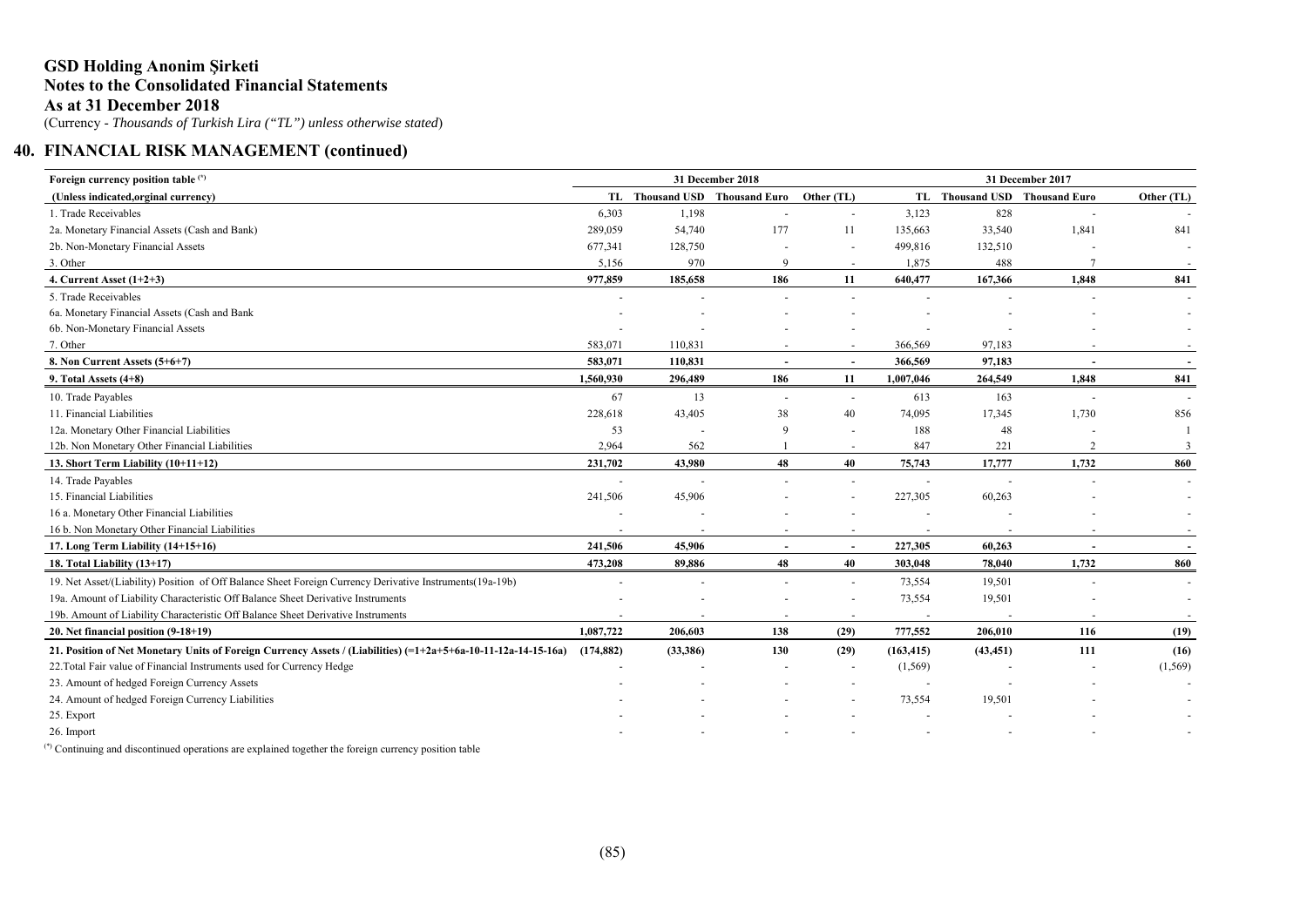# **The concentrations of assets, liabilities and off-balance sheet items in terms of currencies**

|                                                          | TL        | <b>US Dollars</b> | Euro           | <b>Others</b>  | <b>Total</b> |
|----------------------------------------------------------|-----------|-------------------|----------------|----------------|--------------|
| At 31 December 2018                                      |           |                   |                |                |              |
| <b>Assets from continuing operations</b>                 |           |                   |                |                |              |
| Cash and balances with the Central Bank (*)              | 203       | 5,238             |                |                | 5,441        |
| Deposits with banks and other financial institutions (*) | 2,107     | 233,577           | 764            | 11             | 236,459      |
| Receivables from money market transactions(*)            | 5,003     |                   | ÷.             | ÷,             | 5,003        |
| Reserve deposits at the Central Bank <sup>(*)</sup>      | 6         | 2,588             |                |                | 2,594        |
| Financial assets at fair value through profit or loss    | 1,517     | 720,328           |                |                | 721,845      |
| Loans and advances, net                                  | 206,766   | 3,586             |                |                | 210,352      |
| Factoring receivables, net                               | 105,472   |                   | 288            |                | 105,760      |
| Finance lease receivables, net                           | 6         | $\tau$            | 13             |                | 26           |
| Unquoted equity instruments                              | 377       |                   |                |                | 377          |
| Assets held for sale                                     | 76        |                   |                |                | 76           |
| Property and equipment, net                              | 3,253     | 583,071           |                |                | 586,324      |
| Intangible assets, net                                   | 407       |                   |                |                | 407          |
| Prepaid expenses                                         | 446       | 1,338             | 45             |                | 1,829        |
| Prepaid income tax                                       | 2,990     |                   |                |                | 2,990        |
| Deferred tax asset                                       | 2,318     |                   | ÷              |                | 2,318        |
| Trade and other receivables and other assets             | 14,587    | 10,067            | 9              |                | 24,663       |
| <b>Total assets</b>                                      | 345,534   | 1,559,800         | 1,119          | 11             | 1,906,464    |
|                                                          |           |                   |                |                |              |
| Liabilities from continuing operations                   |           |                   |                |                |              |
| Derivative financial liabilities                         |           |                   |                |                |              |
| Liabilities from money market transactions               | 18,513    |                   |                |                | 18,513       |
| Funds borrowed                                           | 29,690    | 400,717           | 183            |                | 430,590      |
| Borrowers' funds                                         | 8,018     | 69,115            |                |                | 77,133       |
| Factoring payables                                       | 1,365     |                   | 25             | 40             | 1,430        |
| Liabilities arising from finance leases                  | 13        | 23                | 21             |                | 57           |
| Deferred income                                          | 124       | 2,955             | 9              |                | 3.088        |
| Income taxes payable                                     | 4,342     |                   |                |                | 4,342        |
| Provisions                                               | 5,473     |                   |                |                | 5,473        |
| Debt provisions                                          | 1,557     |                   |                |                | 1,557        |
| Deferred tax liability                                   | 22,035    |                   |                |                | 22,035       |
| Trade and other payables and other liabilities           | 14,973    | 67                | 53             |                | 15,093       |
| <b>Total liability</b>                                   | 106,103   | 472,877           | 291            | 40             | 579,311      |
|                                                          |           |                   |                |                |              |
| Net balance sheet position                               | 239,431   | 1,086,923         | 828            | (29)           | 1,327,153    |
| Net off-balance sheet position                           |           |                   | $\overline{a}$ | $\overline{a}$ |              |
| Net notional amount of derivatives from continuing       |           |                   |                |                |              |
| operations                                               |           |                   | ÷,             |                |              |
| At 31 December 2017                                      |           |                   |                |                |              |
| <b>Total assets</b>                                      | 595,551   | 997,858           | 8,347          | 841            | 1,602,597    |
| <b>Total liabilities</b>                                 | 348,067   | 294,360           | 7,828          | 860            | 651,115      |
| Net balance sheet position                               | 247,484   | 703,498           | 519            | (19)           | 951,482      |
| Net off-balance sheet position                           | (75, 540) | 73,554            |                | $\overline{a}$ | (1,986)      |

(\*) Cash and cash equivalents.

### **INTEREST RATE RISK**

Interest rate risk is the probability of loss due to changes in interest rates depending on the Group's position regarding the interest bearing financial instruments. Interest rate risk arises as a result of maturity mismatch on re-pricing of assets and liabilities, changes in the correlation between interest rates of different financial instruments and unexpected changes in the shape and slope of yield curves. Exposure to interest rate risk arises when there is a mismatch between rate sensitive assets and liabilities. The Group handles the interest rate risk within the context of market risk and asset-liability management. The Group monitors the interest rates in the market on a daily basis and updates its interest rates when necessary. The table below summarizes the Group's exposure to interest rate risk on the basis of the remaining period at the reporting date to the repricing date.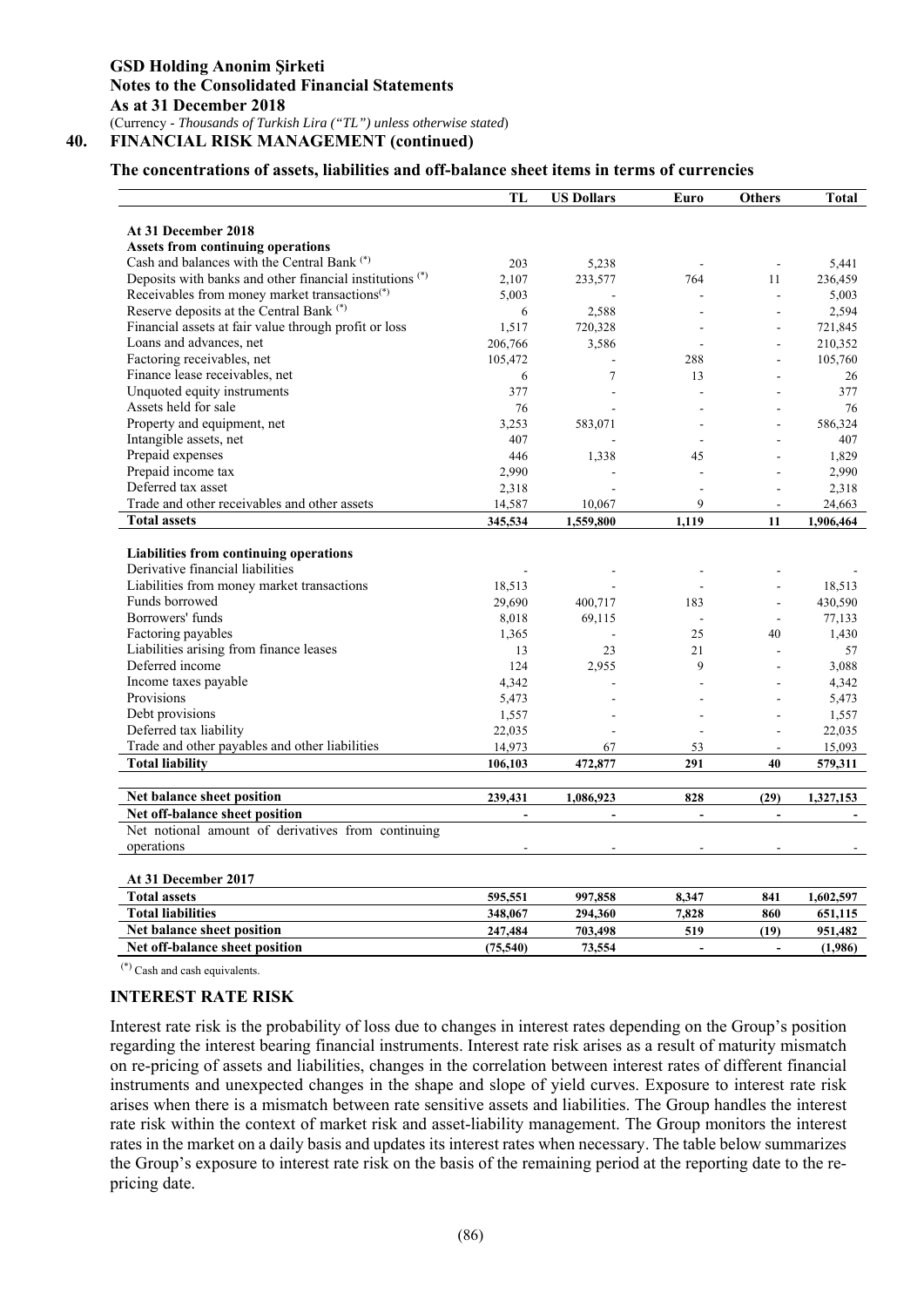# **INTEREST RATE RISK (continued)**

|                                                        |         |            |        |           |            |         | Non interest |           |
|--------------------------------------------------------|---------|------------|--------|-----------|------------|---------|--------------|-----------|
|                                                        | Up to   | $1$ to $3$ | 3 to 6 | 6 to 12   | $1$ to $5$ | Over    | bearing      | Total     |
|                                                        | 1 month | months     | months | months    | vears      | 5 years |              |           |
|                                                        |         |            |        |           |            |         |              |           |
| At 31 December 2018                                    |         |            |        |           |            |         |              |           |
| <b>Assets from continuing operations</b>               |         |            |        |           |            |         |              |           |
| Cash and balances with the Central Bank <sup>(*)</sup> | 5,440   |            |        |           |            |         | 1            | 5,441     |
| Deposits with banks and other financial                |         |            |        |           |            |         |              |           |
| institutions $(*)$                                     | 215,113 | 16,411     |        |           |            |         | 4.935        | 236,459   |
| Receivables from money market transactions             | 5,003   |            |        |           |            |         |              | 5,003     |
| Derivative financial assets held for trading           |         |            |        |           |            |         | ×.           |           |
| Reserve deposits at the Central Bank                   | 2,594   |            |        |           |            |         | ÷            | 2,594     |
| Unquoted equity instruments                            |         |            |        |           |            | ä,      | 377          | 377       |
| Financial assets-fair value through profit/loss        |         |            |        |           |            | ä,      | 721.845      | 721.845   |
| Assets held for sale                                   |         |            |        |           |            | ٠       | 76           | 76        |
| Property and equipment, net                            |         |            |        |           |            | ä,      | 586,324      | 586,324   |
| Loans and advances, net                                | 107,040 | 62,575     | 38,552 | 2.129     | 25         | 124     | (93)         | 210,352   |
| Factoring receivables, net                             | 33,779  | 59,985     | 11,354 | 642       |            | ä,      | ÷            | 105,760   |
| Finance lease receivables, net                         | 26      |            |        |           | ٠          | ٠       | ×.           | 26        |
| Intangible assets, net                                 | ä,      |            |        | ÷.        |            |         | 407          | 407       |
| Prepaid expenses                                       | 21      | 124        | 440    | 89        | 293        |         | 862          | 1,829     |
| Prepaid income tax                                     |         |            |        |           |            |         | 2,990        | 2.990     |
|                                                        |         | ÷.         |        |           |            | ÷.      |              |           |
| Deferred tax asset                                     |         |            |        |           |            | í.      | 2,318        | 2,318     |
| Trade and other receivables                            |         |            |        |           |            |         |              |           |
| and other assets                                       | 3,883   |            |        |           |            | ä,      | 20,780       | 24,663    |
| <b>Total assets</b>                                    | 372,899 | 139,095    | 50,346 | 2.860     | 318        | 124     | 1,340,822    | 1,906,464 |
|                                                        |         |            |        |           |            |         |              |           |
| Liabilities from continuing operations                 |         |            |        |           |            |         |              |           |
| Derivative financial liabilities held for trading      |         |            |        |           |            |         |              |           |
| Payables from leasing activities                       |         |            |        |           |            |         | 57           | 57        |
| Tax liability on current period operations             |         |            |        |           |            |         | 4,342        | 4,342     |
| Payables from money market transactions                | 18,513  |            |        |           |            |         | ÷,           | 18,513    |
| Loans received                                         | 32,163  | 68,730     | 22,661 | 65,530    | 241,506    |         | $\sim$       | 430,590   |
| Borrower funds                                         | 47,629  | 27,915     |        |           |            |         | 1,589        | 77,133    |
| Deferred income                                        | 1,862   |            |        |           |            | Ĭ.      | 1,226        | 3,088     |
| Factoring payables                                     |         | 1,430      |        |           |            |         |              | 1,430     |
| Provisions for employee benefits                       | ä,      |            |        |           |            | L,      | 5,473        | 5,473     |
| Debt provisions                                        |         |            |        |           |            | ä,      | 1,557        | 1,557     |
| Deferred tax liability                                 |         |            |        |           |            | L,      | 22,035       | 22,035    |
| Trade and other payables                               |         |            |        |           |            |         |              |           |
| and other liabilities                                  | 47      |            |        |           |            | ٠       | 15,046       | 15,093    |
| <b>Total liability</b>                                 | 100,214 | 98,075     | 22,661 | 65,530    | 241,506    | ۰       | 51,325       | 579,311   |
|                                                        |         |            |        |           |            |         |              |           |
| Total interest sensitivity gap                         | 272,685 | 41,020     | 27,685 | (62, 670) | (241, 188) | 124     | 1,289,497    | 1,327,153 |
|                                                        |         |            |        |           |            |         |              |           |
| At 31 December 2017                                    |         |            |        |           |            |         |              |           |
| <b>Total assets</b>                                    | 256,496 | 282,705    | 91,749 | 11,610    | 1,422      | 136     | 958,479      | 1,602,597 |
| <b>Total liabilities</b>                               | 225,733 | 77,490     | 68,910 | 23,537    | 225.082    | 2,223   | 28,140       | 651,115   |
| <b>Total interest sensitivity gap</b>                  | 30,763  | 205,215    | 22,839 | (11, 927) | (223,660)  | (2,087) | 930,339      | 951,482   |

(\*) Cash and cash equivalents.

# **Interest Rate Sensitivity Analysis**

| <b>Interest Risk Position Table</b>                    |                                                 |                  |                  |
|--------------------------------------------------------|-------------------------------------------------|------------------|------------------|
|                                                        |                                                 | 31 December 2018 | 31 December 2017 |
| Financial instruments carried at fair value            |                                                 |                  |                  |
| <b>Financial Assets</b>                                | Financial assets-fair value through profit/loss |                  |                  |
| <b>Financial Liabilities</b>                           |                                                 |                  |                  |
| Financial instruments carried at other than fair value |                                                 |                  |                  |
| Flexible interest financial instruments                |                                                 |                  |                  |
| <b>Financial Assets</b>                                |                                                 |                  |                  |
| <b>Financial Liabilities</b>                           |                                                 | 274,759          | 159,807          |
| <b>Fixed interest rate financial</b><br>instruments    |                                                 |                  |                  |
| <b>Financial Assets</b>                                |                                                 | 565,642          | 644,118          |
| <b>Financial Liabilities</b>                           |                                                 | 253,227          | 463,168          |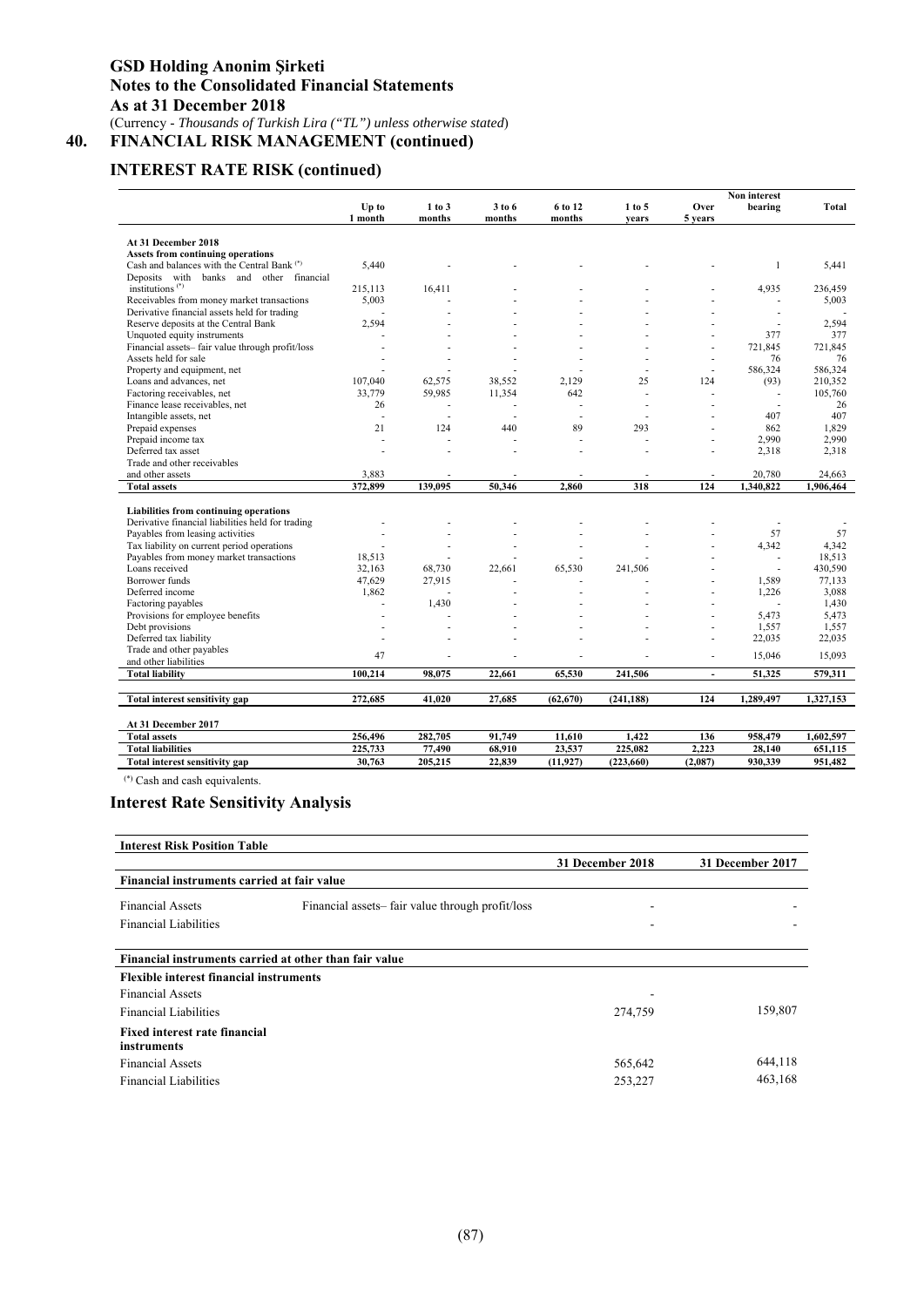### **40. FINANCIAL RISK MANAGEMENT (continued)**

# **Sensitivity Analysis for Interest Rate Risk for the Financial Instruments Carried at Fair Value**

At 31 December 2018 and 31 December 2017, if interest rates at that date had been 1 per cent higher with all other variables held constant, the consolidated post-tax profit of the Group for the years ended 31 December 2018 and 31 December 2017 would have been TL 0 and TL 0 lower, respectively, and the consolidated other comprehensive income, net of tax of the Group would have been TL 0 and TL 0 lower as at those dates, respectively.

At 31 December 2018 and 31 December 2017, if interest rates at that date had been 1 per cent lower with all other variables held constant, the consolidated post-tax profit of the Group for the years ended 31 December 2018 and 31 December 2017 would have been TL 0 and TL 0 higher, respectively and the consolidated other comprehensive income, net of tax of the Group would have been TL 0 and TL 0 higher as at those dates, respectively.

### **Sensitivity Analysis for Interest Rate Risk for the Financial Instruments Carried at Other Than Fair Value**

If interest rates at 31 December 2018 had been 1 per cent higher at that date and had been constant at this level for the following three months period with all other variables held constant, the consolidated interest income and the consolidated interest expense of the Group for the three months period from 1 January 2019 to 31 March 2019 would have been TL 980 and TL 290 higher, respectively; the consolidated net interest income/(expense) of the Group before and after non-controlling interest would have been TL 690 and TL 665 higher, respectively.

If interest rates at 31 December 2018 had been 1 per cent lower at that date and had been constant at this level for the following three months period with all other variables held constant, the consolidated interest income and the consolidated interest expense of the Group for the three months period from 1 January 2019 to 31 March 2019 would have been TL 980 and TL 290 lower, respectively; the consolidated net interest income/(expense) of the Group before and after non-controlling interest would have been TL 690 and TL 665lower, respectively.

If interest rates at 31 December 2017 had been 1 per cent higher at that date and had been constant at this level for the following three months period with all other variables held constant, the consolidated interest income and the consolidated interest expense of the Group for the three months period from 1 January 2018 to 31 March 2018 would have been TL 771 and TL 535 higher, respectively; the consolidated net interest income/(expense) of the Group before and after non-controlling interest would have been TL 236 and TL 235 higher, respectively.

If interest rates at 31 December 2017 had been 1 per cent lower at that date and had been constant at this level for the following three months period with all other variables held constant, the consolidated interest income and the consolidated interest expense of the Group for the three months period from 1 January 2018 to 31 March 2018 would have been TL 771 and TL 535 lower, respectively; the consolidated net interest income/(expense) of the Group before and after non-controlling interest would have been TL 236 and TL 235 lower, respectively.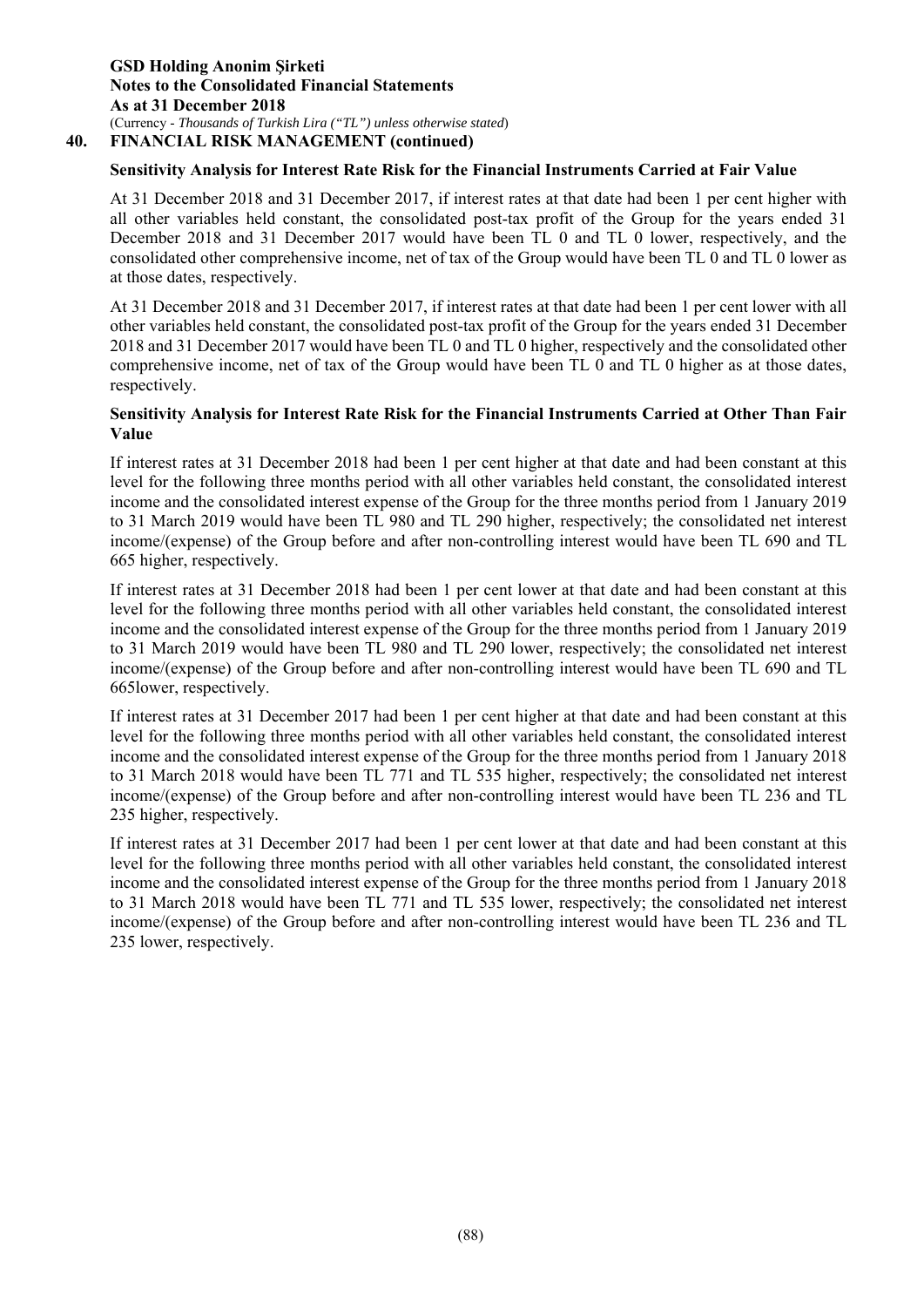### **Collaterals, pledges, mortgages and guarantees given by the Group**

According to a regulation of the Capital Markets Board of Turkey dated 9 September 2009, the exchangetraded companies except financial institutions and investment trusts can give a collateral, pledge, mortgage and guarantee only in favor of their own judicial entities and their consolidated subsidiaries and other third parties can be a beneficiary of a collateral, pledge, mortgage and guarantee given by exchange-traded companies only if it is provided with the sole aim of conducting ordinary business activities.

| <b>Continuing Operations</b>                                                       |           |                   |                  |                |           |  |
|------------------------------------------------------------------------------------|-----------|-------------------|------------------|----------------|-----------|--|
| Collaterals, pledges, mortgages and guarantees given by the Group                  |           |                   | 31 December 2018 |                |           |  |
|                                                                                    | TL        | <b>US Dollars</b> | Euro             |                | Total     |  |
| A. Collaterals, pledges, mortgages and guarantees given by the Group               |           |                   | <b>Others</b>    |                |           |  |
| Companies in favor of their own judicial entities                                  | 33        | 353,340           |                  |                | 353,373   |  |
| 1. Letters of guarantee given by the Group Company                                 |           |                   |                  |                |           |  |
| 2. Letters of guarantee given by the Non-Group Banks as collateral                 |           |                   |                  |                |           |  |
| against cash loans                                                                 |           |                   |                  |                |           |  |
| 3. Other letters of guarantee given by the Non-Group Banks                         |           |                   |                  |                |           |  |
| 4. Marketable Securities<br>5. Cash and bank deposit pledges                       | 33        | 1,316             |                  |                | 1,349     |  |
| 6. Mortgage given as collateral against cash loans (***)(****)                     |           | 187,600           |                  |                | 187,600   |  |
| 7. Subsidiary share pledge given as collateral against cash loans                  |           |                   |                  |                |           |  |
| $(***)(***)$                                                                       |           | 164,424           |                  |                | 164,424   |  |
| 8.Other                                                                            |           |                   |                  |                |           |  |
| B. Collaterals, pledges, mortgages and guarantees given by the Group               |           |                   |                  |                |           |  |
| in favor of consolidated Group Companies                                           | 44,062    | 803,505           |                  |                | 847,567   |  |
| 1. Guarantees given as collateral against cash loans (*)                           | 43,606    | 716,346           |                  |                | 759,952   |  |
| 2. Guarantees given as collateral against derivative contracts (*)                 |           |                   |                  |                |           |  |
| 3. Letters of guarantee given as collateral against cash loans                     |           |                   |                  |                |           |  |
| 4. Other non-cash loans                                                            | 456       |                   |                  |                | 456       |  |
| 5. Mortgage given as collateral against cash loans (***) (****)                    |           | 87,159            |                  |                | 87,159    |  |
| 6. Subsidiary share pledge given as collateral against cash loans                  |           |                   |                  |                |           |  |
| 7. Bank deposit given as collateral against cash loans                             |           |                   |                  |                |           |  |
| 8. Other                                                                           |           |                   |                  |                |           |  |
| C. Collaterals, pledges, mortgages and guarantees given by the Group               |           |                   |                  |                |           |  |
| while conducting ordinary business activities in favor of non-Group                |           |                   |                  |                |           |  |
| entities                                                                           | 973,215   | 346,942           | 121,913          |                | 1,442,070 |  |
| 1. Non-cash loans given by the Group Bank                                          | 973,215   | 346,942           | 121,913          |                | 1,442,070 |  |
| 2. Other                                                                           |           |                   |                  |                |           |  |
| D. Collaterals, pledges, mortgages and guarantees given by the Group               |           |                   |                  |                |           |  |
| in favor of the associates and joint ventures with direct shareholdings            |           |                   |                  |                |           |  |
| pursuant to the Article 12/2. of the Communique on the Corporate                   |           |                   |                  |                |           |  |
| Governance<br>E. Other collaterals, pledges, mortgages and guarantees given by the |           |                   |                  |                |           |  |
| Group                                                                              |           |                   |                  |                |           |  |
| 1. Collaterals, pledges, mortgages and guarantees given by the Group in            |           |                   |                  |                |           |  |
| favor of the main shareholder (**)                                                 |           |                   |                  |                |           |  |
| 2. Collaterals, pledges, mortgages and guarantees given by the Group in            |           |                   |                  |                |           |  |
| favor of Group Companies other than those covered under the classes B              |           |                   |                  |                |           |  |
| and C                                                                              |           |                   |                  |                |           |  |
| 3. Collaterals, pledges, mortgages and guarantees given by the Group in            |           |                   |                  |                |           |  |
| favor of non-Group entities other than those covered under the class C             |           |                   |                  |                |           |  |
| <b>Total</b>                                                                       | 1,017,310 | 1,503,787         | 121,913          | $\blacksquare$ | 2,643,010 |  |

As at 31 December 2018, the rate of the other GPMs the Company have given to the Company's shareholders' equity is 20.19%.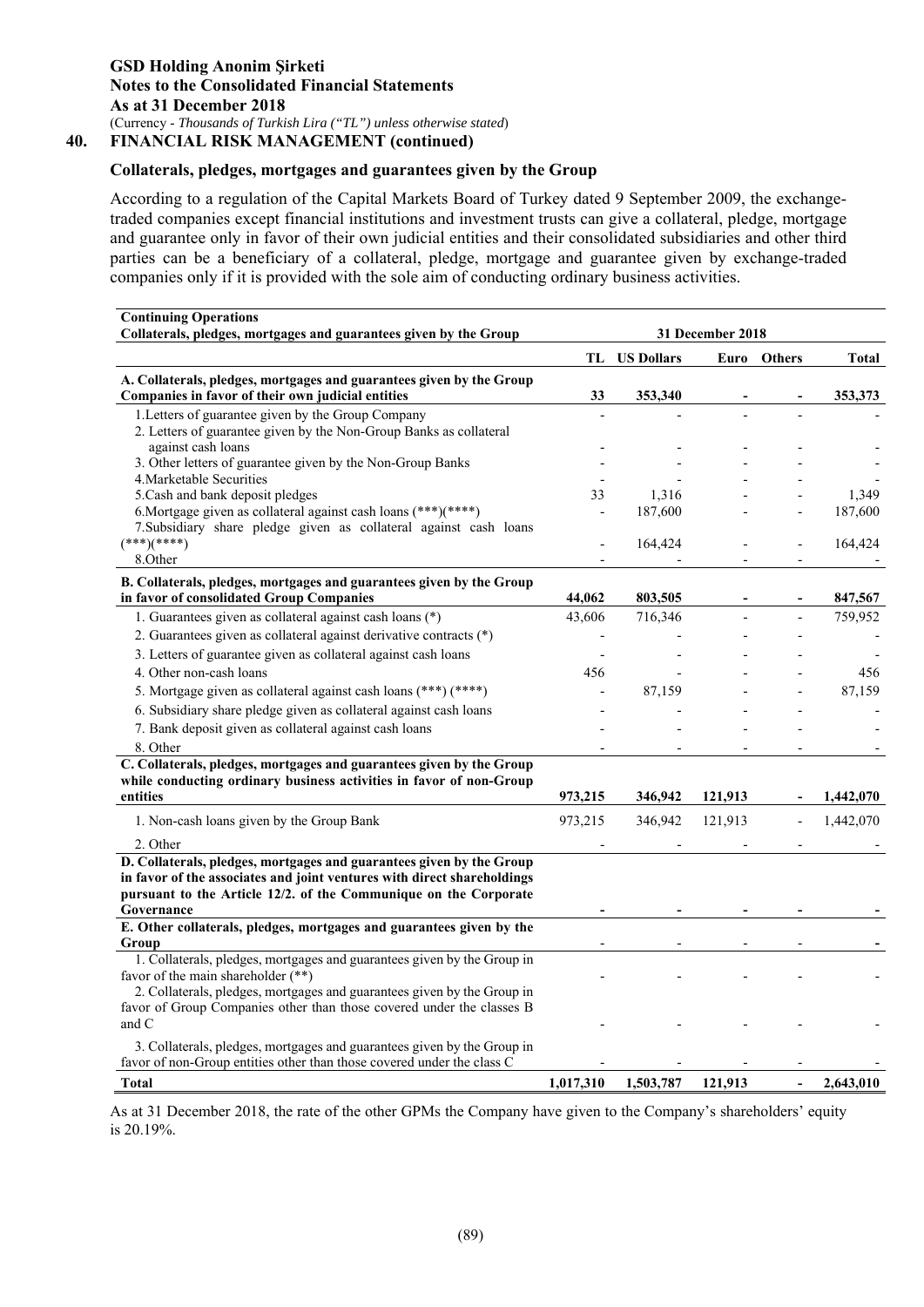### **Collaterals, pledges, mortgages and guarantees given by the Group (continued)**

| <b>Continuing Operations</b><br>Collaterals, pledges, mortgages and guarantees given by the Group                                                                                                                                 | 31 December 2017 |                      |       |        |                 |
|-----------------------------------------------------------------------------------------------------------------------------------------------------------------------------------------------------------------------------------|------------------|----------------------|-------|--------|-----------------|
|                                                                                                                                                                                                                                   |                  | <b>TL</b> US Dollars | Euro  | Others | <b>Total</b>    |
| A. Collaterals, pledges, mortgages and guarantees given by the Group<br>Companies in favor of their own judicial entities                                                                                                         | 10               | 85,627               |       |        | 85,637          |
| 1. Letters of guarantee given by the Group Company<br>2. Letters of guarantee given by the Non-Group Banks as collateral<br>against cash loans                                                                                    |                  |                      |       |        |                 |
| 3. Other letters of guarantee given by the Non-Group Banks<br>4. Marketable Securities                                                                                                                                            |                  | 158                  |       |        | 158             |
| 5. Cash and bank deposit pledges<br>6. Mortgage given as collateral against cash loans(***)                                                                                                                                       | 10               | 6,007<br>51,354      |       |        | 6,017<br>51,354 |
| 7. Subsidiary share pledge given as collateral against cash loans(***)<br>8.Other                                                                                                                                                 |                  | 28,108               |       |        | 28,108          |
| B. Collaterals, pledges, mortgages and guarantees given by the Group<br>in favor of consolidated Group Companies                                                                                                                  | 264,041          | 681,675              | 523   | 827    | 947,066         |
| 1. Guarantees given as collateral against cash loans (*)                                                                                                                                                                          | 263,616          | 566,025              | 523   | 827    | 830,991         |
| 2. Guarantees given as collateral against derivative contracts (*)<br>3. Letters of guarantee given as collateral against cash loans                                                                                              | ÷,               |                      |       |        |                 |
| 4. Other non-cash loans                                                                                                                                                                                                           | 425              |                      |       |        | 425             |
| 5. Mortgage given as collateral against cash loans (***)<br>6. Subsidiary share pledge given as collateral against cash loans                                                                                                     |                  | 108,455              |       |        | 108,455         |
| 7. Bank deposit given as collateral against cash loans<br>8. Other                                                                                                                                                                |                  | 7,195                |       |        | 7,195           |
| C. Collaterals, pledges, mortgages and guarantees given by the Group<br>while conducting ordinary business activities in favor of non-Group<br>entities                                                                           | 756,650          | 250,252              | 2,258 |        | 1,009,160       |
| 1. Non-cash loans given by the Group Bank                                                                                                                                                                                         | 756,650          | 250,252              | 2,258 | ÷,     | 1,009,160       |
| 2. Other                                                                                                                                                                                                                          |                  |                      |       |        |                 |
| D. Collaterals, pledges, mortgages and guarantees given by the Group<br>in favor of the associates and joint ventures with direct shareholdings<br>pursuant to the Article 12/2. of the Communique on the Corporate<br>Governance |                  |                      |       |        |                 |
| E. Other collaterals, pledges, mortgages and guarantees given by the                                                                                                                                                              |                  |                      |       |        |                 |
| Group<br>1. Collaterals, pledges, mortgages and guarantees given by the Group in<br>favor of the main shareholder (**)                                                                                                            |                  |                      |       |        |                 |
| 2. Collaterals, pledges, mortgages and guarantees given by the Group in<br>favor of Group Companies other than those covered under the classes B and                                                                              |                  |                      |       |        |                 |
| $\mathcal{C}$<br>3. Collaterals, pledges, mortgages and guarantees given by the Group in                                                                                                                                          |                  |                      |       |        |                 |
| favor of non-Group entities other than those covered under the class C<br><b>Total</b>                                                                                                                                            | 1,020,701        | 1,017,554            | 2,781 | 827    | 2,041,863       |

(\*) Guarantees given as collateral against cash loans and derivative contracts indicate the total risk exposure arising from guarantees given by the Company as collateral against outstanding cash loans and derivative contracts of its consolidated subsidiaries. The Company has no income or consideration arising from such guarantees it has given in favor of its consolidated subsidiaries.

(\*\*) Collaterals, pledges, mortgages and guarantees given by the Group in favor of the main shareholder indicate the total risk exposure arising from the non-cash loans given by the Group Banks in favor of Mehmet Turgut Yılmaz, the chairman of the Board of Directors of the Company, and Delta Group Companies which are under his control.

(\*\*\*) The dry bulk cargo ships named M/V Cano and M/V Hako owned by Cano Maritime Limited and Hako Maritime Limited respectively, and the 100% shares owned by GSD Denizcilik Gayrimenkul İnşaat Sanayi ve Ticaret A.Ş. are mortgaged and pledged, respectively, against the bank loans obtained to finance the ship purchase in favour of the creditor banks.

(\*\*\*) The dry bulk cargo ships named M/V Dodo, M/V Olivia, M/V Zeyno and M/V Mila owned by Dodo Maritime Limited, Neco Maritime Limited, Zeyno Maritime Limited and Mila Maritime Limited respectively, and the 100% shares owned by GSD Shipping B.V. are mortgaged and pledged, respectively, against the bank loans obtained to finance the ship purchase in favour of the creditor banks.

As at 31 December 2018, the rate of the other collaterals, pledges, mortgages and guarantees given by the Group to shareholders' equity is 0% (31 December 2017: 0%).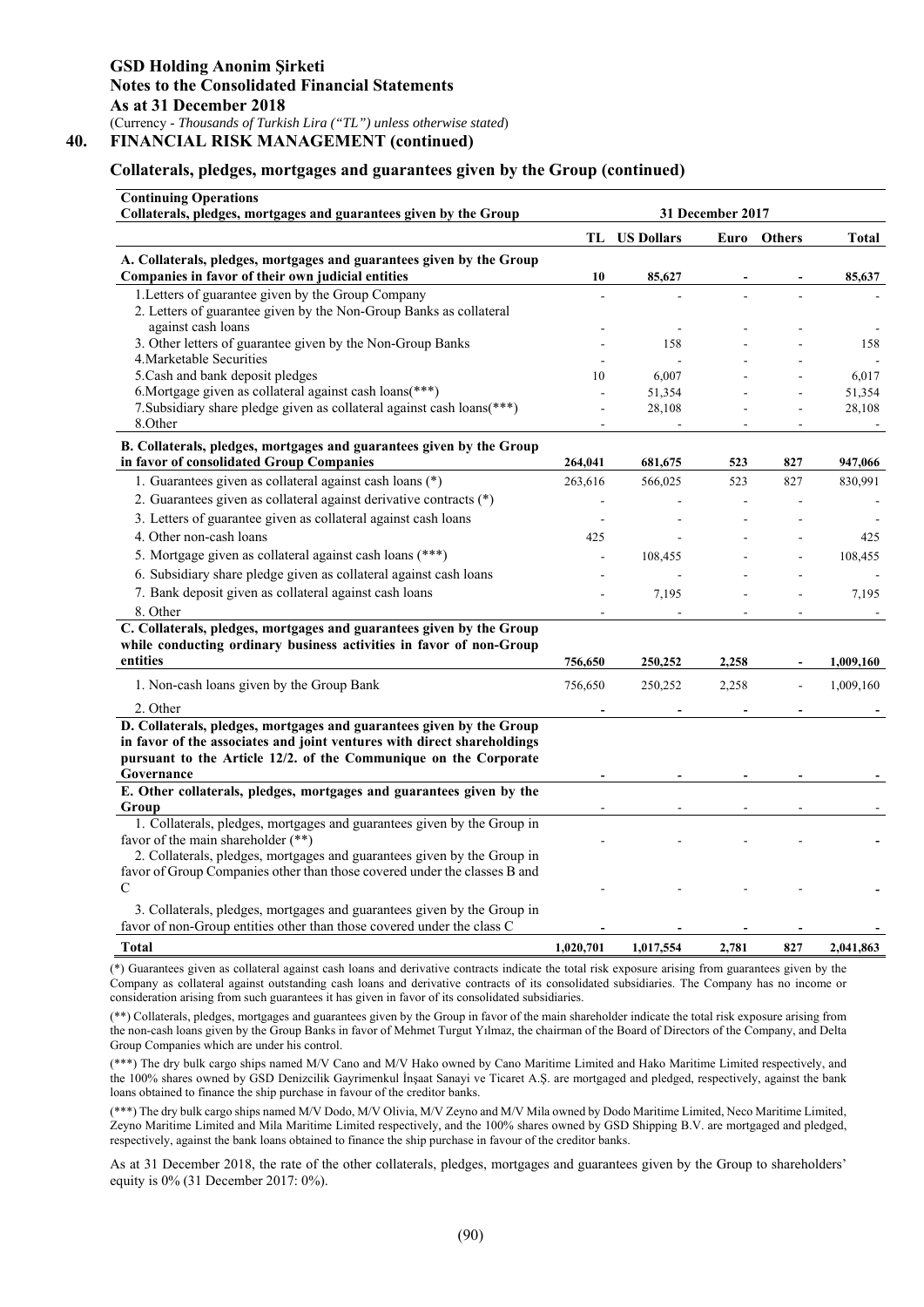# **41. FAIR VALUE OF FINANCIAL INSTRUMENTS**

Fair value is the amount for which an asset could be exchanged, or a liability settled between knowledgeable, willing parties in an arm's length transaction.

The table below gives a comparison of the carrying amounts and fair values of the Group's financial instruments that are not carried at fair values in the consolidated financial statements.

|                                 | 31 December 2018<br>31 December 2017 |                   |          |                   |
|---------------------------------|--------------------------------------|-------------------|----------|-------------------|
|                                 |                                      |                   | Carrying |                   |
|                                 | Carrying amount                      | <b>Fair value</b> | amount   | <b>Fair value</b> |
|                                 |                                      |                   |          |                   |
| <b>Financial assets</b>         |                                      |                   |          |                   |
| Loans and advances to customers | 210,352                              | 210,352           | 193,667  | 193,667           |
| Finance lease receivables       | 26                                   | 26                | 21       | 21                |
| Factoring receivables           | 105,760                              | 105,760           | 345,586  | 345,586           |
| <b>Total</b>                    | 316,138                              | 316,138           | 539,274  | 539,274           |
|                                 |                                      |                   |          |                   |
| <b>Financial liabilities</b>    |                                      |                   |          |                   |
| Funds borrowed                  | 430,590                              | 430,620           | 515,620  | 515,620           |
| Factoring payables              | 1,430                                | 1,430             | 1,812    | 1,812             |
| <b>Total</b>                    | 432,020                              | 432,020           | 517,432  | 517,432           |

The following methods and assumptions were used to estimate the fair values of the financial instruments:

- Fair values of certain financial assets and liabilities carried at cost or amortized cost, including cash and cash equivalents, balances with the Central Bank, deposits with banks and other financial institutions, other money market placements, factoring receivables and payables, demand deposits and reserve deposits at the central bank are considered to approximate their respective carrying values due to their short-term nature.

 Fair values of other financial instruments are determined by using estimation techniques that include taking reference to the current market value of another instrument with similar characteristics or by discounting the expected future cash flows at prevailing interest rates.

### **Fair Value Hierarchy**

IFRS 7 specifies a hierarchy of valuation techniques based on whether the inputs to those valuation techniques are observable or unobservable. Observable inputs reflect market data obtained from independent sources; unobservable inputs reflect the Group's market assumptions. These two types of inputs have created the following fair value hierarchy:

Level 1 - Quoted prices (unadjusted) in active markets for identical assets or liabilities. This level includes listed debt instruments.

Level 2 - Inputs other than quoted prices included within Level 1 that are observable for the asset or liability, either directly (that is, as prices) or indirectly (that is, derived from prices). This level includes the OTC derivative contracts. The sources of input parameters like LIBOR yield curve or counterparty credit risk are Bloomberg and Reuters.

Level 3 - inputs for the asset or liability that are not based on observable market data (unobservable inputs). This level includes equity investments and debt instruments with significant unobservable components.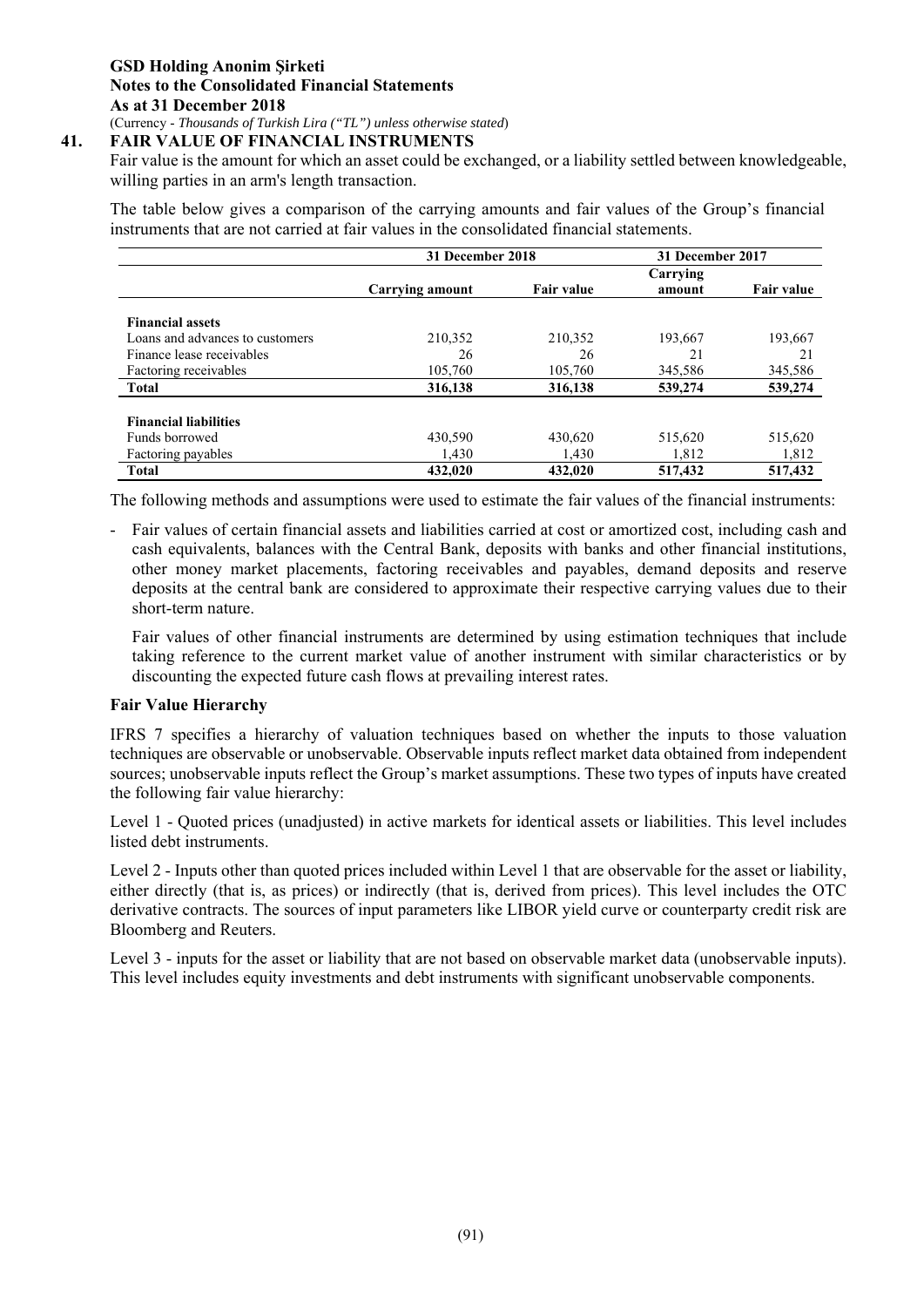# **41. FAIR VALUE OF FINANCIAL INSTRUMENTS (continued)**

# **Fair Value Hierarchy (continued)**

The fair value hierarchy of the financial assets and liabilities of the Group carried at fair value according to the foregoing principles as at 31 December 2018 and 31 December 2017 is given in the table below:

| 31 December 2018                                                                         | Level 1 | <b>Level 2</b> | Level 3 | <b>Total</b> |
|------------------------------------------------------------------------------------------|---------|----------------|---------|--------------|
| <b>Assets</b>                                                                            |         |                |         |              |
| Financial assets at fair value through profit/loss<br>Derivative assets held for trading |         | 720,328        | 1,517   | 721,845      |
| Total                                                                                    |         | 720,328        | 1,517   | 721,845      |
| <b>Liabilities</b>                                                                       |         |                |         |              |
| Derivative liabilities held for trading                                                  |         |                |         |              |
| <b>Total</b>                                                                             |         |                |         |              |
| 31 December 2017                                                                         | Level 1 | <b>Level 2</b> | Level 3 | <b>Total</b> |
| <b>Assets</b>                                                                            |         |                |         |              |
| Trading securities                                                                       |         |                |         |              |
| Available-for-sale investment securities                                                 |         | 499,816        | 160     | 499,976      |
| Derivative assets held for trading                                                       |         |                |         |              |
| <b>Total</b>                                                                             |         | 499,816        | 160     | 499,976      |
| <b>Liabilities</b>                                                                       |         |                |         |              |
| Derivative liabilities held for trading                                                  |         | 1,569          |         | 1,569        |
| <b>Total</b>                                                                             |         | 1,569          |         | 1,569        |

# **42. EVENTS AFTER THE REPORTING PERIOD**

None.

### **43. OTHER ISSUES**

# **The purchase of the 15 % shares of Silopi Elektrik Üretim A.Ş. by GSD Holding A.Ş. from Park Holding A.Ş.**

The closing of the transaction in connection with the agreement for purchase and sale of shares and of shareholders comprising the purchase of the Class (B) shares with a nominal value of full TL 30,307,500 representing a ratio of 15 % in the share capital of full TL 202,050,000 of Silopi Elektrik Üretim A.Ş. by GSD Holding A.Ş. from Park Holding A.Ş. signed on 8 June 2015, being conditional upon obtaining the necessary regulatory approvals from the relevant regulatory authorities in Turkey, has been executed between GSD Holding A.Ş and Park Holding A.Ş. on 29 June 2015, the total price of US\$ 125,000,000 having been paid by GSD Holding A.Ş. to Park Holding A.Ş. and the assignment by Park Holding A.Ş. to GSD Holding A.Ş. of the shares constituting the subject of the agreement having been made and entered to the share ledger of Silopi Elektrik Üretim A.Ş. as of this date.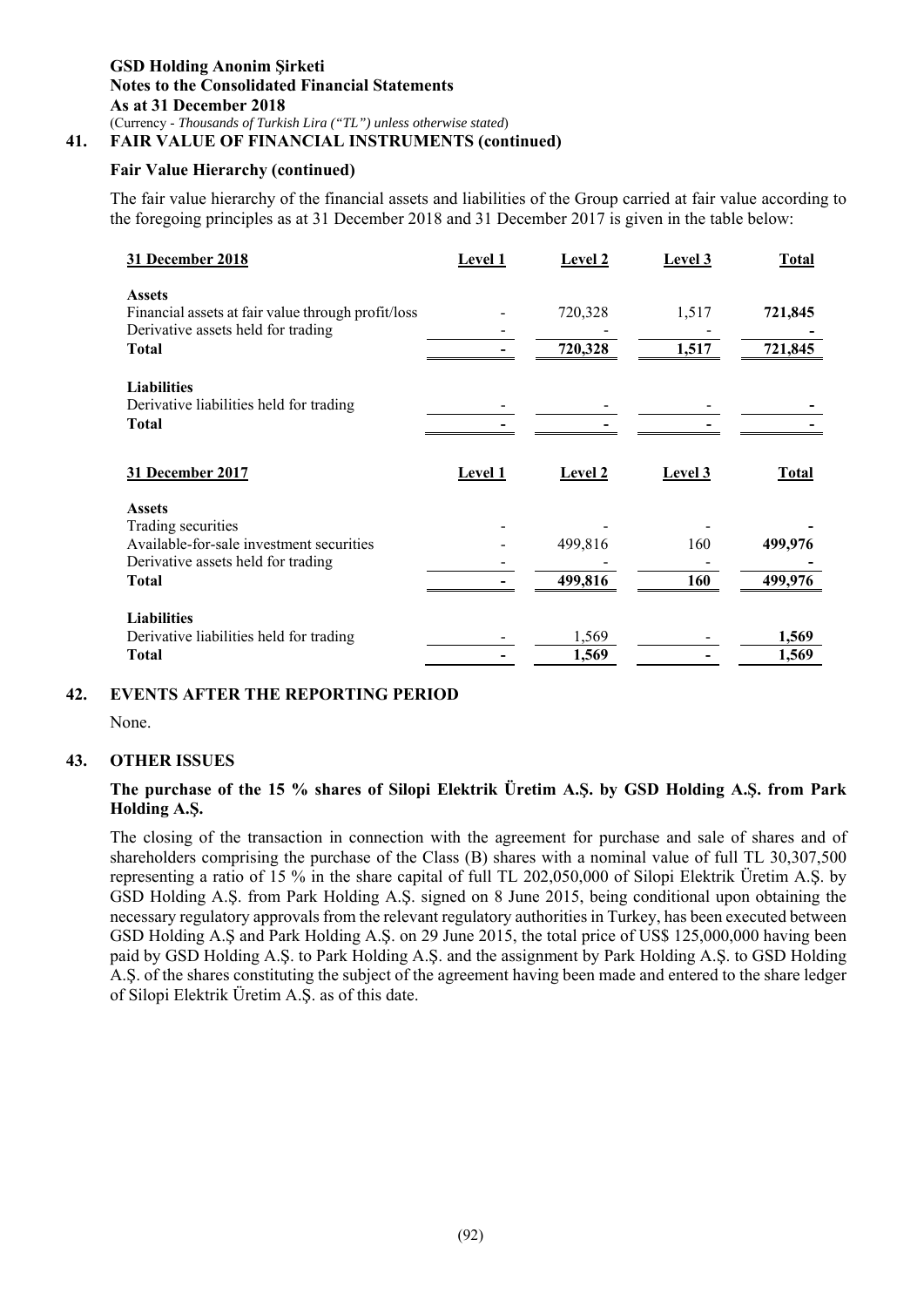**43. OTHER ISSUES (continued)** 

# **The purchase of the 15 % shares of Silopi Elektrik Üretim A.Ş. by GSD Holding A.Ş. from Park Holding A.Ş. (continued)**

In relation to the accounting for the shareholding of 15% in Silopi Elektrik Üretim A.Ş., the management of GSD Holding A.Ş. has taken the view that GSD Holding A.Ş. has no significant influence over Silopi Elektrik Üretim A.Ş. taking into account the definition of significant influence which is the power to participate in the financial and operating policy decisions of the investee but is not control or joint control of those policies as stated in "IAS 28 Investments in Associates and Joint Ventures" and the purchase of 15% shares of Silopi Elektrik Üretim A.Ş. from Park Holding A.Ş. on 29 June 2015 is an acquisition of an equity instrument that can not be considered an investment in an associate in terms of IFRS and has classified the mentioned shares under the heading "Available-for-Sale Investment Securities" in the consolidated IFRS statement of financial position of the Group as at 30 June 2015. In line with that classification, starting from the consolidated IFRS financial statements of the Group as at 30 June 2015, the 15% shares of Silopi Elektrik Üretim A.Ş. have been measured at the share purchase price of US\$ 125,000,000 translated using the closing foreign exchange rate taking into account the put option held at the fair value to be determined as specified in the agreement to be no less than the share purchase price of US\$ 125,000,000, the positive foreign exchange difference of TL 31,588 calculated as at 31 December 2017 having been recognised as income in the consolidated IFRS income statement and plus the income accrual of TL 15,095 calculated in proportion to the number of days to the end of period as at 31 December 2017 based on the minimum yearly dividend guarantee of US\$ 3,750,000 stated in the agreement which has been classified under "Fair Value Reserve" recognised cumulatively in the equity in the consolidated IFRS statement of financial position of the Group as at 31 December 2017 and recognised as remeasurement gain under "Other Comprehensive Income" in the consolidated IFRS statement of comprehensive income of the Group for the period ended 31 December 2017.

Silopi Elektrik Üretim A.Ş. and Borsa İstanbul A.Ş. shares that are classified in the available-for-sale financial assets as at 31 December 2017, have started to be carried in the financial assets at fair value through profit or loss in accordance with transition to IFRS 9. The income accrual of TL 19,728 calculated in proportion to the number of days to the end of period as at 31 December 2017 based on the minimum yearly dividend guarantee of US\$ 3,750,000 stated in the agreement which has been classified under "Other Income from Investment Activities" recognised cumulatively in the equity in the consolidated IFRS statement of financial position of the Group as at 31 December 2017 and recognised as remeasurement gain under "Profit or Loss" in the consolidated IFRS statement of comprehensive income of the Group for the period ended 31 December 2017.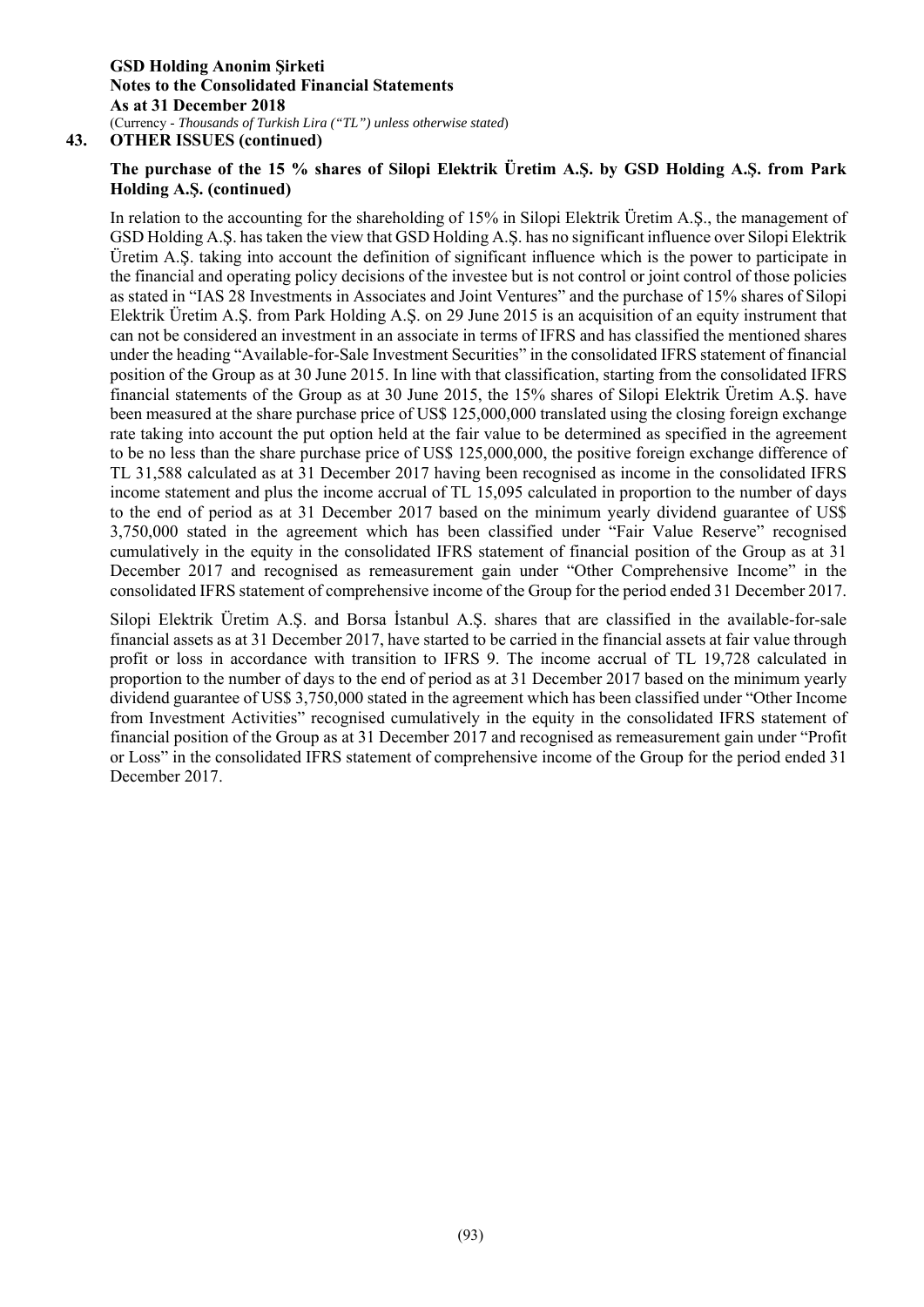# **Capital increase by conversion of receivables from subsidiaries founded in Malta on 27 February 2017**

As a result of capital increases made on 27 February 2017, the capitals of subsidiaries of GSD Denizcilik Gayrimenkul İnşaat Sanayi ve Ticaret A.Ş. have been increased as follows: Dodo Maritime Ltd; from USD 12,000,000 to USD 14,000,000; Cano Maritime Ltd; from USD 11,000,000 to USD 12,500,000; Hako Maritime Ltd; from USD 9,000,000 to USD 9,800,000 and Zeyno Maritime from USD 8,000,000 to USD 9,500,000.

# **The Share Buy-Back Program of GSD Holding A.Ş.**

The Annual General Assembly of GSD Holding A.Ş. held on 25 June 2015 in connection with the year 2014 resolved to approve the Board of Directors' decision regarding buy back program by means of the resolution dated 29 May 2015 and to authorise the Board of Directors of GSD Holding A.Ş. to framework of this program. The Board of Directors of GSD Holding A.Ş. resolved to transfer the authority granted to it by the General Assembly to Akgün Türer, the Vice-Chairman and General Manager of the Company, on 25 June 2015 pursuant to the Article 5/1 of the Communiqué on Bought Back Shares (II-22.1) of the Capital Markets Board of Turkey.

The aim of the share buy-backs to be made within the framework of the Share Buy-Back Program of GSD Holding A.Ş. is to support the stock exchange price of the shares of GSD Holding A.Ş. trading in Borsa İstanbul (BIST) below its book value and to make use of the liquidity of the Company to this aim, the maximum duration of implementation being three years. The maximum number of the shares to be bought back within the framework of the Share Buy-Back Program is up to the 10 % of the share capital of the Company including prior share repurchases pursuant to the Article 9 of the Communiqué on Bought Back Shares (II-22.1) of the Capital Markets Board of Turkey.

The bought-back shares will be recognised under the heading "Treasury Shares", as a deficit account, within the equity in the consolidated IFRS financial statements of the Company in the amount of repurchase. Pursuant to the Article 20 of the Communiqué on Bought Back Shares (II-22.1) of CMB, reserve funds are to be set aside up to the acquisition value of the bought back shares, and classified as restricted reserves under the shareholders' equity; the bought back shares and the said reserve funds are to be shown in the financial statements in line with the formats announced by the CMB; the reserves set aside as per this article are to be released up to an amount sufficient to meet the acquisition value, if the bought back shares are disposed of or redeemed. No gain or loss is recognized in the consolidated income statement and other comprehensive income on the purchase, issue, sale or cancellation of the Company's own equity instruments pursuant to IAS 32. There is no subsidiary to be able to make share buy-back within the framework of the Share Buy-Back Program.

### **Additon to The Share Buy-Back Program of GSD Holding A.Ş.**

On 21 July 2016 and 25 July 2016, the Capital Markets Board announced that the publicly listed companies may recapture their shares in the stock market without any limit, by taking the decision of the board of directors and making a special case announcement. In return for the announcement of the CMB, in addition to the previously completed share repurchase program in line with the decision of the board of directors dated 26 July 2016. The Board of Directors of GSD Holding A.Ş. resolved to transfer the authority granted to it by the General Assembly to Akgün Türer, the Vice-Chairman and General Manager of the Company, the Company decided to acquire additional 10% (25,000,000) It has been decided to allocate amounting to TL 40,000,000 for the repurchase of new shares to be made within this scope.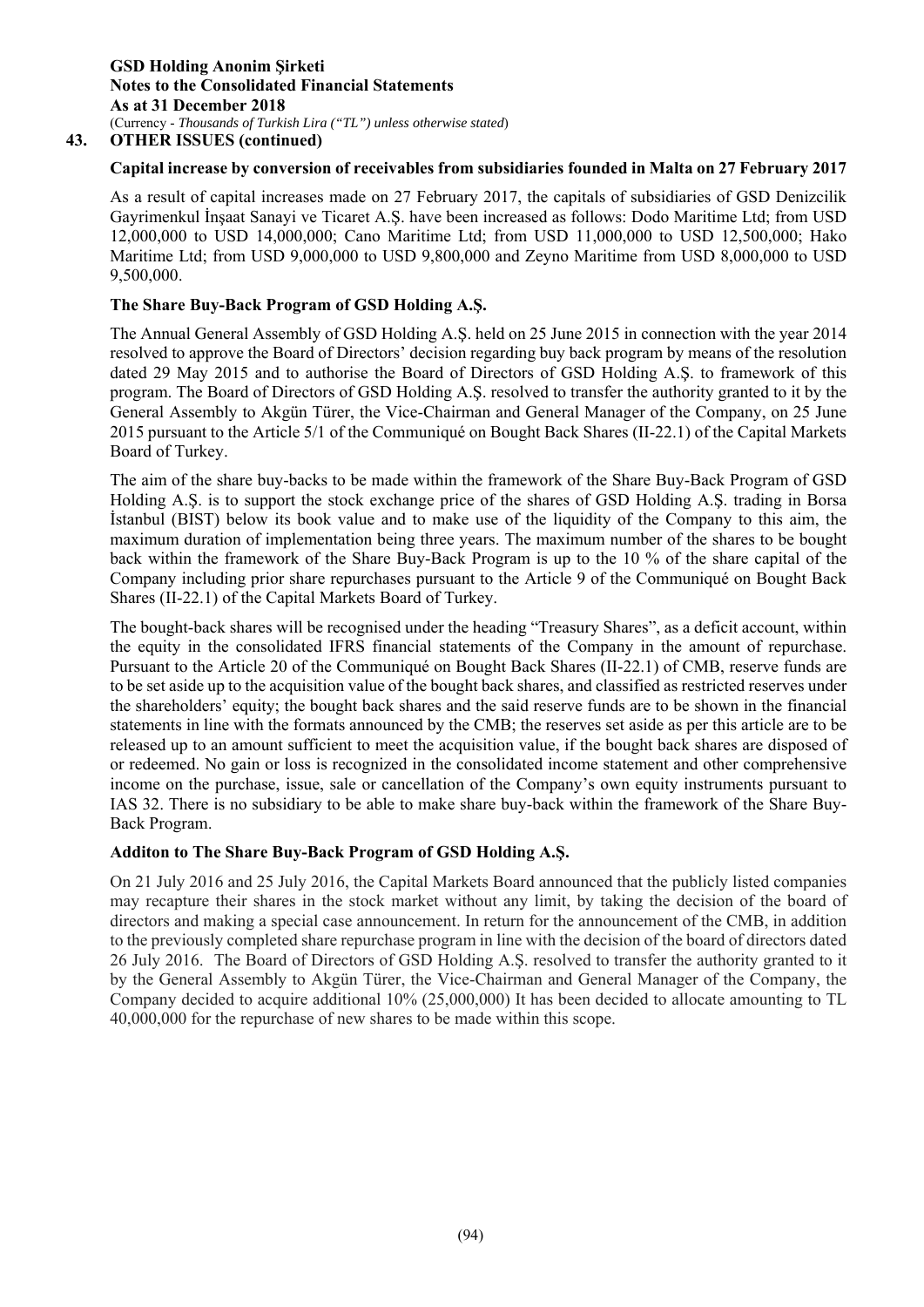**The purchase of shares of GSD Holding A.Ş. by GSD Holding A.Ş. in Borsa İstanbul (BIST) and the sale of shares of GSD Holding A.Ş. by GSD Denizcilik Gayrimenkul İnşaat San. ve Tic. A.Ş. in Borsa İstanbul (BIST) between 30 June 2015 and 11 March 2019** 

|                                      |                 |                 | <b>Buy/(Sales) Transactions</b> |                  |                  | <b>Accumulated Situation</b> |                    |                     | <b>Transaction Explanations</b> |                          |                          |
|--------------------------------------|-----------------|-----------------|---------------------------------|------------------|------------------|------------------------------|--------------------|---------------------|---------------------------------|--------------------------|--------------------------|
| The company                          |                 |                 |                                 |                  |                  |                              |                    |                     |                                 |                          |                          |
| holds GSD                            |                 |                 |                                 |                  |                  |                              |                    |                     |                                 |                          |                          |
| Holding A.S.                         | Transaction     | Carried         | Nominal                         | Nominal          | Carried          | Nominal                      | Nominal            | Type of             | Transaction                     | <b>Transaction</b>       | <b>Effective</b>         |
| share                                | Cost            | Value           | Value                           | $\frac{0}{0}$    | Value            | Value                        | $\frac{0}{0}$      | <b>Transacition</b> | Market                          | Date                     | Date                     |
| <b>Treasury shares</b>               |                 |                 |                                 |                  |                  |                              |                    |                     |                                 |                          |                          |
| GSD Holding A.S.                     | 1,938           | 1,938           | 1,250                           | 0.500%           | 1,938            | 1,250                        | 0.500%             | Buying              | <b>ISE</b>                      | 30.06.2015               | 02.07.2015               |
| GSD Holding A.Ş.                     | 552             | 552             | 477                             | 0.191%           | 2,490            | 1,727                        | 0.691%             | Buying              | <b>ISE</b>                      | 02.10.2015               | 06.10.2015               |
| GSD Holding A.S.                     | 568             | 568             | 473                             | 0.189%           | 3,058            | 2,200                        | 0.880%             | Buying              | <b>ISE</b>                      | 27.10.2015               | 02.11.2015               |
| GSD Holding A.S.                     | 1.019           | 1,019           | 800                             | 0.320%           | 4,077            | 3,000                        | 1.200%             | <b>Buying</b>       | <b>ISE</b>                      | 10.11.2015               | 12.11.2015               |
| GSD Holding A.S.                     | 1,135           | 1,135           | 900                             | 0.360%           | 5,212            | 3,900                        | 1.560%             | <b>Buying</b>       | <b>ISE</b>                      | 11.11.2015               | 13.11.2015               |
| GSD Holding A.S.                     | 1,241           | 1,241           | 1,000                           | 0.400%           | 6,453            | 4,900                        | 1.960%             | <b>Buying</b>       | <b>ISE</b>                      | 12.11.2015               | 16.11.2015               |
| GSD Holding A.S.                     | 1,261           | 1,261           | 1,000                           | 0.400%           | 7,714            | 5,900                        | 2.360%             | Buying              | <b>ISE</b>                      | 13.11.2015               | 17.11.2015               |
| GSD Holding A.S.                     | 1,267           | 1,267           | 1,000                           | 0.400%           | 8,981            | 6,900                        | 2.760%             | <b>Buying</b>       | <b>ISE</b>                      | 16.11.2015               | 18.11.2015               |
| GSD Holding A.Ş.                     | 1.280           | 1.280           | 1,000                           | 0.400%           | 10.261           | 7.900                        | 3.160%             | Buying              | <b>ISE</b>                      | 17.11.2015               | 19.11.2015               |
| GSD Holding A.S.                     | 1,547           | 1,547           | 1,300                           | 0.520%           | 11,808           | 9,200                        | 3.680%             | Buying              | <b>ISE</b>                      | 18.11.2015               | 20.11.2015               |
| GSD Holding A.S.                     | 1.547           | 1.547           | 1.300                           | 0.520%           | 13,355           | 10.500                       | 4.200%             | <b>Buying</b>       | <b>ISE</b>                      | 19.11.2015               | 23.11.2015               |
| GSD Holding A.S.                     | 1,560           | 1,560           | 1,300                           | 0.520%           | 14,915           | 11,800                       | 4.720%             | Buying              | <b>ISE</b>                      | 20.11.2015               | 24.11.2015               |
| GSD Holding A.S.                     | 826             | 826             | 700                             | 0.280%           | 15,741           | 12,500                       | 5.000%             | <b>Buying</b>       | <b>ISE</b>                      | 23.11.2015               | 25.11.2015               |
| GSD Holding A.S.                     | 1,118           | 1,118           | 1,000                           | 0.400%           | 16,859           | 13,500                       | 5.400%             | Buying              | <b>ISE</b>                      | 24.11.2015               | 26.11.2015               |
| GSD Holding A.S.                     | 1,305           | 1,305           | 1,150                           | 0.460%           | 18,164           | 14,650                       | 5.860%             | Buying              | <b>ISE</b>                      | 25.11.2015               | 27.11.2015               |
| GSD Holding A.S.                     | 1,150           | 1,150           | 1,000                           | 0.400%           | 19,314           | 15,650                       | 6.260%             | Buying              | <b>ISE</b>                      | 26.11.2015               | 30.11.2015               |
| GSD Holding A.S.                     | 855             | 855             | 750                             | 0.300%           | 20,169           | 16,400                       | 6.560%             | Buying              | <b>ISE</b>                      | 27.11.2015               | 01.12.2015               |
| GSD Holding A.S.                     | 684             | 684             | 600                             | 0.240%           | 20,853           | 17,000                       | 6.800%             | Buying              | <b>ISE</b>                      | 03.12.2015               | 07.12.2015               |
| GSD Holding A.S.<br>GSD Holding A.Ş. | 1,937           | 1,937           | 1,450                           | 0.580%           | 22,790           | 18,450<br>19,400             | 7.380%             | Buying              | <b>ISE</b><br><b>ISE</b>        | 19.04.2016<br>21.04.2016 | 21.04.2016               |
|                                      | 1,244<br>1,452  | 1,244<br>1,452  | 950                             | 0.380%           | 24,035<br>25,487 | 20,500                       | 7.760%<br>8.200%   | Buying              | <b>ISE</b>                      | 11.05.2016               | 25.04.2016<br>13.05.2016 |
| GSD Holding A.S.<br>GSD Holding A.Ş. | 1,848           | 1,848           | 1,100<br>1,400                  | 0.440%<br>0.560% | 27,335           | 21,900                       | 8.760%             | Buying              | <b>ISE</b>                      | 12.05.2016               | 16.05.2016               |
| GSD Holding A.S.                     | 1,344           | 1,344           | 1,050                           | 0.420%           | 28,679           | 22,950                       | 9.180%             | Buying<br>Buying    | <b>ISE</b>                      | 23.05.2016               | 25.05.2016               |
| GSD Holding A.S.                     | 1,334           | 1,334           | 1,050                           | 0.420%           | 30,012           | 24,000                       | 9.600%             | Buying              | <b>ISE</b>                      | 24.05.2016               | 26.05.2016               |
| GSD Holding A.S.                     | 1,300           | 1,300           | 1,000                           | 0.400%           | 31,312           | 25,000                       | 10.000%            | Buying              | <b>ISE</b>                      | 25.05.2016               | 27.05.2016               |
| GSD Holding A.S.                     | 7,396           | 7,396           | 7,500                           | 3.000%           | 38,708           | 32,500                       | 13.000%            | Buying              | <b>ISE</b>                      | 26.07.2016               | 28.07.2016               |
| GSD Holding A.Ş.                     | 2,097           | 2,097           | 2,100                           | 0.840%           | 40,805           | 34,600                       | 13.840%            | Buying              | <b>ISE</b>                      | 27.07.2016               | 29.07.2016               |
| GSD Holding A.S.                     | 400             | 400             | 400                             | 0.160%           | 41,205           | 35,000                       | 14.000%            | Buying              | <b>ISE</b>                      | 28.07.2016               | 01.08.2016               |
| GSD Holding A.S.                     | 982             | 982             | 1,000                           | 0.400%           | 42,187           | 36,000                       | 14.400%            | <b>Buying</b>       | <b>ISE</b>                      | 29.07.2016               | 02.08.2016               |
| GSD Holding A.S.                     | 599             | 599             | 600                             | 0.240%           | 42,786           | 36,600                       | 14.640%            | Buying              | <b>ISE</b>                      | 01.08.2016               | 03.08.2016               |
| GSD Holding A.S.                     | 99              | 99              | 100                             | 0.040%           | 42,885           | 36,700                       | 14.680%            | Buying              | <b>ISE</b>                      | 02.08.2016               | 04.08.2016               |
| GSD Holding A.S.                     | 198             | 198             | 200                             | 0.080%           | 43,083           | 36,900                       | 14.760%            | Buying              | <b>ISE</b>                      | 04.08.2016               | 08.08.2016               |
| GSD Holding A.S.                     | 980             | 980             | 1,000                           | 0.400%           | 44,063           | 37,900                       | 15.160%            | Buying              | <b>ISE</b>                      | 17.08.2016               | 19.08.2016               |
| GSD Holding A.Ş.                     | 833             | 833             | 850                             | 0.340%           | 44.896           | 38,750                       | 15.500%            | <b>Buying</b>       | <b>ISE</b>                      | 18.08.2016               | 22.08.2016               |
| GSD Holding A.S.                     | 727             | 727             | 750                             | 0.300%           | 45,623           | 39,500                       | 15.800%            | Buying              | <b>ISE</b>                      | 22.08.2016               | 24.08.2016               |
| GSD Holding A.Ş.                     | 485             | 485             | 500                             | 0.200%           | 46.108           | 40,000                       | 16.000%            | <b>Buying</b>       | <b>ISE</b>                      | 24.08.2016               | 26.08.2016               |
| GSD Holding A.Ş.                     | 734             | 734             | 750                             | 0.300%           | 46,842           | 40,750                       | 16.300%            | Buying              | <b>ISE</b>                      | 25.08.2016               | 29.08.2016               |
| GSD Holding A.S.                     | 392             | 392             | 400                             | 0.160%           | 47,234           | 41,150                       | 16.460%            | <b>Buying</b>       | <b>ISE</b>                      | 26.08.2016               | 30.08.2016               |
| GSD Holding A.Ş.                     | 82              | 82              | 89                              | 0.036%           | 47,316           | 41,239                       | 16.496%            | Buying              | <b>ISE</b>                      | 26.09.2016               | 28.09.2016               |
| GSD Holding A.Ş.                     | 246             | 246             | 261                             | 0.104%           | 47,562           | 41,500                       | 16.600%            | Buying              | <b>ISE</b>                      | 27.09.2016               | 29.09.2016               |
| GSD Holding A.S.                     | 474             | 474             | 500                             | 0.200%           | 48,036           | 42,000                       | 16.800%            | Buying              | <b>ISE</b>                      | 29.09.2016               | 03.10.2016               |
| GSD Holding A.S.                     | 470             | 470             | 500                             | 0.200%           | 48,506           | 42,500                       | 17.000%            | Buying              | <b>ISE</b>                      | 30.09.2016               | 04.10.2016               |
| GSD Holding A.S.                     | 477             | 477             | 500                             | 0.200%           | 48,983           | 43,000                       | 17.200%            | Buying              | <b>ISE</b>                      | 04.10.2016               | 06.10.2016               |
| GSD Holding A.S.                     | 245             | 245             | 250                             | 0.100%           | 49,228           | 43,250                       | 17.300%            | Buying              | <b>ISE</b>                      | 10.10.2016               | 12.10.2016               |
| GSD Holding A.S.                     |                 |                 | 34,600                          |                  |                  | 77,850                       |                    | Free                |                                 |                          |                          |
| GSD Holding A.S.                     | 2,241           | 2,241           | 4,150                           | 0.922%           | 51,469           | 82,000                       | 18.222%            | Buying              | <b>ISE</b>                      | 29.11.2016               | 01.12.2016               |
| GSD Holding A.Ş.                     | 1,060           | 1,060           | 2,000                           | 0.445%           | 52,529           | 84,000                       | 18.667%            | Buying              | <b>ISE</b>                      | 01.12.2016               | 05.12.2016               |
| GSD Holding A.Ş.                     | 530             | 530             | 1,000                           | 0.222%           | 53,059           | 85,000                       | 18.889%            | Buying              | <b>ISE</b>                      | 06.12.2016               | 08.12.2016               |
| GSD Holding A.Ş.                     | 160             | 160             | 300                             | 0.066%           | 53,219           | 85,300                       | 18.956%            | Buying              | <b>ISE</b><br><b>ISE</b>        | 07.12.2016               | 09.12.2016               |
| GSD Holding A.Ş.<br>Total            | 3,199<br>56,418 | 3,199<br>56,418 | 4,700<br>90,000                 | 1.044%<br>20.00% | 56,418<br>56,418 | 90,000<br>90,000             | 20.000%<br>20.000% | Buying              |                                 | 14.12.2017               | 18.12.2017               |
| capital-<br>Share                    |                 |                 |                                 |                  |                  |                              |                    |                     |                                 |                          |                          |
| investment                           |                 |                 |                                 |                  |                  |                              |                    |                     |                                 |                          |                          |
| eliminations                         |                 |                 |                                 |                  | 10,737           | 11,654                       | 4.662%             |                     |                                 |                          |                          |
| GSD Denizcilik                       | (1,938)         | (1, 132)        | (1,250)                         | $(0.500\%)$      | 9,605            | 10,404                       | 4.162%             | Sales               | <b>ISE</b>                      | 30.06.2015               | 02.07.2015               |
| <b>GSD</b> Denizcilik                | (638)           | (500)           | (500)                           | $(0.200\%)$      | 9,105            | 9,904                        | 3.962%             | Sales               | <b>ISE</b>                      | 10.11.2015               | 12.11.2015               |
| <b>GSD Denizcilik</b>                | (756)           | (622)           | (600)                           | $(0.240\%)$      | 8.483            | 9.304                        | 3.722%             | Sales               | <b>ISE</b>                      | 11.11.2015               | 13.11.2015               |
| <b>GSD</b> Denizcilik                | (992)           | (874)           | (800)                           | $(0.320\%)$      | 7,609            | 8,504                        | 3.402%             | Sales               | <b>ISE</b>                      | 12.11.2015               | 16.11.2015               |
| <b>GSD</b> Denizcilik                | (756)           | (594)           | (600)                           | $(0.240\%)$      | 7,015            | 7,904                        | 3.162%             | Sales               | <b>ISE</b>                      | 13.11.2015               | 17.11.2015               |
| <b>GSD Denizcilik</b>                | (1,937)         | (1,578)         | (1, 454)                        | $(0.582\%)$      | 5,437            | 6,450                        | 2.580%             | Sales               | <b>ISE</b>                      | 19.04.2016               | 21.04.2016               |
| <b>GSD</b> Denizcilik                | (1, 244)        | (1,031)         | (950)                           | $(0.380\%)$      | 4.406            | 5.500                        | 2.200%             | Sales               | <b>ISE</b>                      | 21.04.2016               | 25.04.2016               |
| <b>GSD</b> Denizcilik                | (1, 452)        | (1, 194)        | (1,100)                         | $(0.440\%)$      | 3,212            | 4,400                        | 1.760%             | Sales               | <b>ISE</b>                      | 11.05.2016               | 13.05.2016               |
| <b>GSD</b> Denizcilik                | (1, 848)        | (1, 519)        | (1,400)                         | $(0.560\%)$      | 1,693            | 3,000                        | 1.200%             | Sales               | <b>ISE</b>                      | 12.05.2016               | 16.05.2016               |
| <b>GSD</b> Denizcilik                | (1, 344)        | (1,140)         | (1,050)                         | $(0.420\%)$      | 553              | 1,950                        | 0.780%             | Sales               | <b>ISE</b>                      | 23.05.2016               | 25.05.2016               |
| <b>GSD</b> Denizcilik                | (1,206)         | (1,031)         | (950)                           | $(0.380\%)$      | (478)            | 1,000                        | 0.400%             | Sales               | <b>ISE</b>                      | 24.05.2016               | 26.05.2016               |
| <b>GSD</b> Denizcilik                | (1,300)         | (1,085)         | (1,000)                         | $(0.400\%)$      | (1, 563)         |                              |                    | Sales               | <b>ISE</b>                      | 25.05.2016               | 27.05.2016               |
| <b>GSD</b> Denizcilik                |                 | 1,563           |                                 |                  | 1,563            |                              |                    | Cons. Adj.          |                                 |                          |                          |
| Total                                | (15, 411)       | (10, 737)       | (11, 654)                       | $(4.662\%)$      |                  |                              |                    |                     |                                 |                          |                          |
| Total                                | 41.007          | 45.681          | 78,346                          | 17.410%          | 56,418           | 90,000                       | 20.00%             |                     |                                 |                          |                          |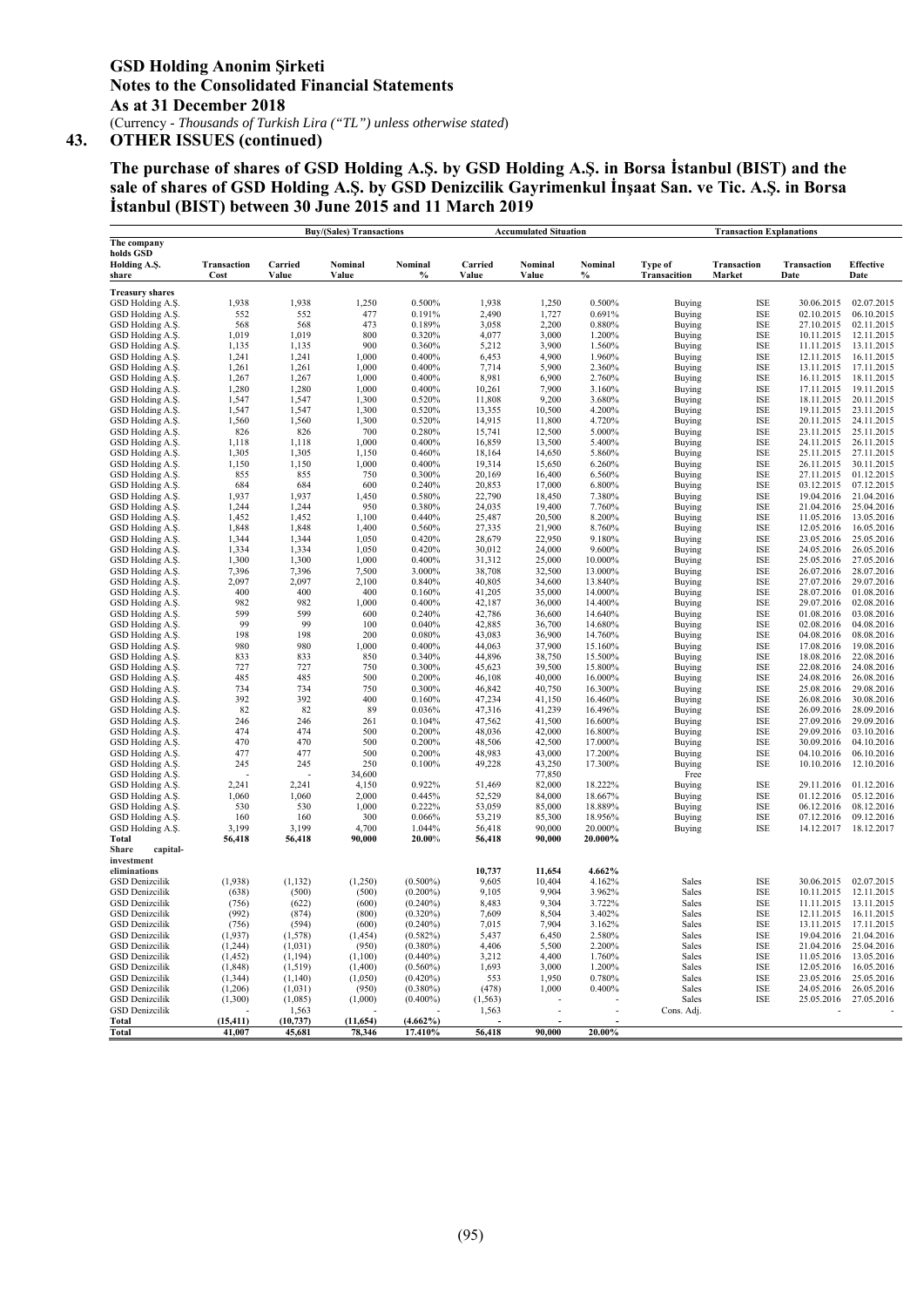# **The purchase of shares of GSD Holding A.Ş. by GSD Holding A.Ş. in Borsa İstanbul (BIST) and the sale of shares of GSD Holding A.Ş. by GSD Denizcilik Gayrimenkul İnşaat San. ve Tic. A.Ş. in Borsa İstanbul (BIST) between 30 June 2015 and 11 March 2019** (continued)

In the repurchase of shares process which is started on 26 June 2016 and still continuous, the proportion of repurchase share until report date of 11 March 2019 and the Company's share capital registered on 30 November 2016 amounting TL 450,000,000 is 20%. There is none nominal value of shares can be repurchase.

|                                          |                    |                          |         | <b>Buy/(Sales) Transactions</b> |                  |                  | <b>Accumulated Situation</b> | <b>Transaction Explanations</b> |                                        |             |                   |
|------------------------------------------|--------------------|--------------------------|---------|---------------------------------|------------------|------------------|------------------------------|---------------------------------|----------------------------------------|-------------|-------------------|
| The company<br>holds GSD<br>Holding A.S. | <b>Transaction</b> | Carried                  | Nominal | Nominal<br>$\%$                 | Carried<br>Value | Nominal<br>Value | Nominal<br>$\frac{0}{0}$     | Type of                         | <b>Transaction</b>                     | Transaction | :tive             |
| share                                    | Cost               | Value                    | Value   |                                 |                  |                  |                              | <b>Transacition</b>             | Market                                 | Date        |                   |
| <b>Recalled shares</b>                   |                    |                          |         |                                 | 31,312           | 25,000           | 10.000%                      |                                 | $\overline{\phantom{a}}$<br><b>ISE</b> |             |                   |
| GSD Holding A.S.                         | 7,396              | 7,396                    | 7,500   | 3.000%                          | 38,708           | 32,500           | 13.000%                      | Buying                          |                                        |             | 26.07.16 28.07.16 |
| GSD Holding A.S.                         | 2,097              | 2,097                    | 2,100   | 0,840%                          | 40,805           | 34,600           | 13.840%                      | <b>Buying</b>                   | <b>ISE</b>                             | 27.07.16    | 29.07.16          |
| GSD Holding A.Ş.                         | 400                | 400                      | 400     | 0.160%                          | 41,205           | 35,000           | 14.000%                      | Buying                          | <b>ISE</b>                             |             | 28.07.16 01.08.16 |
| GSD Holding A.S.                         | 982                | 982                      | 1,000   | 0.400%                          | 42,187           | 36,000           | 14.400%                      | Buying                          | <b>ISE</b>                             |             | 29.07.16 02.08.16 |
| GSD Holding A.S.                         | 599                | 599                      | 600     | 0,240%                          | 42,786           | 36,600           | 14.640%                      | Buying                          | <b>ISE</b>                             |             | 01.08.16 03.08.16 |
| GSD Holding A.S.                         | 99                 | 99                       | 100     | 0.040%                          | 42.885           | 36,700           | 14.680%                      | Buying                          | <b>ISE</b>                             |             | 02.08.16 04.08.16 |
| GSD Holding A.S.                         | 198                | 198                      | 200     | 0.080%                          | 43,083           | 36,900           | 14.760%                      | Buying                          | <b>ISE</b>                             |             | 04.08.16 08.08.16 |
| GSD Holding A.S.                         | 980                | 980                      | 1000    | 0.400%                          | 44,063           | 37,900           | 15.160%                      | Buying                          | <b>ISE</b>                             | 17.08.16    | 19.08.16          |
| GSD Holding A.S.                         | 833                | 833                      | 850     | 0,340%                          | 44,896           | 38,750           | 15.500%                      | Buying                          | <b>ISE</b>                             | 18.08.16    | 22.08.16          |
| GSD Holding A.S.                         | 727                | 727                      | 750     | 0.300%                          | 45,623           | 39.500           | 15.800%                      | Buying                          | <b>ISE</b>                             |             | 22.08.16 24.08.16 |
| GSD Holding A.S.                         | 485                | 485                      | 500     | 0,200%                          | 46.108           | 40,000           | 16.000%                      | Buying                          | <b>ISE</b>                             | 24.08.16    | 26.08.16          |
| GSD Holding A.S.                         | 734                | 734                      | 750     | 0,300%                          | 46.842           | 40.750           | 16.300%                      | Buying                          | <b>ISE</b>                             | 25.08.16    | 29.08.16          |
| GSD Holding A.S.                         | 392                | 392                      | 400     | 0.160%                          | 47,234           | 41,150           | 16.460%                      | Buying                          | <b>ISE</b>                             | 26.08.16    | 30.08.16          |
| GSD Holding A.S.                         | 82                 | 82                       | 89      | 0,036%                          | 47,316           | 41,2390          | 16.496%                      | Buying                          | <b>ISE</b>                             | 26.09.16    | 28.09.16          |
| GSD Holding A.S.                         | 246                | 246                      | 261     | 0,104%                          | 47,562           | 41,500           | 16.600%                      | Buying                          | ISE                                    |             | 27.09.16 29.09.16 |
| GSD Holding A.S.                         | 474                | 474                      | 500     | 0.200%                          | 48,036           | 42,000           | 16.800%                      | Buying                          | ISE                                    |             | 29.09.16 03.10.16 |
| GSD Holding A.S.                         | 470                | 470                      | 500     | 0,200%                          | 48,506           | 42,500           | 17.000%                      | Buying                          | <b>ISE</b>                             |             | 30.09.16 04.10.16 |
| GSD Holding A.S.                         | 477                | 477                      | 500     | 0.200%                          | 48,983           | 43,000           | 17.200%                      | Buying                          | <b>ISE</b>                             |             | 04.10.16 06.10.16 |
| GSD Holding A.S.                         | 245                | 245                      | 250     | 0.100%                          | 49,228           | 43,250           | 17.300%                      | Buying                          | <b>ISE</b>                             |             | 10.10.16 12.10.16 |
| GSD Holding A.S.                         |                    | $\overline{\phantom{m}}$ | 34,600  |                                 |                  | 77,850           |                              | Free                            |                                        |             |                   |
| GSD Holding A.S.                         | 2,241              | 2,241                    | 4,150   | 0,922%                          | 51.469           | 82,000           | 18.222%                      | Buying                          | ISE                                    |             | 29.11.16 01.12.16 |
| GSD Holding A.S.                         | 1,06               | 1,06                     | 2,000   | 0,445%                          | 52,529           | 84,000           | 18.667%                      | Buying                          | <b>ISE</b>                             |             | 01.12.16 05.12.16 |
| GSD Holding A.Ş.                         | 530                | 530                      | 1,000   | 0,222%                          | 53,059           | 85,000           | 18.889%                      | Buying                          | <b>ISE</b>                             |             | 06.12.16 08.12.16 |
| GSD Holding A.S.                         | 160                | 160                      | 300     | 0,066%                          | 53,219           | 85,300           | 18.956%                      | Buying                          | <b>ISE</b>                             |             | 07.12.16 09.12.16 |
| GSD Holding A.S.                         | 3,199              | 3,199                    | 4.700   | 1,044%                          | 56,418           | 90,000           | 20.000%                      | Buying                          | <b>ISE</b>                             |             | 14.12.17 18.12.17 |
| <b>Total</b>                             | 56,418             | 56.418                   | 90.000  | 20.00%                          | 56.418           | 90.000           | 20.000%                      |                                 |                                        |             |                   |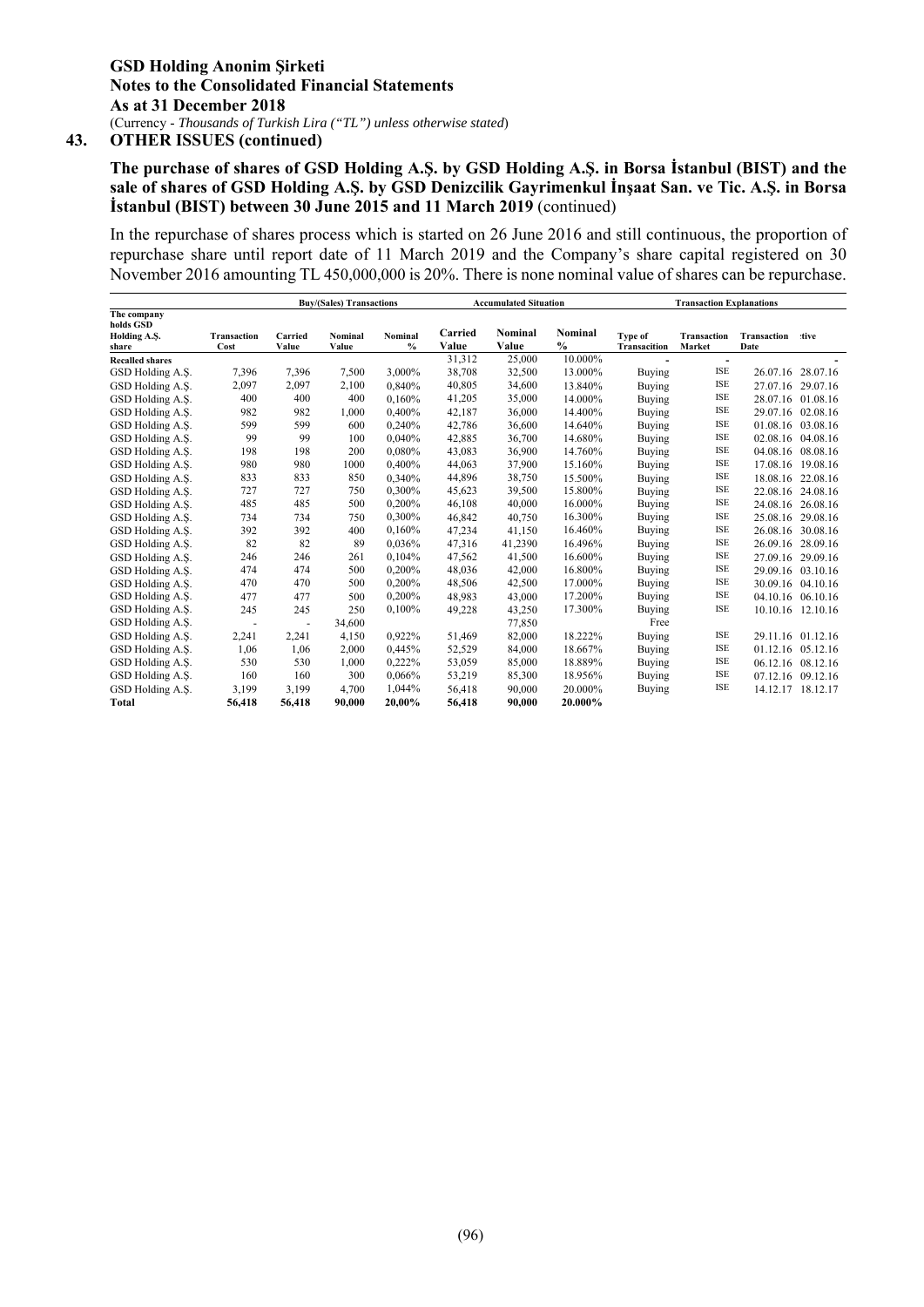**The purchase of shares of GSD Holding A.Ş. by GSD Holding A.Ş. in Borsa İstanbul (BIST) and the sale of shares of GSD Holding A.Ş. by GSD Denizcilik Gayrimenkul İnşaat San. ve Tic. A.Ş. in Borsa İstanbul (BIST) between 30 June 2015 and 11 March 2019 (continued)** 

|                                               |                    |                | <b>Buy/(Sales) Transactions</b><br><b>Accumulated Situation</b> |         |         |         | <b>Transaction Explanations</b> |                |                    |                    |                  |
|-----------------------------------------------|--------------------|----------------|-----------------------------------------------------------------|---------|---------|---------|---------------------------------|----------------|--------------------|--------------------|------------------|
| The company<br>holds<br><b>GSD Denizcilik</b> | <b>Transaction</b> | Carried        | Nominal                                                         | Nominal | Carried | Nominal | Nominal                         | <b>Type of</b> | <b>Transaction</b> | <b>Transaction</b> | <b>Effective</b> |
| share                                         | Cost               | Value          | Value                                                           | %       | Value   | Value   | $\%$                            | Transacition   | Market             | Date               | Date             |
| <b>Recalled shares</b>                        |                    |                |                                                                 |         |         |         |                                 |                |                    |                    |                  |
| <b>GSD</b> Denizcilik                         | 313                | 313            | 360                                                             | 0.690%  | 313     | 360     | 0,690%                          | Buying         | <b>ISE</b>         | 26.07.16           | 26.07.16         |
| <b>GSD</b> Denizcilik                         | 752                | 752            | 820                                                             | 1.572%  | 1,065   | 1,180   | 2,262%                          | Buying         | <b>ISE</b>         | 27.07.16           | 27.07.16         |
| <b>GSD</b> Denizcilik                         | 612                | 612            | 675                                                             | 1.294%  | 1,677   | 1,855   | 3,556%                          | Buying         | <b>ISE</b>         | 28.07.16           | 28.07.16         |
| <b>GSD</b> Denizcilik                         | 334                | 334            | 360                                                             | 0.690%  | 2,011   | 2,215   | 4.246%                          | Buying         | <b>ISE</b>         | 29.07.16           | 29.07.16         |
| <b>GSD</b> Denizcilik                         | 97                 | 97             | 100                                                             | 0.192%  | 2,108   | 2,315   | 4,438%                          | Buying         | <b>ISE</b>         | 01.08.16           | 01.08.16         |
| <b>GSD</b> Denizcilik                         | 69                 | 69             | 70                                                              | 0.134%  | 2,177   | 2,385   | 4,572%                          | Buying         | <b>ISE</b>         | 02.08.16           | 02.08.16         |
| <b>GSD</b> Denizcilik                         | 99                 | 99             | 100                                                             | 0.192%  | 2,276   | 2,485   | 4.764%                          | Buying         | <b>ISE</b>         | 03.08.16           | 03.08.16         |
| <b>GSD</b> Denizcilik                         | 30                 | 30             | 30                                                              | 0.058%  | 2,306   | 2,515   | 4,822%                          | Buying         | <b>ISE</b>         | 05.08.16           | 05.08.16         |
| <b>GSD</b> Denizcilik                         | 55                 | 55             | 56                                                              | 0.106%  | 2,361   | 2,571   | 4,928%                          | Buying         | <b>ISE</b>         | 24.08.16           | 26.08.16         |
| <b>GSD</b> Denizcilik                         | 10                 | 10             | 10                                                              | 0.020%  | 2,371   | 2,581   | 4,948%                          | Buying         | <b>ISE</b>         | 26.09.16           | 28.09.16         |
| <b>GSD</b> Denizcilik                         | 18                 | 18             | 19                                                              | 0.036%  | 2,389   | 2,600   | 4,984%                          | Buying         | <b>ISE</b>         | 27.09.16           | 29.09.16         |
| <b>GSD</b> Denizcilik                         | 138                | 138            | 140                                                             | 0.268%  | 2,527   | 2,740   | 5,252%                          | Buying         | <b>ISE</b>         | 29.09.16           | 03.10.16         |
| <b>GSD</b> Denizcilik                         | 74                 | 74             | 75                                                              | 0.144%  | 2,601   | 2,815   | 5.396%                          | Buying         | <b>ISE</b>         | 04.10.16           | 06.10.16         |
| <b>GSD</b> Denizcilik                         | 68                 | 68             | 66                                                              | 0.126%  | 2,669   | 2,881   | 5,522%                          | Buying         | <b>ISE</b>         | 05.10.18           | 09.10.18         |
| <b>GSD</b> Denizcilik                         | 11                 | 11             | 11                                                              | 0.021%  | 2,680   | 2,892   | 5,543%                          | Buying         | <b>ISE</b>         | 11.10.18           | 15.10.18         |
| <b>GSD</b> Denizcilik                         | 59                 | 59             | 57                                                              | 0.108%  | 2,739   | 2,949   | 5,651%                          | Buying         | <b>ISE</b>         | 23.10.18           | 25.10.18         |
| <b>GSD</b> Denizcilik                         | 18                 | 18             | 17                                                              | 0.033%  | 2,757   | 2,966   | 5,684%                          | Buying         | <b>ISE</b>         | 26.10.18           | 30.10.18         |
| <b>GSD</b> Denizcilik                         | 47                 | 47             | 45                                                              | 0.086%  | 2,804   | 3,011   | 5,770%                          | Buying         | <b>ISE</b>         | 30.10.18           | 01.11.18         |
| <b>GSD</b> Denizcilik                         | 49                 | 49             | 47                                                              | 0.090%  | 2,853   | 3,058   | 5,860%                          | Buying         | <b>ISE</b>         | 01.11.18           | 03.11.18         |
| <b>GSD</b> Denizcilik                         | 10                 | 10             | 10                                                              | 0.019%  | 2,863   | 3,068   | 5,879%                          | Buying         | <b>ISE</b>         | 05.11.18           | 07.11.18         |
| <b>GSD</b> Denizcilik                         | 93                 | 93             | 89                                                              | 0.171%  | 2,956   | 3,157   | 6,050%                          | Buying         | <b>ISE</b>         | 06.11.18           | 08.11.18         |
| <b>GSD</b> Denizcilik                         | 67                 | 67             | 64                                                              | 0.123%  | 3,023   | 3,221   | 6.174%                          | Buying         | <b>ISE</b>         | 09.11.18           | 11.11.18         |
| <b>GSD</b> Denizcilik                         | 135                | 135            | 128                                                             | 0.246%  | 3,158   | 3,349   | 6,419%                          | Buying         | <b>ISE</b>         | 12.11.18           | 14.11.18         |
| <b>GSD</b> Denizcilik                         | 63                 | 63             | 60                                                              | 0.115%  | 3,221   | 3,409   | 6,534%                          | Buying         | <b>ISE</b>         | 13.11.18           | 15.11.18         |
| <b>GSD</b> Denizcilik                         | $\overline{c}$     | $\overline{2}$ | $\overline{c}$                                                  | 0.003%  | 3,223   | 3,411   | 6,537%                          | Buying         | <b>ISE</b>         | 14.11.18           | 16.11.18         |
| <b>Total</b>                                  | 3,223              | 3.223          | 3.411                                                           | 6.537%  | 3,223   | 3,411   | 6.537%                          |                |                    |                    |                  |

Within the scope of SPK announcements dated 21.07.2016 and 25.07.2016 GSD Denizcilik Gayr. İnş. San. ve Tic. A.Ş. Board of Directors pursuant to the decision to dated 26 July 2016, between 26 July 2016 and 11 March 2019, in Borsa İstanbul Main Market, with a nominal value of TL 3,411,059 in total the rate of share which is 6,357% C Group GSD Denizcilik Gayr. İnş. San. ve Tic. A.Ş. repurchase from the price range of TL 0.84-TL 1.05 per share with a nominal value of TL 1 and total TL 3,222,647.20, with the same day value, paid by GSD Denizcilik Gayr. İnş. San. ve Tic. A.Ş..The shares taken back by GSD Denizcilik Gayrimenkul İnş. San. ve Tic. A.Ş. are deducted from the capital,GSD Holding's share in GSD Denizcilik increased from 77.958% to 83.411%. As GSD Denizcilik owns 1.98% of GSD Faktoring A.Ş.'s share capital, as a result of these transactions,indirect shareholding rate of GSD Holding A.Ş. in GSD Faktoring A.Ş. increased by 0.11% and the total direct and indirect share increased from 89.55% to 89.66%. GSD Holding A.Ş.'s direct and indirect total share in GSD Faktoring A.Ş.'s capital is 89.66%.

### **Mehmet Turgut Yılmaz and Shareholders taking joint actions with Mehmet Turgut Yılmaz**

Direct share ratio total of Mehmet Turgut Yılmaz on GSD Holding A.Ş. is 25.50%, total ratio of direct and indirect shares is 28.14%, which with the calculation of the capital with the deduction of repurchased shares 35.18%, regarding the shares of GSD Holding A.Ş., 25.50% of Mehmet Turgut Yılmaz, 4.50% of MTY Delta Denizcilik İç ve Dış Ticaret A.Ş., 20.00% of GSD Holding A.Ş. and 0.14% Adeo Turizm Otelcilik Limited Sirketi, which in total adds up to 50.14%, act in unison.

As at 31 December 2018 according to the Communique on Prospectus and Issue Document (II-15.1), the total share of Mehmet Turgut Yılmaz and people acting together is 50,14% and the total share is 37.67% with calculation deducted from capital.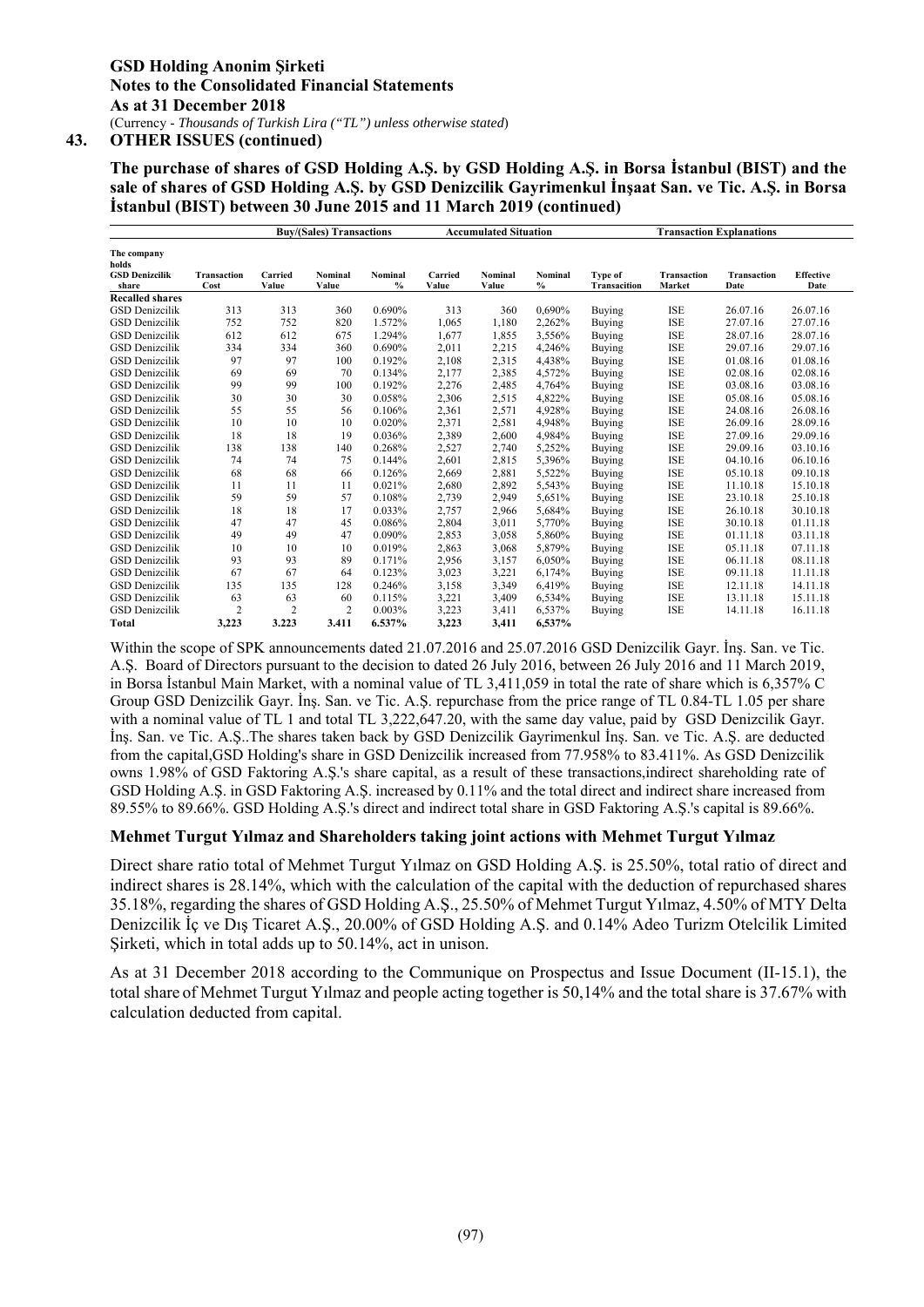# **The Share Buy-Back Program of GSD Holding A.Ş. approved by the Annual General Assembly of GSD Holding A.Ş. held on 25 June 2015**

Paid in capital without charge from amounting full TL 250,000,000 to amounting full TL 450,000,000, GSD Holding has increased its shares 80% nominally. The Company requested opinion from CMB within the scope of the article 520 of the Turkish Commercial Code No: 6102 to separate excess reserve those shares aforementioned.

According to CMB's 36231672-045.01-E.1473 numbered opinion, for the purpose of traceability of repurchased shares related with free shares are classified under shareholder's equity on the account "buybacked shares(-)" and recorded as counterpart with "reserves on retained earnings". With this presentation there is no change or effect on retained earnings and total shareholder's equity in consolidated financial statements.

### **Establishment of GSD Shipping B.V and Mila Maritime Limited Companies**

GSD Holding A.Ş has established a 100% subsidiary, GSD Shipping B.V., in the Netherlands on 19 October 2016 with a share capital of USD 5 million. The company's total establishment capital is paid in cash on 31 October 2016.

At the Board of Directors meeting of GSD Holding A.Ş. dated 24 September 2018, 100% of the existing capital of the subsidiary GSD Shipping B.V. amounting to USD 30 million to USD 40 million with cash increase of USD 10 million and it has been decided to increase the registered capital ceiling of GSD Shipping B.V. from USD 40 million to USD 50 million and as at 1 November 2018, all of the increased capital was covered by GSD Holding A.Ş..

The establishment of company titled Mila Maritime Limited with a share capital of USD 5,000 in Malta is completed by GSD Shipping B.V. for the purpose of operating in marine sector on the date of 21 November 2016. Between Mila Maritime Limited and Itachu Corporation located in Japan a contract has been signed on 28 November 2016 about constructing one dry cargo vessel being able to carry 63,000 DWT so as to commit delivery in the midst of 2018. Subsidiary of GSD Holding are established in Holland with 100% capital share, GSD Shipping B.V.'s a wholly owned subsidiary, of established has been completed the purchase of a dry cargo vessel by Mila Maritime Ltd. and the vessel was delivered on 24 May 2018. Mila Maritime Limited owns its dry Cargo vessel M/V Mila starting from 25 May 2018, has leased it with its vessel charter.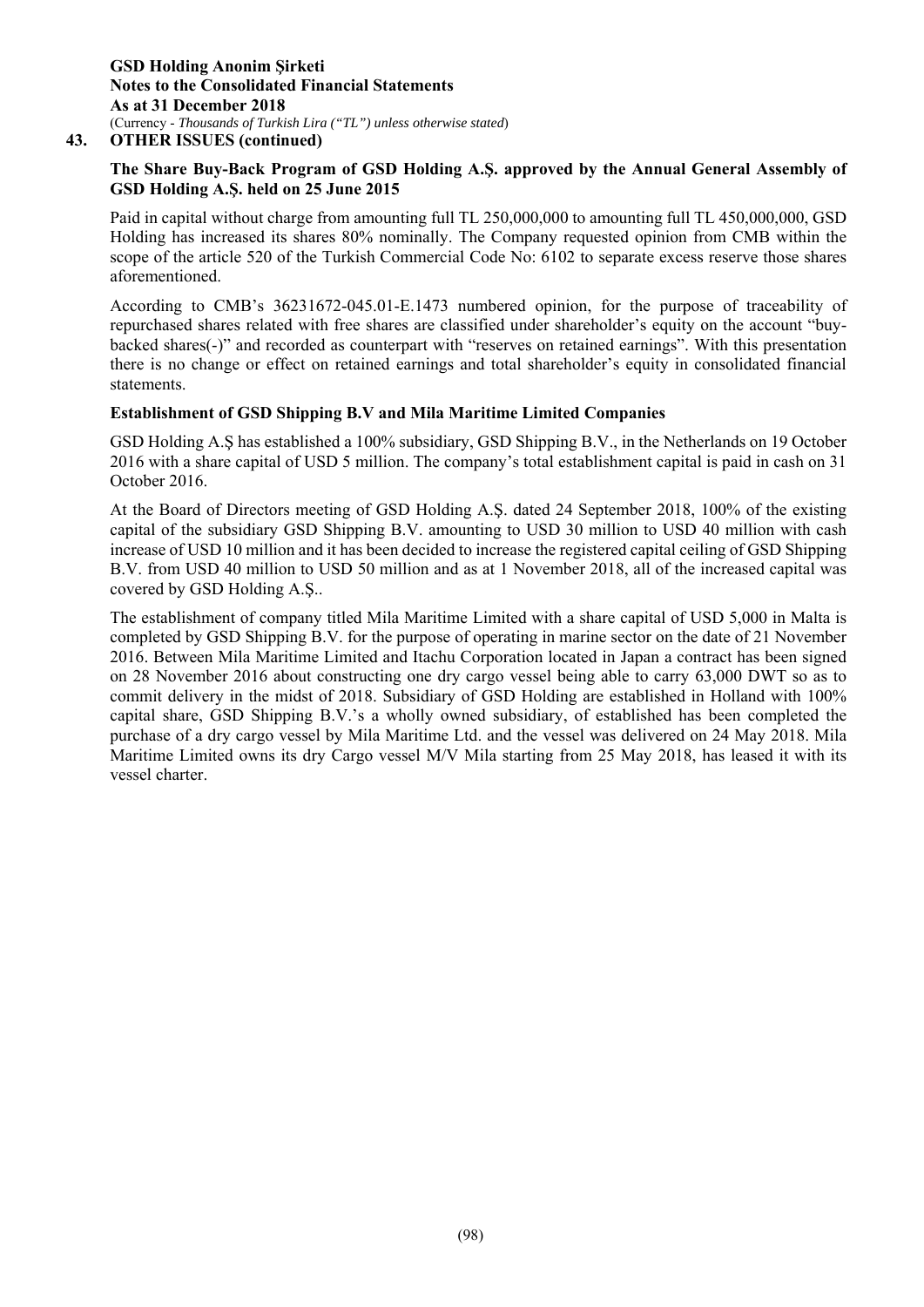# **43. OTHER ISSUES (continued)**

# **Liquidated Subsidiaries**

In the General Assembly meeting decisions dated 03 March 2017 of the subsidiaries of GSD Holding A.Ş., In liquidation GSD Gayrimenkul Yatırım ve Geliştirme A.Ş., which is owned by 100% share with a share capital of TL 90 , In liquidation GSD Plan Proje Etüd A.Ş., which is owned by 100% share with a share capital of TL 90 and In liquidation GSD Reklam ve Halkla İlişkiler Hizmetleri A.Ş., which is owned by 100% share with a share capital of TL 50 were decided to be liquidated. In liquidation GSD Gayrimenkul Yatırım ve Geliştirme A.Ş. was registered in the Trade Registry on 8 March 2017, In liquidation GSD Plan Proje Etüd A.Ş. and In liquidation GSD Reklam ve Halkla İlişkiler Hizmetleri A.Ş. were registered in the Trade Registry on 17 March 2017. Liquidation end declaration of the In liquidation GSD Gayrimenkul Yatırım ve Geliştirme A.Ş., In liquidation GSD Plan Proje Etüd A.Ş. and In liquidation GSD Reklam ve Halkla İlişkiler Hizmetleri A.Ş. have been registered by İstanbul Ticaret Sicil Müdürlüğü on 17-18 October 2017, liquidation process has been completed.

# **Sale of Zeyno Maritime Limited to GSD Shipping B.V.**

On 6 June 2018, Zeyno fully owned by GSD Marin has been sold to GSD Shipping B.V. established on 19 October 2016 domiciled in the Netherlands with a price of USD 5.883.290,06. Price has been determined according to valuation report.

# **Sale of Dodo Maritime Limited and Neco Maritime Limited to GSD Shipping B.V.**

On 6 December 2018, Dodo fully owned by GSD Marin has been sold to GSD Shipping B.V. established on domiciled in the Netherlands with a price of USD 1,773,000. Price has been determined according to valuation report and Neco fully owned by GSD Marin has been sold to GSD Shipping B.V. domiciled in the Netherlands with a price of USD 5,336,000. Price has been determined according to valuation report.

# **44. CASH FLOWS**

The Group's cash and cash equivalents at 31 December 2018 are classified under continuing operations at the consolidated statement of financial position at 31 December 2017.

### **Cash and cash equivalents in the statement of cash flows:**

| <b>Continuing operations</b>                                     | 31 December 2018 | 31 December 2017 |
|------------------------------------------------------------------|------------------|------------------|
|                                                                  |                  |                  |
| Cash on hand and balances with the Central Bank                  | 5,441            | 5,471            |
| Banks and financial institutions                                 | 236,459          | 111,848          |
| Receivables from money market                                    | 5,003            |                  |
| Reserve requirements                                             | 2,594            | 9,872            |
| Cash and cash equivalents in the statement of financial position | 249,497          | 127,191          |
|                                                                  |                  |                  |
| Less: Required reserve                                           | (2,594)          | (9,872)          |
| Less: Accured interest                                           | (364)            | (50)             |
| Less: Blocked amount                                             | (1,316)          | (1,887)          |
| Cash and cash equivalents in the statement of cash flows         | 245,223          | 115,382          |

# **45. DISCLOSURES REGARDING STATEMENT OF CHANGES IN EQUITY**

The Group has transferred "Remeasurement Profit / Loss of Defined Benefit Plans" amounting to TL 66 in shareholders' equity dated 31 December 2017 as at 1 January 2018 to "Retained Earnings" in shareholders' equity.

Comprehensive disclosures about the statement of changes in shareholders' equity are presented in Note 30 Share Capital / Treasury Shares.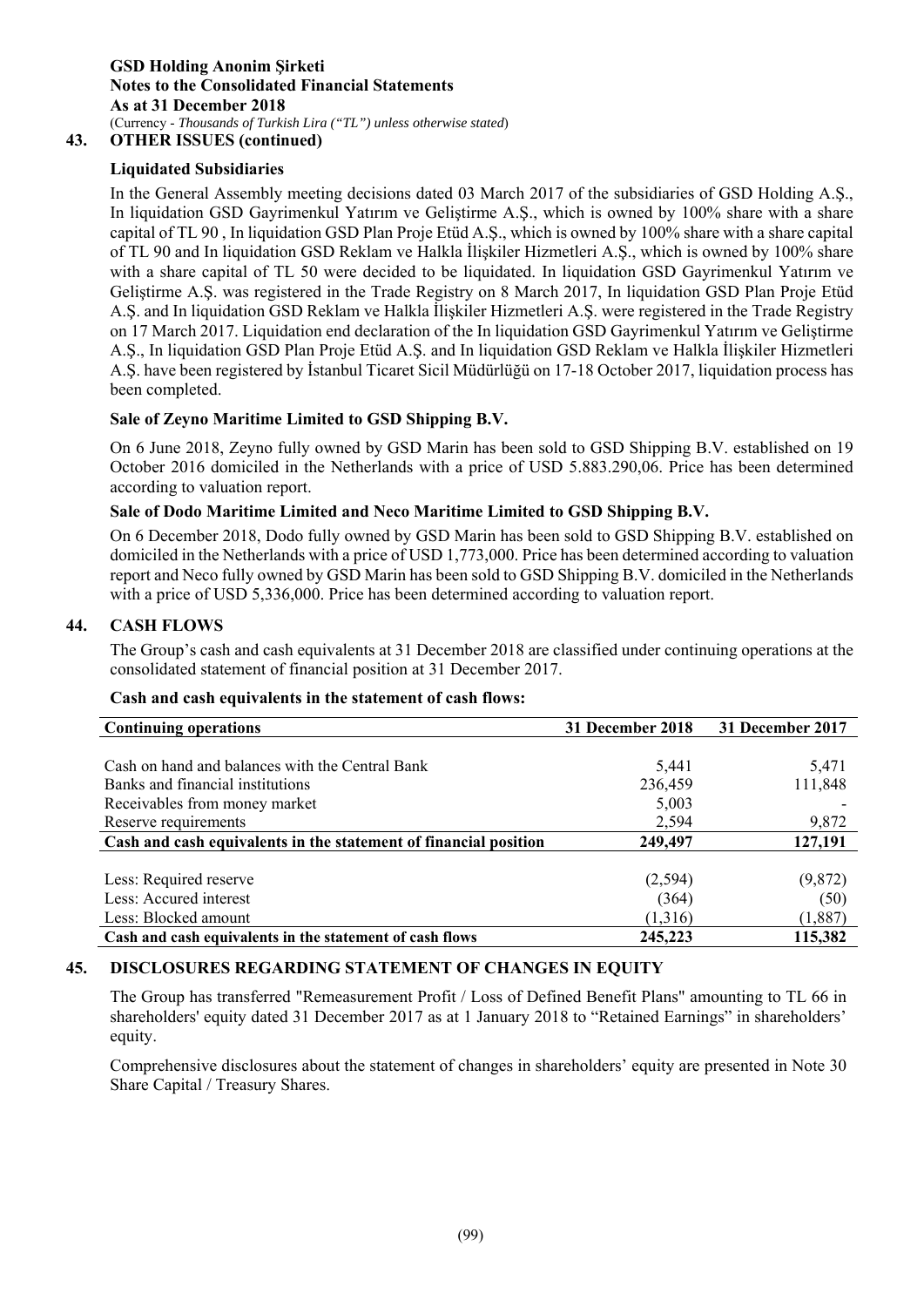# **46. CONVENIENCE CONVERSİON OF FINANCIALS**

The US Dollar ("USD") amounts shown in the statement of financial position and statement of profit or loss and other comprehensive income on the following pages have been included solely for the convenience of the reader. For the current period's financial statements, USD amounts are translated from TL financial statements using the official TL exchange rate of 5.2609 TL/USD prevailing on 31 December 2018. For the prior year's financial statements, USD amounts are translated from TL financial statements using the official TL exchange rate of 3.7719 TL/USD prevailing on 31 December 2017. Such translation should not be construed as a representation that the TL amounts have been converted into USD pursuant to the requirements of IFRSs or Generally Accepted Accounting Principles in the United States of America or in any other country.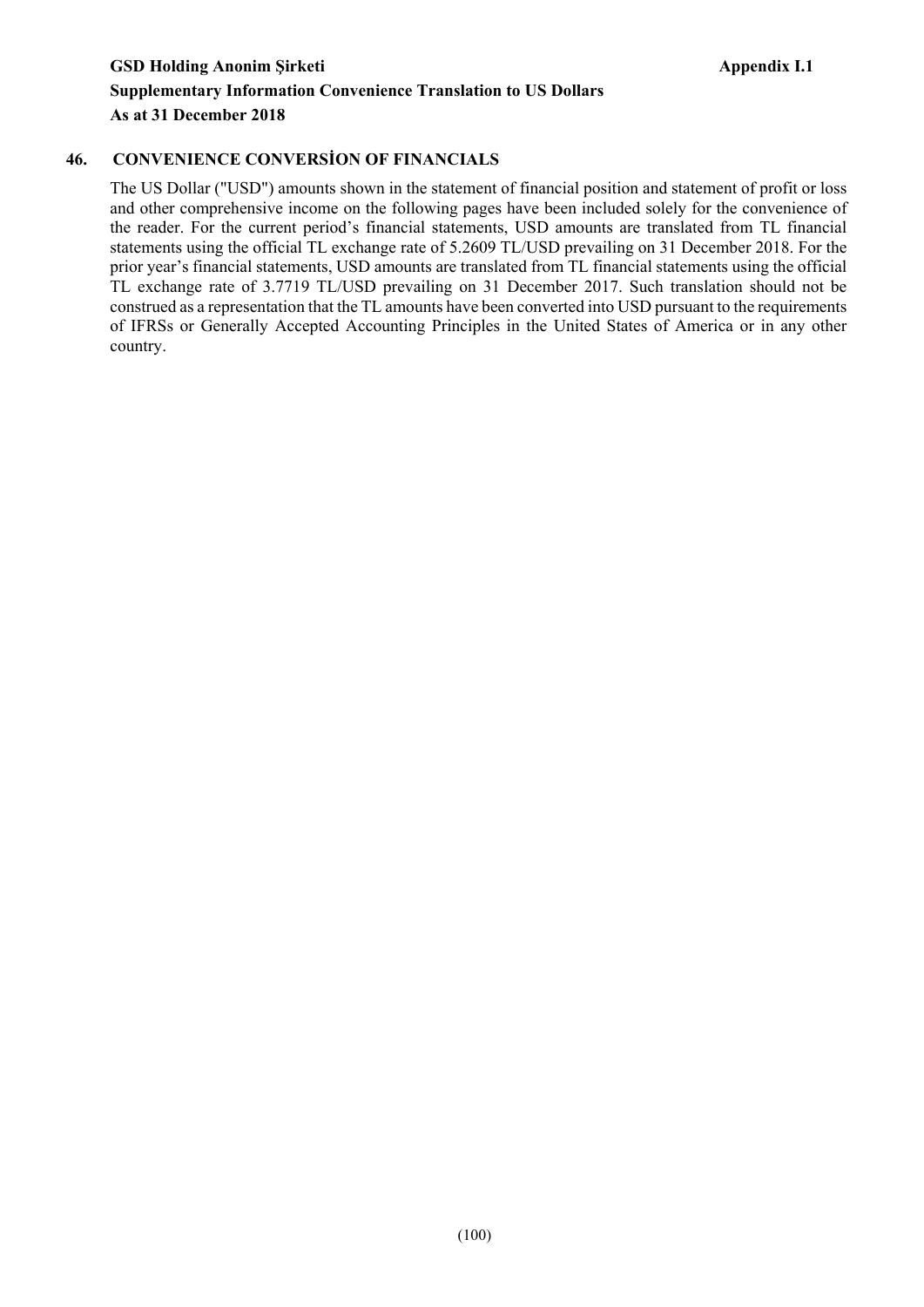## GSD Holding Anonim Şirketi **Appendix I.2 Appendix I.2**

*(Currency: Thousands of US Dollar ("USD") unless otherwise stated)*

|                                                                     | 31 December 2018 | 31 December 2017 |
|---------------------------------------------------------------------|------------------|------------------|
| <b>Assets</b>                                                       |                  |                  |
| Cash and balances with the Central Bank                             | 1,034            | 1,450            |
| Deposits with other banks and financial institutions                | 44,946           | 29,653           |
| Receivables from money market                                       | 951              |                  |
| Reserve deposits at the Central Bank                                | 493              | 2,617            |
| Financial assets-fair value through profit/loss                     | 137,209          |                  |
| Available-for-sale investment securities                            |                  | 132,553          |
| Unquoted equity instruments<br>Loans and advances to customers, net | 72<br>39,984     | 100<br>51,345    |
| Factoring receivables, net                                          | 20,103           | 91,621           |
| Finance lease receivables, net                                      | 5                | 6                |
| Trade receivables, net                                              | 1,199            | 831              |
| Other receivables, net                                              | 2,435            | 713              |
| Inventories                                                         | 715              | 257              |
| Prepaid expenses                                                    | 348              | 329              |
| Assets held for sale from continuing operations                     | 14               | 14,217           |
| Property and equipment                                              | 111,449          | 98,148           |
| Intangible assets                                                   | 77               | 69               |
| Prepaid income tax                                                  | 568              | 5                |
| Deferred tax assets                                                 | 441              | 594              |
| Other assets                                                        | 340              | 366              |
| <b>Total assets</b>                                                 | 362,383          | 424,874          |
| <b>Liabilities</b>                                                  |                  |                  |
| Funds borrowed                                                      | 81,847           | 136,700          |
| Other money market deposits                                         | 3,519            | 16,107           |
| Borrowers' funds                                                    | 14,662           | 12,008           |
| Factoring payables                                                  | 272              | 480              |
| Liabilities arising from finance leases                             | 11               | 25               |
| Derivative liabilities held for trading                             |                  | 416              |
| Trade payables                                                      | 46               | 211              |
| Other payables                                                      | 2,817            | 1,001            |
| Current tax liability                                               | 825              | 476              |
| Deferred income                                                     | 587              | 236              |
| Provisions<br>Deferred tax liabilities                              | 1,336            | 1,311            |
| Other liabilities                                                   | 4,188<br>4       | 3,645<br>3       |
|                                                                     |                  |                  |
| <b>Total liabilities</b>                                            | 110,114          | 172,619          |
| Equity                                                              |                  |                  |
| Share capital                                                       | 101,882          | 142,100          |
| Treasury shares                                                     | (17,301)         | (24, 131)        |
| Share premium                                                       | 940              | 1,311            |
| Changes in non-controlling interests without loss of control        | (73)             | (204)            |
| Remeasurements of the net defined benefit liability (asset)         | (11)             | (17)             |
| Fair value reserve                                                  |                  | 5,928            |
| <b>Translation reserve</b><br>Retained earnings                     | 31,778<br>74,195 | 18,417<br>88,292 |
| Net profit for the period                                           | 55,730           | 15,053           |
|                                                                     |                  |                  |
| Equity attributable to equity holders of the parent                 | 247,140          | 246,749          |
| <b>Non-controlling interests</b>                                    | 5,129            | 5,506            |
| <b>Total equity</b>                                                 | 252,269          | 252,255          |
| <b>Total liabilities and equity</b>                                 | 362,383          | 424,874          |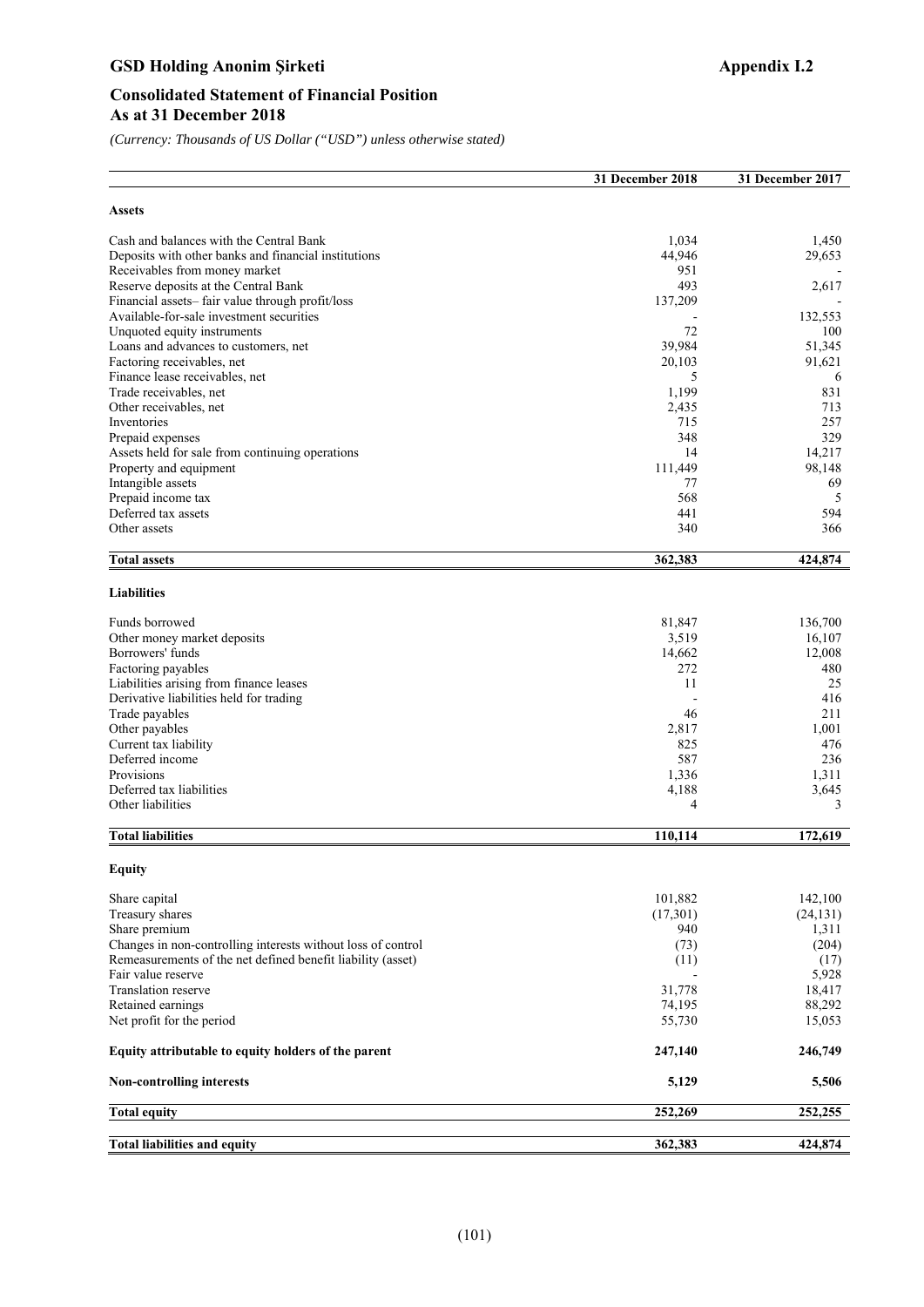| <b>Appendix I.3</b> |  |
|---------------------|--|
|                     |  |

| <b>CONTINUING OPERATIONS</b>                                                       | 01.01.2018<br>31.12.2018 | 01.01.2017<br>31.12.2017 |
|------------------------------------------------------------------------------------|--------------------------|--------------------------|
|                                                                                    |                          |                          |
|                                                                                    |                          |                          |
| Holding activities income                                                          |                          |                          |
| Holding activities expense (-)                                                     |                          |                          |
| Gross profit/(loss) from holding activities<br>Marine sector income                | 19,818                   | 15,754                   |
| Marine sector expense (-)                                                          | (14,255)                 | (13,779)                 |
| Gross profit/(loss) from marine sector operations                                  | 5,563                    | 1,975                    |
| Gross profit/(loss) from commercial sector operations                              | 5,563                    | 1,975                    |
| Interest income                                                                    | 22,370                   | 25.466                   |
| Service income                                                                     | 3,462                    | 2,540                    |
| Revenue from financial sector operations                                           | 25,832                   | 28,006                   |
| Interest expense (-)                                                               | (7,080)                  | (9,392)                  |
| Service expense (-)                                                                | (270)                    | (248)                    |
| Cost of financial sector operations (-)                                            | (7,350)                  | (9,640)                  |
| Provision income/(expense) arising from financial sector operations, net           | (585)                    | 317                      |
| Foreign exchange gain/(loss), net                                                  | 1,979                    | (207)                    |
| Trading income, net                                                                | 56                       |                          |
| Other financial sector operations income/(expense), net                            | 263                      | 116                      |
| Gross profit/(loss) from financial sector operations<br><b>GROSS PROFIT/(LOSS)</b> | 20,195<br>25,758         | 18,592                   |
| Administrative expenses (-)                                                        | (8,022)                  | 20,567<br>(8, 412)       |
| Other income from operating activities                                             | 10,523                   | 4,753                    |
| Other expense from operating activities (-)                                        | (5,004)                  | (2,780)                  |
| <b>OPERATING PROFIT/(LOSS)</b>                                                     | 23,255                   | 14,128                   |
| Income from investment activities                                                  | 51,067                   | 8,791                    |
| Expense from investment activities (-)                                             |                          | (102)                    |
| OPERATING PROFIT/(LOSS) BEFORE FINANCING EXPENSES                                  | 74,322                   | 22,817                   |
| Financing income                                                                   |                          |                          |
| Financing expenses (-)                                                             | (7, 719)                 | (5,178)                  |
| PROFIT/(LOSS) BEFORE TAX FROM CONTINUING OPERATIONS                                | 66,603                   | 17,639                   |
| Tax income/(expense) from continuing operations                                    | (9,545)                  | (3,045)                  |
| Current tax income/(expense)                                                       | (6,247)                  | (2,593)                  |
| Deferred tax income/(expense)                                                      | (3,298)                  | (452)                    |
| NET PROFIT/(LOSS) FROM CONTINUING OPERATIONS                                       | 57,058                   | 14,594                   |
| <b>Discontinued operations</b>                                                     |                          |                          |
| Profit/(loss) before tax from discontinued operations                              |                          |                          |
| Tax income/(expense) from discontinued operations                                  |                          |                          |
| Current tax income/(expense)                                                       |                          |                          |
| Deferred tax income/(expense)<br>Gain or loss relating to the discontinuance, net  |                          |                          |
| Gain or loss relating to the discontinuance                                        |                          |                          |
| Cost to sell the discontinued operations                                           |                          |                          |
| Tax expense relating to the discontinuance                                         |                          |                          |
| NET PROFIT/(LOSS) FROM DISCONTINUED OPERATIONS                                     | $\blacksquare$           |                          |
|                                                                                    |                          |                          |
| <b>NET PROFIT/(LOSS)</b>                                                           | 57,058                   | 14,594                   |
| Net profit/(loss) (continuing and discontinued operations) attributable to:        |                          |                          |
| Non-controlling interest                                                           | 1,328                    | (458)                    |
| Equity holders of the company                                                      | 55,730                   | 15,052                   |
| Net profit/(loss) (continuing operations) attributable to:                         |                          |                          |
| Non-controlling interest                                                           | 1,328                    | (460)                    |
| Equity holders of the company                                                      | 55,730                   | 15,052                   |
| Net profit/(loss) (discontinued operations) attributable to:                       |                          |                          |
| Non-controlling interest                                                           |                          |                          |
| Equity holders of the company                                                      |                          | $\overline{\phantom{a}}$ |
| Earnings per share (in full TL per share with a nominal value of full TL 1)        |                          |                          |
| Earnings per share from continuing operations                                      | 0.814                    | 0.156                    |
| Earnings per share from discontinued operations                                    | 0.000                    | 0.000                    |